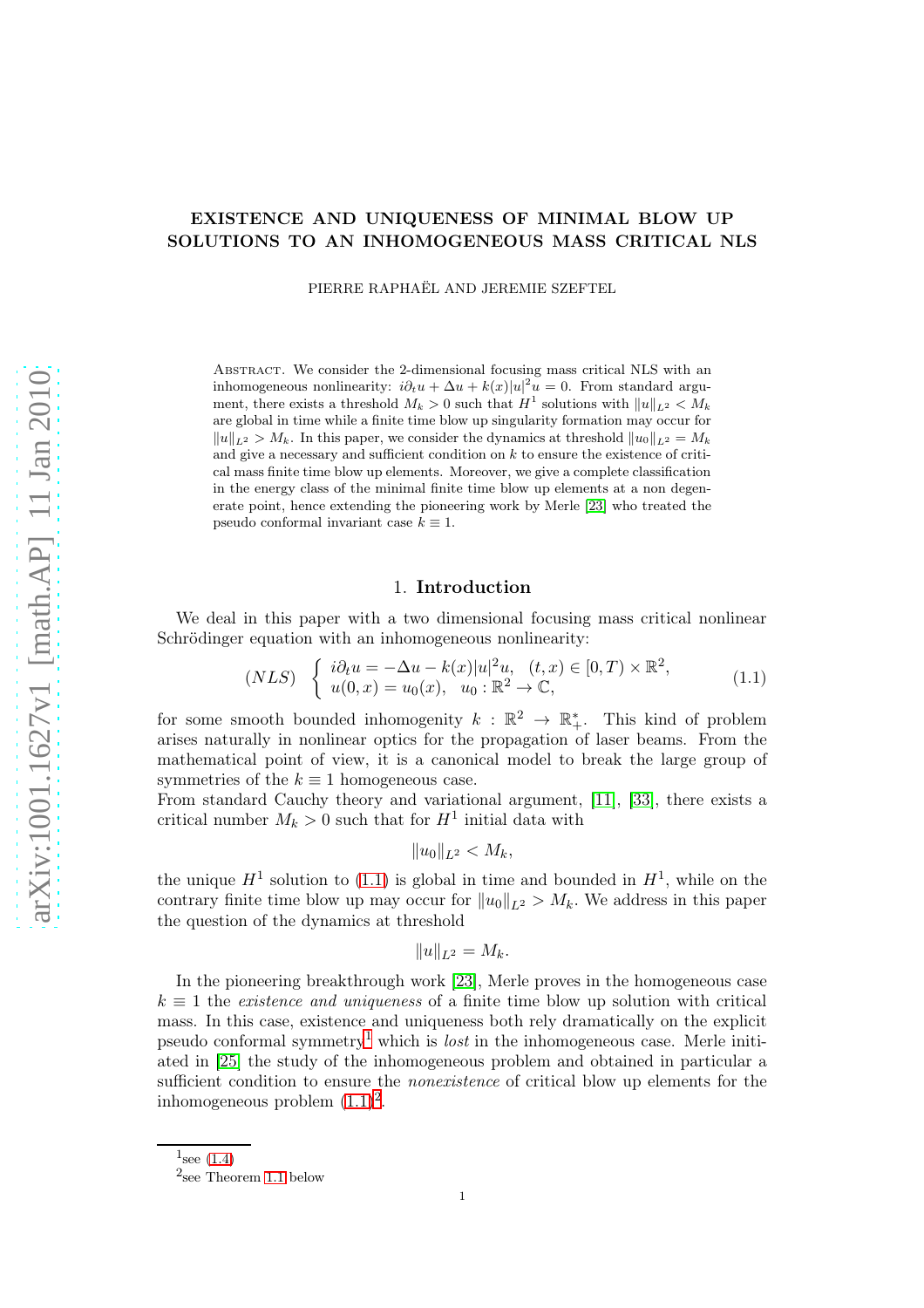In this paper, we give a necessary and sufficient condition on the inhomogeneity  $k$  to ensure the existence of critical blow up elements, and prove the strong rigidity theorem of uniqueness of such minimal blow up elements in the energy class despite the absence of pseudo conformal symmetry.

1.1. The homogeneous case. Let us start with recalling some well-known facts in the homogeneous case  $k \equiv 1$ :

<span id="page-1-1"></span>
$$
\begin{cases}\ni\partial_t u = -\Delta u - |u|^2 u, & (t, x) \in [0, T) \times \mathbb{R}^2, \\
u(0, x) = u_0(x), & u_0 : \mathbb{R}^2 \to \mathbb{C}.\n\end{cases}
$$
\n(1.2)

 $H<sup>1</sup>$  solutions satisfy the conservation of energy,  $L<sup>2</sup>$  norm and momentum:

$$
L^{2} \text{norm}: \quad \int |u(t,x)|^{2} = \int |u_{0}(x)|^{2},
$$
\n
$$
\text{Energy}: \quad E(u(t,x)) = \frac{1}{2} \int |\nabla u(t,x)|^{2} - \frac{1}{2 + \frac{4}{N}} \int |u(t,x)|^{2 + \frac{4}{N}} = E(u_{0}),
$$
\n
$$
\text{Momentum}: \quad M(u) = Im \left( \int \nabla u \overline{u} \right) = M(u_{0}),
$$

and a large group of  $H^1$  symmetries leaves the flow invariant: if  $u(t, x)$  solves  $(1.2)$ , then  $\forall (\lambda_0, t_0, x_0, \beta_0, \gamma_0) \in \mathbb{R}_*^+ \times \mathbb{R} \times \mathbb{R}^N \times \mathbb{R}^N \times \mathbb{R}$ , so does

<span id="page-1-2"></span>
$$
v(t,x) = \lambda_0^{\frac{N}{2}} u(t+t_0, \lambda_0 x + x_0 - \beta_0 t) e^{i\frac{\beta_0}{2} \cdot (x - \frac{\beta_0}{2}t)} e^{i\gamma_0}.
$$
 (1.3)

A last symmetry is not in the energy space  $H^1$  but in the virial space  $\Sigma = \{xu \in$  $L^2$ } ∩  $H^1$ , the pseudo conformal transformation: if  $u(t, x)$  solves [\(1.2\)](#page-1-1), then so does

<span id="page-1-0"></span>
$$
v(t,x) = \frac{1}{|t|^{\frac{N}{2}}} \overline{u}\left(\frac{1}{t}, \frac{x}{t}\right) e^{i\frac{|x|^2}{4t}}.
$$
 (1.4)

Following [\[10\]](#page-72-3), [\[17\]](#page-72-4), let Q be the unique  $H^1$  nonzero positive radial solution to

<span id="page-1-4"></span>
$$
\Delta Q - Q + Q^3 = 0,\tag{1.5}
$$

then the variational characterization of Q ensures that initial data  $u_0 \in H^1$  with  $||u_0||_{L^2} < ||Q||_{L^2}$  yield global and bounded solutions  $T = +\infty$ , [\[33\]](#page-73-0). On the other hand, finite time blow up may occur for data  $||u_0||_{L^2} \ge ||Q||_{L^2(\mathbb{R}^2)}$ . At the critical mass threshold, the pseudo conformal symmetry [\(1.4\)](#page-1-0) applied to the periodic solitary wave solution  $u(t, x) = Q(x)e^{it}$  yields a minimal mass blow-up solution:

<span id="page-1-5"></span>
$$
S(t,x) = \frac{1}{t}Q\left(\frac{x}{t}\right)e^{i\frac{|x|^2}{4t} - \frac{i}{t}}, \quad ||S(t)||_{L^2} = ||Q||_{L^2}
$$
\n(1.6)

which blows up at  $t = 0$ . In [\[23\]](#page-72-0), Merle proves the *uniqueness* of the critical mass blow up solution: a solution  $u \in H^1$  with  $||u_0||_{L^2} = ||Q||_{L^2}$  and blowing up at  $t = 0$  is equal to  $S(t)$  up to the symmetries of the flow. Through the conformal invariance, this results yields a complete dynamical classification of the solitary wave as the only nondispersive solution in  $\Sigma$  with critical mass.

1.2. The inhomogeneous case. We now come back to [\(1.1\)](#page-0-0). The conservation of momentum *no longer holds* but  $L^2$  norm and energy are still conserved:

$$
L^{2} \text{norm}: \quad \int |u(t,x)|^{2} = \int |u_{0}(x)|^{2},
$$
\n
$$
\text{Energy}: \quad E(u(t,x)) = \frac{1}{2} \int |\nabla u(t,x)|^{2} - \frac{1}{2 + \frac{4}{N}} \int k(x)|u(t,x)|^{2 + \frac{4}{N}} = E(u_{0}),
$$

The canonical effect of the inhomogenity is to completely destroy the group of symmetry  $(1.3)^3$  $(1.3)^3$  $(1.3)^3$ , and in this sense  $(1.1)$  is a toy model to analyze the properties of NLS systems in the absence of symmetries.

<span id="page-1-3"></span><sup>3</sup>up to phase invariance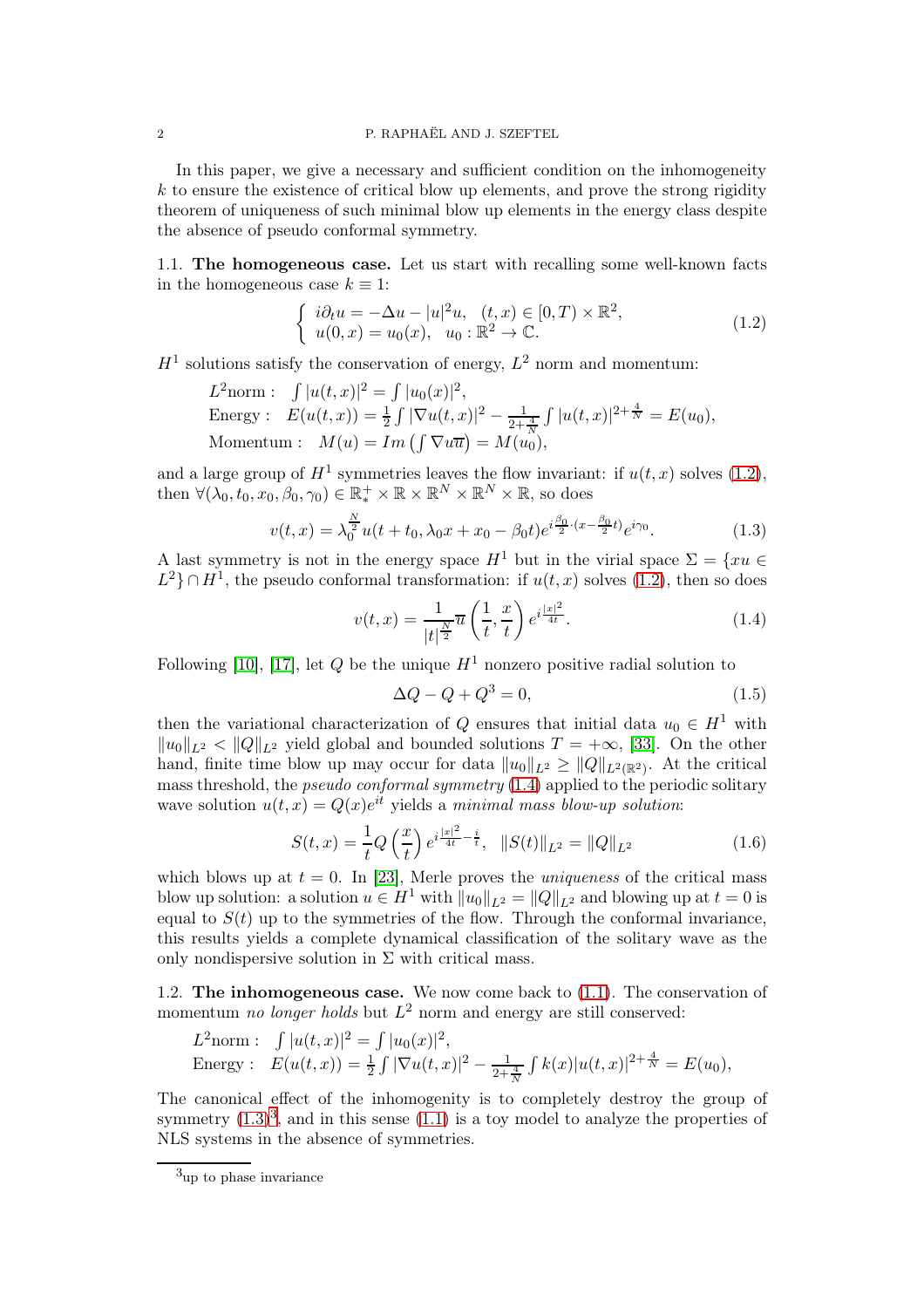From standard variational techniques and a virial type argument, Merle has derived in [\[25\]](#page-72-2) the criterion of global existence for [\(1.1\)](#page-0-0): given  $\kappa > 0$ , let  $Q_{\kappa}$  be

<span id="page-2-3"></span>
$$
Q_{\kappa}(x) = \frac{1}{\kappa^{1/2}} Q(x),\tag{1.7}
$$

and let

$$
k_2 = \max_{x \in \mathbb{R}^2} k(x) < +\infty,
$$

then initial data with

<span id="page-2-4"></span>
$$
||u_0||_{L^2} < M_k = ||Q_{k_2}||_{L^2}
$$
\n(1.8)

yield global and  $H<sup>1</sup>$  bounded solutions while finite time blow up may occur for  $||u_0||_{L^2} > M_k$ . Moreover, the localization of the concentration point and a sufficient condition for the non existence of critical blow up elements are obtained:

<span id="page-2-0"></span>**Theorem 1.1** (Merle, [\[25\]](#page-72-2)). Assume that k belongs to  $C^1(\mathbb{R}^2)$ .

1. Localization of the concentration point: Let  $u \in H^1$  with  $||u||_{L^2} = M_k$  be a solution to [\(1.1\)](#page-0-0) blowing up at  $T = 0$ . Assume that  $\{x \in \mathbb{R}^2 \text{ such that } k(x) = k_2\}$ is finite. Assume also that there is  $\delta > 0$  and  $R > 0$  such that  $k(x) \leq k_2 - \delta$  for  $|x| \ge R$ . Then there is  $x_0 \in \mathbb{R}^2$  such that  $k(x_0) = k_2$  and

$$
|u(t)|^2 \rightharpoonup \|Q_{k(x_0)}\|_{L^2}^2 \delta_{x=x_0} \quad as \quad t \to 0.
$$

2. Criterion of non existence: Assume that  $k(x_0) = k_2$  and

<span id="page-2-1"></span>
$$
\nabla k(x) \cdot (x - x_0) \le -|x - x_0|^{1 + \alpha_0} \quad near \ x_0 \ and \ for \ some \ \alpha_0 > 0,\tag{1.9}
$$

then there are no critical mass blow up solution at  $x_0$ .

In other words, the concentration of a possible minimal blow up solution must occur at a point  $x_0$  where k reaches its maximum, and hence in particular:

$$
\nabla k(x_0)=0,
$$

and the repulsivity condition [\(1.9\)](#page-2-1) in fact implies the non existence of such an ob-ject. Note however that [\(1.9\)](#page-2-1) implies that k is not  $\mathcal{C}^2$  at  $x_0$ , and hence Theorem [1.1](#page-2-0) leaves completely open the case of a smooth  $k$  which we address in this paper.

In the presence of a very smooth and flat  $k$  at  $x<sub>0</sub>$ , the existence of critical elements may be derived using a brutal fixed point argument, [\[25\]](#page-72-2), [\[24\]](#page-72-5), [\[6\]](#page-72-6), see also [\[14\]](#page-72-7) for related statements in the setting of nonlocal nonlinearities. This argument has been recently sharpened by Banica, Carles, Duyckaerts [\[2\]](#page-71-0) for [\(1.1\)](#page-0-0) by adapting the method designed by Bourgain and Wang [\[4\]](#page-72-8) and further revisited by Krieger and Schlag [\[16\]](#page-72-9): after linearizing the problem close to the explicit  $S(t)$  approximate solution, one uses modulation theory and energy estimates to treat perturbatively the unstable modes and integrate the system backwards from the singularity <sup>[4](#page-2-2)</sup>. This allows one to lower the flatness of k and indeed the existence of critical mass blow up solution is obtained under the flatness assumption:

$$
\nabla k(x_0) = \nabla^2 k(x_0) = 0.
$$

Let us say that in this approach, the problem is treated perturbatively from the homogeneous case and  $x_0$  can be taken to be any point where k is flat enough. The case of smooth k with nondegenerate Hessian at  $x_0$  i.e.

$$
\nabla^2 k(x_0) < 0
$$

<span id="page-2-2"></span><sup>4</sup> similarly like in scattering theory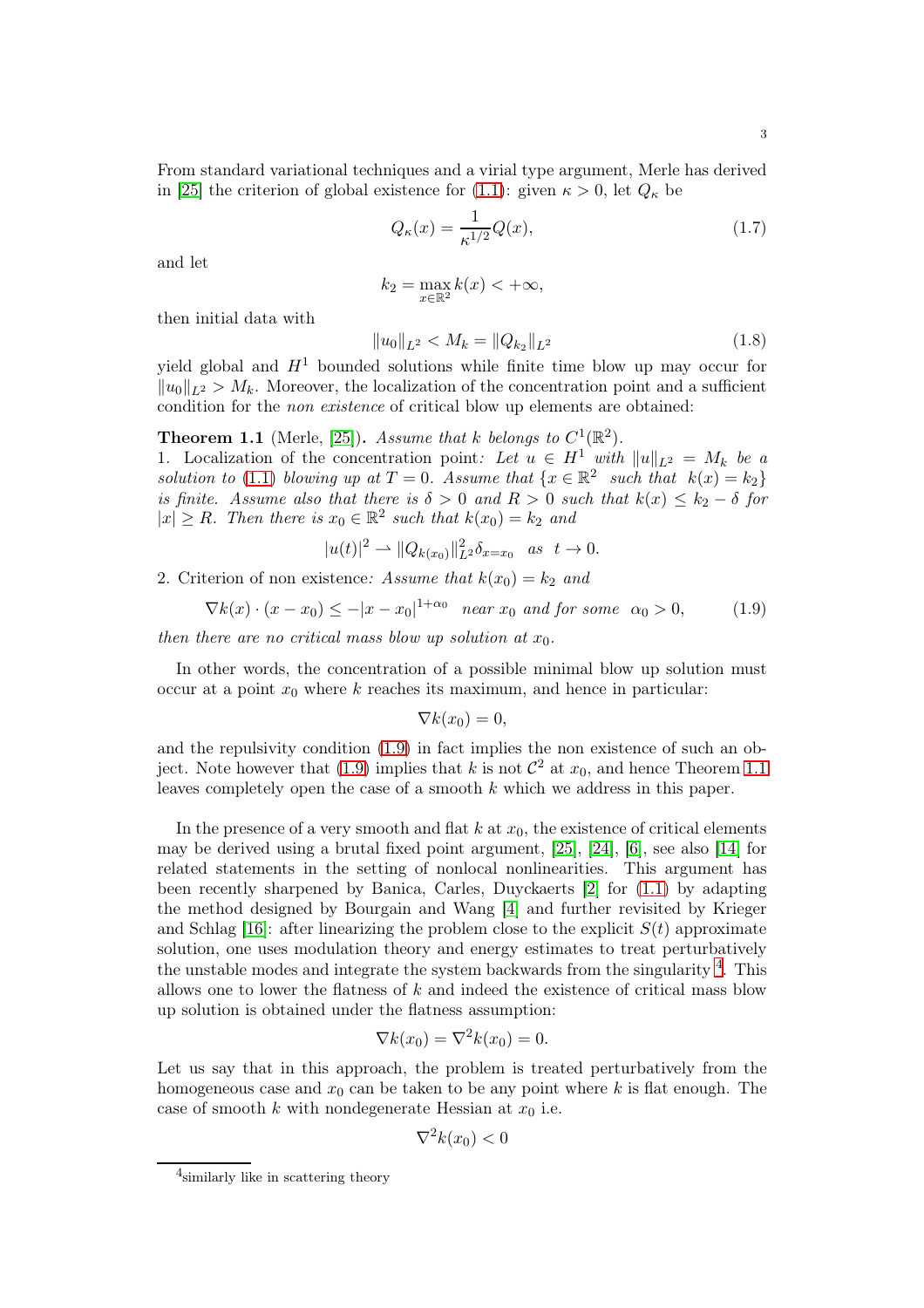is out of reach with these techniques because it generates large deformations which live at the same scaling like  $S(t)$  as we shall see later.

Let us also say that even when existence is known, uniqueness in the energy class as proved in [\[23\]](#page-72-0) for the homogeneous case does not follow. See [\[1\]](#page-71-1) for a pioneering investigation of this delicate problem in the setting of a domain. Here the strength and the weakness of Merle's pioneering proof for  $k \equiv 1$  is that it fundamentally relies on the *pseudoconformal symmetry*  $(1.4)$  which is lost here. The challenge is hence to provide a more *dynamical proof* of the classification theorem in the absence of symmetry. Eventually, let us recall that uniqueness is one of the keys towards the derivation of chaotic continuation after blow up results, [\[25\]](#page-72-2), which is a canonical open problem for inhomogeneous problems like [\(1.1\)](#page-0-0).

1.3. Statement of the result. Let us now fix our assumptions on k where we normalize without loss of generality the supremum  $k_2 = 1$ :

**Assumption** (**H**):  $k$  is  $\mathcal{C}^5 \cap W^{1,\infty}$  with

$$
0 < k_1 \le k(x) \le 1 \quad \text{and} \quad \max_{x \in \mathbb{R}^2} k(x) = 1 \quad \text{is attained.}
$$

From  $(1.7)$ ,  $(1.8)$ , the critical mass is then

$$
M_k = ||Q||_{L^2}.
$$

We start with the derivation of necessary conditions for the existence of a critical mass blow up solution which is based on a slight refinement of the variational techniques introduced in [\[25\]](#page-72-2):

Proposition 1.2 (Necessary condition for the existence of a critical blow up element). Let u with  $||u||_{L^2} = ||Q||_{L^2}$  be a solution to [\(1.1\)](#page-0-0) which blows up at time  $T = 0$ , then there exists  $x_0 \in \mathbb{R}^2$  such that

$$
k(x_0)=1
$$

and u blows up at  $x_0$  in the sense:

<span id="page-3-1"></span>
$$
|u(t)|^2 \rightharpoonup ||Q||_{L^2}^2 \delta_{x=x_0} \quad \text{as} \quad t \to 0. \tag{1.10}
$$

Moreover, the energy  $E_0$  of u satisfies:

<span id="page-3-0"></span>
$$
E_0 + \frac{1}{8} \int \nabla^2 k(x_0)(y, y) Q^4 > 0.
$$
 (1.11)

In order to classify critical mass blow up solutions, we hence pick  $x_0 \in \mathbb{R}^2$  such that  $k(x_0) = 1$  and focus in the whole paper onto the case of a nondegenerate Hessian

$$
\nabla^2 k(x_0) < 0
$$

which we expect to be the most delicate one. We claim that the lower bound  $(1.11)$ is sharp, and the following theorem is the main result of this paper:

<span id="page-3-2"></span>Theorem 1.3 (Existence and uniqueness of a critical element at a nondegenerate critical point). Let  $x_0 \in \mathbb{R}^2$  with

$$
k(x_0) = 1
$$
 and  $\nabla^2 k(x_0) < 0$ .

Then for all  $E_0$  satisfying [\(1.11\)](#page-3-0), there exists a unique up to phase shift  $H^1$  critical mass blow up solution to [\(1.1\)](#page-0-0) which blows up at time  $T = 0$  and at the point  $x_0$  in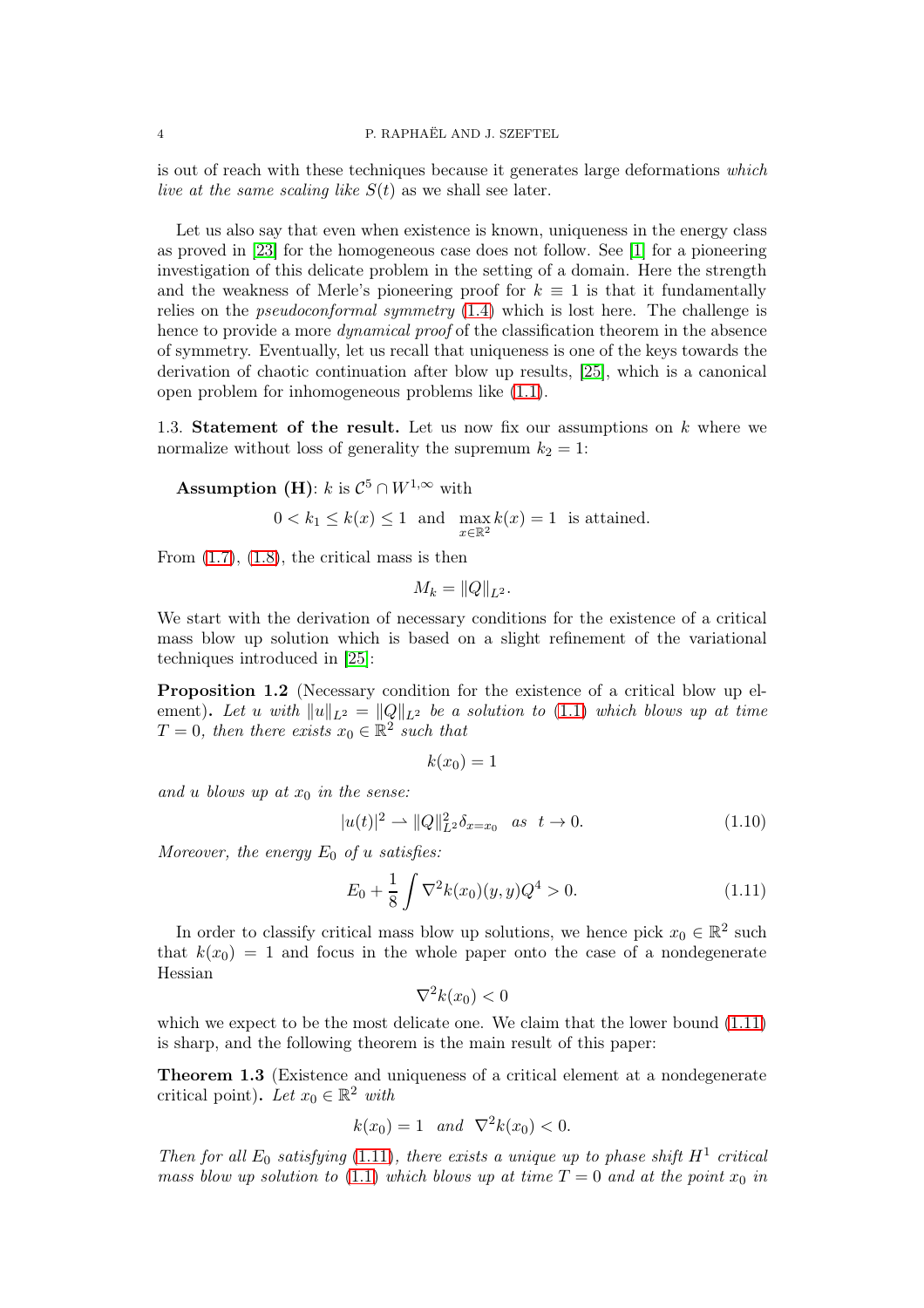the sense of  $(1.10)$ , with energy  $E_0$ . Moreover,

<span id="page-4-1"></span>
$$
\lim_{t \to 0} Im\left(\int \nabla u \overline{u}\right) = 0. \tag{1.12}
$$

In other words, for  $k$  smooth, there exists a critical mass finite time blow up solution if and only if the supremum of  $k$  is attained, and the corresponding minimal blow up elements at a non degenerate blow up point are completely classified.

#### Comments on Theorem [1.3](#page-3-2)

1. Structure of the minimal blow up elements: Let

<span id="page-4-0"></span>
$$
\tilde{E}_0 = E_0 + \frac{1}{8} \int \nabla^2 k(0)(y, y) Q^4 > 0, \quad C_0 = \frac{\|yQ\|_{L^2}}{\sqrt{8\tilde{E}_0}}
$$
\n(1.13)

and

<span id="page-4-2"></span>
$$
S_{C_0}(t,x) = \frac{C_0}{|t|} Q\left(\frac{C_0(x-x_0)}{|t|}\right) e^{i\frac{|x-x_0|^2}{4t} - i\frac{C_0^2}{t}}
$$
(1.14)

be the exact pseudo conformal blow up solution to the homogeneous problem [\(1.2\)](#page-1-1) with modified energy  $(1.13)$ , then up to a fixed phase shift, the critical mass blow up solution of Theorem [1.3](#page-3-2) decomposes into a regular and a singular part

$$
u(t) = S_{C_0}(t) + \tilde{u}(t)
$$

with

$$
\tilde{u}(t) \to 0
$$
 in  $H^1$  as  $t \to 0$ .

In particular, the blow up speed is given by the conformal law:

<span id="page-4-3"></span>
$$
|\nabla u(t)|_{L^2} \sim \frac{1}{T-t}.\tag{1.15}
$$

There are two fundamental remarks. First, the manifold of critical mass blow up solutions at a nondegenerate point is now strictly smaller than in the homogeneous case and is submitted to the constraint of the non trivial lower bound on the energy  $(1.11)$  and an *asymptotic zero momentum condition*  $(1.12)$ . This non trivial structure is very much due to fine non trivial effects induced by the inhomogeneity k. In view of  $(1.14)$ , the leading order effect of k is to induce a pseudo conformal type blow up but parametrized by the modified energy [\(1.13\)](#page-4-0). This shows in particular that the case  $\nabla^2 k(x_0) \neq 0$  cannot be treated perturbatively from the homogeneous case as for a given initial data -and hence a given level of energy-, the blow up profiles of minimal mass blow up solutions for  $(1.1)$  and  $(1.2)$  are strictly different due to the energy shift [\(1.13\)](#page-4-0). Second and most importantly, the fact that the blow up speed is still given by the pseudo conformal law  $(1.15)$  is very much a surprise. Indeed, the nonvanishing condition  $\nabla^2 k(x_0) \neq 0$  induces deformations which leave at the same scaling like the leading terms driving the homogeneous pseudo conformal blow up. We shall see that the derivation of the law  $(1.15)$  relies on an *algebraic cancellation*. Both these issues are detailed in the strategy of the proof below.

2. The degenerate case: We expect the methods presented in this paper to also be able to treat the degenerate case  $\nabla k(x_0) = \nabla^2 k(x_0) = 0$  which should in fact be easier to handle. In particular, this becomes a perturbative problem with respect to the homogeneous case and we expect the manifold of minimal mass blow up solutions to be of the same size like in the homogeneous case. More precisely, we conjecture the following: for all  $E_0 > 0$  and  $M_0 \in \mathbb{R}^2$ , there exists a unique up to phase shift critical mass blow up solution to [\(1.1\)](#page-0-0) which blows up at time  $T = 0$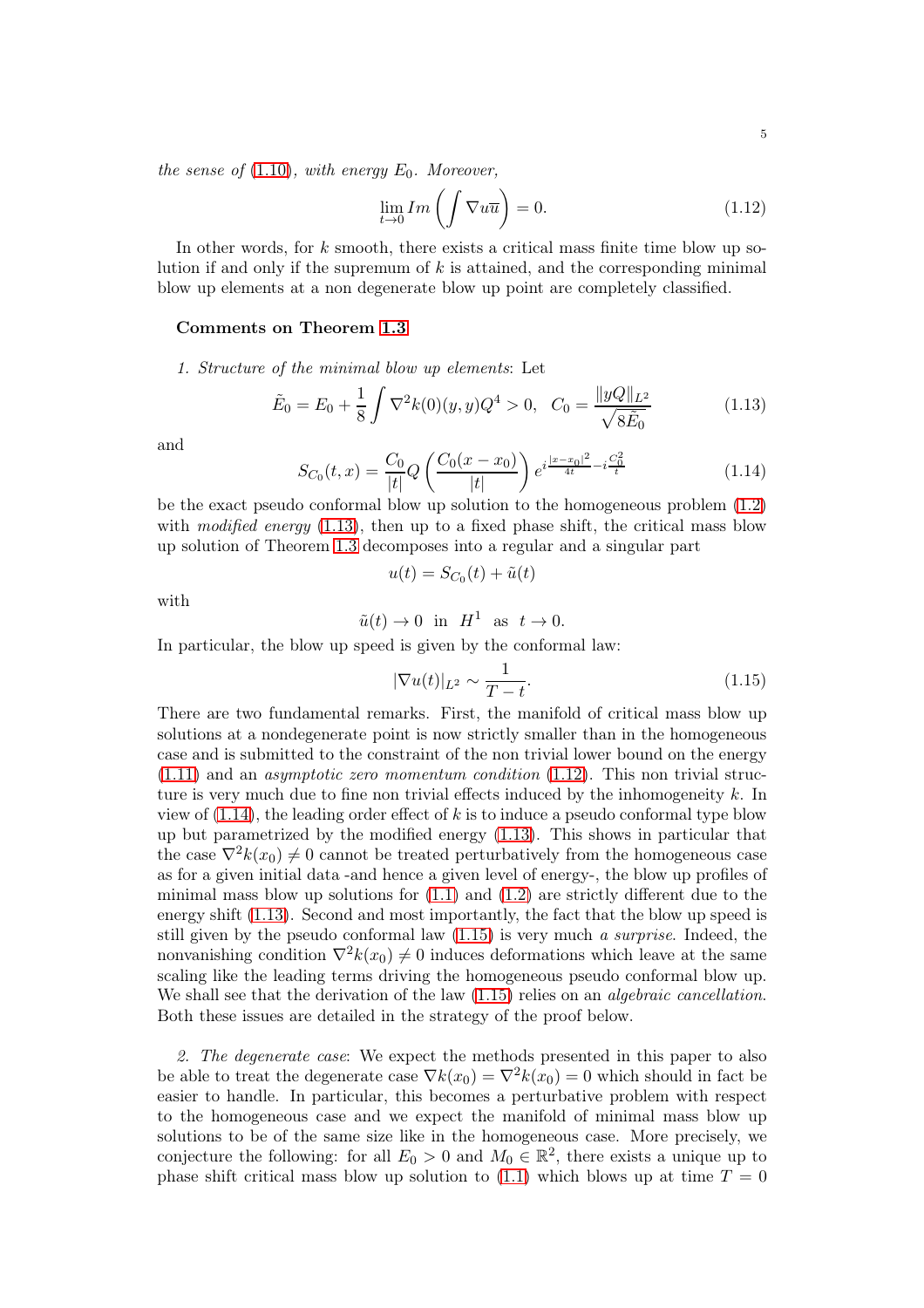and at the point  $x_0$  in the sense of [\(1.10\)](#page-3-1), with energy  $E_0$  and asymptotic kinetic momentum

$$
\lim_{t \to 0} \left( Im \int \nabla u \overline{u} \right) = M_0.
$$

Note that the existence part for  $M_0 = 0$  is proved in [\[2\]](#page-71-0).

3. More blow up solutions: The existence of stable log-log type blow up dynamics for super critical mass initial data  $||u_0||_{L^2} > ||Q||_{L^2}$  can be derived by adapting the argument in [\[29\]](#page-72-10), see [\[30\]](#page-72-11), [\[5\]](#page-72-12) for related results. Such solutions would blow up with speed

$$
|\nabla u(t)|_{L^2} \sim \sqrt{\frac{\log|\log(T-t)|}{T-t}}
$$

and at *any* point  $x_0 \in \mathbb{R}^2$  in the sense that

$$
|u(t)|^2 \rightharpoonup \|Q_{k(x_0)}\|_{L^2}^2 \delta_{x=x_0} + |u^*|^2 \text{ as } t \to T \text{ with } u^* \in L^2.
$$

This is a consequence of the fact that in the log-log regime, the inhomogeneity  $k$  can very much be treated perturbatively and the problem be essentially reduced to the homogeneous one. This is a manifestation of the stability of the log-log blow up, [\[31\]](#page-72-13). Theorem [1.3](#page-3-2) shows that the structure of critical mass blow up solutions is of course much more fragile due in fact to its intrinsic instability. In the homogeneous case, there also exist excited pseudo conformal blow up solutions corresponding to the infinite sequence of  $H^1$  solutions to [\(1.5\)](#page-1-4) in dimension  $N \geq 2$ , which display a nondispersive behavior in the sense that all the mass is put into the singularity formation:

$$
|u(t)|^2 \rightharpoonup \|u_0\|_{L^2}^2 \delta_{x=x_0}.
$$

The existence and possible uniqueness properties of such objects with higher  $L^2$ norm is open, see [\[28\]](#page-72-14) for some classification results about such solutions in the homogeneous case.

4. Extension to higher dimensions: We have decided to restrict the analysis to dimension  $N = 2$  which is the physically relevant case. The case  $N = 1$  could be treated completely similarly. For higher dimensions, the only restriction of our analysis is of technical nature and one would have to face the problem of the lack of differentiability of the  $L^2$  critical nonlinearity  $u|u|^{\frac{4}{N}}$  for large N.

5. Connection to previous works: This work lies within the question of classification of critical elements. This kind of question is related to Liouville type theorems, [\[12\]](#page-72-15), and is connected to the question of the dynamical classification of solitary wave solutions which is only at its beginning, see [\[19\]](#page-72-16), [\[13\]](#page-72-17). In particular, our techniques borrow from [\[19\]](#page-72-16) the energy estimates type of strategy, and are in spirit related to the recent work by Duyckaerts and Merle [\[8\]](#page-72-18) where deep rigidity properties of critical dynamics of the energy critical homogeneous NLS are proved. One main difference with these works however is the fact that we are dealing here with a slowly polynomially converging problem, while [\[8\]](#page-72-18), [\[19\]](#page-72-16) deal with exponential decay which somehow allows a more clear decoupling of the interactions.

Eventually, let us say that our strategy both for existence and uniqueness does not rely at all on the existence of the pseudo conformal symmetry for the homogeneous problem. On the contrary, the singular dynamics is extracted directly in the renormalized variables and the presence of the symmetry only allows for some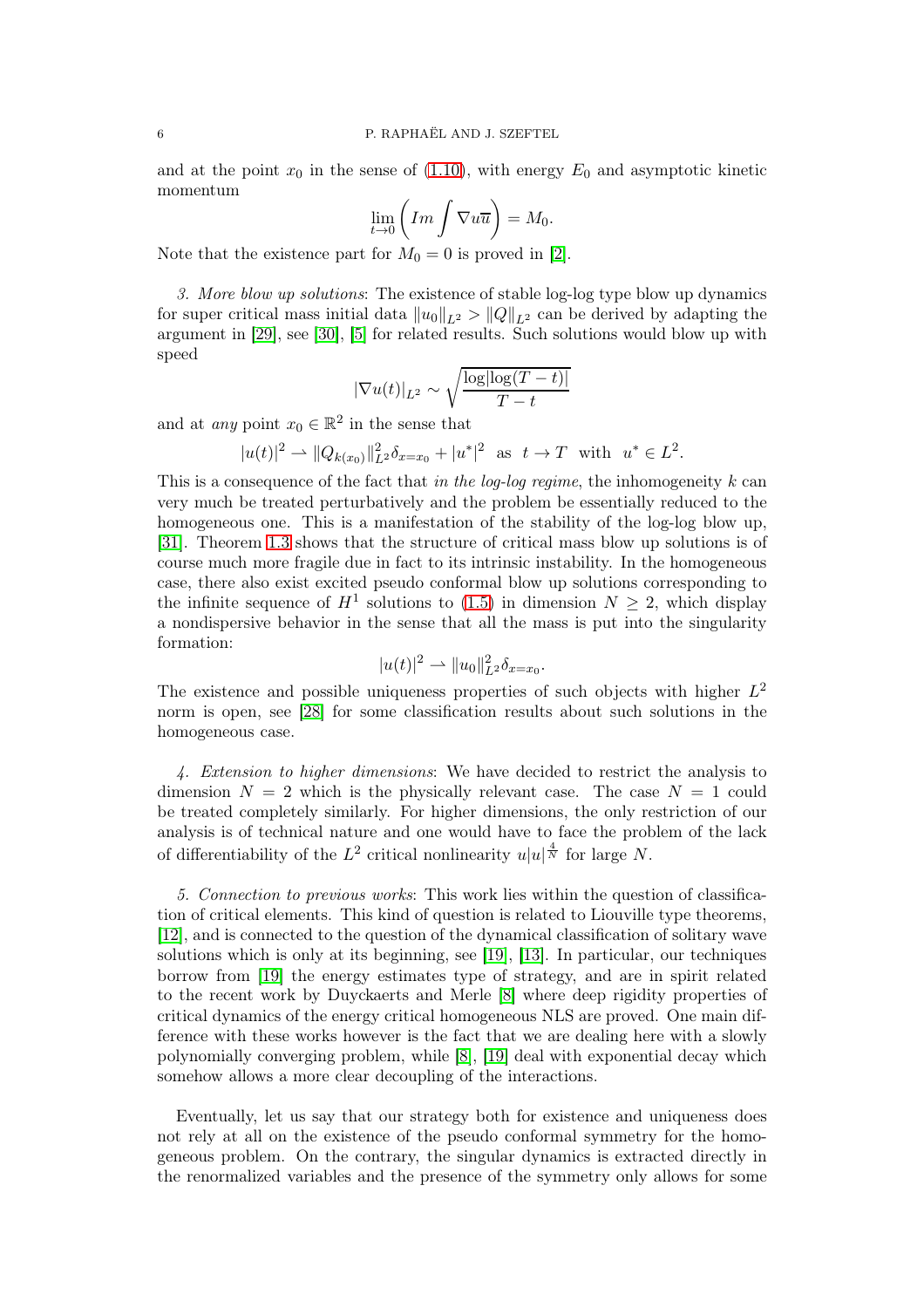-unnecessary- algebraic simplifications. Let us recall that the striking example of the  $L^2$  critical KdV shows that critical mass blow up dynamics do not always exist, [\[21\]](#page-72-19), and non unique<sup>[5](#page-6-0)</sup> critical mass blow up dynamics are exhibited in  $[3]$  for the critical Keller-Segel model. We expect our strategy to be robust enough to provide a canonical framework to address the question of existence and uniqueness of minimal blow up dynamics for various nonlinear dispersive equations in the absence of any explicit pseudo conformal symmetry.

Acknowledgments: Both authors are supported by the French Agence Nationale de la Recherche, ANR jeunes chercheurs SWAP. P.R is also supported by ANR OndeNonLin.

1.4. Strategy of the proof. Let us give a brief insight into the strategy of the proof of Theorem [1.3.](#page-3-2)

step 1 Refined blow up profile and formal derivation of the laws of motion.

Let us start with assuming the existence of a critical mass blow up solution at  $T = 0$  and  $x_0 = 0$  and obtaining dynamical informations on such a solution. From standard variational argument, u must admit near blow up time a decomposition of the form:

$$
u(t,x) = \frac{1}{\lambda^{\frac{N}{2}}(t)} (Q+\varepsilon) \left( t, \frac{x-\alpha(t)}{\lambda(t)} \right) e^{i\gamma(t)} \quad \text{with} \quad ||\varepsilon(t)||_{H^1} \to 0 \quad \text{as } t \to 0,
$$

see [\[33\]](#page-73-0), [\[25\]](#page-72-2). In fact, following [\[26\]](#page-72-20), [\[27\]](#page-72-21), [\[31\]](#page-72-13), this decomposition should be sharpened by deforming the main nonlinear part in the direction of pseudo conformal blow up. More precisely, in the homogeneous case, the explicit pseudo conformal blow up solution [\(1.6\)](#page-1-5) should be thought of as being the following object:

$$
u(t,x) = \frac{1}{\lambda^{\frac{N}{2}}(t)} Q_{b(t),\beta(t)} \left( t, \frac{x - \alpha(t)}{\lambda(t)} \right) e^{i\gamma(t)} \text{ with } Q_{b,\beta}(y) = Q(y) e^{-i\frac{b|y|^2}{4}} e^{i\beta \cdot y}
$$

and where the geometrical parameters  $(\lambda(t), b(t), \alpha(t), \beta(t))$  are driven by the dynamical system:

$$
b_s = -b^2, \quad -\frac{\lambda_s}{\lambda} = b, \quad \frac{\alpha_s}{\lambda} = 2\beta, \quad \beta_s = -b\beta, \quad \gamma_s = -1 \tag{1.16}
$$

where s is the global rescaled time

$$
\frac{ds}{dt} = \frac{1}{\lambda^2}.
$$

Integrating the system with boundary condition  $\lambda(0) = 0$  -corresponding to blow up at  $t = 0$ - and  $\alpha(0) = 0$ -corresponding to blow-up at  $x_0 = 0$ - involves three integration constants which can de directly related to the energy and momentum of the initial data, and the choice of a fixed phase shift.

The first step in the proof of Theorem [1.3](#page-3-2) is to similarly decompose the solution as

<span id="page-6-1"></span>
$$
u(t,x) = \frac{1}{\lambda^{\frac{N}{2}}(t)}(Q_{\mathcal{P}} + \varepsilon) \left(t, \frac{x - \alpha(t)}{\lambda(t)}\right) e^{i\gamma(t)} \quad \text{with} \quad \mathcal{P} = (b, \lambda, \beta, \alpha) \tag{1.17}
$$

where the profile  $Q_{\mathcal{P}}$  takes fully into account the deformation induced by the k inhomogeneity, and is an approximation of high order  $-O(\lambda^5)$ - of the renormalized equations. This construction generalizes the one introduced in [\[27\]](#page-72-21), see also [\[15\]](#page-72-22) for

<span id="page-6-0"></span><sup>5</sup> infinite time blow up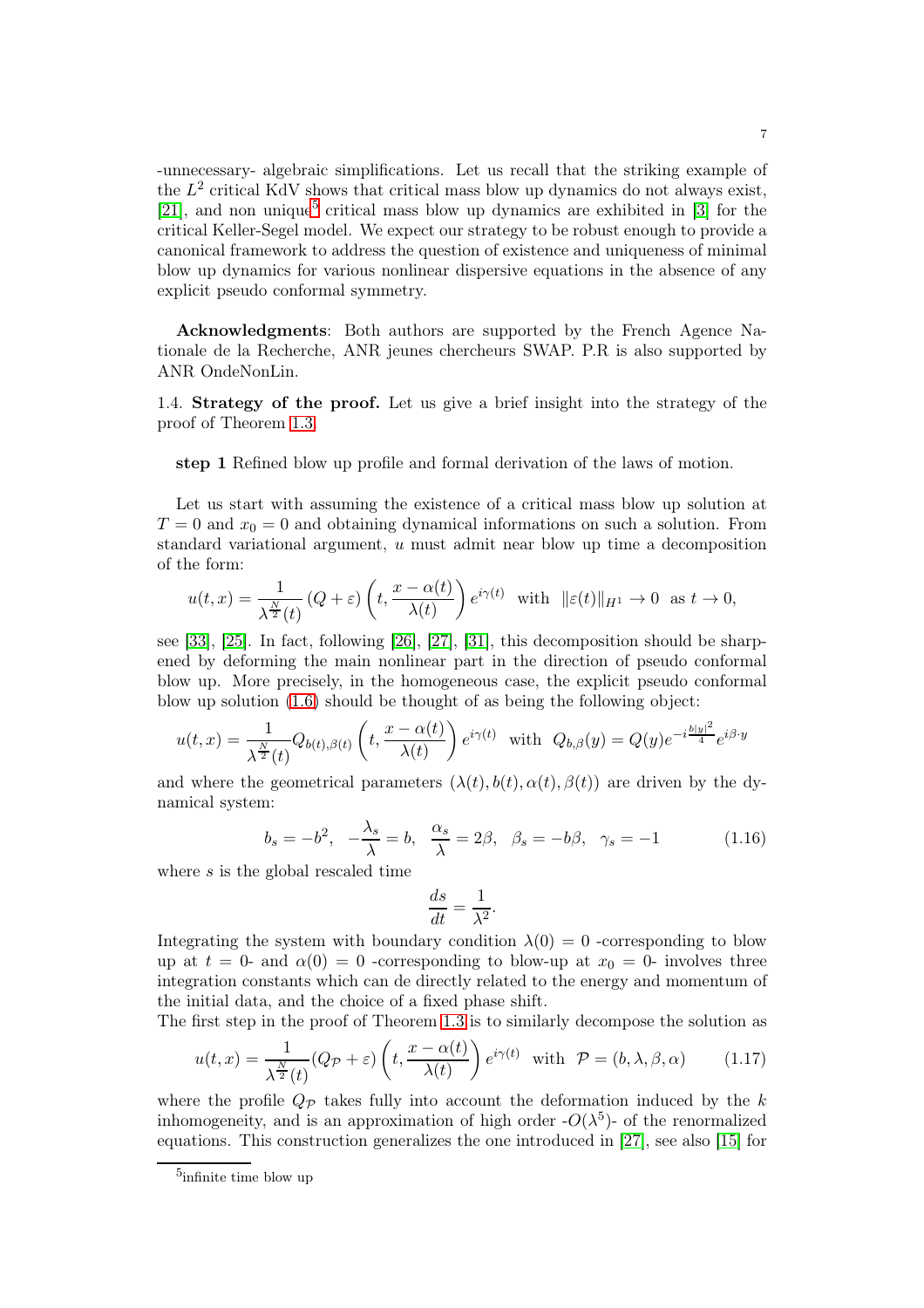a related approach in a different setting. Under the assumption that the excess of mass  $\varepsilon$  is of lower order in some suitable sense, one may formally extract the leading order ODE driving the geometrical parameters which roughly takes the form:

<span id="page-7-2"></span>
$$
b_s = -b^2, \quad \beta_s = -b\beta + c_1(\alpha)\lambda, \quad \frac{\lambda_s}{\lambda} = -b, \quad \frac{\alpha_s}{\lambda} = 2\beta, \quad s(t) \sim \frac{1}{|t|} \tag{1.18}
$$

where  $c_1(\alpha)$  is a linear form in  $\alpha$ . The last two equations are standard. The first equation for  $b$  is surprising as inspection reveals that we should expect from  $\nabla^2 k(0) \neq 0$ :

$$
b_s = -b^2 + c_0 \lambda^2,
$$

and  $\lambda \sim b$  in the conformal regime. It is a specific *algebraic cancellation*<sup>[6](#page-7-0)</sup> which leads to  $c_0 = 0$ . The second law for  $\beta$  reflects the difference between the degenerate case for which  $c_1 = 0$  and the non degenerate case for which  $c_1(\alpha) \sim \alpha$ . In this last case, the reintegration of the scaling law yields

$$
b(s) \sim \frac{1}{s}, \lambda(s) \sim \frac{1}{s}.
$$

On the other hand, from [\(1.17\)](#page-6-1),

<span id="page-7-1"></span>
$$
\frac{\beta}{\lambda} \sim Im\left(\int \nabla u \overline{u}\right) \sim M_0\tag{1.19}
$$

and hence if the asymptotic momentum  $M_0$  is non zero asymptotically, the reintegration of the translation parameter yields

$$
\alpha_t \sim M_0
$$
 and thus  $\alpha(t) \sim M_0|t| \sim \frac{M_0}{s}$ .

Injecting this into the momentum law of  $\beta$  yields:

$$
\left(\frac{\beta}{\lambda}\right)_s = \frac{1}{\lambda} [\beta_s + b\beta] \sim c_1(\alpha) \sim \frac{M_0}{s}.
$$

This generates a logarithmic divergence in s by integration which contradicts [\(1.19\)](#page-7-1) for  $M_0 \neq 0$ . Such a phenomenon is absent is the degenerate case  $\nabla^2 k(x_0) = 0$  for which  $c_1 = 0$ , and hence the asymptotic value  $M_0$  becomes a free parameter when integrating [\(1.18\)](#page-7-2) as in the homogeneous case.

step 2 Construction of a critical mass blow up solution.

The generalization to a critical setting of the subcritical strategy of slow variable ansatz developed in [\[15\]](#page-72-22) allows us to derive an approximate critical mass solution to a sufficiently high order. The derivation of an exact minimal mass blow up element then follows from a standard compactness argument using energy estimates and integrating the flow backwards from blow up time as initiated in [\[23\]](#page-72-0), see also [\[19\]](#page-72-16), [\[22\]](#page-72-23), [\[15\]](#page-72-22). Indeed, one decomposes the flow as

$$
u(t,x) = u_{app}(t,x) + \tilde{u}(t,x)
$$

where  $\tilde{u}$  roughly solves:

<span id="page-7-3"></span>
$$
i\partial_t \tilde{u} + L_\lambda \tilde{u} = \text{l.o.t.} \tag{1.20}
$$

Here the linearized Hamiltonian  $L_{\lambda}$  is after renormalization the matrix linearized operator close to the ground state  $L = (L_+, L_-)$  with:

<span id="page-7-4"></span>
$$
L_{+} = -\Delta + 1 - 3Q^{2}, \quad L_{-} = -\Delta + 1 - Q^{2}.
$$
 (1.21)

<span id="page-7-0"></span> $6_{\text{see}} (2.16)$  $6_{\text{see}} (2.16)$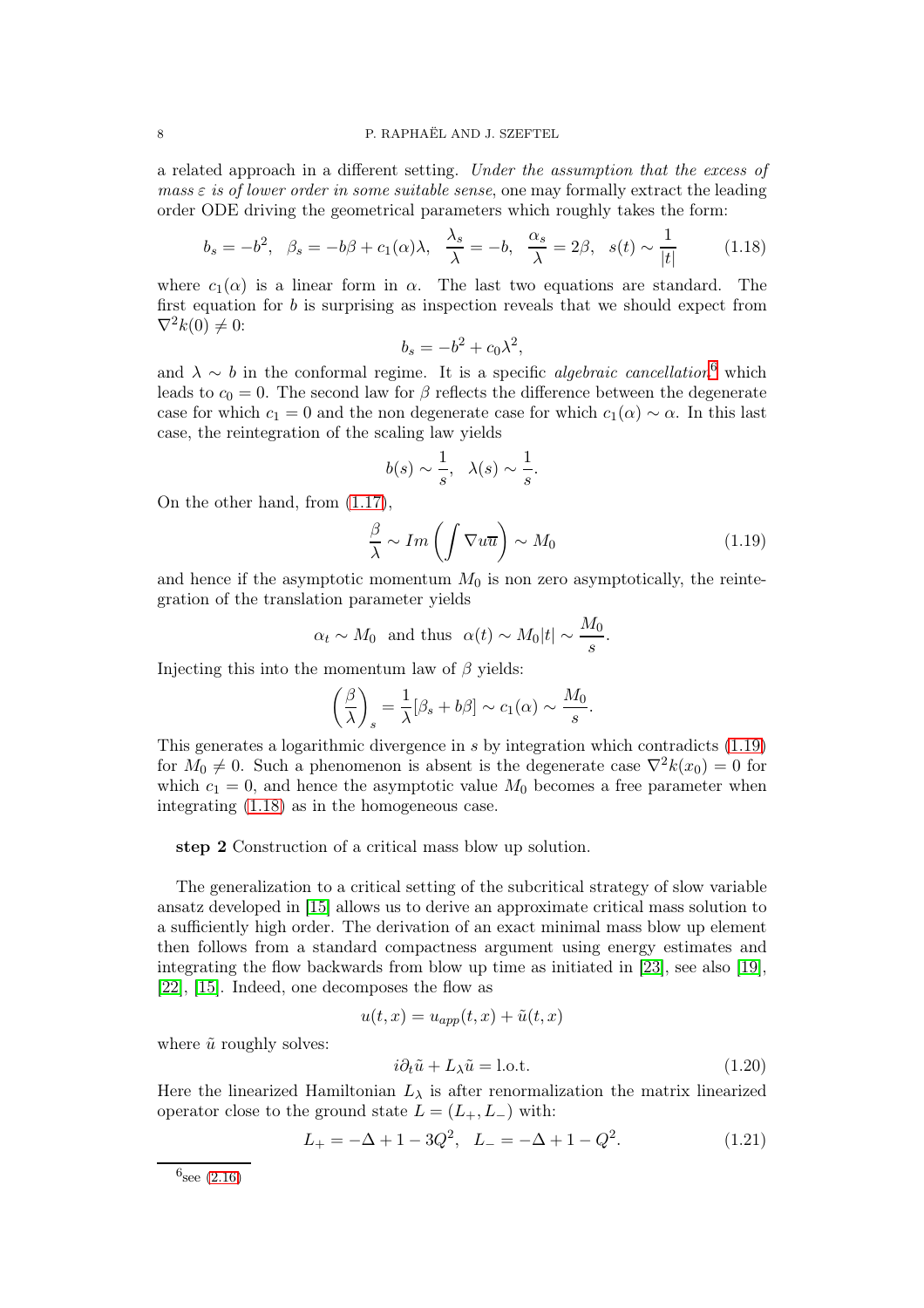Similarly like in [\[32\]](#page-73-1), a direct energy estimate on [\(1.20\)](#page-7-3) however fails and generates quadratic errors due to the time dependence of the Hamiltonian which cannot be treated perturbatively. We hence modify the energy functional by adding a local Morawetz type term and derive a monotonicity formula of the form:

<span id="page-8-1"></span>
$$
\frac{d}{dt}\left\{\|\nabla\tilde{u}\|_{L^2}^2 + \frac{\|\tilde{u}\|_{L^2}^2}{\lambda^2} + \Im\left(\int_{r\leq \lambda} \partial_r \tilde{u}\overline{\tilde{u}}\right)\right\} \geq 0 + O(\text{l.o.t.}),\tag{1.22}
$$

which for a sufficiently small error in the constructed approximation is enough to close the existence part.

step 3 Derivation of the blow up speed assuming dispersion.

We now turn to the proof of uniqueness. Standard variational arguments ensure that a critical mass blow up solution must admit a decomposition of the form [\(1.17\)](#page-6-1), but there holds no a priori upper bound on the blow up rate in this regime. In fact, if we rewrite [\(1.17\)](#page-6-1) in the form

$$
u(t,x) = \frac{1}{\lambda^{\frac{N}{2}}(t)} Q_{\mathcal{P}}\left(t, \frac{x - \alpha(t)}{\lambda(t)}\right) e^{i\gamma(t)} + \tilde{u}.
$$

then standard variational estimates yield:

$$
\limsup_{t \to 0} \|\tilde{u}(t)\|_{H^1} \lesssim C, \ \ \lim_{t \to 0} \|\tilde{u}(t)\|_{L^2} = 0.
$$

The key to the derivation of the sharp blow up speed is to improve this energy bound for a dispersive estimate:

<span id="page-8-0"></span>
$$
\tilde{u}(t) \to 0 \quad \text{in} \quad H^1. \tag{1.23}
$$

The proof of [\(1.23\)](#page-8-0) is the heart of the paper and relies on the derivation of a local Morawetz monotonicity formula which generalizes in some sense  $(1.22)^7$  $(1.22)^7$  $(1.22)^7$  and provides another Lyapounov type rigidity in the problem in the form

<span id="page-8-4"></span>
$$
\left\{-\frac{b}{\lambda} + \Im\left(\int_{|x|\lesssim \lambda} \partial_r \tilde{u}\overline{\tilde{u}}\right)\right\}_t \gtrsim \frac{1}{\lambda^3} \left(\int_{|x|\lesssim \lambda} |\nabla \tilde{u}|^2 + \int |\tilde{u}|^2\right). \tag{1.24}
$$

Note that remarkably enough, the quadratic form involved in the above coercivity estimate is the linearized quadratic form of the *energy* for which the coercivity is known from the variational characterization of Q, and no further coercivity property will be needed in the paper<sup>[8](#page-8-3)</sup>.

The control of the local interactions with the ground state part of the solution provided by [\(1.24\)](#page-8-4) coupled with the critical mass conservation laws will imply all together the dispersion [\(1.23\)](#page-8-0) and the derivation of the blow up speed:

$$
b \sim \lambda
$$
 ie  $\lambda(t) \sim |t|$ .

step 4 Uniqueness.

Once the blow up speed is known, one can use the energy machinery [\(1.22\)](#page-8-1) again to compare the flow with the constructed solution  $u_c$  and derive a bound

<span id="page-8-5"></span>
$$
||u - u_c||_{H^1} \lesssim |t|^A \tag{1.25}
$$

for some constant A. Uniqueness then follow by integrating the flow close to  $u_c$ backwards from infinity using a dynamical system type of argument and the a priori

<sup>7</sup>which is useless until we know the blow up speed

<span id="page-8-3"></span><span id="page-8-2"></span> $8_{\text{as opposed to the works} [20], [26], [9]$  $8_{\text{as opposed to the works} [20], [26], [9]$  $8_{\text{as opposed to the works} [20], [26], [9]$  $8_{\text{as opposed to the works} [20], [26], [9]$  $8_{\text{as opposed to the works} [20], [26], [9]$  $8_{\text{as opposed to the works} [20], [26], [9]$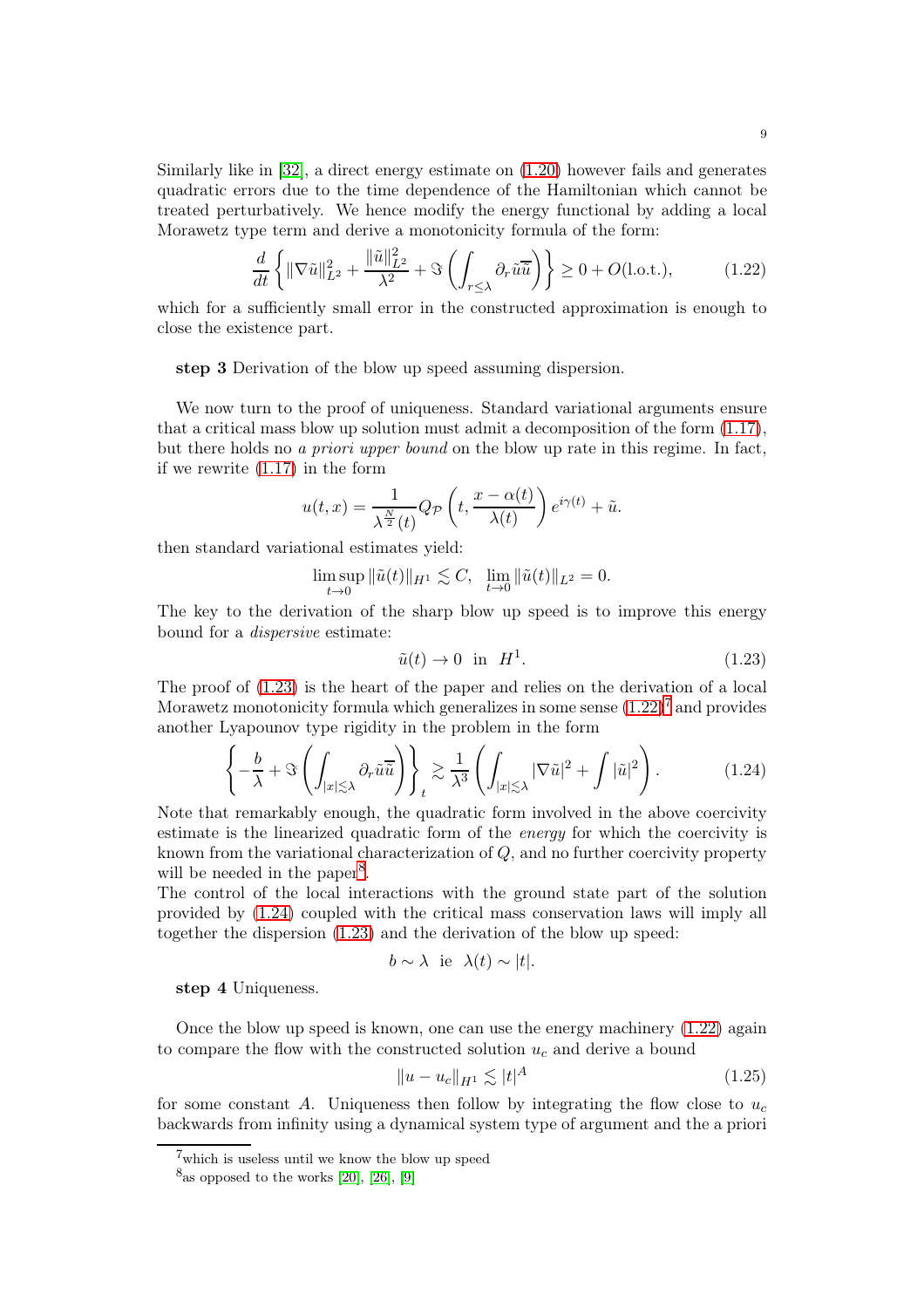bound [\(1.25\)](#page-8-5). The difficulty is to beat the polynomial growth of the propagator  $e^{itL}$ generated by the null space of the -non self adjoint- operator  $L$  in a context where all possible gains are also only polynomial[9](#page-9-0) . Recall indeed that the group of symmetries of the homogeneous case generates polynomially growing solutions to the linearized flow, explicitly:

<span id="page-9-2"></span>
$$
L_{+}(\nabla Q) = 0, \quad L_{-}(yQ) = -2\nabla Q, \tag{1.26}
$$

<span id="page-9-3"></span>
$$
L_{-}Q = 0, \quad L_{+}(\Lambda Q) = -2Q, \quad L_{-}(|y|^{2}Q) = -4\Lambda Q, \quad L_{+}\rho = |y|^{2}Q, \tag{1.27}
$$

where  $\rho$  is the unique radial  $H^1$  solution to  $L_+\rho = |y|^2 Q$ . Beating the induced  $t^3$ a priori growth of the propagator  $e^{itL}$  requires a sufficiently large a priori constant  $A = 3$  in [\(1.25\)](#page-8-5) which in turn forces the construction of an approximate solution to a sufficiently high order.

The rest of the paper is as follows. In section [2,](#page-9-1) we construct an approximate solution to the order 5 in renormalized variables, Proposition [2.1.](#page-11-0) In section [3,](#page-15-0) we derive a mass critical energy identity, Lemma [3.3,](#page-21-0) which is enough to prove the existence of minimal mass blow-up solutions, Proposition [3.6.](#page-30-0) In section [4,](#page-33-0) we start the proof of uniqueness. We derive the local virial identity, Proposition [4.3,](#page-37-0) which is the key to the control of the blow up speed and dispersion, Proposition [4.6.](#page-45-0) In section [5,](#page-49-0) we iterate the use of the energy identity of Lemma [3.3](#page-21-0) to control the growth induced by the null space, Lemma [5.3,](#page-54-0) and conclude the proof of uniqueness.

Notations We let

$$
(f,g)=\int_{\mathbb{R}^2}f(x)g(x)dx
$$

be the  $L^2$  scalar product. We introduce the differential operator

$$
\Lambda f = f + y \cdot \nabla f
$$

and recall that

$$
(f, \Lambda g) = -(\Lambda f, g).
$$

#### 2. Approximate solutions and leading order dynamics

<span id="page-9-1"></span>From now on and for the rest of this paper, we assume that  $k$  satisfies Assumption  $(H)$ . Moreover, without loss of generality, we assume that k attains its maximum at  $x_0 = 0$  which is nondegenerate:

<span id="page-9-4"></span>
$$
k(0) = 1, \ \nabla k(0) = 0, \ \nabla^2 k(0) < 0. \tag{2.1}
$$

Our aim in this section is to construct a high order approximate critical mass blow up solution by following the slow variables method implemented in particular in [\[15\]](#page-72-22). The outcome is the derivation of the leading order dynamical system [\(1.18\)](#page-7-2) driving the geometrical parameters attached to the refined modulation theory. In particular, we will see how an algebraic cancellation leads to the preservation of the pseudoconformal speed, and a new rigidity occurs for the motion of the center of mass.

<span id="page-9-0"></span> $^{9}$  and not exponential as in [\[19\]](#page-72-16), [\[8\]](#page-72-18) where a similar issue arises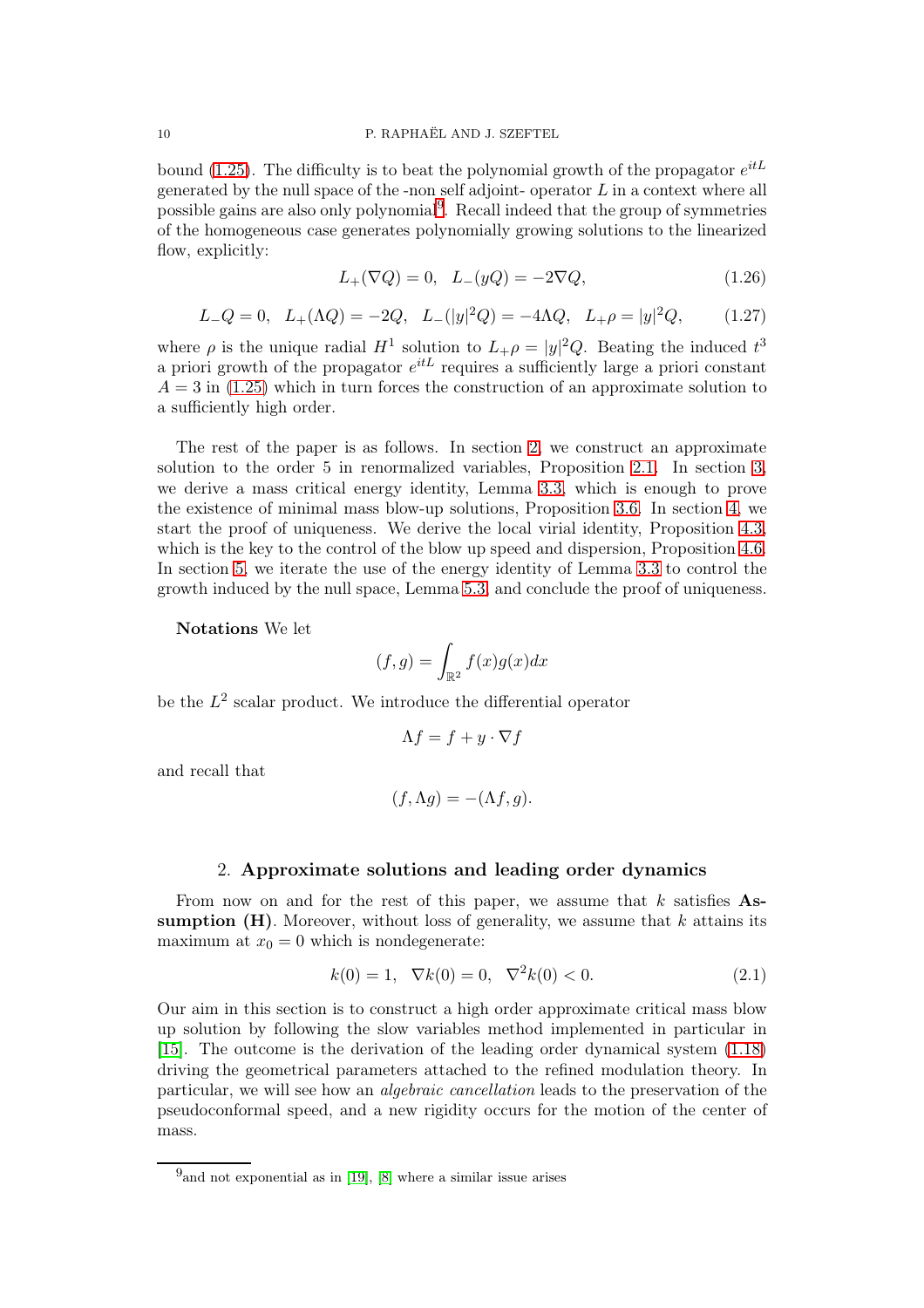$$
u(t,x) = \frac{1}{[k(\alpha(t))]^{\frac{1}{2}}}\frac{1}{\lambda(t)}v\left(s, \frac{x - \alpha(t)}{\lambda(t)}\right)e^{i\gamma(t)}, \frac{ds}{dt} = \frac{1}{\lambda^2}
$$

which maps the finite time blow up problem  $(1.1)$  onto the global in time renormalized equation [\(2.2\)](#page-10-0):

<span id="page-10-0"></span>
$$
i\partial_s v + \Delta v - v + \frac{k(\lambda(t)y + \alpha(t))}{k(\alpha(t))}v|v|^2
$$
  
= 
$$
i\frac{\lambda_s}{\lambda}\Lambda v + i\frac{\alpha_s}{\lambda} \cdot \left(\nabla v + \frac{\lambda \nabla k(\alpha(t))}{2k(\alpha(t))}v\right) + \tilde{\gamma}_s v
$$
 (2.2)

with  $\tilde{\gamma}_s = \gamma_s - 1$ . We freeze the homogeneous laws

$$
\frac{\lambda_s}{\lambda} = -b, \quad \frac{\alpha_s}{\lambda} = 2\beta, \quad \tilde{\gamma}_s = |\beta|^2
$$

and let

<span id="page-10-3"></span>
$$
w(s,y) = v(s,y)e^{i\frac{b|y|^2}{4} - i\beta \cdot y},
$$
\n(2.3)

so that [\(2.2\)](#page-10-0) becomes:

<span id="page-10-1"></span>
$$
i\partial_s w + \Delta w - w + (b_s + b^2) \frac{|y|^2 w}{4} - \left\{ (\beta_s + b\beta) \cdot y + i\lambda \beta \cdot \frac{\nabla k(\alpha(t))}{k(\alpha(t))} \right\} w + \frac{k(\lambda(t)y + \alpha(t))}{k(\alpha(t))} w|w|^2 = 0.
$$
\n(2.4)

Note that Q itself provides an approximate solution of order  $b<sup>2</sup>$  but this is not enough to carry out the analysis and to exhibit fine effects induced by the homogeneity  $k$ . In order to construct a higher order approximation, we adapt the strategy designed in [\[15\]](#page-72-22) in a subcritical setting to the critical case. Given small parameters

$$
\mathcal{P}=(b,\lambda,\beta,\alpha),
$$

we look for a solution to [\(2.4\)](#page-10-1) of the form

$$
w(s,y) = P_{\mathcal{P}(s)}(y), \quad \frac{\lambda_s}{\lambda} = -b, \quad \frac{\alpha_s}{\lambda} = 2\beta, \quad \tilde{\gamma}_s = |\beta|^2, \quad b_s + b^2 = 0, \quad \beta_s + b\beta = \mathcal{B}(\lambda, \alpha).
$$

This maps [\(2.4\)](#page-10-1) onto:

$$
-ib^{2}\partial_{b}P_{\mathcal{P}} - i\lambda b\partial_{\lambda}P_{\mathcal{P}} + 2i\beta\lambda\partial_{\alpha}P_{\mathcal{P}} + i(-b\beta + \mathcal{B})\partial_{\beta}P_{\mathcal{P}}
$$

$$
- \left\{\mathcal{B} \cdot y + i\lambda\beta \cdot \frac{\nabla k(\alpha(t))}{k(\alpha(t))}\right\} P_{\mathcal{P}} + \Delta P_{\mathcal{P}} - P_{\mathcal{P}} + \frac{k(\lambda(t)y + \alpha(t))}{k(\alpha(t))} P_{\mathcal{P}} |P_{\mathcal{P}}|^{2} = 0.
$$

The profile  $P_{\mathcal{P}}$  is computed from an asymptotic expansion near Q and at each step the laws for the modulation parameters  $\beta$  which contain the deformation induced by the inhomogeneity  $k$  are adjusted to ensure the solvability of the obtained equations. Indeed, recall that the kernel of the linearized operator close to Q is explicit:

<span id="page-10-2"></span>
$$
Ker\{L_{+}\} = \text{span}\{\nabla Q\}, \quad Ker\{L_{-}\} = \text{span}\{Q\},\tag{2.5}
$$

see [\[33\]](#page-73-0), [\[7\]](#page-72-26). The 2 instability directions generated by the kernel of  $L_{+}$  are precisely adjusted by computing the two parameters  $\mathcal{B} \in \mathbb{R}^2$ . The instability direction generated by the kernel of  $L_-\$  should in principle be adjusted by modulating on the law of b. However, a spectacular cancelation (see [\(2.16\)](#page-12-0)) will take care of the kernel of  $L_$ , which in turn will allow us to keep the same law for b as in the pseudoconformal regime, i.e.  $b_s + b^2 = 0$ .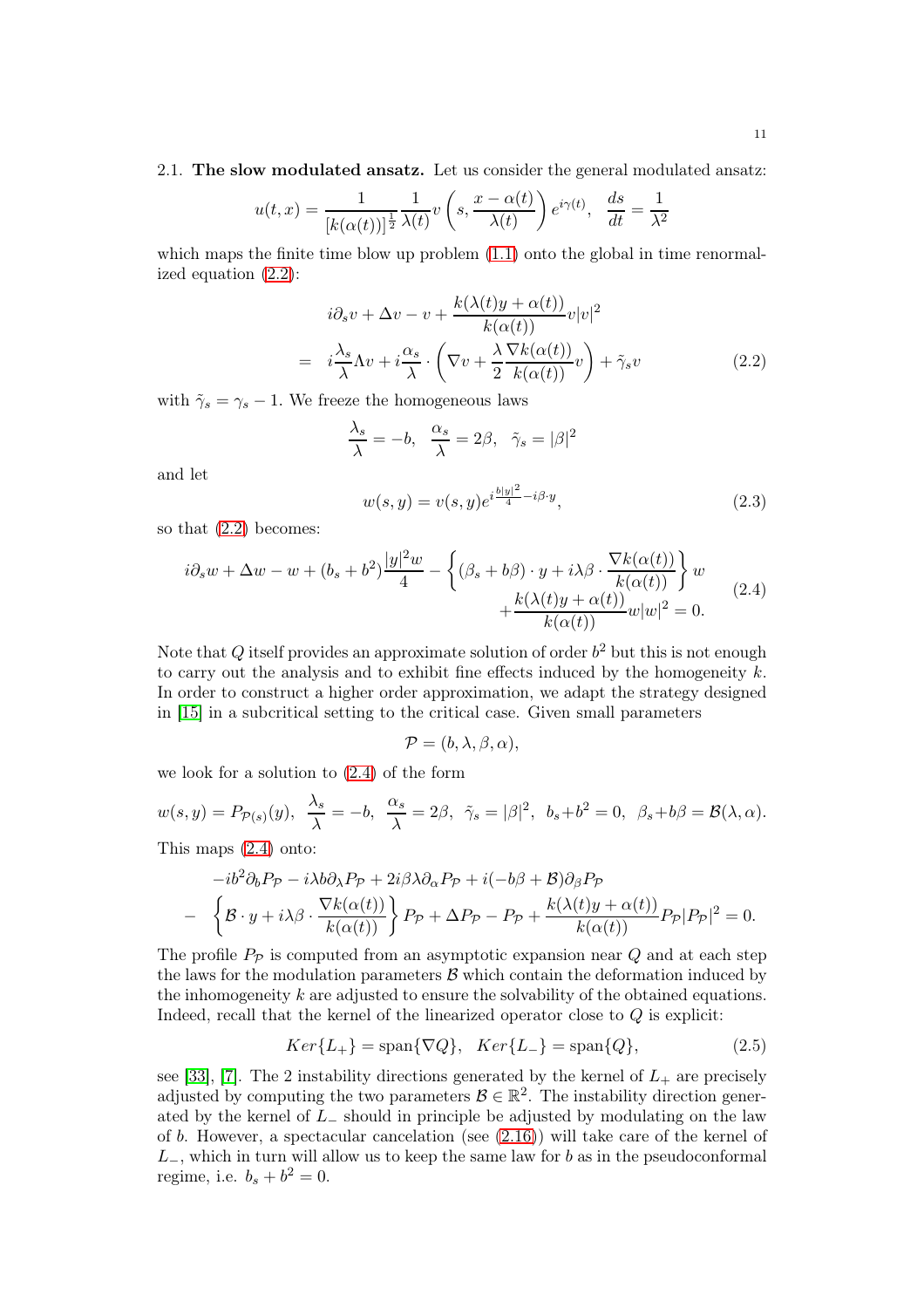<span id="page-11-0"></span>**Proposition 2.1** (Approximate solution). Let  $C_0 > 0$  be a given constant. There exists a universal constant  $c > 0$  and a small constant  $\eta^*(C_0) > 0$  such that for all  $|\mathcal{P}=(b,\lambda,\beta,\alpha)|\leq \eta^*$ , the following holds true. There exist **B** of the form:

$$
\mathcal{B} = \lambda c_0(\alpha) + \beta_3 \lambda^3 + \beta_4 \lambda^4,\tag{2.6}
$$

where  $c_0$  is a linear map on  $\mathbb{R}^2$  and  $\beta_3$ ,  $\beta_4$  are vectors in  $\mathbb{R}^2$ , and smooth well localized profiles  $(T_i, S_j)_{1 \leq i \leq 4}$  homogeneous of degree j in P, such that

<span id="page-11-3"></span>
$$
P_{\mathcal{P}} = Q + \sum_{j=1}^{4} (T_j + iS_j)
$$
\n(2.7)

is an approximate solution to [\(2.5\)](#page-10-2) in the sense:

<span id="page-11-4"></span>
$$
-ib^{2}\partial_{b}P_{\mathcal{P}} - i\lambda b\partial_{\lambda}P_{\mathcal{P}} + 2i\beta\lambda\partial_{\alpha}P_{\mathcal{P}} + i(-b\beta + \mathcal{B})\partial_{\beta}P_{\mathcal{P}}
$$

$$
- \left\{\mathcal{B} \cdot y + i\lambda\beta \cdot \frac{\nabla k(\alpha(t))}{k(\alpha(t))}\right\} P_{\mathcal{P}} + \Delta P_{\mathcal{P}} - P_{\mathcal{P}}
$$

$$
+ \frac{k(\lambda(t)y + \alpha(t))}{k(\alpha(t))} P_{\mathcal{P}} |P_{\mathcal{P}}|^{2} = -\tilde{\Psi}_{\mathcal{P}}(y) \qquad (2.8)
$$

with  $\tilde{\Psi}_{\mathcal{P}}(y)$  polynomial in  $\mathcal P$  and smooth and well localized in  $y: \forall \alpha \in \mathbb{N}^2$ ,

<span id="page-11-1"></span>
$$
\left| \partial^{\alpha} \tilde{\Psi}_{\mathcal{P}}(y) \right| \lesssim \left( \mathcal{P}^{5} + \mathcal{P}(\alpha^{2} + \beta^{2}) + \left( b - \frac{\lambda}{C_{0}} \right) \mathcal{P}^{3} \right) e^{-C_{\alpha}|y|}.
$$
 (2.9)

Remark 2.2. Remark that the remainder [\(2.9\)](#page-11-1) is not of order five with respect to all parameters. This simplifies the construction and is not a problem since we will obtain better decay properties for  $\alpha$ ,  $\beta$  and  $b - \lambda/C_0$ . In particular, we will show  $\alpha = O(\mathcal{P}^2)$ ,  $\beta = O(\mathcal{P}^2)$  and  $b - \lambda/C_0 = O(\mathcal{P}^3)$  where  $C_0$  will be explicitly chosen according to  $(1.13)^{10}$  $(1.13)^{10}$  $(1.13)^{10}$  $(1.13)^{10}$ .

### Proof of Proposition [2.1](#page-11-0)

The proof proceeds by injecting the expansion  $(2.7)$  in  $(2.8)$ , identifying the terms with the same homogeneity, and inverting the corresponding operator. Let us recall that if  $L = (L_+, L_-)$  is the matrix linearized operator close to Q given by [\(1.21\)](#page-7-4), then the explicit description of the kernel [\(2.5\)](#page-10-2) ensures the standard uniform elliptic estimates:

<span id="page-11-6"></span>
$$
\forall f \in (\nabla Q)^{\perp}, \quad \|e^{c|y|} L_+^{-1} f\|_{H^2} \lesssim \|e^{2c|y|} f\|_{L^2},\tag{2.10}
$$

<span id="page-11-7"></span>
$$
\forall f \in (Q)^{\perp}, \quad \|e^{c|y|}L^{-1}_{-}f\|_{H^2} \lesssim \|e^{2c|y|}f\|_{L^2}.
$$
 (2.11)

step 1 Derivation of the law for the center of mass.

We inject [\(2.7\)](#page-11-3) in [\(2.8\)](#page-11-4) and sort the terms of same homogeneity.

order 1: From  $\nabla k(0) = 0$ , we obtain

 $L_{+}(T_1) = 0, L_{-}(S_1) = 0$  and hence  $T_1 \equiv 0, S_1 \equiv 0$ .

order 2: We identify the terms homogeneous of order 2 in [\(2.5\)](#page-10-2) and get:

<span id="page-11-5"></span>
$$
\begin{cases}\nL_{+}(T_{2}) = \nabla^{2}k(0)(\alpha, y)\lambda Q^{3} + \frac{\lambda^{2}}{2}\nabla^{2}k(0)(y, y)Q^{3} - \lambda c_{0}(\alpha) \cdot yQ, \\
L_{-}(S_{2}) = 0.\n\end{cases}
$$
\n(2.12)

<span id="page-11-2"></span> $10_{\mbox{\scriptsize{see Remark 4.8}}}$  $10_{\mbox{\scriptsize{see Remark 4.8}}}$  $10_{\mbox{\scriptsize{see Remark 4.8}}}$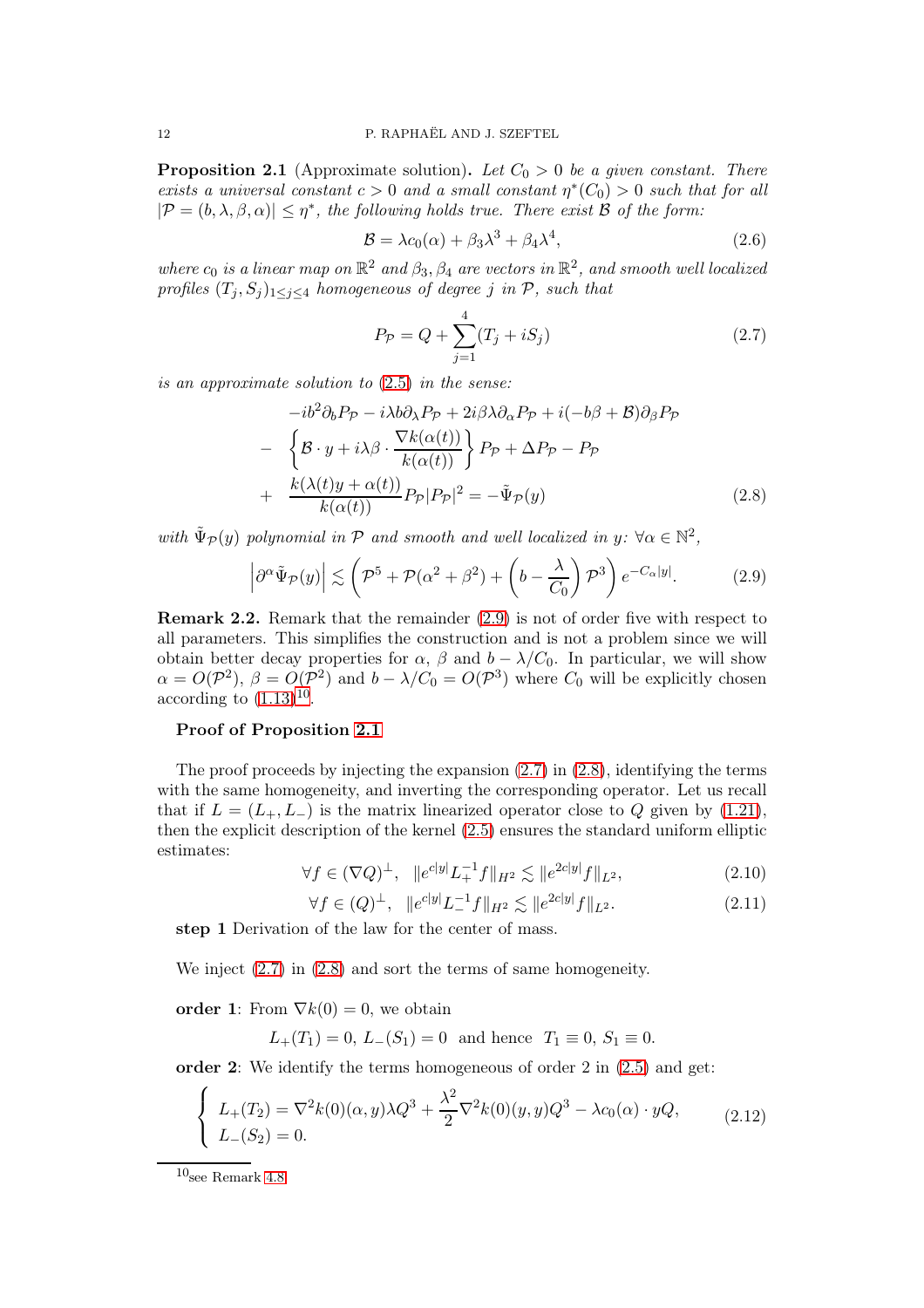For  $S_2$ , we may choose:

$$
S_2\equiv 0.
$$

In view of the first equation in  $(2.12)$  and  $(2.10)$ , we may solve for  $T_2$  if we adjust:

$$
\left(\nabla^2 k(0)(\alpha, y)\lambda Q^3 + \frac{\lambda^2}{2}\nabla^2 k(0)(y, y)Q^3 - \lambda c_0(\alpha) \cdot yQ, \nabla Q\right) = 0,
$$

which computes the value of  $c_0$ :

$$
(c_0(\alpha))_j := \frac{\left(\int Q^4\right)}{2\left(\int Q^2\right)} \nabla^2 k(0)(e_j, \alpha) \text{ for } j = 1, 2. \tag{2.13}
$$

step 2 Derivation of pseudo-conformal speed: an algebraic cancellation.

Recall that in the pseudoconformal regime  $\lambda(t) \sim t$ , there holds

$$
b = -\frac{\lambda_s}{\lambda} = -\lambda \lambda_t \sim \lambda.
$$

Equivalently, the law for b is in this case

$$
b_s=-b^2.
$$

Hence the term  $\frac{\lambda^2}{2} \nabla^2 k(0)(y, y) Q^3$  in the RHS of the  $T_2$  equation [\(2.12\)](#page-11-5) may potentially induce a drastic modification of the b law of the form:

$$
b_s = -b^2 + C\lambda^2 + \dots
$$

This explains why the non degenerate case  $\nabla^2 k$  is a much larger deformation than the degenerate case  $\nabla^2 k(0) = 0$ . We now claim that in fact the choice  $C = 0$  is dictated by the algebraic cancellation [\(2.16\)](#page-12-0). To see this, we compute the system at the next order:

order 3: We identify the terms homogeneous of order 3 in [\(2.5\)](#page-10-2). We get rid of the terms  $\mathcal{P}\alpha^2$ ,  $\mathcal{P}\alpha\beta$  and  $\mathcal{P}\beta^2$  which are remainder terms. We obtain:

<span id="page-12-1"></span>
$$
\begin{cases}\nL_{+}(T_3) = \nabla^3 k(0)(y, y, y) \frac{\lambda^3}{6} Q^3 + \nabla^3 k(0)(y, y, \alpha) \frac{\lambda^2}{2} Q^3 - \beta_3 \lambda^3 \cdot yQ, \\
L_{-}(S_3) = -\lambda b \partial_{\lambda} T_2 + 2\beta \lambda \partial_{\alpha} T_2.\n\end{cases} (2.14)
$$

In view of the first equation in  $(2.14)$ , we may solve for  $T_3$  if and only if:

$$
\left(\nabla^3 k(0)(y,y,y)\frac{\lambda^3}{6}Q^3 + \nabla^3 k(0)(y,y,\alpha)\frac{\lambda^2}{2}Q^3 - \beta_3\lambda^3 \cdot yQ, \nabla Q\right) = 0,
$$

which is true provided we choose  $\beta_3$  to be:

$$
(\beta_3)_j = \frac{\left(\int \nabla^3 k(0)(y, y, e_j) Q^4\right)}{4 \left(\int Q^2\right)} \text{ for } j = 1, 2.
$$

In view of the second equation in  $(2.14)$ , we may solve for  $S_3$  if:

<span id="page-12-2"></span>
$$
(-\lambda b \partial_{\lambda} T_2 + 2\beta \lambda \partial_{\alpha} T_2, Q) = 0. \qquad (2.15)
$$

We now integrate by parts using  $L_+(\Lambda Q) = -2Q$  and [\(2.12\)](#page-11-5) to compute:

$$
-2(T_2, Q) = (L_+T_2, \Lambda Q) = \frac{\lambda^2}{2} (\nabla^2 k(0)(y, y) Q^3, \Lambda Q) = 0,
$$

which shows that  $(2.15)$  does actually hold. Here we used the *spectacular algebraic* cancellation:

<span id="page-12-0"></span>
$$
(y_j y_l Q^3, \Lambda Q) = 0 \text{ for } j, l = 1, 2.
$$
 (2.16)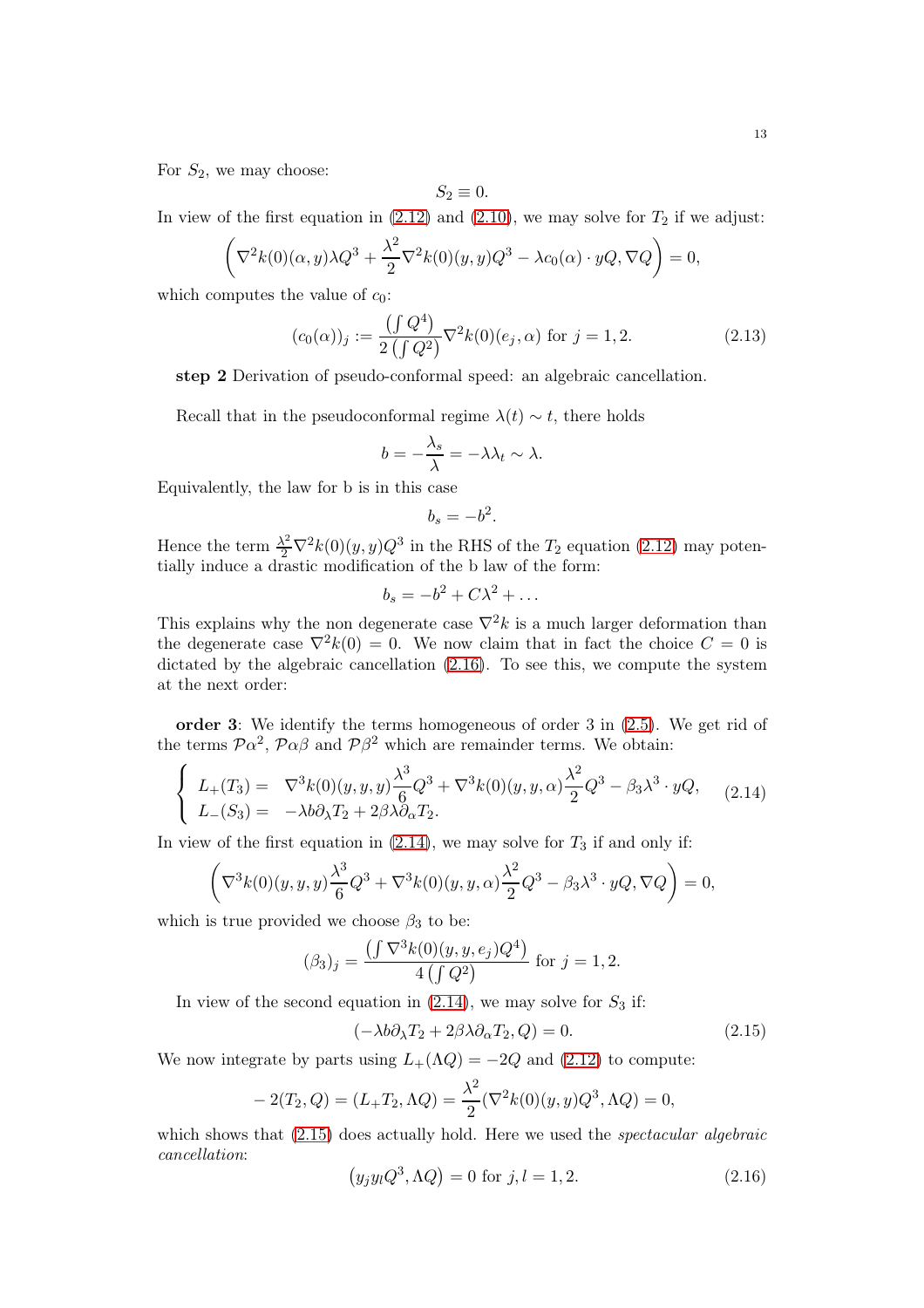This cancellation is the reason why we did not need to adjust the law for b at the  $\lambda^2$ level and hence why the critical blow up will still be of conformal type.

step 3 Higher order corrections.

At this stage, we have computed the leading order terms in the derivation of the modified modulation equations. We however keep expanding the profile to get higher order corrections, that will be required for the final step of the proof of uniqueness, see section [5.](#page-49-0)

order 4: We identify the terms homogeneous of order  $4$  in  $(2.5)$ . We get rid of the terms  $\mathcal{P}^3\alpha$  and  $\mathcal{P}^3\beta$  which are remainder terms. Since terms of type  $(b - \lambda/C_0)\mathcal{P}^3$ are also remainder terms, we may replace everywhere b by  $\lambda/C_0$ . We obtain:

<span id="page-13-0"></span>
$$
\begin{cases}\nL_{+}(T_{4}) = -\beta_{4}\lambda^{4} \cdot yQ + f_{4}\lambda^{4}, \\
L_{-}(S_{4}) = -\frac{\lambda^{2}}{C_{0}}\partial_{\lambda}T_{3},\n\end{cases}
$$
\n(2.17)

where  $f_4$  depends on  $T_2, T_3, S_3$  and is a function from  $\mathbb{R}^2$  to  $\mathbb{R}$ . In view of the first equation in  $(2.17)$ , we may solve for  $T_4$  if and only if we have:

$$
\bigg(-\beta_4 \cdot yQ + f_4, \nabla Q\bigg) = 0,
$$

which is true provided we choose  $\beta_4$  to be:

$$
(\beta_4)_j = -\frac{2(\int f_4 \partial_j Q)}{(\int Q^2)}
$$
 for  $j = 1, 2$ .

In view of the second equation in  $(2.17)$ , we may solve for  $S_4$  if and only if we have:

<span id="page-13-3"></span>
$$
\left(-\frac{\lambda^2}{C_0}\partial_\lambda T_3, Q\right) = 0. \tag{2.18}
$$

Since  $L_+(\Lambda Q) = -2Q$ , this is equivalent to:

<span id="page-13-1"></span>
$$
\frac{\lambda^2}{2C_0} \left( \partial_{\lambda} L_+(T_3), \Lambda Q \right) = 0. \tag{2.19}
$$

Now, in view of the first equation of  $(2.14)$  and the cancellation  $(2.16)$ , we have:

<span id="page-13-2"></span>
$$
(L_{+}(T_3), \Lambda Q) = 0. \t\t(2.20)
$$

In view of  $(2.19)$  and  $(2.20)$ ,  $(2.18)$  holds. This concludes the construction of  $S_4$ .

### step 4 Proof of  $(2.9)$ .

The estimate [\(2.9\)](#page-11-1) now follows from the above construction, the uniform exponential bounds [\(2.10\)](#page-11-6), [\(2.11\)](#page-11-7) and the explicit polynomial development of the nonlinear term  $u|u|^2$ . The details are left to the reader. This concludes the proof of Proposition [2.1.](#page-11-0)

2.2. Properties of the approximate profile. Let  $P_{\mathcal{P}}$  be the refined pseudoconformal profile given by Proposition [2.1](#page-11-0) which has been computed for simplicity in the conformal variables [\(2.3\)](#page-10-3). Going back to the self similar variables, we let:

<span id="page-13-4"></span>
$$
Q_{\mathcal{P}} = P_{\mathcal{P}} e^{-ib\frac{|y|^2}{4} + i\beta \cdot y},\tag{2.21}
$$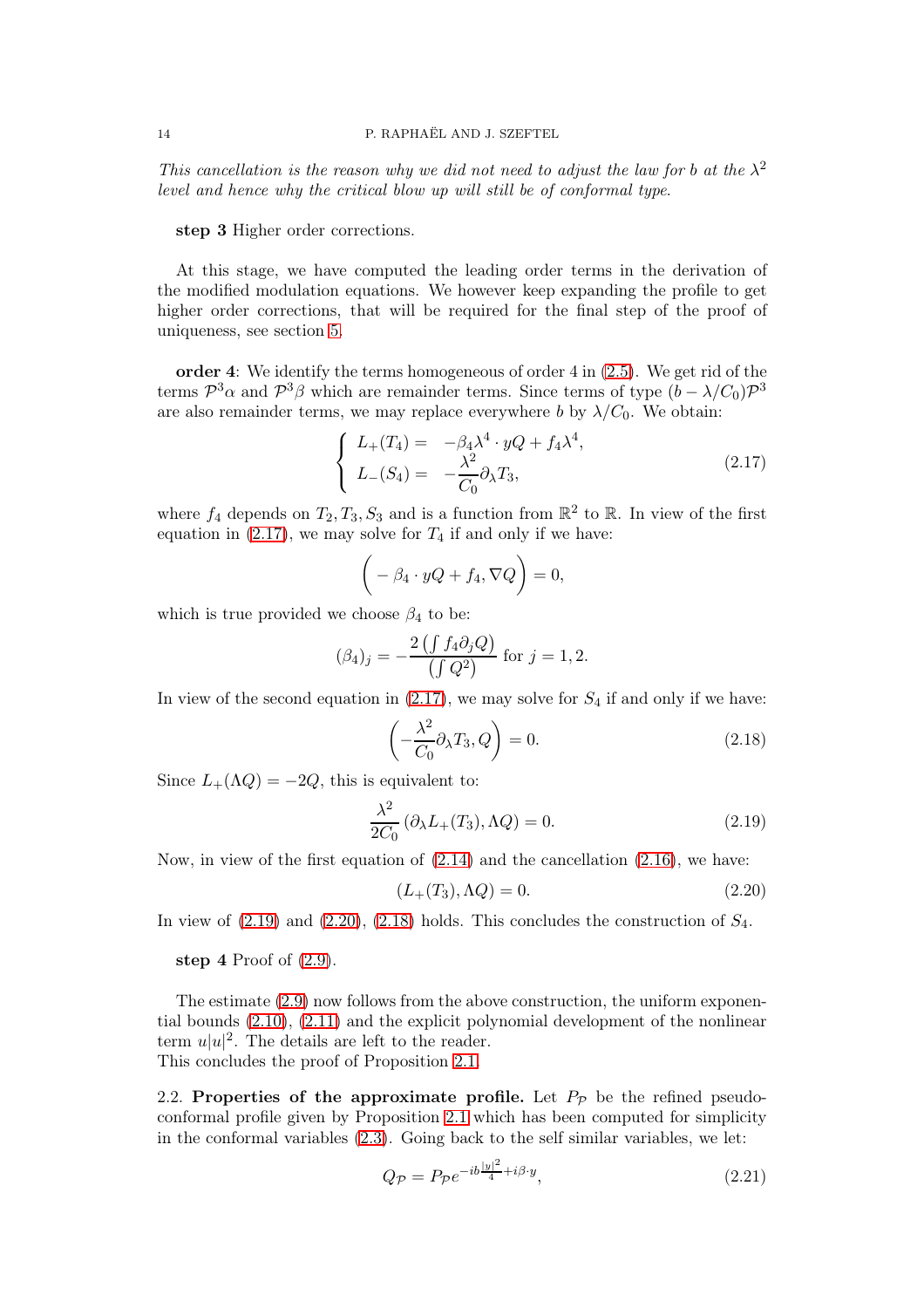so that from direct check:

<span id="page-14-7"></span>
$$
- ib2 \partial_b Q_{\mathcal{P}} - i \lambda b \partial_{\lambda} Q_{\mathcal{P}} + i(-b\beta + \mathcal{B}) \partial_{\beta} Q_{\mathcal{P}} + 2i\beta \lambda \partial_{\alpha} Q_{\mathcal{P}} - i\lambda \beta \cdot \frac{\nabla k(\alpha(t))}{k(\alpha(t))} Q_{\mathcal{P}}
$$
  
+ 
$$
\Delta Q_{\mathcal{P}} - Q_{\mathcal{P}} + \frac{k(\lambda(t)y + \alpha(t))}{k(\alpha(t))} Q_{\mathcal{P}} |Q_{\mathcal{P}}|^2 + ib\Lambda Q_{\mathcal{P}} - 2i\beta \nabla Q_{\mathcal{P}} - |\beta|^2 Q_{\mathcal{P}}
$$
  
= 
$$
-\Psi_{\mathcal{P}}
$$
(2.22)

where

<span id="page-14-5"></span>
$$
\Psi_{\mathcal{P}} = \tilde{\Psi}_{\mathcal{P}} e^{-ib\frac{|y|^2}{4} + i\beta \cdot y} \tag{2.23}
$$

satisfies from [\(2.9\)](#page-11-1):

<span id="page-14-6"></span>
$$
\left\|e^{c|y|}\Psi_{\mathcal{P}}\right\|_{H^4} \lesssim \left(\mathcal{P}^5 + \mathcal{P}(\alpha^2 + \beta^2) + \left(b - \frac{\lambda}{C_0}\right)\mathcal{P}^3\right). \tag{2.24}
$$

Let us compute the  $L^2$  norm and energy of  $Q_{\mathcal{P}}$  which will appear as important quantities in the analysis.

<span id="page-14-0"></span>**Lemma 2.3** (Invariants of  $Q_{\mathcal{P}}$ ). There holds:

<span id="page-14-1"></span>
$$
\int |Q_{\mathcal{P}}|^2 = \int Q^2 + O(\mathcal{P}^4),\tag{2.25}
$$

<span id="page-14-4"></span>
$$
\tilde{E}(Q_{\mathcal{P}}) = \frac{1}{2} \int |\nabla Q_{\mathcal{P}}|^2 - \frac{1}{4} \int \frac{k(\lambda y + \alpha)}{k(\alpha)} |Q_{\mathcal{P}}|^4
$$
\n
$$
= \frac{b^2}{8} \int |y|^2 Q^2 + \frac{|\beta|^2}{2} \int Q^2 - \frac{\lambda^2}{8} \int \nabla^2 k(0)(y, y) Q^4 + O(\mathcal{P}^4).
$$
\n(2.26)

## Proof of Lemma [2.3](#page-14-0)

We compute the mass of the approximate solution up to fourth order. Using [\(2.21\)](#page-13-4), we have:

$$
\int |Q_{\mathcal{P}}|^2 = \int (Q + T_2 + T_3)^2 + O(\mathcal{P}^4) = \int Q^2 + 2(T_2, Q) + 2(T_3, Q) + O(\mathcal{P}^4).
$$

From [\(2.16\)](#page-12-0):

<span id="page-14-2"></span>
$$
(T_2, Q) = 0,\t(2.27)
$$

while from [\(2.20\)](#page-13-2) and  $L_+(\Lambda Q) = -2Q$ ,

<span id="page-14-3"></span>
$$
(T_3, Q) = 0,\t(2.28)
$$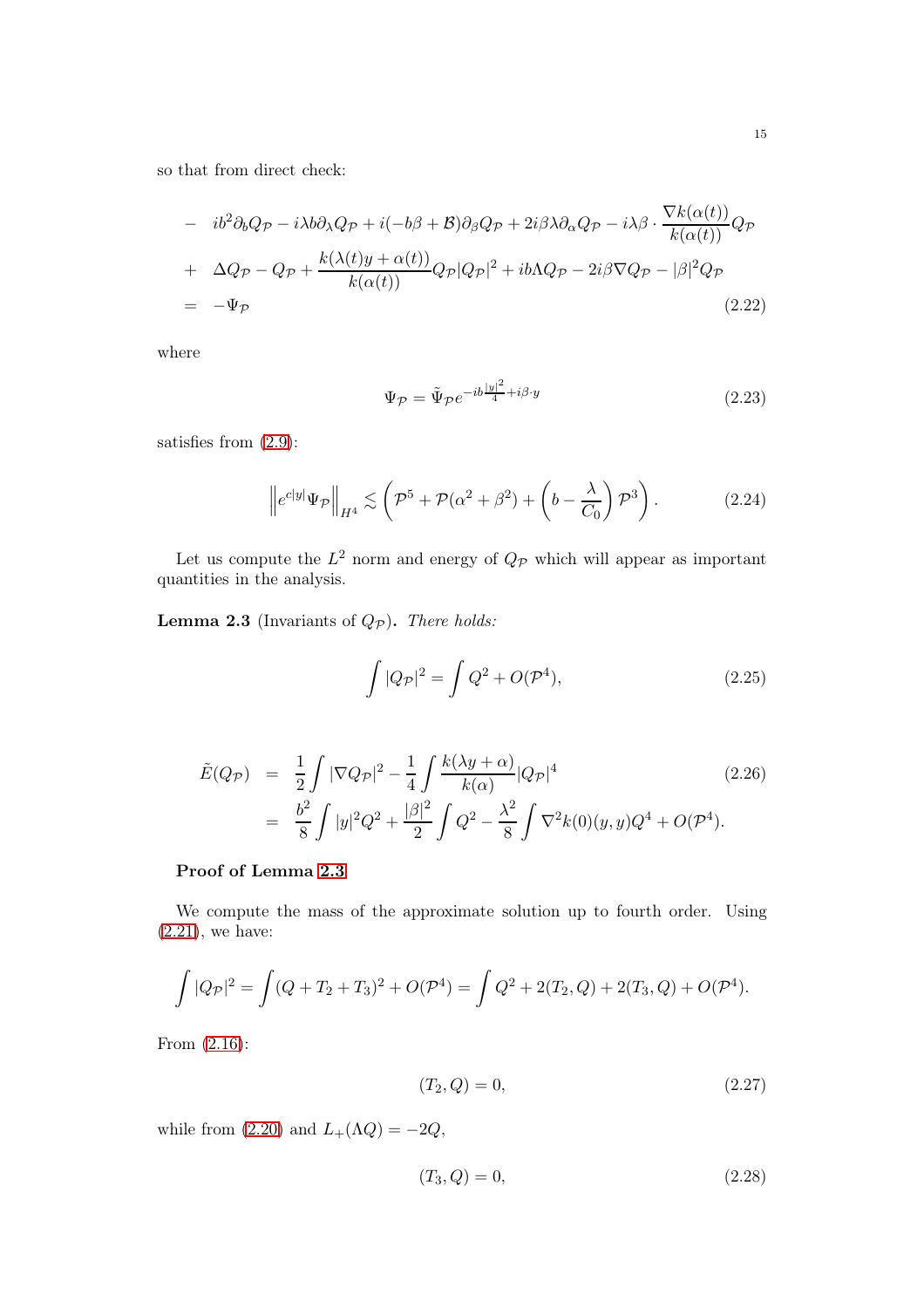and [\(2.25\)](#page-14-1) follows.

For the energy, we have from [\(2.21\)](#page-13-4):

<span id="page-15-1"></span>
$$
\tilde{E}(Q_{\mathcal{P}}) = \frac{1}{2} \int |\nabla Q_{\mathcal{P}}|^2 - \frac{1}{4} \int \frac{k(\lambda y + \alpha)}{k(\alpha)} |Q_{\mathcal{P}}|^4
$$
\n
$$
= \frac{1}{2} \int |\nabla Q + \nabla T_2 + \nabla T_3 + \nabla T_4 + \left( -\beta + \frac{by}{2} \right) (S_3 + S_4)|^2
$$
\n
$$
+ \frac{1}{2} \int \left| \left( \beta - \frac{by}{2} \right) (Q + T_2 + T_3 + T_4) + \nabla S_3 + \nabla S_4 \right|^2
$$
\n
$$
- \frac{1}{4} \int \frac{k(\lambda y + \alpha)}{k(\alpha)} ((Q + T_2 + T_3 + T_4)^2 + (S_3 + S_4)^2)^2
$$
\n
$$
= \frac{1}{2} \int |\nabla Q|^2 - \frac{1}{4} \int Q^4 + \frac{b^2}{8} \int |y|^2 Q^2 + \frac{|\beta|^2}{2} \int Q^2 + (T_2, -\Delta Q - Q^3)
$$
\n
$$
+ (T_3, -\Delta Q - Q^3) - \frac{1}{4} \int \left( \frac{k(\lambda y + \alpha)}{k(\alpha)} - 1 \right) Q^4 + O(\mathcal{P}^4).
$$
\n(2.29)

Injecting the soliton equation  $-\Delta Q - Q^3 = -Q$  and [\(2.27\)](#page-14-2), [\(2.28\)](#page-14-3) into [\(2.29\)](#page-15-1), and finally expanding the inhomogenity  $k(\lambda y + \alpha)$  near 0 using the radiallity of Q yields  $(2.26).$  $(2.26).$ 

<span id="page-15-0"></span>This concludes the proof of Lemma [2.3.](#page-14-0)

### 3. Energy estimates and existence of critical elements

Our aim in this section is to provide a robust framework to prove the existence of critical blow up elements in the absence of explicit symmetries. Once the leading order behavior is exhibited through the construction of the approximate profile with a small enough correction, our strategy is to integrate the flow backwards from the singularity. Similar strategies are well known in scattering theory and it was used in the  $(NLS)$  framework in [\[24\]](#page-72-5), [\[4\]](#page-72-8), [\[19\]](#page-72-16), [\[22\]](#page-72-23), [\[15\]](#page-72-22). The key is energy estimates as recalled in the strategy of the proof, with this additional subtlety in the critical setting<sup>[11](#page-15-2)</sup> that one needs to add a Morawetz type information to derive a suitable Lyapounov type monotonicity information, see [\(3.37\)](#page-21-1).

<span id="page-15-6"></span>3.1. Nonlinear decomposition of the wave and modulation equations. Let  $u(t) \in H<sup>1</sup>$  be a solution to [\(1.1\)](#page-0-0) on a time interval  $[t_0, t_1], t_1 < 0$ . We assume that on this time interval, the solution is in what will be proved to be the asymptotic regime for critical mass blow up solutions, namely we assume that  $u(t)$  admits a geometrical decomposition

<span id="page-15-3"></span>
$$
u(t,x) = \frac{1}{[k(\alpha(t))]^{\frac{1}{2}} \lambda(t)} (Q_{\mathcal{P}(t)} + \varepsilon) \left( t, \frac{x - \alpha(t)}{\lambda(t)} \right) e^{i\gamma(t)} \tag{3.1}
$$

with a uniform smallness bound on  $[t_0, t_1]$ :

<span id="page-15-5"></span>
$$
|\mathcal{P}(t)| + ||\varepsilon(t)||_{H^1} \lesssim \lambda(t) \ll 1.
$$
\n(3.2)

Moreover, we assume that  $u(t)$  has almost critical mass in the sense:  $\forall t \in [t_0, t_1]$ ,

<span id="page-15-4"></span>
$$
\left| \|u\|_{L^2}^2 - \|Q\|_{L^2}^2 \right| \lesssim \lambda^4(t). \tag{3.3}
$$

<span id="page-15-2"></span> $11$ which was in particular absent in [\[15\]](#page-72-22)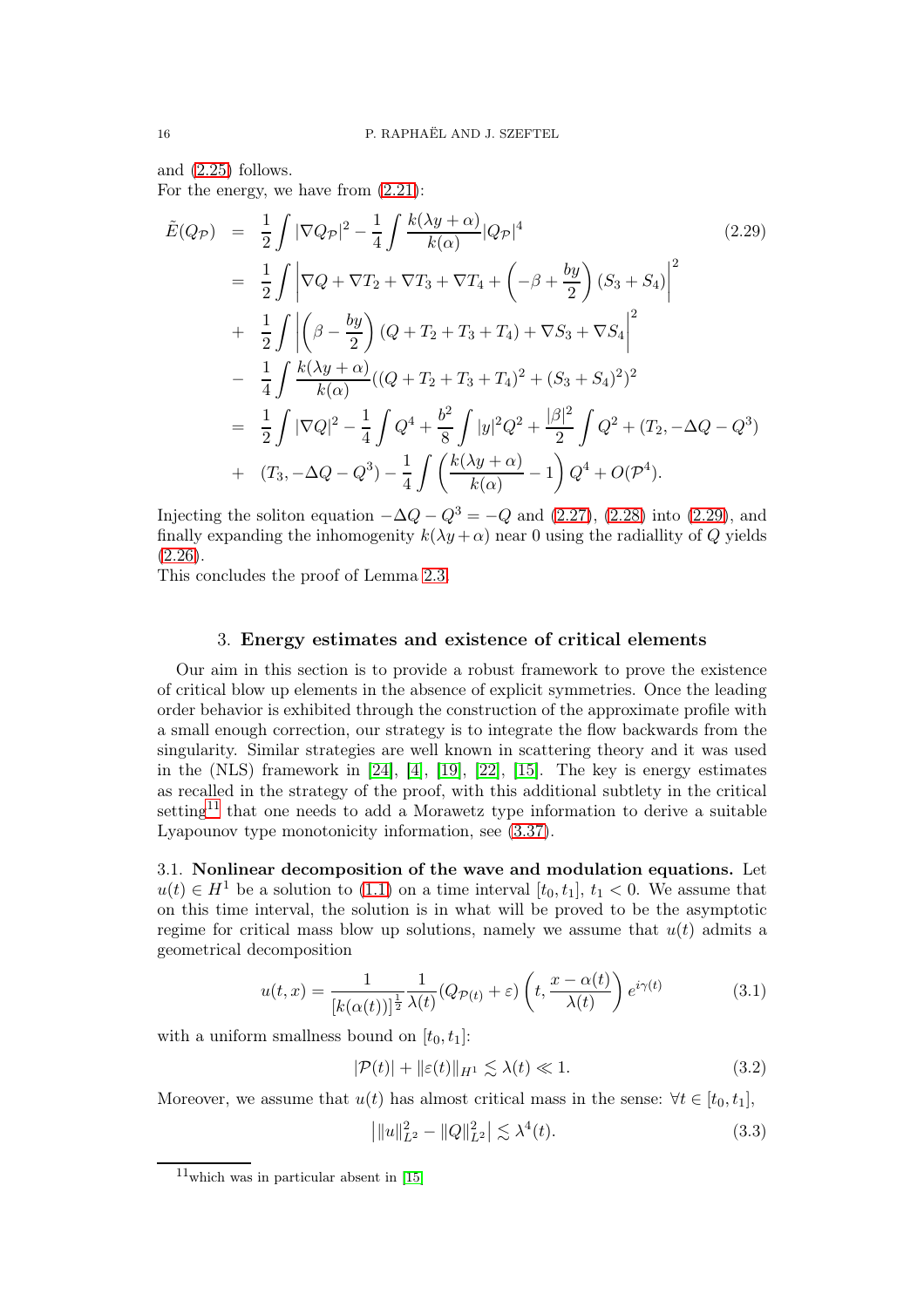From standard modulation argument, see e.g. [\[26\]](#page-72-20), the uniqueness of the nonlinear decomposition [\(3.1\)](#page-15-3) may be ensured by imposing a suitable set of orthogonality conditions on  $\varepsilon$ , namely:

<span id="page-16-0"></span>
$$
(\varepsilon_2, \nabla \Sigma) - (\varepsilon_1, \nabla \Theta) = 0,\tag{3.4}
$$

$$
(\varepsilon_1, y\Sigma) + (\varepsilon_2, y\Theta) = 0,\t\t(3.5)
$$

<span id="page-16-4"></span>
$$
-(\varepsilon_1, \Lambda \Theta) + (\varepsilon_2, \Lambda \Sigma) = 0,
$$
\n(3.6)

$$
(\varepsilon_1, |y|^2 \Sigma) + (\varepsilon_2, |y|^2 \Theta) = 0,
$$
\n(3.7)

<span id="page-16-1"></span>
$$
-(\varepsilon_1, \rho_2) + (\varepsilon_2, \rho_1) = 0,\tag{3.8}
$$

where  $\rho$  is the unique even  $H^1$  solution to  $L_+\rho = |y|^2 Q$  and

$$
\rho_1 + i\rho_2 = \rho(y)e^{-ib\frac{|y|^2}{4} + i\beta \cdot y}.
$$

Recall the non degeneracy:

<span id="page-16-7"></span>
$$
(\rho, Q) = -\frac{1}{2}(L_{+}\rho, \Lambda Q) = -\frac{1}{2}(|y|^2 Q, \Lambda Q) = \frac{1}{2}|yQ|_{L^2}^2.
$$
 (3.9)

These orthogonality conditions correspond exactly in the case  $\mathcal{P} = (0, 0, 0, 0)$  to the null space of the linearized operator close to  $Q$ , see  $(1.26)$ ,  $(1.27)$ , and the directions involved in [\(3.4\)](#page-16-0)-[\(3.8\)](#page-16-1) provide a first approximation of the null space close to  $Q_{\mathcal{P}}^{12}$  $Q_{\mathcal{P}}^{12}$  $Q_{\mathcal{P}}^{12}$ . From standard argument, the obtained modulation parameters are  $\mathcal{C}^1$  functions of time, see [\[26\]](#page-72-20) for related statements. Let

$$
s(t) = \int_{t_0}^{t_1} \frac{d\tau}{\lambda^2(\tau)}\tag{3.10}
$$

be the rescaled time<sup>[13](#page-16-3)</sup>, then  $\varepsilon$  satisfies for  $s \in [s_0, s_1]$  the equation:

<span id="page-16-5"></span>
$$
(b_s + b^2)\partial_b \Sigma + \lambda \left(\frac{\lambda_s}{\lambda} + b\right) \partial_\lambda \Sigma
$$
\n
$$
(3.11)
$$
\n
$$
+ \left(\beta_s + b\beta - c_0(\alpha)\lambda - \beta_3\lambda^3 - \beta_4\lambda^4\right) \partial_\beta \Sigma + \lambda \left(\frac{\alpha_s}{\lambda} - 2\beta\right) \partial_\alpha \Sigma
$$
\n
$$
+ \partial_s \varepsilon_1 - M_2(\varepsilon) + b\Lambda \varepsilon_1 - 2\beta \left(\nabla \varepsilon_1 + \frac{\lambda \nabla k(\alpha)}{2 k(\alpha)} \varepsilon_1\right) - |\beta|^2 \varepsilon_2
$$
\n
$$
= \left(\frac{\lambda_s}{\lambda} + b\right) (\Lambda \Sigma + \Lambda \varepsilon_1) + (\tilde{\gamma}_s - |\beta|^2)(\Theta + \varepsilon_2)
$$
\n
$$
+ \left(\frac{\alpha_s}{\lambda} - 2\beta\right) \left(\nabla \Sigma + \nabla \varepsilon_1 + \frac{\lambda \nabla k(\alpha)}{2 k(\alpha)} \Sigma + \frac{\lambda \nabla k(\alpha)}{2 k(\alpha)} \varepsilon_1\right) + \Im(\Psi \mathcal{P}) - R_2(\varepsilon),
$$
\n(3.11)

and

<span id="page-16-6"></span>
$$
(b_s + b^2)\partial_b \Theta + \lambda \left(\frac{\lambda_s}{\lambda} + b\right) \partial_\lambda \Theta
$$
\n
$$
+ \left(\beta_s + b\beta - c_0(\alpha)\lambda - \beta_3\lambda^3 - \beta_4\lambda^4\right) \partial_\beta \Theta + \lambda \left(\frac{\alpha_s}{\lambda} - 2\beta\right) \partial_\alpha \Theta
$$
\n
$$
+ \partial_s \varepsilon_2 + M_1(\varepsilon) + b\Lambda \varepsilon_2 - 2\beta \left(\nabla \varepsilon_2 + \frac{\lambda}{2} \frac{\nabla k(\alpha)}{k(\alpha)} \varepsilon_2\right) + |\beta|^2 \varepsilon_1
$$
\n
$$
= \left(\frac{\lambda_s}{\lambda} + b\right) (\Lambda \Theta + \Lambda \varepsilon_2) - (\tilde{\gamma}_s - |\beta|^2)(\Sigma + \varepsilon_1)
$$
\n
$$
+ \left(\frac{\alpha_s}{\lambda} - 2\beta\right) \left(\nabla \Sigma + \nabla \varepsilon_2 + \frac{\lambda}{2} \frac{\nabla k(\alpha)}{k(\alpha)} \Sigma + \frac{\lambda}{2} \frac{\nabla k(\alpha)}{k(\alpha)} \varepsilon_2\right) - \Re(\Psi \mathcal{P}) + R_1(\varepsilon),
$$
\n(3.12)

 $12_A$  slight refinement will be needed, see [\(5.105\)](#page-67-0), [\(5.106\)](#page-67-1)

<span id="page-16-3"></span><span id="page-16-2"></span><sup>13</sup>which will be a global time,  $s([t_0, 0)) = [s(t_0), +\infty)$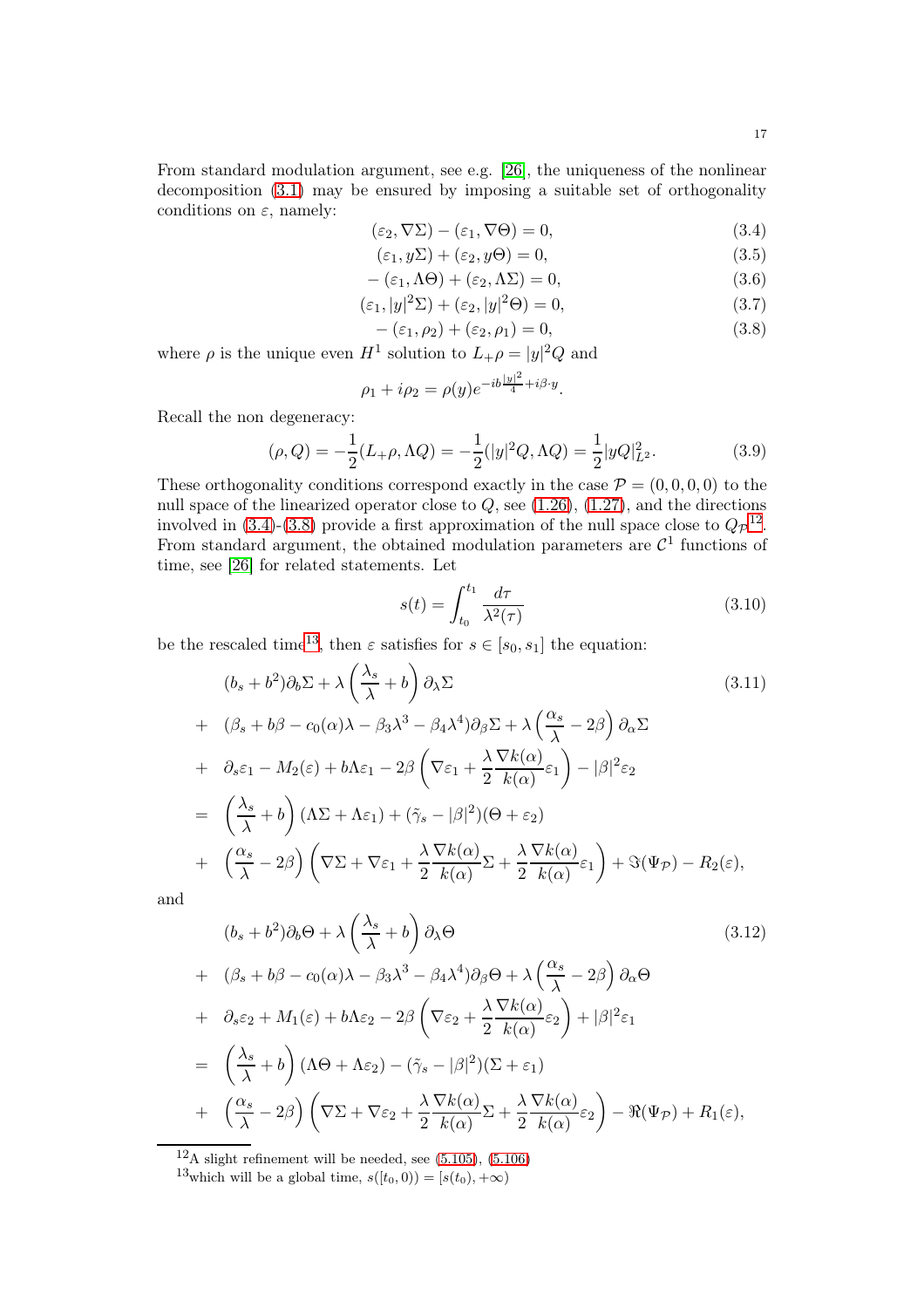where  $M_1, M_2$  are small deformations of the linearized operator  $(L_+, L_-)$  close to  $Q$ :

$$
M_1(\varepsilon) = -\Delta\varepsilon_1 + \varepsilon_1 - \frac{k(\lambda y + \alpha)}{k(\alpha)} \left( (|Q_{\mathcal{P}}|^2 + 2\Sigma^2)\varepsilon_1 + 2\Sigma\Theta\varepsilon_2 \right),\tag{3.13}
$$

$$
M_2(\varepsilon) = -\Delta\varepsilon_2 + \varepsilon_2 - \frac{k(\lambda y + \alpha)}{k(\alpha)}((|Q_{\mathcal{P}}|^2 + 2\Theta^2)\varepsilon_2 + 2\Sigma\Theta\varepsilon_1),\tag{3.14}
$$

where the nonlinear terms are given by

$$
R_1(\varepsilon) = 3\Sigma\varepsilon_1^2 + 2\Theta\varepsilon_1\varepsilon_2 + \Sigma\varepsilon_2^2 + |\varepsilon|^2\varepsilon_1,\tag{3.15}
$$

$$
R_2(\varepsilon) = 3\Theta\varepsilon_2^2 + 2\Sigma\varepsilon_1\varepsilon_2 + \Theta\varepsilon_1^2 + |\varepsilon|^2\varepsilon_2,\tag{3.16}
$$

and where  $\Psi_{\mathcal{P}}$  given by [\(2.23\)](#page-14-5) denotes the remainder term in the equation of  $Q_{\mathcal{P}}$ and satisfies [\(2.24\)](#page-14-6).

Let us collect the standard preliminary estimates on this decomposition which rely on the conservation laws and the explicit choice of orthogonality conditions.

<span id="page-17-0"></span>Lemma 3.1 (Preliminary estimates on the decomposition). There holds the bounds *for*  $s \in [s_0, s_1]$ :

1. Energy bound:

<span id="page-17-1"></span>
$$
b^2 + |\beta|^2 + |\alpha|^2 + ||\varepsilon||_{H^1(\mathbb{R}^2)}^2 \lesssim \lambda^2 \left( E_0 + \frac{1}{8} \int \nabla^2 k(0)(y, y) Q^4 \right) + O(\mathcal{P}^4). \tag{3.17}
$$

2. Control of the geometrical parameters: Let the quadratic forms:

<span id="page-17-5"></span>
$$
d_0(\alpha, \alpha) = \frac{2\|Q\|_{L^2}^2}{\|yQ\|_{L^2}^2} \nabla^2 k(0)(\alpha, \alpha), \quad d_1(\alpha, \alpha) = \frac{(|y|^2 Q, \rho)}{4(\rho, Q)} d_0(\alpha, \alpha), \tag{3.18}
$$

and the vector of modulation equations

$$
Mod(t) = \left(b_s + b^2 - d_0(\alpha, \alpha), \tilde{\gamma}_s - |\beta|^2 + d_1(\alpha, \alpha), \frac{\alpha_s}{\lambda} - 2\beta, \frac{\lambda_s}{\lambda} + b, \beta_s + b\beta - c_0(\alpha)\lambda - \beta_3\lambda^3\right)
$$
\n(3.19)

then the modulation equations are to leading order:

<span id="page-17-2"></span>
$$
|Mod(t)| \lesssim \mathcal{P}^4 + \mathcal{P}^2 ||\varepsilon||_{L^2} + ||\varepsilon||_{L^2}^2 + ||\varepsilon||_{H^1}^3 + \left(b - \frac{\lambda}{C_0}\right)\mathcal{P}^3 + \mathcal{P}(\alpha^2 + \beta^2), \tag{3.20}
$$

with the improvement:

<span id="page-17-3"></span>
$$
\left|\frac{\lambda_s}{\lambda} + b\right| \lesssim \mathcal{P}^5 + \mathcal{P}^2 \|\varepsilon\|_{L^2} + \|\varepsilon\|_{L^2}^2 + \|\varepsilon\|_{H^1}^3 + \left(b - \frac{\lambda}{C_0}\right)\mathcal{P}^3 + \mathcal{P}(\alpha^2 + \beta^2). \tag{3.21}
$$

## Proof of Lemma [3.1](#page-17-0)

step 1 Conservation of  $L^2$  norm and energy.

Let us write down the conservation of  $L^2$  norm using  $(3.1), (3.3)$  $(3.1), (3.3)$ :

$$
\int |Q_{\mathcal{P}} + \varepsilon|^2 dy = k(\alpha) \int |u|^2 = k(\alpha) \int Q^2 + k(\alpha) \left[ \int |u|^2 - \int Q^2 \right]
$$

from which we obtain:

<span id="page-17-4"></span>
$$
2\Re(\varepsilon,\overline{Q_{\mathcal{P}}}) + \int |\varepsilon|^2 = k(\alpha) \left[ \int |u|^2 - \int Q^2 \right] - \left[ \int |Q_{\mathcal{P}}|^2 - k(\alpha) \int Q^2 \right]. \tag{3.22}
$$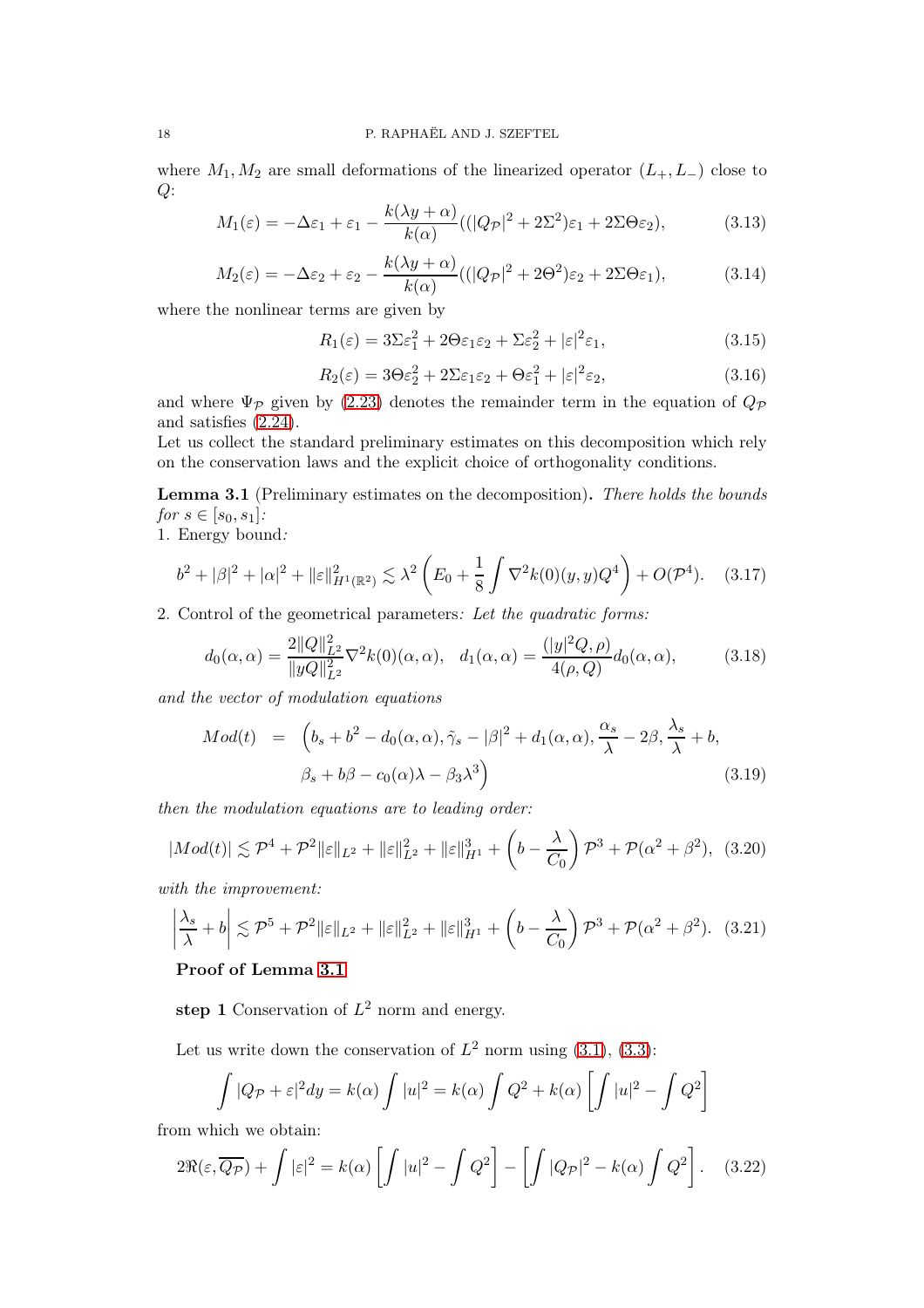We now use  $(2.25)$ ,  $(3.3)$  to conclude:

<span id="page-18-1"></span>
$$
-\frac{\nabla^2 k(0)(\alpha,\alpha)}{2}\left(\int Q^2\right) + 2\Re\left(\int \varepsilon \overline{Q_{\mathcal{P}}}\right) + \int |\varepsilon|^2 = O(\mathcal{P}^4 + \mathcal{P}|\alpha|^2). \tag{3.23}
$$

Consider now the conservation of energy:

<span id="page-18-0"></span>
$$
\frac{1}{2}\int |\nabla Q_{\mathcal{P}} + \nabla \varepsilon|^2 - \frac{1}{4}\int \frac{k(\lambda y + \alpha)}{k(\alpha)} |Q_{\mathcal{P}} + \varepsilon|^4 = k(\alpha)\lambda^2 E_0.
$$
 (3.24)

We expand the nonlinear term:

$$
|Q_{\mathcal{P}} + \varepsilon|^4 = |Q_{\mathcal{P}}|^4 + 4\Re(\varepsilon \overline{|Q_{\mathcal{P}}|^2 Q_{\mathcal{P}}})
$$
  
+  $2|Q_{\mathcal{P}}|^2 \left( (1 + \frac{2\Sigma^2}{|Q_{\mathcal{P}}|^2} \varepsilon_1^2 + 4 \frac{\Sigma \Theta}{|Q_{\mathcal{P}}|^2} \varepsilon_1 \varepsilon_2 + (1 + \frac{2\Theta^2}{|Q_{\mathcal{P}}|^2} \varepsilon_2^2) \right)$   
+  $4\Re(|\varepsilon|^2 \varepsilon \overline{Q_{\mathcal{P}}}) + |\varepsilon|^4.$ 

We now inject the value of  $E(Q_{\mathcal{P}})$  given by [\(2.26\)](#page-14-4) and estimate the cubic and higher nonlinear terms using standard Gagliardo-Nirenberg estimates and the a priori smallness [\(3.2\)](#page-15-5) to derive:

$$
\frac{1}{2}\int |\nabla Q_{\mathcal{P}} + \nabla \varepsilon|^2 - \frac{1}{4}\int \frac{k(\lambda y + \alpha)}{k(\alpha)}|Q_{\mathcal{P}} + \varepsilon|^4
$$
\n
$$
= \tilde{E}(Q_{\mathcal{P}}) + \Re\left(\varepsilon, -\Delta Q_{\mathcal{P}} - \frac{k(\lambda y + \alpha)}{k(\alpha)}|Q_{\mathcal{P}}|^2 Q_{\mathcal{P}}\right)
$$
\n
$$
+ \frac{1}{2}\int |\nabla \varepsilon|^2 - \frac{1}{2}\int |Q_{\mathcal{P}}|^2 \left(\left(1 + \frac{2\Sigma^2}{|Q_{\mathcal{P}}|^2}\right) \varepsilon_1^2 + 4\frac{\Sigma \Theta}{|Q_{\mathcal{P}}|^2} \varepsilon_1 \varepsilon_2 + \left(1 + \frac{2\Theta^2}{|Q_{\mathcal{P}}|^2}\right) \varepsilon_2^2\right)
$$
\n
$$
+ O(||\varepsilon||_{H^1(\mathbb{R}^2)}^3 + ||\varepsilon||_{H^1(\mathbb{R}^2)}^2 \mathcal{P}^2)
$$
\n
$$
= \frac{b^2}{8}\int |y|^2 Q^2 + \frac{|\beta|^2}{2}\int Q^2 - \frac{\lambda^2}{8}\int \nabla^2 k(0)(y, y) Q^4
$$
\n
$$
+ \Re\left(\varepsilon, -\Delta Q_{\mathcal{P}} - \frac{k(\lambda y + \alpha)}{k(\alpha)}|Q_{\mathcal{P}}|^2 Q_{\mathcal{P}}\right) + O(||\varepsilon||_{H^1(\mathbb{R}^2)}^3 + \mathcal{P}^4)
$$
\n
$$
+ \frac{1}{2}\int |\nabla \varepsilon|^2 - \frac{1}{2}\int |Q_{\mathcal{P}}|^2 \left(\left(1 + \frac{2\Sigma^2}{|Q_{\mathcal{P}}|^2}\right) \varepsilon_1^2 + 4\frac{\Sigma \Theta}{|Q_{\mathcal{P}}|^2 \varepsilon_1 \varepsilon_2 + \left(1 + \frac{2\Theta^2}{|Q_{\mathcal{P}}|^2}\right) \varepsilon_2^2\right),
$$

and hence using [\(3.24\)](#page-18-0):

<span id="page-18-2"></span>
$$
\lambda^{2} E_{0} = \frac{b^{2}}{8} \int |y|^{2} Q^{2} + \frac{|\beta|^{2}}{2} \int Q^{2} - \frac{\lambda^{2}}{8} \int \nabla^{2} k(0)(y, y) Q^{4}
$$
(3.25)  
+ 
$$
\Re \left( \varepsilon, -\Delta Q_{\mathcal{P}} - \frac{k(\lambda y + \alpha)}{k(\alpha)} |Q_{\mathcal{P}}|^{2} Q_{\mathcal{P}} \right) + O(\|\varepsilon\|_{H^{1}(\mathbb{R}^{2})}^{3} + \|\varepsilon\|_{H^{1}(\mathbb{R}^{2})}^{2} \mathcal{P}^{2} + \mathcal{P}^{4})
$$

$$
+ \frac{1}{2} \int |\nabla \varepsilon|^{2} - \frac{1}{2} \int |Q_{\mathcal{P}}|^{2} \left( \left( 1 + \frac{2\Sigma^{2}}{|Q_{\mathcal{P}}|^{2}} \right) \varepsilon_{1}^{2} + 4 \frac{\Sigma \Theta}{|Q_{\mathcal{P}}|^{2}} \varepsilon_{1} \varepsilon_{2} + \left( 1 + \frac{2\Theta^{2}}{|Q_{\mathcal{P}}|^{2}} \right) \varepsilon_{2}^{2} \right).
$$

step 2 Coercivity of the linearized energy and proof of [\(3.17\)](#page-17-1).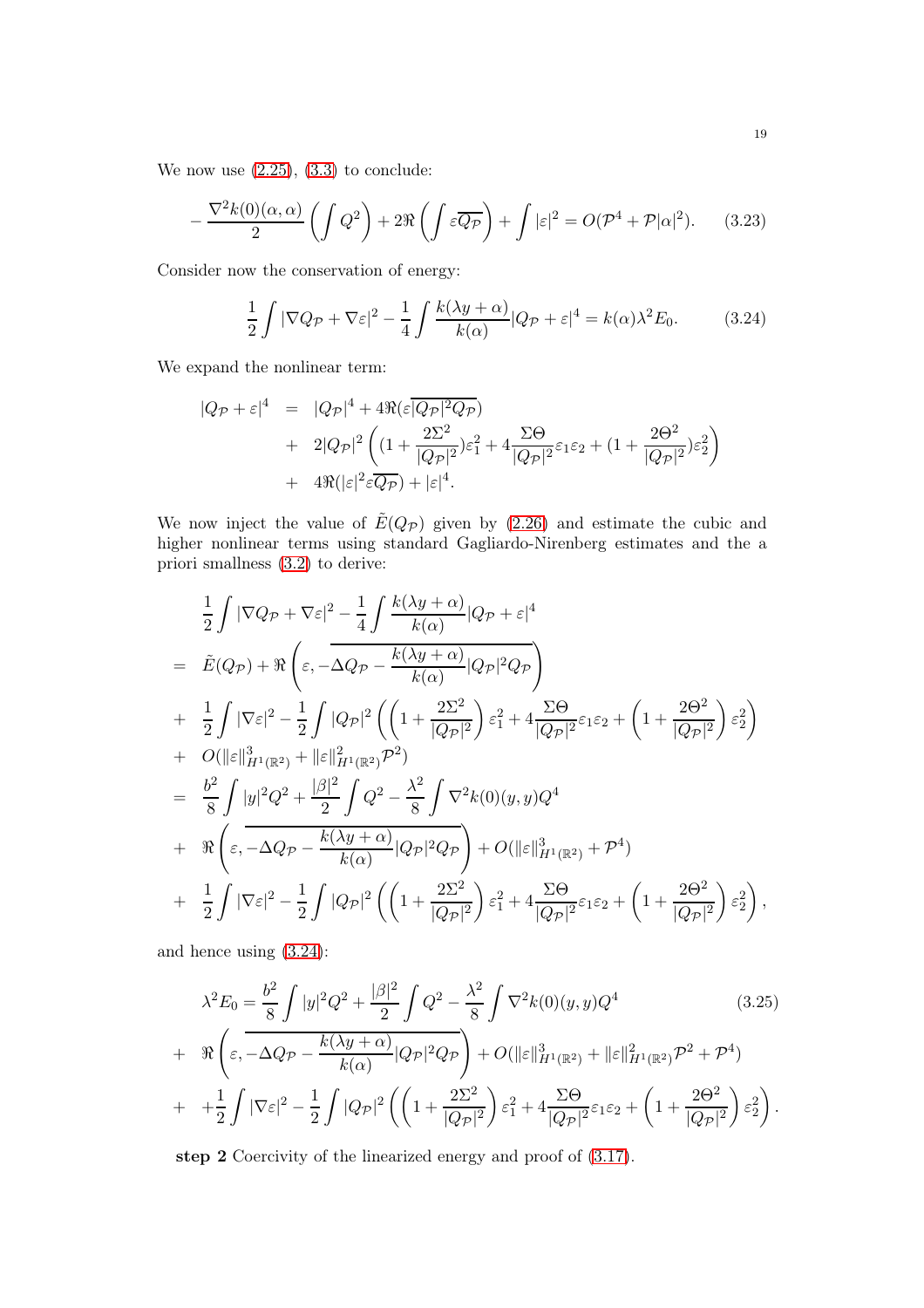We now sum the conservation of mass [\(3.23\)](#page-18-1) and the conservation of energy [\(3.25\)](#page-18-2). We obtain:

<span id="page-19-0"></span>
$$
\frac{b^2}{8} \int |y|^2 Q^2 + \frac{|\beta|^2}{2} \int Q^2 - \frac{\nabla^2 k(0)(\alpha, \alpha)}{4} \int Q^2 \n+ \Re \left( \varepsilon, Q_{\mathcal{P}} - \Delta Q_{\mathcal{P}} - \frac{k(\lambda y + \alpha)}{k(\alpha)} |Q_{\mathcal{P}}|^2 Q_{\mathcal{P}} \right) + \frac{1}{2} \int |\varepsilon|^2 + \frac{1}{2} \int |\nabla \varepsilon|^2 \n- \frac{1}{2} \int |Q_{\mathcal{P}}|^2 \left( \left( 1 + \frac{2\Sigma^2}{|Q_{\mathcal{P}}|^2} \right) \varepsilon_1^2 + 4 \frac{\Sigma \Theta}{|Q_{\mathcal{P}}|^2} \varepsilon_1 \varepsilon_2 + \left( 1 + \frac{2\Theta^2}{|Q_{\mathcal{P}}|^2} \right) \varepsilon_2^2 \right) \n= \lambda^2 \left( E_0 + \frac{1}{8} \int \nabla^2 k(0)(y, y) Q^4 \right) + O(\|\varepsilon\|_{H^1}^3 + |\alpha|^3 + \mathcal{P}^4).
$$
\n(3.26)

The remaining linear term is degenerate from [\(2.22\)](#page-14-7):

$$
Q_{\mathcal{P}} - \Delta Q_{\mathcal{P}} - \frac{k(\lambda(t)y + \alpha(t))}{k(\alpha(t))} Q_{\mathcal{P}} |Q_{\mathcal{P}}|^2 = ib\Lambda Q_{\mathcal{P}} - 2i\beta \nabla Q_{\mathcal{P}} + O(\mathcal{P}^2),
$$

and thus using also the orthogonality conditions [\(3.4\)](#page-16-0) and [\(3.6\)](#page-16-4):

<span id="page-19-1"></span>
$$
\Re\left(\varepsilon,\overline{Q_{\mathcal{P}}-\Delta Q_{\mathcal{P}}-\frac{k(\lambda y+\alpha)}{k(\alpha)}|Q_{\mathcal{P}}|^2Q_{\mathcal{P}}}\right) = b\Im(\varepsilon,\overline{\Lambda Q_{\mathcal{P}}}) - 2\beta\Im(\varepsilon,\overline{\nabla Q_{\mathcal{P}}}) + O(\mathcal{P}^2||\varepsilon||_{L^2})
$$
  
=  $O(\mathcal{P}^2||\varepsilon||_{L^2}).$  (3.27)

[\(3.26\)](#page-19-0) and [\(3.27\)](#page-19-1) imply:

<span id="page-19-2"></span>
$$
\frac{b^2}{8} \int |y|^2 Q^2 + \frac{|\beta|^2}{2} \int Q^2 - \frac{\nabla^2 k(0)(\alpha, \alpha)}{4} \int Q^2 + \frac{1}{2} \int |\varepsilon|^2 + \frac{1}{2} \int |\nabla \varepsilon|^2
$$
  
\n
$$
- \frac{1}{2} \int |Q_{\mathcal{P}}|^2 \left( \left( 1 + \frac{2\Sigma^2}{|Q_{\mathcal{P}}|^2} \right) \varepsilon_1^2 + 4 \frac{\Sigma \Theta}{|Q_{\mathcal{P}}|^2} \varepsilon_1 \varepsilon_2 + \left( 1 + \frac{2\Theta^2}{|Q_{\mathcal{P}}|^2} \right) \varepsilon_2^2 \right) \tag{3.28}
$$
  
\n
$$
= \lambda^2 \left( E_0 + \frac{1}{8} \int \nabla^2 k(0)(y, y) Q^4 \right) + O(\|\varepsilon\|_{H^1}^3 + |\alpha|^3 + \|\varepsilon\|_{H^1} \mathcal{P}^2 + \mathcal{P}^4).
$$

We now observe from the proximity of  $Q_{\mathcal{P}}$  to  $Q$  ensured by the a priori smallness [\(3.2\)](#page-15-5) that the quadratic form in the LHS of [\(3.28\)](#page-19-2) is a small deformation of the linearized energy close to  $Q$ . In other words, we rewrite  $(3.28)$ :

<span id="page-19-3"></span>
$$
\frac{b^2}{8} \int |y|^2 Q^2 + \frac{|\beta|^2}{2} \int Q^2 - \frac{\nabla^2 k(0)(\alpha, \alpha)}{4} \int Q^2 + \frac{1}{2} \left[ (L_+ \varepsilon_1, \varepsilon_1) + (L_- \varepsilon_2, \varepsilon_2) \right]
$$
  
=  $\lambda^2 \left( E_0 + \frac{1}{8} \int \nabla^2 k(0)(y, y) Q^4 \right) + o(\|\varepsilon\|_{H^1}^2 + |\alpha|^2) + O(\|\varepsilon\|_{H^1} \mathcal{P}^2 + \mathcal{P}^4)$ (3.29)

We now recall the following coercivity property of the linearized energy which is a well known consequence of the variational characterization of  $Q$ :

Lemma 3.2 (Coercivity of the linearized energy, [\[34\]](#page-73-2), [\[26\]](#page-72-20), [\[29\]](#page-72-10)). There holds for some universal constant  $c_0 > 0$ :  $\forall \varepsilon \in H^1$ ,

<span id="page-19-4"></span>
$$
(L_{+}\varepsilon_{1}, \varepsilon_{1}) + (L_{-}\varepsilon_{2}, \varepsilon_{2}) \ge c_{0} \|\varepsilon\|_{H^{1}}^{2}
$$
\n
$$
- \frac{1}{c_{0}} \left\{ (\varepsilon_{1}, Q)^{2} + (\varepsilon_{1}, |y|^{2} Q)^{2} + (\varepsilon_{1}, yQ)^{2} + (\varepsilon_{2}, \rho)^{2} \right\}.
$$
\n
$$
(3.30)
$$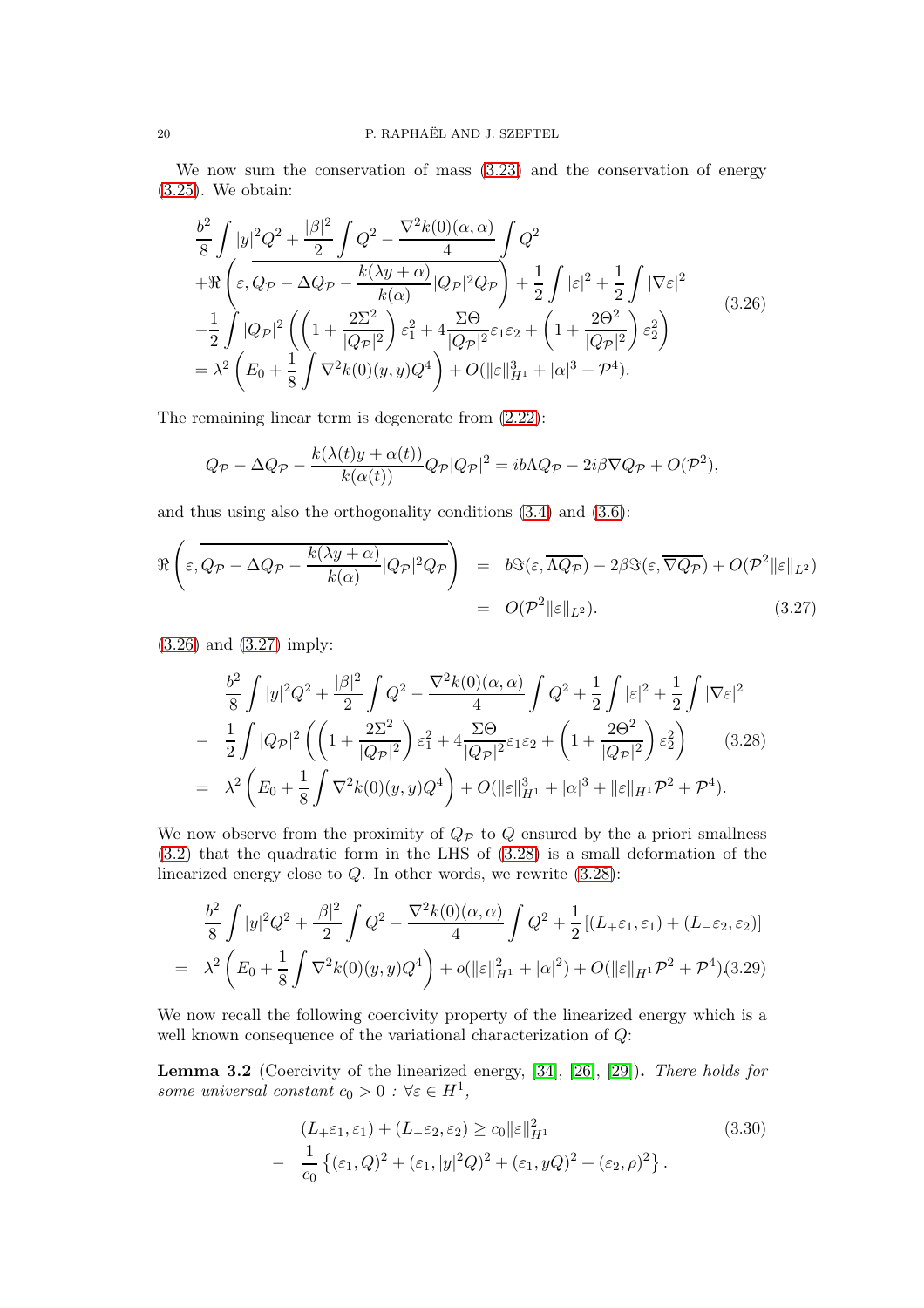The choice of orthogonality conditions  $^{14}$  $^{14}$  $^{14}$  [\(3.4\)](#page-16-0)-[\(3.8\)](#page-16-1) together with the degeneracy inherited from [\(3.23\)](#page-18-1):

$$
|(\varepsilon_1, Q)|^2 = o(||\varepsilon||_{H^1}^2 + |\alpha|^2) + O(\mathcal{P}^4)
$$

yield:

$$
(L_{+}\varepsilon_{1}, \varepsilon_{1}) + (L_{-}\varepsilon_{2}, \varepsilon_{2}) \geq \frac{c_{0}}{2} \|\varepsilon\|_{H^{1}}^{2} + o(|\alpha|^{2}) + O(\mathcal{P}^{4}).
$$

Injecting this into [\(3.29\)](#page-19-3) and using the nondegeneracy [\(2.1\)](#page-9-4) yields [\(3.17\)](#page-17-1).

step 3 Computation of the modulation equations.

We now compute the modulation parameters using the sets of orthogonality conditions and the  $\varepsilon$  equation [\(3.11\)](#page-16-5), [\(3.12\)](#page-16-6). This is done in detail in Appendix A, and the bounds  $(3.20)$ ,  $(3.21)$  follow.

This concludes the proof of Lemma [3.1.](#page-17-0)

3.2. Refined energy identity. Our aim in this subsection is to derive a general refined mixed energy/Morawetz type estimate which will allow us to derive a Lyapounov function for critical mass blow up solutions. We shall work within the following general framework. We let u be a solution to  $(1.1)$  on  $[t_0, 0)$  and w be an approximate solution to [\(1.1\)](#page-0-0):

<span id="page-20-6"></span>
$$
i\partial_t w + \Delta w + k(x)|w|^2 w = \psi,
$$
\n(3.31)

with the a priori bounds

<span id="page-20-4"></span>
$$
||w||_{L^{2}} \lesssim 1, \quad ||\nabla w||_{L^{2}} \lesssim \frac{1}{\lambda}, \quad ||w||_{H^{\frac{3}{2}}} \lesssim \frac{1}{\lambda^{\frac{3}{2}}}.\tag{3.32}
$$

We then decompose  $u = w + \tilde{u}$  so that  $\tilde{u}$  satisfies:

<span id="page-20-2"></span>
$$
i\partial_t \tilde{u} + \Delta \tilde{u} + k(x)(|u|^2 u - |w|^2 w) = -\psi \tag{3.33}
$$

and assume the a priori bounds on  $\tilde{u}^{15}$  $\tilde{u}^{15}$  $\tilde{u}^{15}$ :

<span id="page-20-5"></span>
$$
\|\nabla \tilde{u}\|_{L^2} \lesssim \lambda, \quad \|\tilde{u}\|_{L^2} \lesssim \lambda^2 \tag{3.34}
$$

and on the geometrical parameters:

<span id="page-20-3"></span>
$$
|\lambda \lambda_t + b| \lesssim \lambda^4, \quad b \sim \lambda, \quad |\lambda \alpha_t| \lesssim \lambda, \quad |b_t| \lesssim 1 \tag{3.35}
$$

for some nonnegative parameters  $0 < \lambda, b \ll 1$  and  $\alpha \in \mathbb{R}^2$ . We let  $A > 0$  be a large enough constant which will be chosen later and let  $\phi$ :  $\mathbb{R}^2 \to \mathbb{R}$  be a smooth radially symmetric cut off function with

$$
\phi'(r) = \begin{cases} r & \text{for } r \le 1, \\ 3 - e^{-r} & \text{for } r \ge 2. \end{cases}
$$
 (3.36)

Let

$$
F(u) = \frac{1}{4}|u|^4
$$
,  $f(u) = u|u|^2$  so that  $F'(u) \cdot h = Re(f(u)\overline{h})$ .

We claim the following generalized energy estimate on the linearized flow  $(3.33)$ :

<span id="page-20-0"></span><sup>&</sup>lt;sup>14</sup>The standard orthogonality condition in [\(3.30\)](#page-19-4) on  $\varepsilon_2$  is  $(\varepsilon_2, Q) = 0$  because Q is the bound state  $L-Q=0$ . In [\[26\]](#page-72-20), it is shown how to replace this by  $(\varepsilon_2, \Lambda^2 Q) = 0$ , see proof of Lemma 3, and the same proof applies verbatim with the choice  $(\varepsilon_2, \rho) = 0$  using the key non degeneracy [\(3.9\)](#page-16-7).

<span id="page-20-1"></span> $15$ corresponding to the asymptotic regime near the singularity, see  $(4.60)$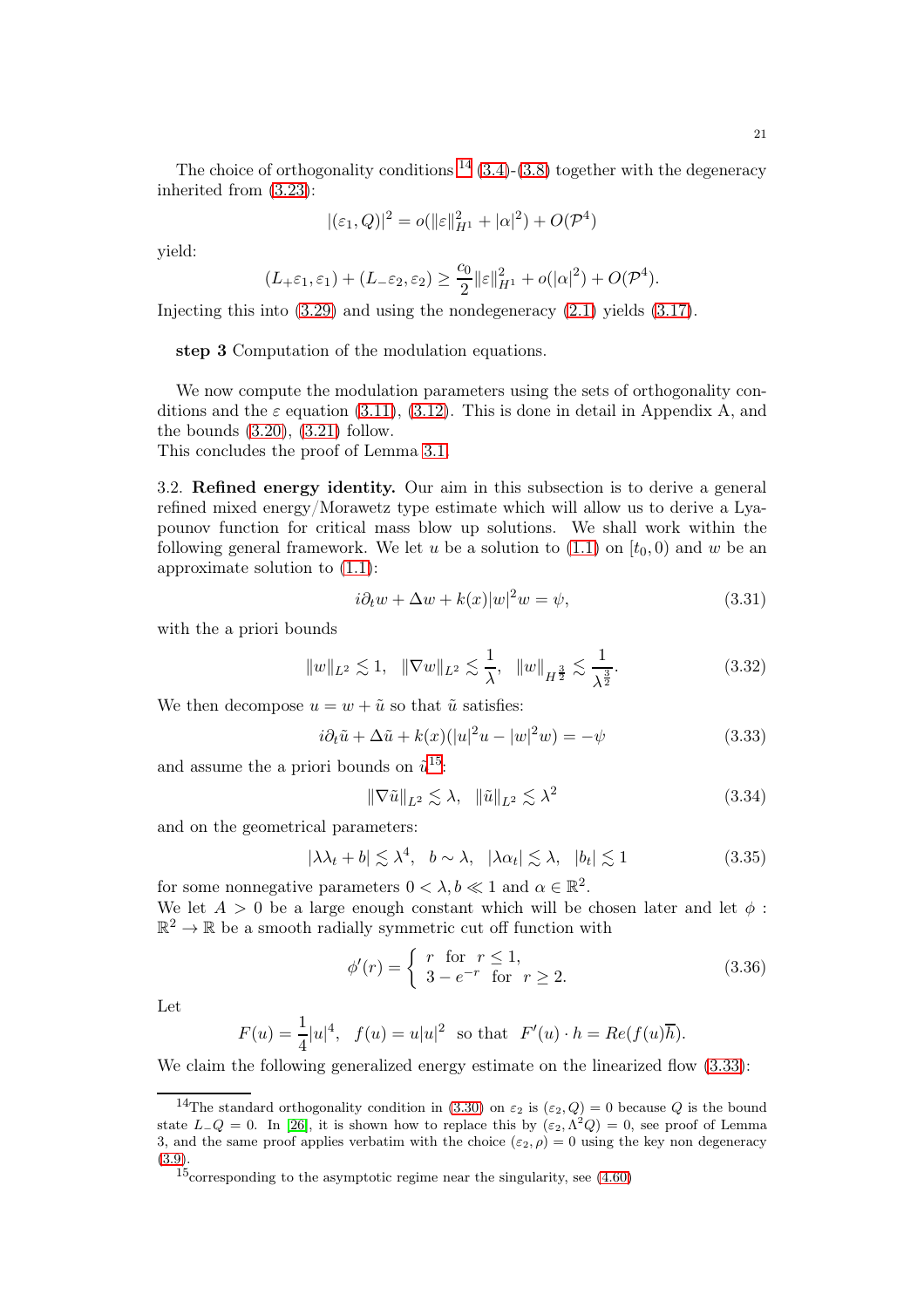<span id="page-21-0"></span>Lemma 3.3 (Generalized energy estimate). Let

<span id="page-21-1"></span>
$$
\mathcal{I} = \frac{1}{2} \int |\nabla \tilde{u}|^2 + \frac{1}{2} \int \frac{|\tilde{u}|^2}{\lambda^2} - \int k(x) \left[ F(w + \tilde{u}) - F(w) - F'(w) \cdot \tilde{u} \right] + \frac{1}{2} \frac{b}{\lambda} \Im \left( \int A \nabla \phi \left( \frac{x - \alpha}{A \lambda} \right) \cdot \nabla \tilde{u} \right)
$$
(3.37)

then there holds:

<span id="page-21-2"></span>
$$
\frac{d\mathcal{I}}{dt} = -\frac{1}{\lambda^2} \Im \left( \int k(x) w^2 \overline{\tilde{u}}^2 \right) - \Re \left( \int k(x) w_t \overline{(2|\tilde{u}|^2 w + \tilde{u}^2 \overline{w})} \right) \tag{3.38}
$$
\n
$$
+ \frac{b}{\lambda^2} \left( \int \frac{|\tilde{u}|^2}{\lambda^2} + \Re \left( \int \nabla^2 \phi \left( \frac{x - \alpha}{A\lambda} \right) (\nabla \tilde{u}, \nabla \tilde{u}) \right) - \frac{1}{4A^2} \left( \int \Delta^2 \phi \left( \frac{x - \alpha}{A\lambda} \right) \frac{|\tilde{u}|^2}{\lambda^2} \right) \right.
$$
\n
$$
+ \frac{b}{\lambda} \Re \left( \int A \nabla \phi \left( \frac{x - \alpha}{A\lambda} \right) k(x) (2|\tilde{u}|^2 w + \tilde{u}^2 \overline{w}) \cdot \nabla \overline{w} \right) \right)
$$
\n
$$
+ \Im \left( \int \left[ \Delta \psi - \frac{\psi}{\lambda^2} + k(x) (2|w|^2 \psi - w^2 \overline{\psi}) + i \frac{b}{\lambda} A \nabla \phi \left( \frac{x - \alpha}{A\lambda} \right) \cdot \nabla \psi \right.
$$
\n
$$
+ i \frac{b}{2\lambda^2} \Delta \phi \left( \frac{x - \alpha}{A\lambda} \right) \psi \right] \overline{\tilde{u}} + O \left( \lambda^2 \| \psi \|_{L^2(\mathbb{R}^2)}^2 + \frac{1}{\lambda^2} \| \tilde{u} \|_{L^2(\mathbb{R}^2)}^2 + \| \tilde{u} \|_{H^1(\mathbb{R}^2)}^2 \right).
$$
\n(3.38)

**Remark 3.4.** The virtue of  $(3.38)$  is to keep track of the *quadratic* terms in  $\tilde{u}$ . In the various situations we will encounter, the key will be to prove that the corresponding quadratic forms both in the boundary term in time and in the RHS of [\(3.38\)](#page-21-2) are small deformations of the linearized energy and hence are definite positive. This will generate a control of the form:

$$
\frac{d}{dt}\left\{\|\nabla\tilde{u}\|_{L^{2}}^{2} + \frac{\|\tilde{u}\|_{L^{2}}^{2}}{\lambda^{2}}\right\} \ge \frac{b}{\lambda^{2}}\left(\int_{|x-\alpha|\lesssim\lambda}|\nabla\tilde{u}|^{2} + \frac{\|\tilde{u}\|_{L^{2}}^{2}}{\lambda^{2}} + l.o.t.\right).
$$
 (3.39)

The two keys are first the sign of the above RHS and second the fact that this is a useful information once the blow up speed is known, that is  $b \sim \lambda$ . The Lyapounov property [\(3.38\)](#page-21-2) will be the key to estimate the solution backwards from the singularity, which will be used both for the proof of existence and uniqueness.

## Proof of Lemma [3.3](#page-21-0)

step 1 Algebraic derivation of the energetic part.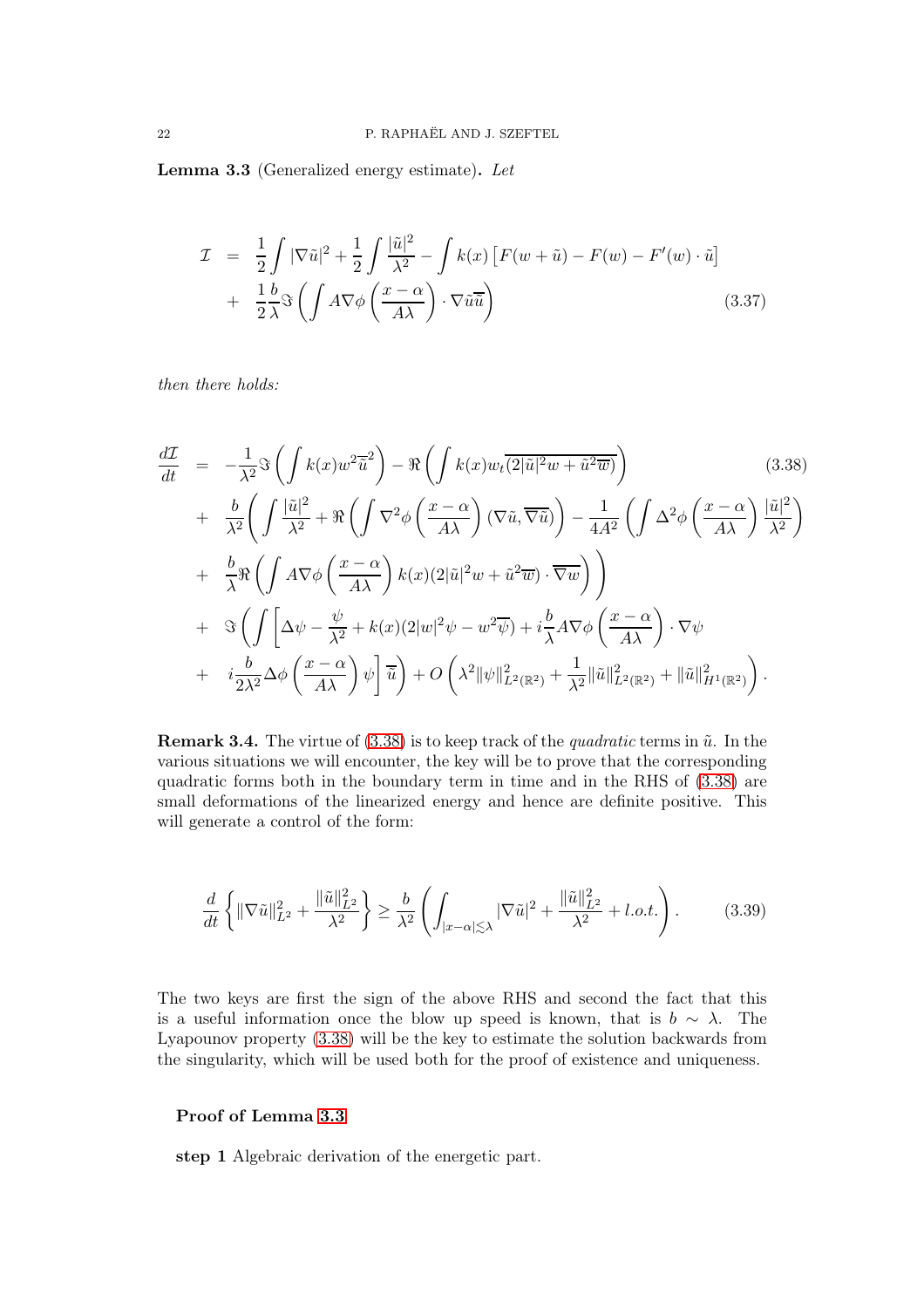We compute from [\(3.33\)](#page-20-2):

<span id="page-22-0"></span>
$$
\frac{d}{dt} \left\{ \frac{1}{2} \int |\nabla \tilde{u}|^2 + \frac{1}{2} \int \frac{|\tilde{u}|^2}{\lambda^2} - \int k(x) \left[ (F(u) - F(w) - F'(w) \cdot \tilde{u}) \right] \right\} (3.40)
$$
\n
$$
= -\Re \left( \partial_t \tilde{u}, \Delta \tilde{u} - \frac{1}{\lambda^2} \tilde{u} + k(x) (f(u) - f(w)) \right) - \frac{\lambda_t}{\lambda^3} \int |\tilde{u}|^2
$$
\n
$$
- \Re \left( \partial_t w, k(x) (\overline{f(\tilde{u} + w) - f(w) - f'(w) \cdot \tilde{u}}) \right)
$$
\n
$$
= \Im \left( \psi, \Delta \tilde{u} - \frac{1}{\lambda^2} \tilde{u} + k(x) (f(u) - f(w)) \right) - \frac{1}{\lambda^2} \Im \left( k(x) (f(u) - f(w)), \tilde{u} \right)
$$
\n
$$
- \frac{\lambda_t}{\lambda^3} \int |\tilde{u}|^2 - \Re \left( \partial_t w, k(x) (\overline{f(\tilde{u} + w) - f(w) - f'(w) \cdot \tilde{u}}) \right)
$$
\n
$$
= \Im \left( \psi, \Delta \tilde{u} - \frac{1}{\lambda^2} \tilde{u} + k(x) (2|w|^2 \tilde{u} + \tilde{u}w^2) \right) - \frac{1}{\lambda^2} \Im \int k(x) \overline{\tilde{u}}^2 w^2
$$
\n
$$
- \frac{\lambda_t}{\lambda^3} \int |\tilde{u}|^2 - \Re \left( \partial_t w, k(x) (\overline{w} \tilde{u}^2 + 2w | \tilde{u} |^2) \right)
$$
\n
$$
+ \Im \left( \psi - \frac{1}{\lambda^2} \tilde{u}, \overline{k(x) (f(w + \tilde{u}) - f(w) - f'(w) \cdot \tilde{u})} \right) - \Re \left( \partial_t w, k(x) \overline{\tilde{u} | \tilde{u} |^2} \right)
$$

where we used that  $f'(w) \cdot \tilde{u} = 2|w|^2 \tilde{u} + w^2 \tilde{u}$ . We first estimate from [\(3.35\)](#page-20-3):

<span id="page-22-1"></span>
$$
-\frac{\lambda_t}{\lambda^3} \int |\tilde{u}|^2 = \frac{b}{\lambda^4} \int |\tilde{u}|^2 - \frac{1}{\lambda^4} (\lambda \lambda_t + b) |\tilde{u}|^2_{L^2} = \frac{b}{\lambda^4} \int |\tilde{u}|^2 + O(\|\tilde{u}\|^2_{H^1}). \tag{3.41}
$$

It remains to estimate the last line in the RHS [\(3.40\)](#page-22-0). For the quadratic and higher terms, we estimate using the a priori bounds [\(3.32\)](#page-20-4), [\(3.34\)](#page-20-5):

<span id="page-22-2"></span>
$$
\left| \Im \left( \psi - \frac{1}{\lambda^2} \tilde{u}, \overline{k(x)} (f(w + \tilde{u}) - f(w) - f'(w) \cdot \tilde{u}) \right) \right|
$$
\n
$$
= \left| \Im \left( \psi - \frac{1}{\lambda^2} \tilde{u}, \overline{k(x)} (\tilde{u}^2 \overline{w} + 2 | \tilde{u} |^2 w + | \tilde{u} |^2 \tilde{u}) \right) \right|
$$
\n
$$
\lesssim \| \psi \|_{L^2(\mathbb{R}^2)} \| \tilde{u} \|_{L^6}^2 (\| w \|_{L^6} + \| \tilde{u} \|_{L^6}) + (1 + \| w \|_{L^2}) \| \tilde{u} \|_{L^6}^3
$$
\n
$$
\lesssim \| \psi \|_{L^2} \frac{1}{\lambda^{2/3}} \| \tilde{u} \|_{L^2}^{2/3} \| \tilde{u} \|_{H^1}^{4/3} + \| \tilde{u} \|_{H^1}^2
$$
\n
$$
\lesssim \lambda^2 \| \psi \|_{L^2}^2 + \| \tilde{u} \|_{H^1}^2. \tag{3.42}
$$

For the cubic terms hitting  $w_t$ , we replace  $w_t$  using [\(3.31\)](#page-20-6), integrate by parts and then rely on [\(3.32\)](#page-20-4) to estimate:

<span id="page-22-3"></span>
$$
\left| \int k(x) w_t \overline{|\tilde{u}|^2 \tilde{u}} \right| \leq \|w\|_{H^{3/2}} \|\tilde{u}|^2 \tilde{u}\|_{H^{1/2}(\mathbb{R}^2)} + \|w\|_{L^6}^3 \|\tilde{u}\|_{L^6}^3 + \|\psi\|_{L^2(\mathbb{R}^2)} \|\tilde{u}\|_{L^6}^3
$$
  

$$
\leq \frac{1}{\lambda^{3/2}} \|\tilde{u}\|_{L^2}^{1/2} \|\tilde{u}\|_{H^1}^{5/2} + \frac{1}{\lambda^2} \|\tilde{u}\|_{H^1}^2 \|\tilde{u}\|_{L^2} + \|\psi\|_{L^2} \|\tilde{u}\|_{H^1}^2 \|\tilde{u}\|_{L^2}
$$
  

$$
\leq \lambda^2 \|\psi\|_{L^2}^2 + \|\tilde{u}\|_{H^1}^2. \tag{3.43}
$$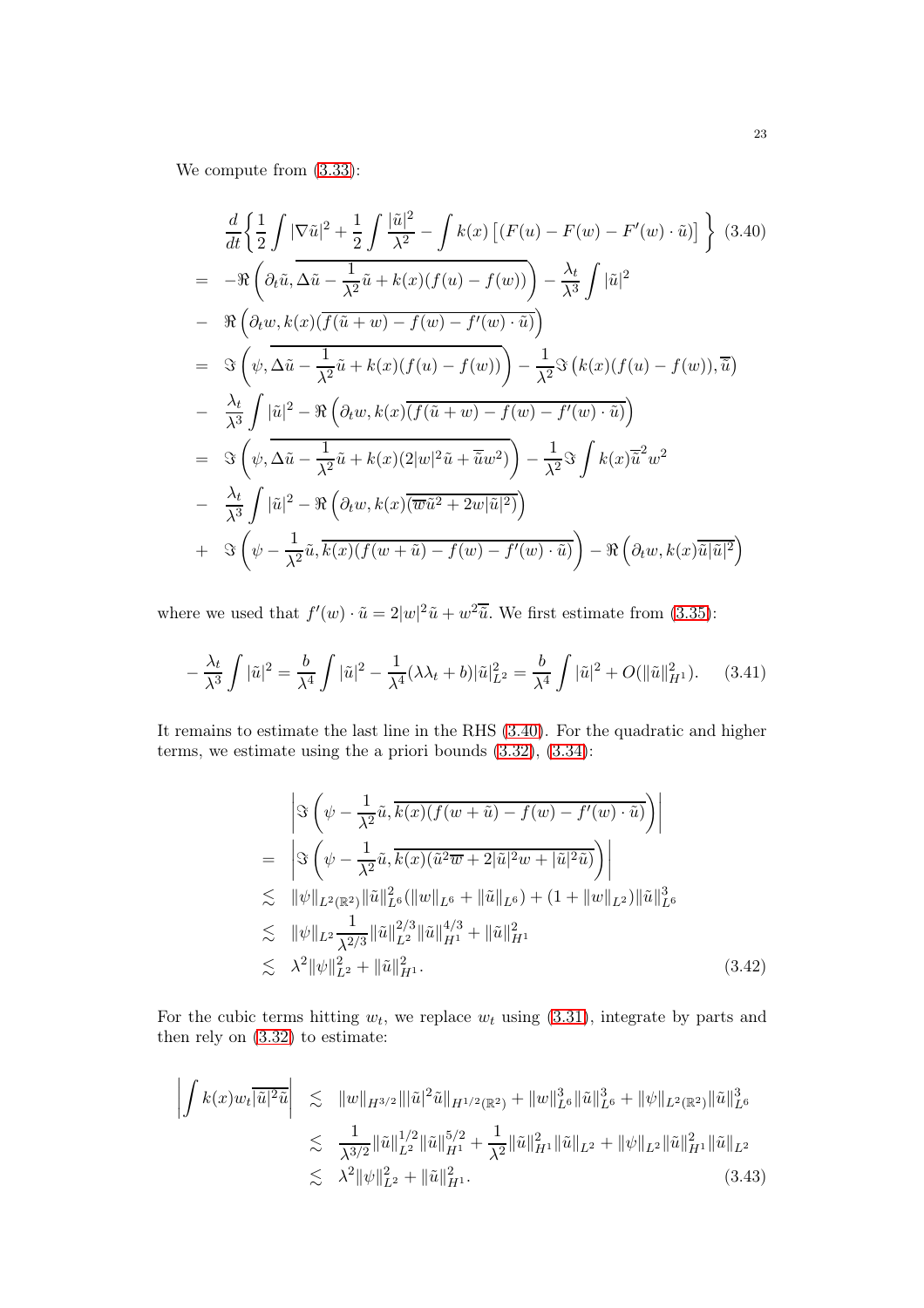Injecting [\(3.41\)](#page-22-1), [\(3.42\)](#page-22-2), [\(3.43\)](#page-22-3) into [\(3.40\)](#page-22-0) yields the preliminary computation:

<span id="page-23-2"></span>
$$
\frac{d}{dt}\left\{\frac{1}{2}\int |\nabla \tilde{u}|^2 + \frac{1}{2}\int \frac{|\tilde{u}|^2}{\lambda^2} - \int k(x)(F(u) - F(w) - F'(w) \cdot \tilde{u})\right\}
$$
\n
$$
= -\frac{1}{\lambda^2} \Im \left(\int k(x)w^2 \overline{\tilde{u}}^2\right) - \Re \left(\int k(x)w_t\overline{(2|\tilde{u}|^2w + \tilde{u}^2\overline{w})}\right) + \frac{b}{\lambda^2}\int \frac{|\tilde{u}|^2}{\lambda^2}
$$
\n
$$
+ \Im \left(\int \left[\Delta \psi - \frac{\psi}{\lambda^2} + k(x)(2|w|^2\psi - w^2\overline{\psi})\right] \overline{\tilde{u}}\right)
$$
\n
$$
+ O\left(\lambda^2 \|\psi\|_{L^2}^2 + \frac{1}{\lambda^2} \|\tilde{u}\|_{L^2}^2 + \|\tilde{u}\|_{H^1}^2\right).
$$
\n(3.44)

step 2 Algebraic derivation of the localized virial part.

Let

$$
\nabla \tilde{\phi}(t, x) = \frac{b}{\lambda} A \nabla \phi \left( \frac{x - \alpha}{A \lambda} \right),
$$

then

<span id="page-23-0"></span>
$$
\frac{1}{2}\frac{d}{dt}\left(\frac{b}{\lambda}\Im\left(\int A\nabla\phi\left(\frac{x-\alpha}{A\lambda}\right)\nabla\tilde{u}\overline{\tilde{u}}\right)\right) \n= \frac{1}{2}\Im\left(\int \partial_t\nabla\tilde{\phi}\cdot\nabla\tilde{u}\overline{\tilde{u}}\right) + \Re\left(\int i\partial_t\tilde{u}\left[\overline{\frac{1}{2}\Delta\tilde{\phi}\tilde{u}} + \nabla\tilde{\phi}\cdot\nabla\tilde{u}\right]\right).
$$
\n(3.45)

Using [\(3.35\)](#page-20-3), we estimate in brute force:

$$
\left|\partial_t\nabla\tilde{\phi}\right| \lesssim \frac{1}{\lambda^3}(|\lambda^2 b_t + b^2| + |\lambda\lambda_t + b|) + \frac{b}{\lambda^3}(|\lambda\alpha_t| + b) \lesssim \frac{1}{\lambda}
$$

from which:

<span id="page-23-3"></span>
$$
\left| \Im \left( \int \partial_t \nabla \tilde{\phi} \cdot \nabla \tilde{u} \overline{\tilde{u}} \right) \right| \lesssim \frac{1}{\lambda} \| \tilde{u} \|_{L^2} \| \nabla \tilde{u} \|_{L^2} = O \left( \frac{1}{\lambda^2} \| \tilde{u} \|_{L^2}^2 + \| \tilde{u} \|_{H^1}^2 \right). \tag{3.46}
$$

The second term in [\(3.45\)](#page-23-0) corresponds to the localized Morawetz multiplier, and we get from [\(3.33\)](#page-20-2) and integration by parts:

<span id="page-23-1"></span>
$$
\Re\left(\int i\partial_t \tilde{u} \left[\frac{1}{2}\Delta\tilde{\phi}\tilde{u} + \nabla\tilde{\phi}\cdot\nabla\tilde{u}\right]\right) =
$$
\n
$$
= \frac{b}{\lambda^2} \Re\left(\int \nabla^2 \phi \left(\frac{x-\alpha}{A\lambda}\right) (\nabla\tilde{u}, \overline{\nabla\tilde{u}})\right) - \frac{1}{4} \frac{b}{A^2 \lambda^4} \left(\int \Delta^2 \phi \left(\frac{x-\alpha}{A\lambda}\right) |\tilde{u}|^2\right)
$$
\n
$$
- \frac{b}{\lambda} \Re\left(\int A \nabla \phi \left(\frac{x-\alpha}{A\lambda}\right) k(x) (|u|^2 u - |w|^2 w) \cdot \overline{\nabla\tilde{u}}\right)
$$
\n
$$
- \frac{1}{2} \frac{b}{\lambda^2} \Re\left(\int \Delta \phi \left(\frac{x-\alpha}{A\lambda}\right) k(x) (|u|^2 u - |w|^2 w) \overline{\tilde{u}}\right)
$$
\n
$$
- \frac{b}{\lambda} \Re\left(\int A \nabla \phi \left(\frac{x-\alpha}{A\lambda}\right) \psi \cdot \overline{\nabla\tilde{u}}\right) - \frac{1}{2} \frac{b}{\lambda^2} \Re\left(\int \Delta \phi \left(\frac{x-\alpha}{A\lambda}\right) \psi \overline{\tilde{u}}\right).
$$
\n(3.47)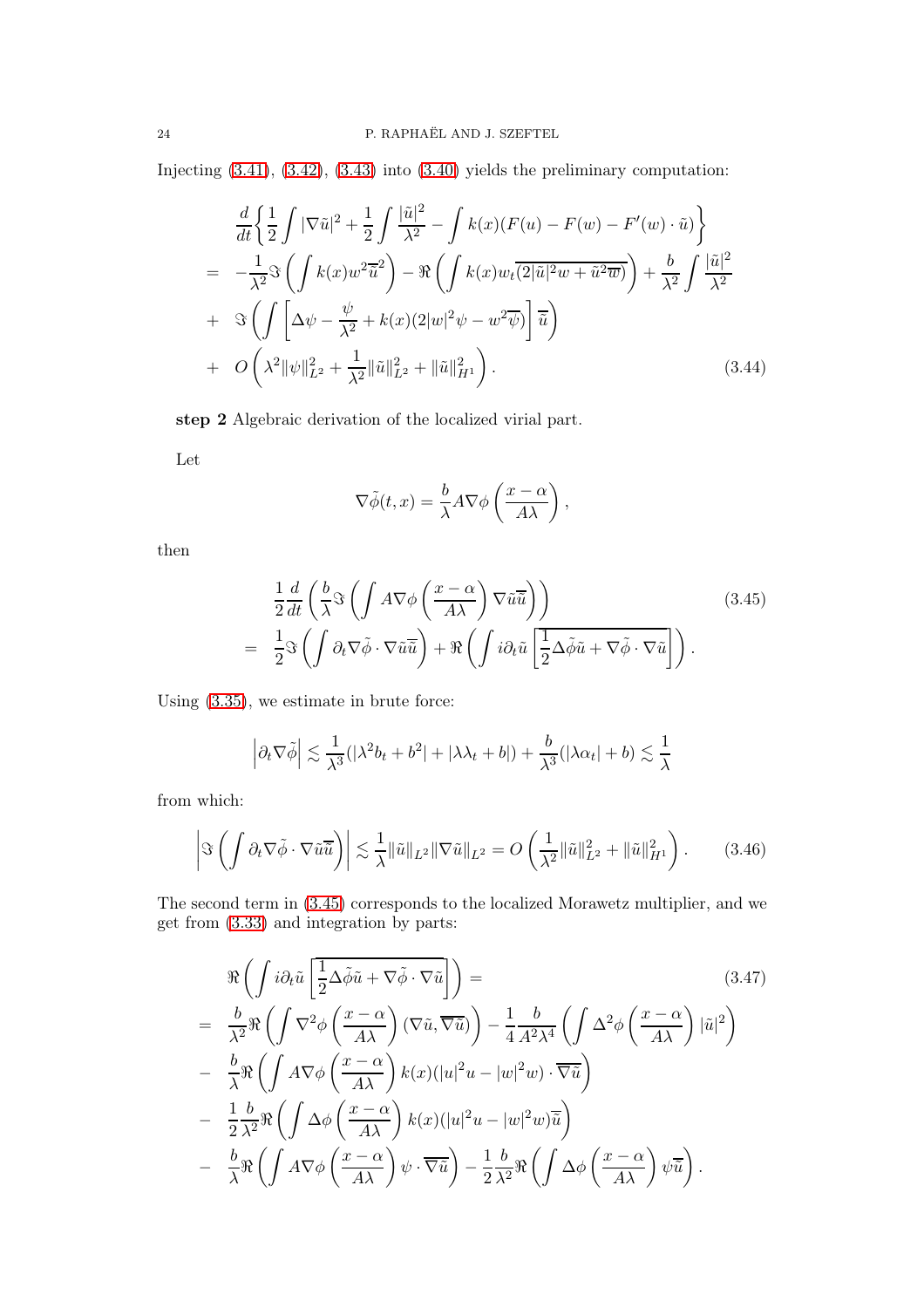We now expand the nonlinear terms and estimate the cubic and higher terms:

$$
\begin{split}\n&\left| -\frac{b}{\lambda} \Re \left( \int A \nabla \phi \left( \frac{x-\alpha}{A\lambda} \right) k(x) (2|\tilde{u}|^2 w + \tilde{u}^2 \overline{w} + |\tilde{u}|^2 \tilde{u}) \cdot \overline{\nabla \tilde{u}} \right) \right. \\
&\left. - \frac{1}{2} \frac{b}{\lambda^2} \Re \left( \int \Delta \phi \left( \frac{x-\alpha}{A\lambda} \right) k(x) (2|\tilde{u}|^2 w + \tilde{u}^2 \overline{w} + |\tilde{u}|^2 \tilde{u}) \overline{\tilde{u}} \right) \right| \\
&\lesssim (||\tilde{u}||_{L^6(\mathbb{R}^2)}^3 + ||\tilde{u}||_{L^6(\mathbb{R}^2)}^2 ||w||_{L^6(\mathbb{R}^2)}) ||\nabla \tilde{u}||_{L^2(\mathbb{R}^2)} + \frac{1}{\lambda} (||\tilde{u}||_{L^4(\mathbb{R}^2)}^4 + ||\tilde{u}||_{L^4(\mathbb{R}^2)}^3 ||w||_{L^4(\mathbb{R}^2)}^2) \\
&\lesssim ||\tilde{u}||_{H^1(\mathbb{R}^2)}^4 + ||\tilde{u}||_{H^1(\mathbb{R}^2)}^{7/3} ||\tilde{u}||_{L^2(\mathbb{R}^2)}^{2/3} ||w||_{L^2(\mathbb{R}^2)}^{1/3} ||w||_{H^1(\mathbb{R}^2)}^{2/3} \\
&+ \frac{1}{\lambda} (||\tilde{u}||_{L^2(\mathbb{R}^2)}^2 ||\tilde{u}||_{H^1(\mathbb{R}^2)}^3 + ||\tilde{u}||_{H^1(\mathbb{R}^2)}^{3/2} ||\tilde{u}||_{L^2(\mathbb{R}^2)}^{3/2} ||w||_{L^2(\mathbb{R}^2)}^{1/2} ||w||_{H^1(\mathbb{R}^2)}^{1/2} ) \\
&\lesssim ||\tilde{u}||_{H^1(\mathbb{R}^2)}^2 \\
&\lesssim ||\tilde{u}||_{H^1(\mathbb{R}^2)}^2\nonumber \end{split}
$$

where we have used  $(3.34)$  and  $(3.32)$ .

The remaining quadratic terms in [\(3.47\)](#page-23-1) are integrated by parts:

<span id="page-24-1"></span><span id="page-24-0"></span>
$$
- \frac{b}{\lambda} \Re \left( \int A \nabla \phi \left( \frac{x - \alpha}{A\lambda} \right) \psi \cdot \overline{\nabla \tilde{u}} \right) - \frac{1}{2} \frac{b}{\lambda^2} \Re \left( \int \Delta \phi \left( \frac{x - \alpha}{A\lambda} \right) \psi \overline{\tilde{u}} \right)
$$
  
\n
$$
= \Im \left( \int \left[ i \frac{b}{\lambda} A \nabla \phi \left( \frac{x - \alpha}{A\lambda} \right) \cdot \nabla \psi + i \frac{b}{2\lambda^2} \Delta \phi \left( \frac{x - \alpha}{A\lambda} \right) \psi \right] \overline{\tilde{u}} \right), \qquad (3.48)
$$
  
\n
$$
- \frac{b}{\lambda} \Re \left( \int A \nabla \phi \left( \frac{x - \alpha}{A\lambda} \right) k(x) (2|w|^2 \tilde{u} + w^2 \overline{\tilde{u}}) \cdot \overline{\nabla \tilde{u}} \right)
$$
  
\n
$$
- \frac{1}{2} \frac{b}{\lambda^2} \Re \left( \int \Delta \phi \left( \frac{x - \alpha}{A\lambda} \right) k(x) (2|w|^2 \tilde{u} + w^2 \overline{\tilde{u}}) \overline{\tilde{u}} \right)
$$
  
\n
$$
= \frac{b}{\lambda} \Re \left( \int A \nabla \phi \left( \frac{x - \alpha}{A\lambda} \right) k(x) (2|\tilde{u}|^2 w + \tilde{u}^2 \overline{w}) \cdot \overline{\nabla w} \right)
$$
  
\n
$$
+ \frac{b}{2\lambda} \Re \left( \int A \nabla \phi \left( \frac{x - \alpha}{A\lambda} \right) \cdot \nabla k(x) \left[ 2|\tilde{u}|^2 |w|^2 + \overline{\tilde{u}}^2 w^2 \right] \right).
$$
 (3.49)

The last term gains an extra  $\lambda$  smallness:

<span id="page-24-2"></span>
$$
\left| \frac{b}{\lambda} \Re \left( \int A \nabla \phi \left( \frac{x - \alpha}{A \lambda} \right) \cdot \nabla k(x) \left[ 2|\tilde{u}|^2 |w|^2 + \overline{\tilde{u}}^2 w^2 \right] \right) \right|
$$
  
\n
$$
\lesssim \|\tilde{u}\|_{L^4}^2 \|w\|_{L^4}^2 \lesssim \frac{1}{\lambda} \|\nabla \tilde{u}\|_{L^2} \|\tilde{u}\|_{L^2} = O\left( \|\tilde{u}\|_{H^1}^2 + \frac{\|\tilde{u}\|_{L^2}^2}{\lambda^2} \right). \tag{3.50}
$$

Injecting [\(3.48\)](#page-24-0), [\(3.49\)](#page-24-1), [\(3.50\)](#page-24-2) into [\(3.47\)](#page-23-1) yields after a further integration by parts:

$$
\mathcal{R}\left(\int i\partial_t \tilde{u} \left[\frac{1}{2}\Delta\tilde{\phi}\tilde{u} + \nabla\tilde{\phi}\cdot\nabla\tilde{u}\right]\right) \n= \frac{b}{\lambda^2} \mathcal{R}\left(\int \nabla^2 \phi \left(\frac{x-\alpha}{A\lambda}\right) (\nabla\tilde{u}, \overline{\nabla\tilde{u}})\right) - \frac{1}{4} \frac{b}{A^2 \lambda^4} \left(\int \Delta^2 \phi \left(\frac{x-\alpha}{A\lambda}\right) |\tilde{u}|^2\right) \n+ \frac{b}{\lambda} \mathcal{R}\left(\int A \nabla \phi \left(\frac{x-\alpha}{A\lambda}\right) k(x) (2|\tilde{u}|^2 w + \tilde{u}^2 \overline{w}) \cdot \overline{\nabla w}\right)\right) \n+ \mathcal{R}\left(\int \left[i\frac{b}{\lambda} A \nabla \phi \left(\frac{x-\alpha}{A\lambda}\right) \cdot \nabla \psi + i\frac{b}{2\lambda^2} \Delta \phi \left(\frac{x-\alpha}{A\lambda}\right) \psi\right] \overline{\tilde{u}}\right) + O\left(\|\tilde{u}\|_{H^1}^2 + \frac{\|\tilde{u}\|_{L^2}}{\lambda^2}\right).
$$

Together with [\(3.44\)](#page-23-2)-[\(3.46\)](#page-23-3), this yields [\(3.38\)](#page-21-2). This concludes the proof of Lemma [3.3.](#page-21-0)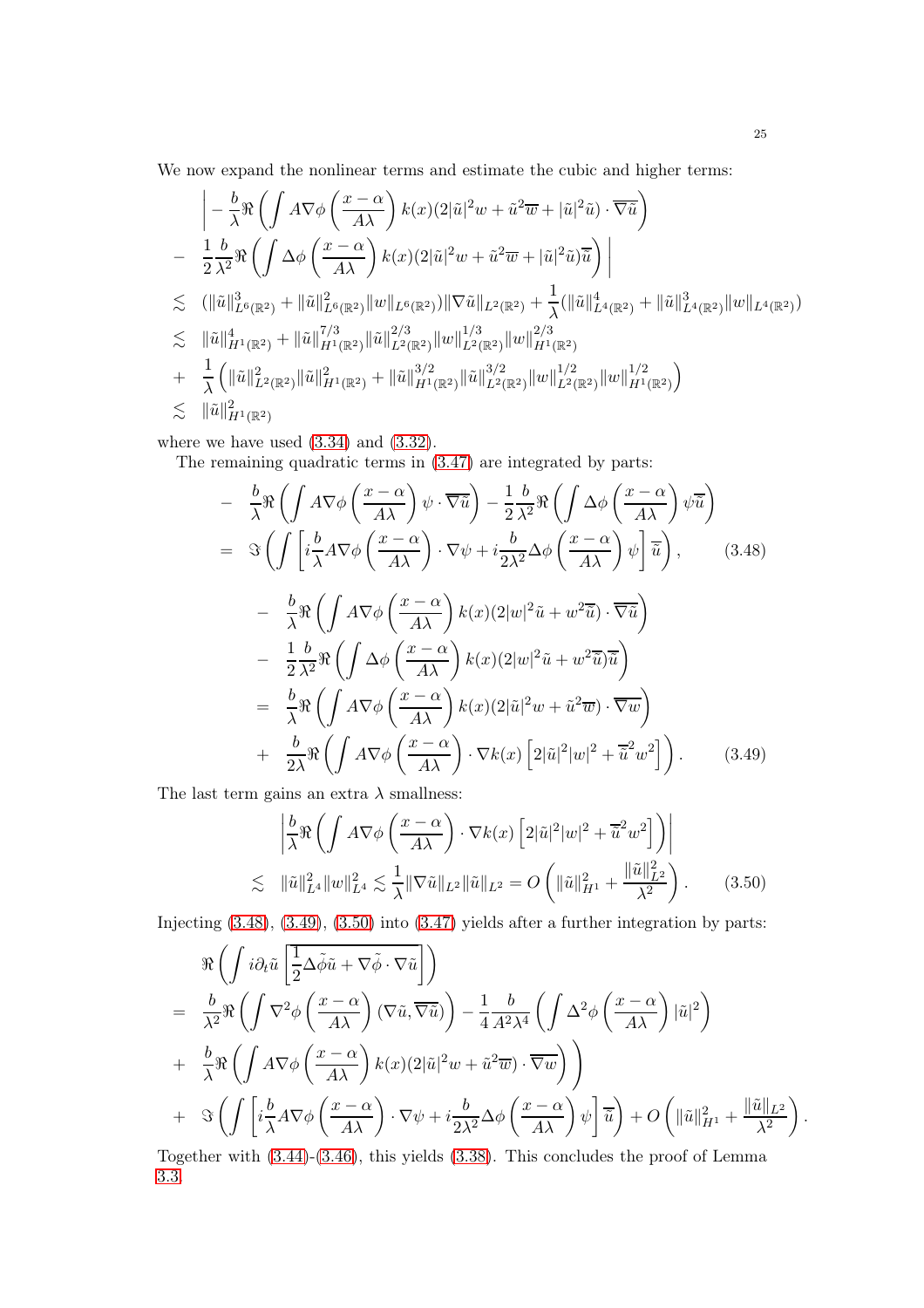3.3. Backwards propagation of smallness. The first application of the energy estimate  $(3.38)$  is a bootstrap control on critical mass solutions to  $(1.1)$ . More precisely, let u be a solution to [\(1.1\)](#page-0-0) defined on  $[\tilde{t}_0, 0]$ . Let  $\tilde{t}_0 < t_1 < 0$  and assume that u admits on  $[\tilde{t}_0, t_1]$  a geometrical decomposition on the form:

$$
u(t,x) = \frac{1}{[k(\alpha(t))]^{\frac{1}{2}}}\frac{1}{\lambda(t)}(Q_{\mathcal{P}(t)} + \varepsilon)\left(t, \frac{x - \alpha(t)}{\lambda(t)}\right)e^{i\gamma(t)}
$$

where  $\varepsilon$  satisfies the orthogonality conditions [\(3.4\)](#page-16-0)- [\(3.8\)](#page-16-1) and  $\|\varepsilon(t)\|_{H^1} + |\mathcal{P}(t)| \ll 1$ . Let

$$
\tilde{u}(t,x) = \frac{1}{[k(\alpha(t))]^{\frac{1}{2}}} \frac{1}{\lambda(t)} \varepsilon \left( t, \frac{x - \alpha(t)}{\lambda(t)} \right) e^{i\gamma(t)}.
$$
\n(3.51)

Assume that the energy  $E_0$  satisfies the lower bound  $(1.11)^{16}$  $(1.11)^{16}$  $(1.11)^{16}$ , and define  $C_0$  as:

<span id="page-25-10"></span>
$$
C_0 = \sqrt{\frac{\|yQ\|_{L^2}^2}{8E_0 + \int \nabla k^2(0)(y, y)Q^4}}.
$$
\n(3.52)

We claim the following backwards propagation estimates:

<span id="page-25-1"></span>Lemma 3.5 (Backwards propagation of smallness). Assuming that there holds for some  $t_1 < 0$  close enough to 0:

<span id="page-25-7"></span>
$$
|\|u\|_{L^2} - \|Q\|_{L^2}| \lesssim \lambda^4(t_1),\tag{3.53}
$$

<span id="page-25-8"></span>
$$
\|\nabla \tilde{u}(t_1)\|_{L^2}^2 + \frac{\|\tilde{u}(t_1)\|_{L^2}^2}{\lambda^2(t)} \lesssim \lambda^2(t_1)
$$
\n(3.54)

<span id="page-25-9"></span>
$$
\left|\frac{\beta}{\lambda}(t_1)\right| + \left|\frac{\alpha}{\lambda}(t_1)\right| \lesssim \lambda(t_1), \quad \left|\lambda(t_1) + \frac{t_1}{C_0}\right| \lesssim \lambda^3(t_1), \quad \left|\frac{b(t_1)}{\lambda(t_1)} - \frac{1}{C_0}\right| \lesssim \lambda^2(t_1). \tag{3.55}
$$

Then there exists a backwards time  $t_0$  depending only on  $C_0$  such that  $\forall t \in [t_0, t_1]$ ,

<span id="page-25-2"></span>
$$
\|\nabla \tilde{u}(t)\|_{L^2}^2 + \frac{\|\tilde{u}(t)\|_{L^2}^2}{\lambda^2(t)} \lesssim \|\nabla \tilde{u}(t_1)\|_{L^2}^2 + \frac{\|\tilde{u}(t_1)\|_{L^2}^2}{\lambda^2(t_1)} + \lambda^6(t) \tag{3.56}
$$

<span id="page-25-3"></span>
$$
\left|\frac{b}{\lambda}(t) - \frac{1}{C_0}\right| \lesssim \lambda^2(t),\tag{3.57}
$$

<span id="page-25-11"></span>
$$
\left|\lambda(t) + \frac{t}{C_0}\right| \lesssim \lambda^3(t),\tag{3.58}
$$

<span id="page-25-4"></span>
$$
|\alpha(t)| \lesssim \lambda^2(t), \quad \left| \frac{\beta}{\lambda}(t) \right| \lesssim \lambda(t). \tag{3.59}
$$

### Proof of Lemma [3.5](#page-25-1)

Let us consider from the continuity  $u \in \mathcal{C}([t_0, t_1], H^1)$  a backwards time  $t_0$  such that  $\forall t \in [t_0, t_1],$ 

<span id="page-25-5"></span>
$$
\|\tilde{u}(t)\|_{L^2} \lesssim K\lambda^2(t), \quad \|\tilde{u}(t)\|_{H^1} \leq K\lambda(t),\tag{3.60}
$$

<span id="page-25-6"></span>
$$
\left|\frac{\beta(t)}{\lambda(t)}\right| + \left|\frac{\alpha(t)}{\lambda(t)}\right| \le K\lambda(t), \quad \left|\lambda(t) + \frac{t}{C_0}\right| \le K\lambda^3(t), \quad \left|\frac{b(t)}{\lambda(t)} - \frac{1}{C_0}\right| \le K\lambda^2(t). \quad (3.61)
$$

for some large enough universal constant  $K > 0$ . Then we claim that  $(3.56)$ ,  $(3.57), (3.59)$  $(3.57), (3.59)$  $(3.57), (3.59)$  hold on  $[t_0, t_1]$  hence improving the bounds  $(3.60), (3.61)$  $(3.60), (3.61)$  on  $[t_0, t_1]$ for  $t_0 = t_0(C_0)$  small enough independent of  $t_1$ .

step 1 Monotonicity of the norm.

<span id="page-25-0"></span> $16$ which will be proved in  $(4.17)$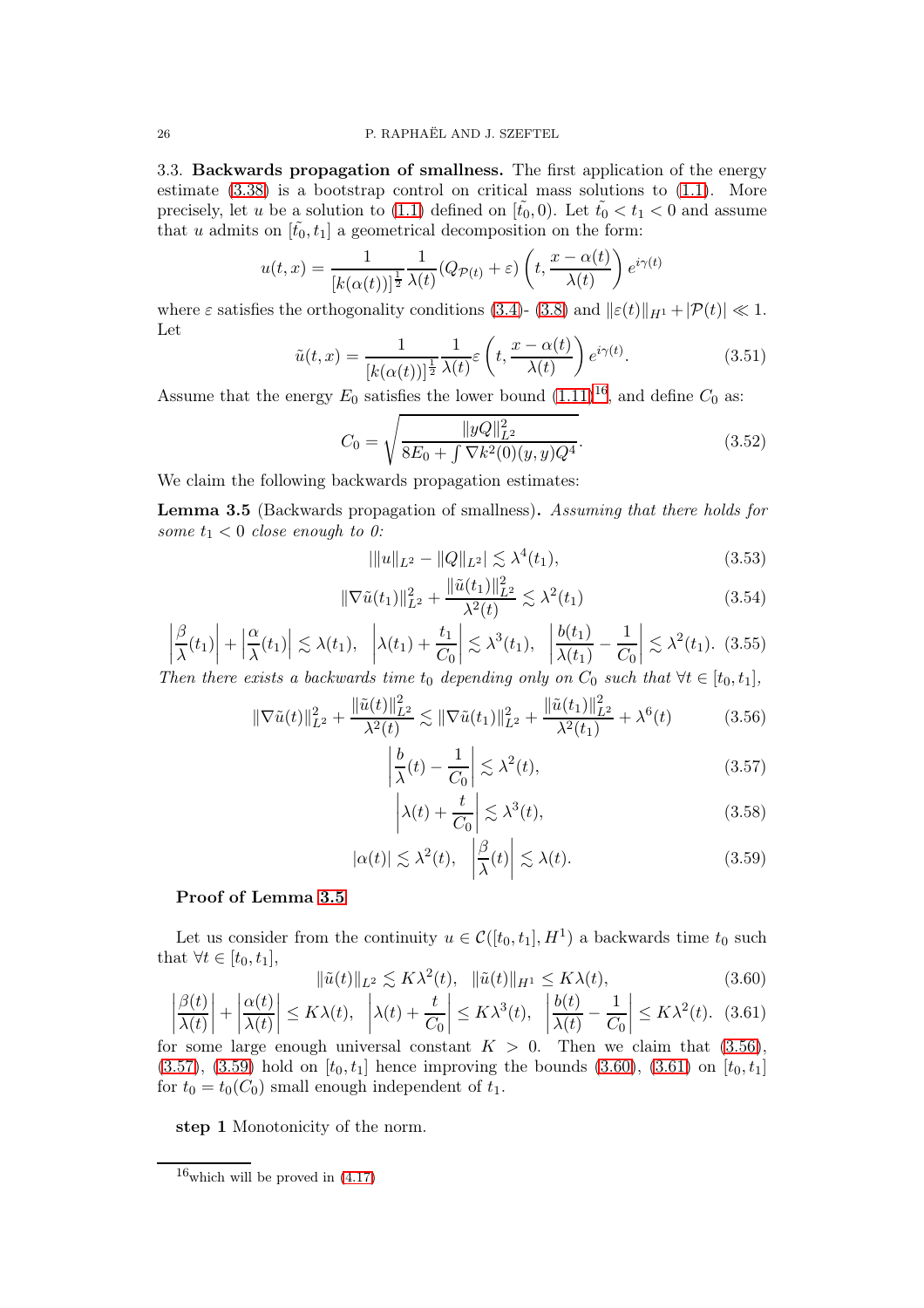Let us apply Lemma [3.3](#page-21-0) with:

<span id="page-26-6"></span>
$$
w(t,x) = \tilde{Q}(t,x) = \frac{1}{[k(\alpha(t))]^{\frac{1}{2}}}\frac{1}{\lambda(t)}Q_{\mathcal{P}(t)}\left(\frac{x-\alpha(t)}{\lambda(t)}\right)e^{i\gamma(t)},\tag{3.62}
$$

Let  $\mathcal I$  be given by [\(3.37\)](#page-21-1), we claim that [\(3.38\)](#page-21-2) implies the following coercivity property:

<span id="page-26-0"></span>
$$
\frac{d\mathcal{I}}{dt} \ge \frac{b}{\lambda^4} \int |\tilde{u}|^2 + 0(K^4 \lambda^5 + ||\tilde{u}||_{H^1}^2). \tag{3.63}
$$

Assume [\(3.63\)](#page-26-0). By Sobolev embedding and the smallness of  $\varepsilon$ , we have the rough upper bound on  $\mathcal{I}:$ 

<span id="page-26-1"></span>
$$
|\mathcal{I}| \lesssim \|\nabla \tilde{u}\|_{L^2}^2 + \frac{1}{\lambda^2} \|\tilde{u}\|_{L^2}^2.
$$
 (3.64)

Now after renormalization, the proximity of  $Q_{\mathcal{P}}$  to  $Q$  ensures that the quadratic part of  $\mathcal I$  is a small deformation of the linearized energy and hence the coercitivity property [\(3.30\)](#page-19-4) with the choice of orthogonality conditions on  $\varepsilon$  ensures :

<span id="page-26-2"></span>
$$
\mathcal{I} = \frac{1}{2} \int |\nabla \tilde{u}|^2 + \frac{1}{2} \int \frac{|\tilde{u}|^2}{\lambda^2} - \int k(x) \left( F(w + \tilde{u}) - F(w) - F'(w) \cdot \tilde{u} \right) \n+ \frac{1}{2} \frac{b}{\lambda} \Im \left( \int A \nabla \phi \left( \frac{x - \alpha}{A \lambda} \right) \nabla \tilde{u} \tilde{u} \right) \n= \frac{1}{2\lambda^2} \left[ (L_{+} \varepsilon_1, \varepsilon_1) + (L_{-} \varepsilon_2, \varepsilon_2) + o \left( ||\varepsilon||_{H^1}^2 \right) \right] \ge \frac{c_0}{\lambda^2} \left[ \int ||\varepsilon||_{H^1}^2 - (\varepsilon_1, Q)^2 \right].
$$
\n(3.65)

We next estimate from the conservation of the  $L^2$  norm  $(3.22)$ ,  $(3.53)$ ,  $(3.61)$  and [\(3.23\)](#page-18-1):

$$
|\Re(\varepsilon,\overline{Q_{\mathcal{P}}})| \lesssim ||\varepsilon||_{L^2}^2 + \lambda^4(t) + |\alpha|^2 + \left| \int |u|^2 - \int Q^2 \right| \lesssim ||\varepsilon||_{L^2}^2 + K^2 \lambda^4(t)
$$

from which

<span id="page-26-3"></span>
$$
(\varepsilon_1, Q)^2 \lesssim o(\|\varepsilon\|_{L^2}^2) + K^4 \lambda^8(t). \tag{3.66}
$$

We then integrate  $(3.63)$  in time and inject  $(3.64)$ ,  $(3.65)$ ,  $(3.66)$  to conclude:

$$
\begin{array}{rcl}\|\nabla \tilde{u}(t)\|_{L^{2}}^{2} + \frac{\|\tilde{u}(t)\|_{L^{2}}^{2}}{\lambda^{2}(t)} & \lesssim & \|\nabla \tilde{u}(t_{1})\|_{L^{2}}^{2} + \frac{\|\tilde{u}(t_{1})\|_{L^{2}}^{2}}{\lambda^{2}(t)} + K^{4}\lambda^{6}(t) + \int_{t}^{t_{1}} (\|\tilde{u}(\tau)\|_{H^{1}}^{2} + K^{4}\lambda^{5}(\tau))d\tau \\
& \lesssim & \|\nabla \tilde{u}(t_{1})\|_{L^{2}}^{2} + \frac{\|\tilde{u}(t_{1})\|_{L^{2}}^{2}}{\lambda^{2}(t)} + K^{4}\lambda^{6}(t) + \int_{t}^{t_{1}} \left[\|\nabla \tilde{u}(\tau)\|_{L^{2}}^{2} + \frac{\|\tilde{u}(\tau)\|_{L^{2}}^{2}}{\lambda^{2}(\tau)}\right]d\tau\n\end{array}
$$

for  $t_0 = t_0(C_0)$  small enough, and [\(3.56\)](#page-25-2) follows from Gronwall's lemma. It implies in particular together with [\(3.54\)](#page-25-8):

<span id="page-26-4"></span>
$$
\|\nabla \tilde{u}(t)\|_{L^2}^2 + \frac{\|\tilde{u}(t)\|_{L^2}^2}{\lambda^2(t)} \lesssim \lambda^2(t) \tag{3.67}
$$

and closes the bootstrap of [\(3.60\)](#page-25-5).

step 2 Integration of the law for the parameters.

We now integrate the law for the parameters. Indeed, [\(3.20\)](#page-17-2), [\(3.61\)](#page-25-6) and [\(3.67\)](#page-26-4) imply like for the proof of [\(4.80\)](#page-48-1):

<span id="page-26-5"></span>
$$
|b_s + b^2 - d_0(\alpha, \alpha)| + \left| \frac{\lambda_s}{\lambda} + b \right| + |\beta_s + b\beta - c_0(\alpha)\lambda - \beta_3\lambda^3| + \left| \frac{\alpha_s}{\lambda} - 2\beta \right| \leq \lambda^4 + K^2\lambda^5
$$
  
\$\leq \lambda^4. (3.68)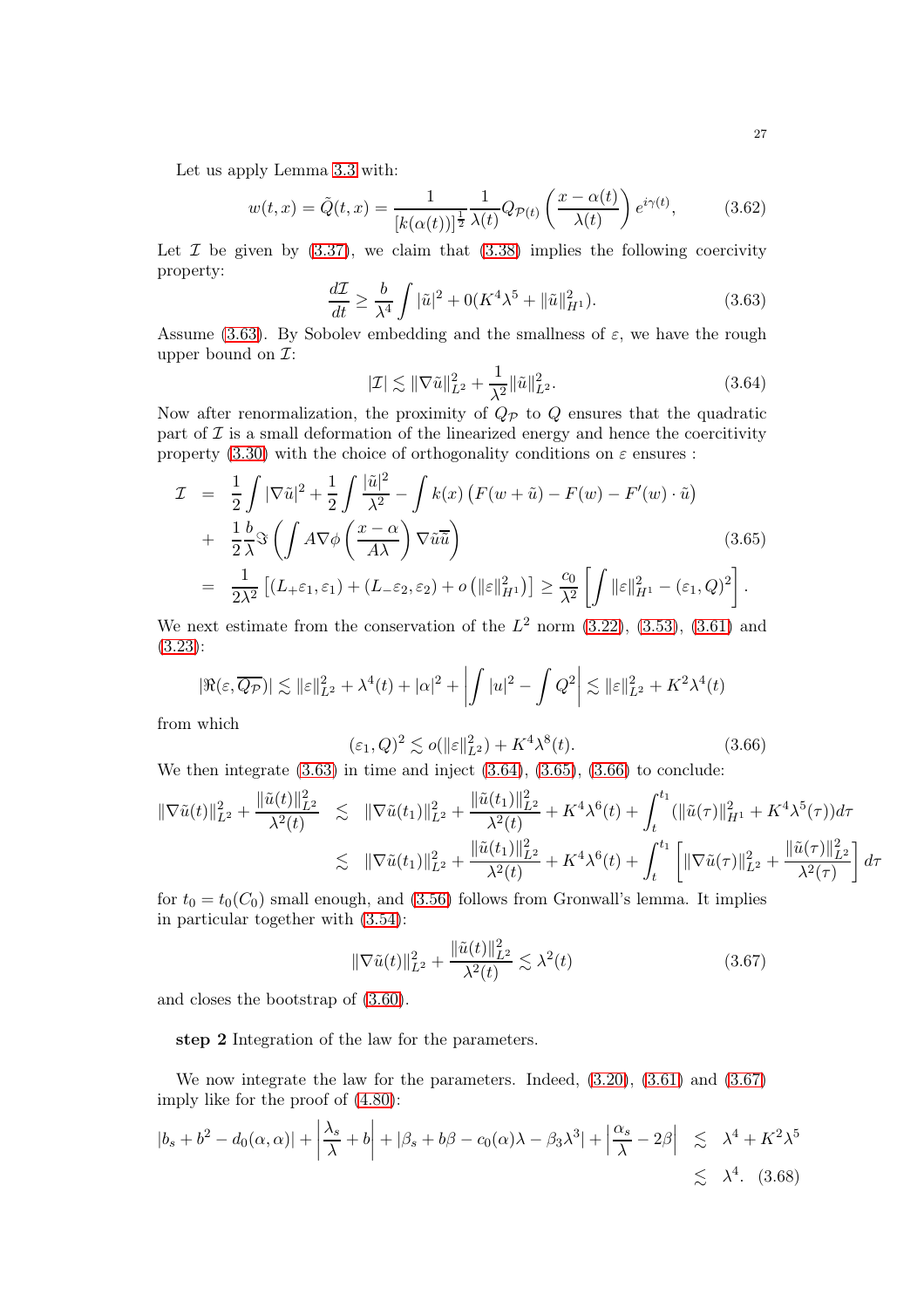One should be careful when reintegrating the above system which is stable thanks to [\(3.68\)](#page-26-5) and the sign  $d_0(\alpha, \alpha) \leq 0$  provided by [\(3.18\)](#page-17-5):

$$
\left(\frac{b}{\lambda}\right)_s = \frac{b_s + b^2 - d_0(\alpha, \alpha)}{\lambda} - \frac{b}{\lambda} \left(\frac{\lambda_s}{\lambda} + b\right) + \frac{d_0(\alpha, \alpha)}{\lambda} \lesssim \lambda^3
$$

and hence:

<span id="page-27-0"></span>
$$
\frac{1}{C_0} - \frac{b}{\lambda}(s) \le \frac{1}{C_0} - \frac{b}{\lambda}(s_1) + \lambda^2(s) \lesssim \lambda^2(s)
$$
\n(3.69)

where we used [\(3.55\)](#page-25-9). We now write down the conservation of energy at t and add the conservation of  $L^2$  norm. We get using verbatim the same algebra like the one which led to  $(3.28)$  and using  $(3.67)$ :

$$
\frac{b^2}{8} \int |y|^2 Q^2 + \frac{|\beta|^2}{2} \int Q^2 - \frac{\nabla^2 k(0)(\alpha, \alpha)}{4} \int Q^2
$$
  
=  $\lambda^2 \left( E_0 + \frac{1}{8} \int \nabla^2 k(0)(y, y) Q^4 \right) + k(\alpha) \left( \int |u|^2 - \int Q^2 \right) + O(\lambda^4),$ 

and thus from the choice of  $C_0$  [\(3.52\)](#page-25-10) and [\(3.53\)](#page-25-7):

$$
\frac{|\beta|^2}{\lambda^2} + \frac{|\alpha|^2}{\lambda^2} \lesssim \frac{1}{C_0^2} - \frac{b^2}{\lambda^2} + \lambda^2 \lesssim \frac{1}{C_0} - \frac{b}{\lambda} + \lambda^2 \lesssim \lambda^2
$$

where we used  $(3.69)$  in the last step. This together with  $(3.69)$  again yields:

<span id="page-27-1"></span>
$$
\left|\frac{b}{\lambda} - \frac{1}{C_0}\right| \lesssim \lambda^2. \tag{3.70}
$$

We eventually have from [\(3.68\)](#page-26-5) for the scaling parameter:

$$
\left|\lambda_t + \frac{b}{\lambda}\right| \lesssim \lambda^3
$$

and hence using [\(3.55\)](#page-25-9), [\(3.70\)](#page-27-1):

$$
\left|\lambda(t) + \frac{t}{C_0}\right| \lesssim \left|\lambda(t_1) + \frac{t_1}{C_0}\right| + \int_t^{t_1} \left|\frac{b}{\lambda}(\tau) - \frac{1}{C_0}\right| d\tau + \lambda^3(t) \lesssim \lambda^3(t).
$$

This concludes the proof of  $(3.57)$ ,  $(3.58)$ ,  $(3.59)$  assuming  $(3.63)$ .

step 3 Coercivity of the quadratic form in the RHS of [\(3.38\)](#page-21-2).

We now turn to the proof of the Lyapounov property [\(3.63\)](#page-26-0) and start with com-puting more explicitly the quadratic terms in the RHS of [\(3.38\)](#page-21-2) for  $w = \tilde{Q}$  given by [\(3.62\)](#page-26-6):

<span id="page-27-2"></span>
$$
\mathcal{K}(\tilde{u}) = -\frac{1}{\lambda^2} \Im \left( \int k(x) w^2 \overline{\tilde{u}}^2 \right) - \Re \left( \int k(x) w_t \overline{(2|\tilde{u}|^2 w + \tilde{u}^2 \overline{w})} \right) \n+ \frac{b}{\lambda^2} \left( \int \frac{|\tilde{u}|^2}{\lambda^2} + \Re \left( \int \nabla^2 \phi \left( \frac{x - \alpha}{A\lambda} \right) (\nabla \tilde{u}, \overline{\nabla \tilde{u}}) \right) - \frac{1}{4A^2} \left( \int \Delta^2 \phi \left( \frac{x - \alpha}{A\lambda} \right) \frac{|\tilde{u}|^2}{\lambda^2} \right) \n+ \frac{b}{\lambda} \Re \left( \int A \nabla \phi \left( \frac{x - \alpha}{A\lambda} \right) k(x) (2|\tilde{u}|^2 w + \tilde{u}^2 \overline{w}) \cdot \overline{\nabla w} \right) \right),
$$
\n(3.71)

we claim:

<span id="page-27-3"></span>
$$
\mathcal{K}(\tilde{u}) \ge \frac{c}{\lambda^3} \left( \int |\nabla \varepsilon|^2 e^{-\frac{|y|}{\sqrt{A}}} + \int |\varepsilon|^2 \right) + O(K^4 \lambda^5)
$$
(3.72)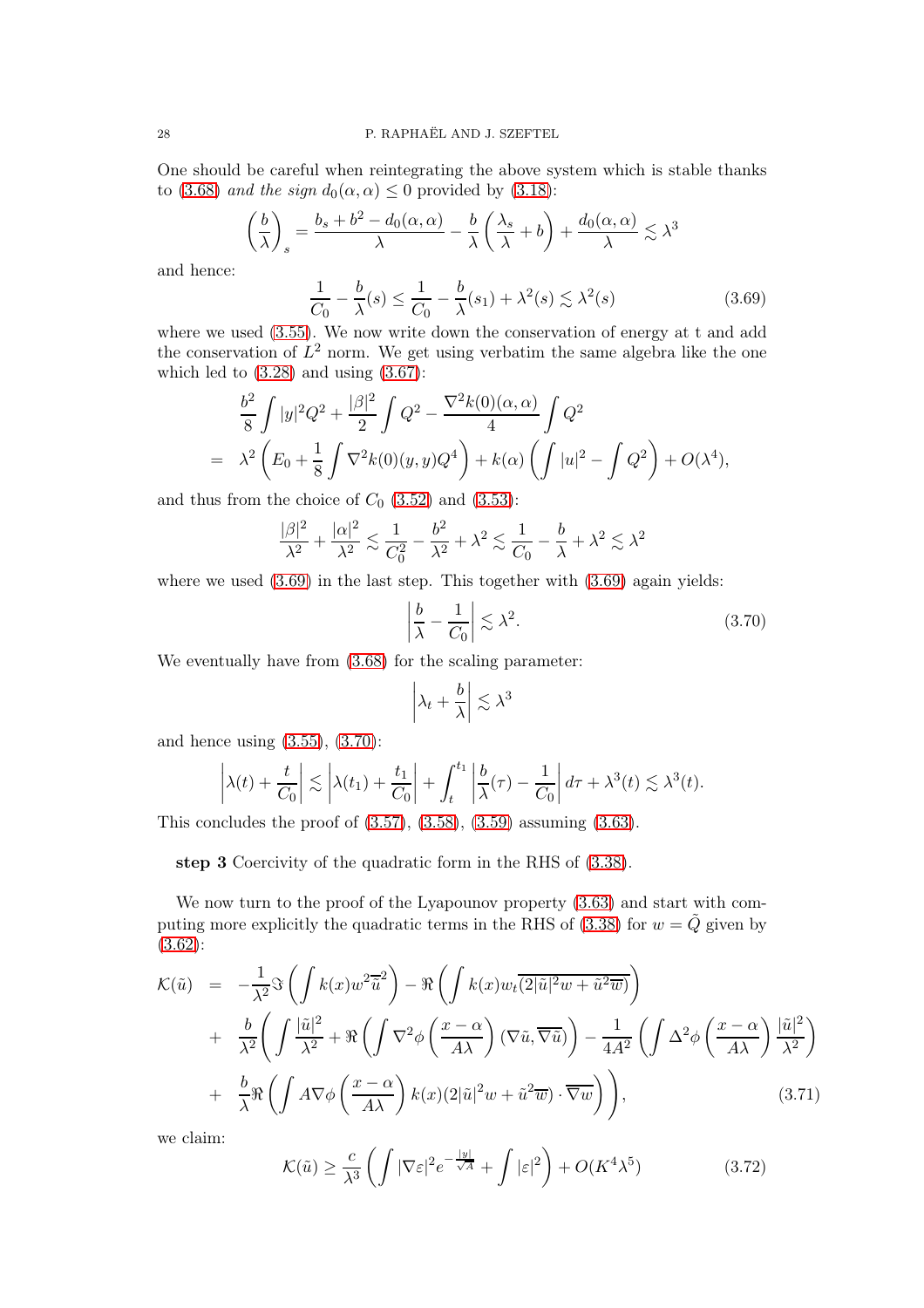for some universal constant  $c > 0$ . Indeed, first observe from  $(3.18)$ ,  $(3.20)$ ,  $(3.60)$ and [\(3.61\)](#page-25-6):

<span id="page-28-0"></span>
$$
|Mod(t)| + |d_0(\alpha, \alpha)| + |d_1(\alpha, \alpha)| \lesssim K^2 \lambda^4. \tag{3.73}
$$

We then first compute from [\(3.62\)](#page-26-6):

$$
\begin{split}\n\widetilde{Q}_{t} &= \left( -\frac{(\lambda\alpha_{t} - 2\beta)\nabla k(\alpha)}{2k(\alpha)\lambda} - \frac{2\beta\nabla k(\alpha)}{2k(\alpha)\lambda} - \frac{\lambda\lambda_{t} + b}{\lambda^{2}} + \frac{b}{\lambda^{2}} + i\frac{\lambda^{2}\widetilde{\gamma}_{t} - |\beta|^{2}}{\lambda^{2}} + i\frac{|\beta|^{2}}{\lambda^{2}} \right) \widetilde{Q} \\
&+ \left( -\frac{\lambda\lambda_{t} + b}{\lambda^{2}} \left( \frac{x - \alpha}{\lambda} \right) + \frac{b}{\lambda^{2}} \left( \frac{x - \alpha}{\lambda} \right) - \frac{\lambda\alpha_{t} - 2\beta}{\lambda^{2}} - \frac{2\beta}{\lambda^{2}} \right) \cdot \frac{1}{\lambda[k(\alpha)]^{\frac{1}{2}}} \nabla Q_{\mathcal{P}} \left( \frac{x - \alpha(t)}{\lambda(t)} \right) e^{i\gamma(t)} \\
&+ \frac{1}{k(\alpha(t))^{1/2}\lambda(t)} \mathcal{P}_{t} \frac{\partial Q_{\mathcal{P}}}{\partial \mathcal{P}} \left( \frac{x - \alpha(t)}{\lambda(t)} \right) e^{i\gamma(t)} \\
&= \left( \frac{i}{\lambda^{2}} + \frac{b}{\lambda^{2}} \right) \widetilde{Q} + \frac{b}{\lambda} \left( \frac{x - \alpha}{\lambda} \right) \cdot \nabla \widetilde{Q} + O \left( \frac{K}{\lambda} e^{-\frac{|x - \alpha(t)|}{\lambda(t)}} \right)\n\end{split}
$$

where we used [\(3.73\)](#page-28-0), [\(3.61\)](#page-25-6) in the last step. We may thus use the exponential decay of  $Q_{\mathcal{P}}$  to conclude after renormalization:

$$
- \Re \left( \int k(x) \widetilde{Q}_t \overline{(2|\tilde{u}|^2 \widetilde{Q} + \tilde{u}^2 \widetilde{\widetilde{Q}})} \right) = \frac{1}{\lambda^2} \Im \left( \int k(x) \widetilde{Q} \overline{(2|\tilde{u}|^2 \widetilde{Q} + \tilde{u}^2 \widetilde{\widetilde{Q}})} \right)
$$
  

$$
- \frac{b}{\lambda^2} \Re \left( \int k(x) (2|\tilde{u}|^2 \widetilde{Q} + \tilde{u}^2 \widetilde{\widetilde{Q}}) \overline{\widetilde{Q}} \right) - \frac{b}{\lambda} \Re \left( \int \left( \frac{x - \alpha}{\lambda} \right) k(x) (2|\tilde{u}|^2 \widetilde{Q} + \tilde{u}^2 \overline{\widetilde{Q}}) \cdot \overline{\nabla \widetilde{Q}} \right)
$$
  

$$
+ \frac{1}{\lambda^3} O \left( K \lambda ||\varepsilon||_{L^2}^2 \right).
$$

We now inject this estimate into  $(3.71)$  and rewrite the result in renormalized variables:

$$
\mathcal{K}(\tilde{u}) = \frac{b}{\lambda^4} \left\{ \Re \left( \int \nabla^2 \phi \left( \frac{y}{A} \right) (\nabla \varepsilon, \overline{\nabla \varepsilon}) \right) + \int |\varepsilon|^2 \right.\n- \int k(\alpha + \lambda y) ((|\mathbf{Q}_{\mathcal{P}}|^2 + 2\Sigma^2) \varepsilon_1^2 + 4\Sigma \Theta \varepsilon_1 \varepsilon_2 + (|\mathbf{Q}_{\mathcal{P}}|^2 + 2\Theta^2) \varepsilon_2^2) - \frac{1}{4A^2} \int \Delta^2 \phi \left( \frac{y}{A} \right) |\varepsilon|^2 \right\}\n+ \frac{b}{\lambda^3} \Re \left( \int \left( A \nabla \phi \left( \frac{y}{A\lambda} \right) - y \right) k(\alpha + \lambda y) (2|\varepsilon|^2 \mathbf{Q}_{\mathcal{P}} + \varepsilon^2 \overline{\mathbf{Q}_{\mathcal{P}}} ) \cdot \overline{\nabla \mathbf{Q}_{\mathcal{P}}} \right)\n+ \frac{1}{\lambda^3} O\left( K \lambda \|\varepsilon\|_{L^2}^2 \right).
$$

From the proximity of  $Q_{\mathcal{P}}$  to  $Q$ , the above quadratic form is for A large enough a small deformation of the localized in  $A$  linearized energy, and hence  $(3.30)$ ,  $(3.61)$ and our choice of orthogonality conditions ensure for A large enough:

$$
\mathcal{K}(\tilde{u}) \gtrsim \frac{1}{\lambda^3} \left[ \int |\nabla \varepsilon|^2 e^{-\frac{|y|}{\sqrt{A}}} + \int |\varepsilon|^2 - (\varepsilon_1, Q)^2 \right] \gtrsim \frac{1}{\lambda^3} \left[ \int |\nabla \varepsilon|^2 e^{-\frac{|y|}{\sqrt{A}}} + \int |\varepsilon|^2 \right] + O(K^4 \lambda^5)
$$

where we used [\(3.66\)](#page-26-3) in the last step, this is [\(3.72\)](#page-27-3).

step 4 Control of the remainder terms in the RHS of [\(3.38\)](#page-21-2).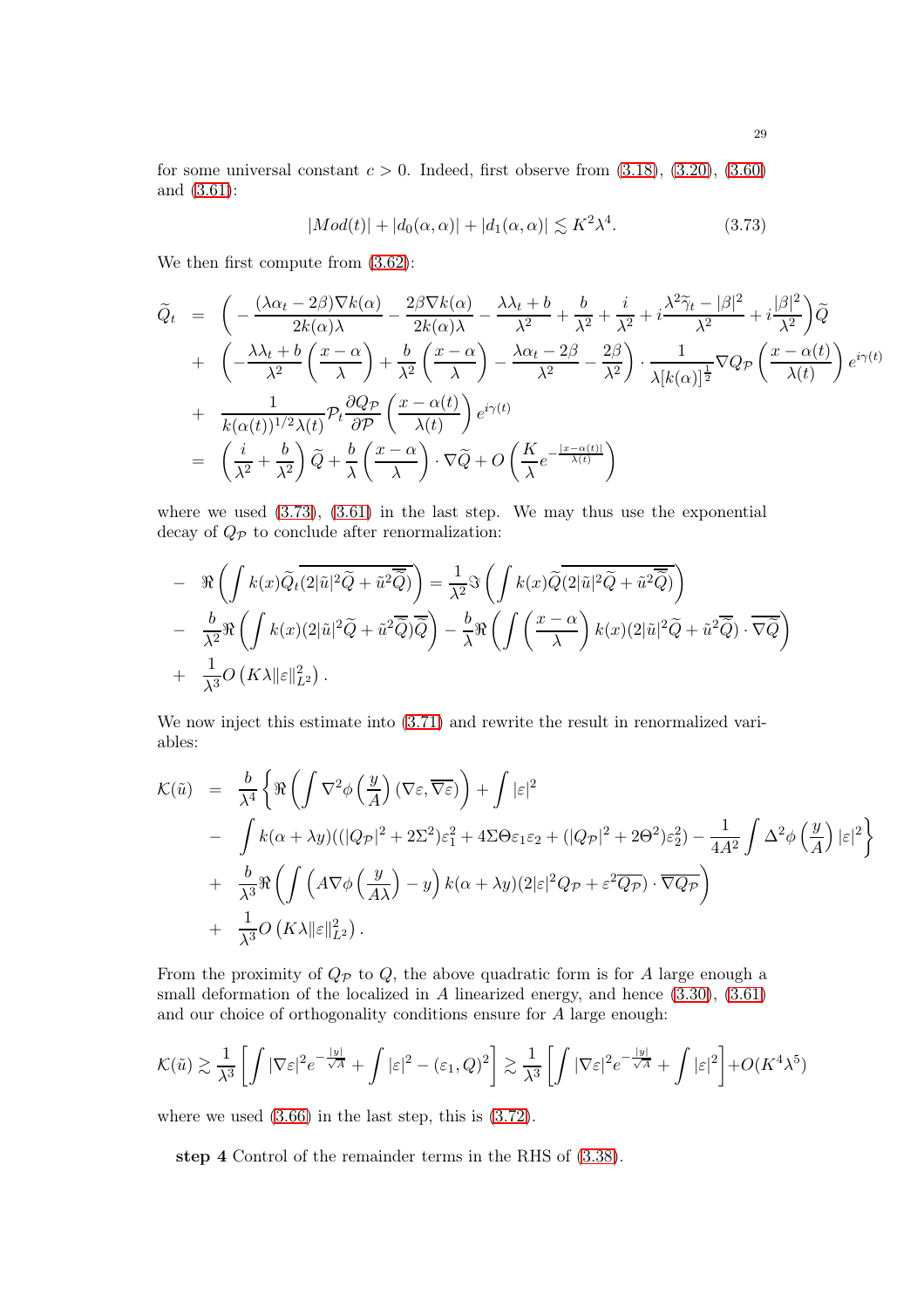It remains to control the  $\psi$  terms in [\(3.38\)](#page-21-2). According to [\(3.31\)](#page-20-6), [\(3.62\)](#page-26-6) and the construction of  $Q_{\mathcal{P}}$ , we have:

<span id="page-29-1"></span>
$$
\psi = \frac{1}{\lambda^3 k(\alpha)^{1/2}} \left[ i(b_s + b^2) \partial_b Q_{\mathcal{P}} + i \left( \frac{\lambda_s}{\lambda} + b \right) \lambda \partial_\lambda Q_{\mathcal{P}} \right]
$$
\n
$$
+ i \left( \frac{\alpha_s}{\lambda} - 2\beta \right) \lambda \partial_\alpha Q_{\mathcal{P}} + i(\beta_s + b\beta - \lambda c_0(\alpha) - \beta_3 \lambda^3 - \beta_4 \lambda^4) \partial_\beta Q_{\mathcal{P}} - i \left( \frac{\lambda_s}{\lambda} + b \right) \Lambda Q_{\mathcal{P}}
$$
\n
$$
- i \left( \frac{\alpha_s}{\lambda} - 2\beta \right) \cdot \left( \nabla Q_{\mathcal{P}} + \frac{\lambda}{2} \frac{\nabla k(\alpha)}{k(\alpha)} Q_{\mathcal{P}} \right) + (\tilde{\gamma}_s - |\beta|^2) Q_{\mathcal{P}} + \psi_{\mathcal{P}} \left[ \left( \frac{x - \alpha(t)}{\lambda(t)} \right) e^{i\gamma(t)} \right]
$$
\n(3.74)

where  $\psi_P$  is the remainder in the construction of  $Q_P$ :

$$
\psi_P = O(\lambda^5 e^{-c|y|}).
$$

Let us start with a rough bound on  $\psi$ : from [\(3.20\)](#page-17-2), [\(3.60\)](#page-25-5), [\(3.61\)](#page-25-6), there holds for  $i = 0, 1, 2:$ 

<span id="page-29-0"></span>
$$
|\nabla^{i}\psi(x)| \leq \frac{1}{\lambda^{3+i}}e^{-\frac{|x-\alpha(t)|}{\lambda(t)}} \left[|Mod(t)| + |\alpha|^{2} + \lambda^{5}\right]
$$
  

$$
\leq \frac{1}{\lambda^{3+i}}e^{-\frac{|x-\alpha(t)|}{\lambda(t)}} \left(K\lambda^{2}\|\varepsilon\|_{L^{2}} + K^{2}\lambda^{4}\right)
$$
(3.75)

and thus:

$$
\|\nabla^i \psi\|_{L^2} \lesssim \frac{1}{\lambda^{2+i}} \left[ K\lambda^2 \|\varepsilon\|_{L^2} + K^2 \lambda^4 \right]. \tag{3.76}
$$

This yields in particular the bounds:

<span id="page-29-2"></span>
$$
\lambda^2 \|\psi\|_{L^2}^2 \lesssim \|\varepsilon\|_{L^2}^2 + K^4 \lambda^6,\tag{3.77}
$$

<span id="page-29-3"></span>
$$
\left| \Im \int \left( i \frac{b}{\lambda} A \nabla \phi \left( \frac{x - \alpha}{A \lambda} \right) \cdot \nabla \psi + i \frac{b}{2\lambda^2} \Delta \phi \left( \frac{x - \alpha}{A \lambda} \right) \psi \right) \overline{\tilde{u}} \right|
$$
  
\n
$$
\lesssim \| \nabla \psi \|_{L^2} \| \tilde{u} \|_{L^2} + \frac{\| \psi \|_{L^2}}{\lambda} \| \tilde{u} \|_{L^2} \lesssim \frac{K^2}{\lambda^3} \left[ \lambda \| \varepsilon \|_{L^2} + \lambda^4 \right] \| \varepsilon \|_{L^2}
$$
  
\n
$$
\lesssim o \left( \frac{\| \varepsilon \|_{L^2}^2}{\lambda^3} \right) + K^4 \lambda^5.
$$
\n(3.78)

The rough bound [\(3.75\)](#page-29-0) is not enough to take care of the remainder term in [\(3.38\)](#page-21-2) for which we need a further cancellation. From  $(3.74)$  and the construction of  $Q_{\mathcal{P}}$ , we have  $\psi = \psi_1 + \psi_2$  with

$$
\psi_1 = \frac{1}{\lambda^3 k(\alpha)^{1/2}} \Big[ (b_s + b^2) \frac{|y|^2}{4} Q - (\beta_s + b\beta - \lambda c_0(\alpha) - \beta_3 \lambda^3 - \beta_4 \lambda^4) y Q
$$

$$
-i \left( \frac{\lambda_s}{\lambda} + b \right) \Lambda Q - i \left( \frac{\alpha_s}{\lambda} - 2\beta \right) \nabla Q + (\tilde{\gamma}_s - |\beta|^2) Q \Big] \left( \frac{x - \alpha(t)}{\lambda(t)} \right) e^{i\gamma(t)} \quad (3.79)
$$

and for  $i = 0, 1, 2$ :

$$
|\nabla^i\psi_2(x)|\lesssim \frac{1}{\lambda^{3+i}}e^{-\frac{|x-\alpha(t)|}{\lambda(t)}}\left[|\mathcal{P}|Mod(t)+K^2\lambda^5\right]\lesssim \frac{1}{\lambda^{3+i}}e^{-\frac{|x-\alpha(t)|}{\lambda(t)}}\left[\lambda^2\|\varepsilon\|_{L^2}+K^2\lambda^5\right].
$$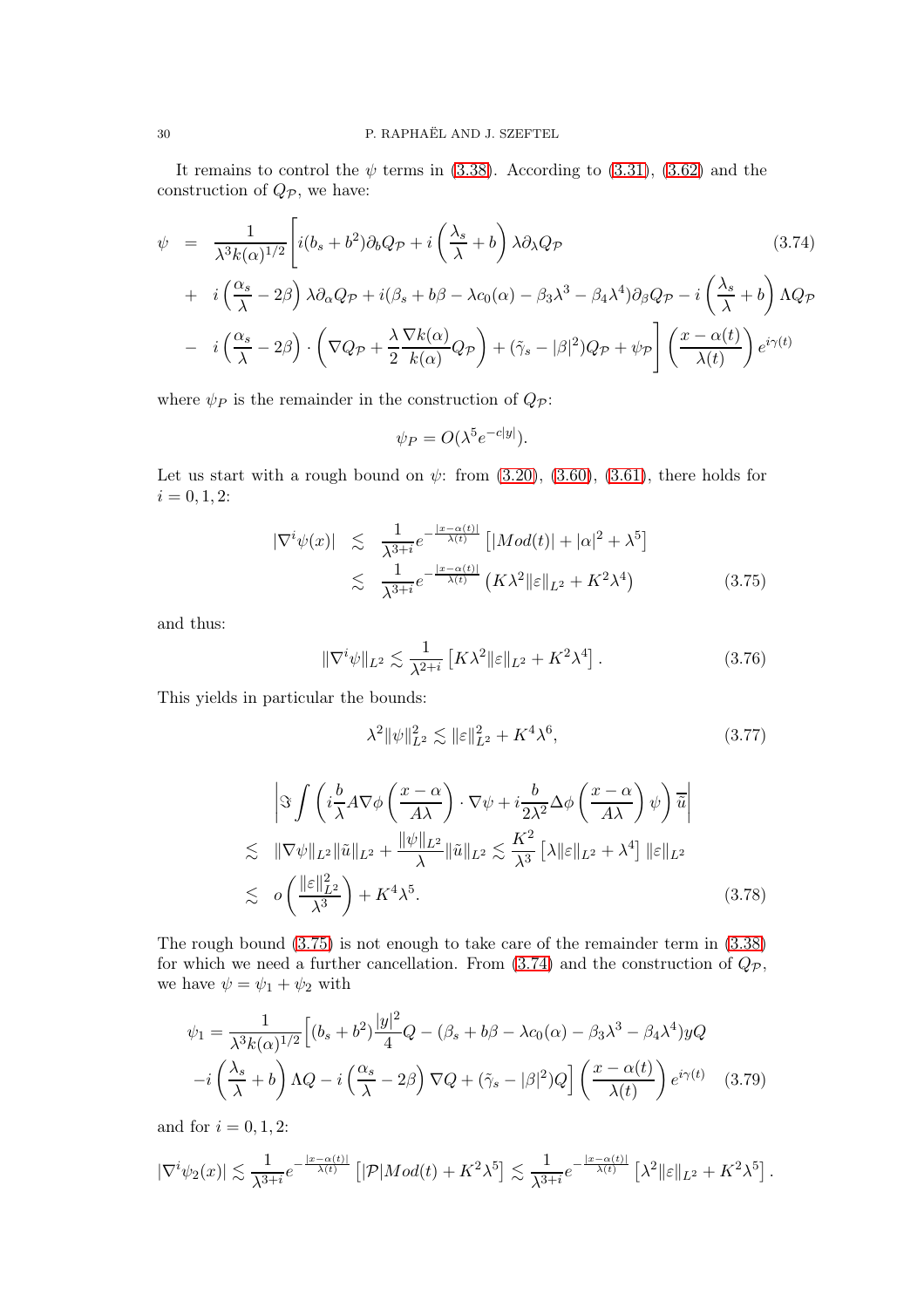The contribution of this remainder term  $\psi_2$  is estimated in brute force:

$$
\left| \Im \int \left( \Delta \psi_2 - \frac{\psi_2}{\lambda^2} + k(x)(2|w|^2 \psi_2 - w^2 \overline{\psi_2}) \right) \overline{\tilde{u}} \right|
$$
  

$$
\lesssim \left[ \| \Delta \psi_2 \|_{L^2} + \frac{\|\psi_2\|_{L^2}}{\lambda^2} + \|\psi_2\|_{L^\infty} \|w\|_{L^4}^2 \right] \| \tilde{u} \|_{L^2}
$$
  

$$
\lesssim \frac{1}{\lambda^4} (\lambda^2 \|\varepsilon\|_{L^2} + K^2 \lambda^5) \|\varepsilon\|_{L^2} \lesssim o \left( \frac{\|\varepsilon\|_{L^2}^2}{\lambda^3} \right) + K^4 \lambda^5.
$$

We now observe that the  $\psi_1$  term lies after renormalization in the generalized null space of L and thus a  $O(\mathcal{P})$  factor is gained using the choice of orthogonality conditions on  $\varepsilon$ . In other words, after renormalization:

<span id="page-30-1"></span>
$$
\begin{split}\n&\left|\Im \int \left(\Delta \psi_1 - \frac{\psi_1}{\lambda^2} + k(x)(2|w|^2 \psi_1 - w^2 \overline{\psi_1}\right) \overline{\tilde{u}}\right| \\
&\lesssim \frac{|Mod(t)| + |\alpha|^2}{\lambda^4} \left[ |(\varepsilon_2, L_-(|y|^2 Q))| + |(\varepsilon_2, L_-(yQ))| + |(\varepsilon_1, L_+(\nabla Q))| \right. \\
&\left. + |(\varepsilon_2, L_-Q)| + O(|\mathcal{P}| ||\varepsilon||_{L^2})\right] + \frac{1}{\lambda^4} \left| \frac{\lambda_s}{\lambda} + b \right| |(\varepsilon_1, L_+(\Lambda Q))| \\
&\lesssim \frac{\lambda ||\varepsilon||_{L^2} + K^2 \lambda^4}{\lambda^4} |\mathcal{P}| ||\varepsilon||_{L^2} + \frac{\lambda ||\varepsilon||_{L^2} + K^2 \lambda^5}{\lambda^4} (\lambda ||\varepsilon||_{L^2} + K^2 \lambda^4) \\
&\lesssim o\left(\frac{||\varepsilon||_{L^2}^2}{\lambda^3}\right) + K^4 \lambda^5,\n\end{split} \tag{3.80}
$$

where we have used in particular the estimate [\(3.21\)](#page-17-3) and the conservation of mass [\(3.66\)](#page-26-3) to bound the term  $\frac{1}{\lambda^4} \left| \frac{\lambda_s}{\lambda} + b \right| \left| (\varepsilon_1, L_+(\Lambda Q)) \right|$ .

We now inject [\(3.77\)](#page-29-2), [\(3.78\)](#page-29-3), [\(3.80\)](#page-30-1) and [\(3.72\)](#page-27-3) into [\(3.38\)](#page-21-2) and [\(3.63\)](#page-26-0) follows. This concludes the proof of Lemma [3.5.](#page-25-1)

3.4. Existence of critical mass blow up solutions. A first consequence of the backwards propagation estimates of Lemma [3.5](#page-25-1) is that one can integrate the flow backwards from the singularity to prove the existence of critical mass finite time blow up solutions. This approach is similar to the one in [\[24\]](#page-72-5), [\[19\]](#page-72-16), [\[22\]](#page-72-23), [\[15\]](#page-72-22).

<span id="page-30-0"></span>Proposition 3.6 (Existence of critical mass blow up solutions). Let

$$
\gamma_0 \in \mathbb{R}, \quad E_0 > \frac{1}{8} \int \nabla^2 k(0)(y, y) Q^4,
$$

and  $C_0$  given by [\(1.13\)](#page-4-0), then there exists  $t_0 < 0$  and a solution  $u_c \in \mathcal{C}([t_0, 0), H^{\frac{3}{2}})$ to [\(1.1\)](#page-0-0) which blows up at  $T=0$  with

$$
E(u_c) = E_0
$$
 and  $||u_c||_{L^2} = ||Q||_{L^2}$ .

Moreover, the solution admits on  $[t_0, 0)$  a geometrical decomposition:

<span id="page-30-2"></span>
$$
u_c(t,x) = \frac{1}{\left[k(\alpha_c(t))\right]^{\frac{1}{2}}} \frac{1}{\lambda_c(t)} (Q_{\mathcal{P}_c(t)} + \varepsilon_c) \left(t, \frac{x - \alpha_c(t)}{\lambda_c(t)}\right) e^{i\gamma_c(t)} = \tilde{Q}_c + \tilde{u}_c \quad (3.81)
$$

where  $\varepsilon_c$  satisfies the orthogonality conditions [\(3.4\)](#page-16-0)-[\(3.8\)](#page-16-1), and there holds the bounds:

<span id="page-30-3"></span>
$$
\|\tilde{u}_c\|_{L^2} \lesssim \lambda_c^4, \quad \|\tilde{u}_c\|_{H^1} \lesssim \lambda_c^3, \quad \|\tilde{u}_c\|_{H^{\frac{3}{2}}} \lesssim \lambda_c^{\frac{3}{2}}, \tag{3.82}
$$

<span id="page-30-4"></span>
$$
\lambda_c + \frac{t}{C_0} = O(\lambda_c^3), \quad \frac{b_c}{\lambda_c} - \frac{1}{C_0} = O(\lambda_c^2), \tag{3.83}
$$

<span id="page-30-5"></span>
$$
|\alpha_c| + |\beta_c| \lesssim \lambda_c^2, \quad \gamma_c = -\frac{C_0^2}{t} + \gamma_0 + O(\lambda_c). \tag{3.84}
$$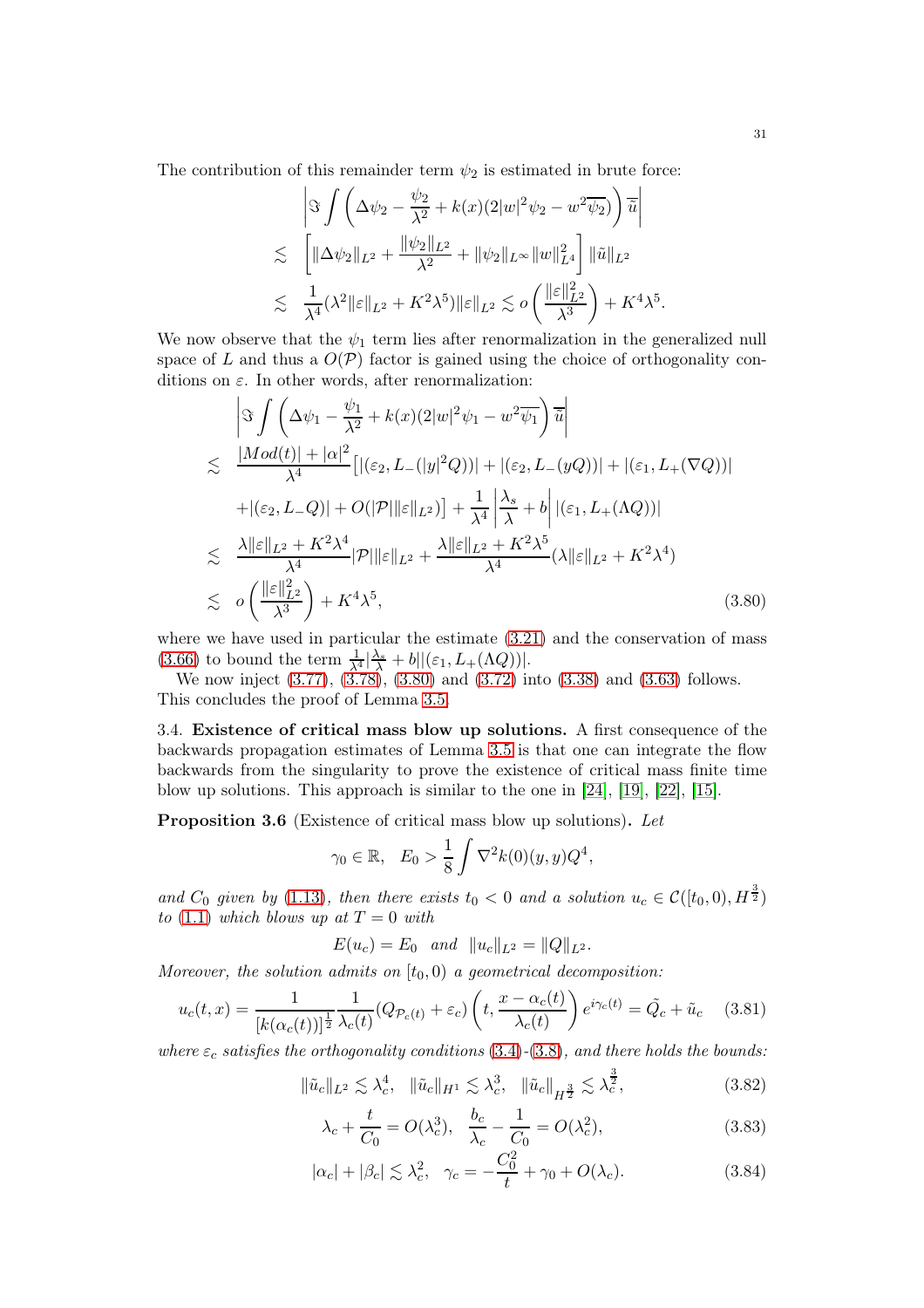### Proof of Proposition [3.6](#page-30-0)

step 1 Backwards uniform bounds.

Let a sequence  $t_n \to 0$  and  $u_n$  be the solution to [\(1.1\)](#page-0-0) with initial data at  $t = t_n$ given by:

<span id="page-31-3"></span>
$$
u_n(t_n, x) = \frac{1}{\lambda_n} Q_{\mathcal{P}_n} \left(\frac{x}{\lambda_n}\right) e^{i\gamma_n(t_n)}
$$
(3.85)

with  $\mathcal{P}_n = (b_n(t_n), \lambda_n(t_n), \beta_n(t_n), \alpha_n(t_n))$  and:

<span id="page-31-4"></span>
$$
b_n(t_n) = -\frac{t_n}{C_0^2}, \ \lambda_n(t_n) = -\frac{t_n}{C_0}, \ \alpha_n(t_n) = \beta_n(t_n) = 0, \quad \gamma_n(t_n) = \gamma_0 - \frac{C_0^2}{t_n}.
$$
 (3.86)

We have by  $(2.25)$ :

$$
||u_n(t_n)||_{L^2}^2 = \int Q^2 + O(t_n^4).
$$

and  $\tilde{u}_n(t_n) = 0$  by construction. Hence  $u_n$  satisfies at  $t_1 = t_n$  the assumptions of Lemma [3.5,](#page-25-1) and thus we can find a time  $t_0$  independent of n such that  $\forall t \in [t_0, t_n)$ ,  $u_n$  admits a geometrical decomposition

$$
u_n(t,x) = \frac{1}{[k(\alpha_n(t))]^{\frac{1}{2}}} \frac{1}{\lambda_n(t)} Q_{\mathcal{P}_n(t)} \left( t, \frac{x - \alpha_n(t)}{\lambda_n(t)} \right) e^{i\gamma_n(t)} + \tilde{u}_n
$$

with uniform bounds in  $n$ :

<span id="page-31-0"></span>
$$
\|\nabla \tilde{u}_n(t)\|_{L^2}^2 + \frac{\|\tilde{u}_n(t)\|_{L^2}^2}{\lambda_n^2(t)} \lesssim \lambda_n^6(t)
$$
\n(3.87)

<span id="page-31-1"></span>
$$
\left|\frac{b_n}{\lambda_n}(t) - \frac{1}{C_0}\right| \lesssim \lambda_n^2(t), \quad \left|\lambda_n(t) + \frac{t}{C_0}\right| \lesssim \lambda_n^3(t), \quad |\alpha_n(t)| + |\beta_n(t)| \lesssim \lambda_n^2(t). \quad (3.88)
$$

From standard Strichartz bounds, this implies the uniform  $H^{\frac{3}{2}}$  bound:

<span id="page-31-2"></span>
$$
\|\tilde{u}_n\|_{L^{\infty}([t,t_n],H^{\frac{3}{2}})} \lesssim \lambda_n(t)^{\frac{3}{2}},\tag{3.89}
$$

which we prove in step 2.

The  $H^1$  compactness of  $u_n(t_0)$  is now a consequence of a standard localization procedure. Indeed, let a cut off function  $\chi(x) = 0$  for  $|x| \leq 1$  and  $\chi(x) = 1$  for  $|x| \ge 2$  and  $\chi_R(x) = \chi(\frac{x}{R})$  $\frac{x}{R}$ , then

$$
\left| \frac{d}{dt} \int \chi_R |u_n|^2 \right| = 2 \left| Im \left( \int \nabla \chi_R \cdot \nabla u_n \right) \overline{u_n} \right| \right| \lesssim \frac{1}{R},
$$
  

$$
\left| \frac{d}{dt} \int \chi_R \left( \frac{1}{2} |\nabla u_n|^2 - \frac{1}{4} \int k(x) |u_n|^4 \right) \right| = \left| Im \left( \int \nabla \chi_R \cdot \nabla u_n (\Delta u_n + k(x) u_n |u_n|^2) \right) \right| \lesssim \frac{1}{R}
$$
  
where we used (3.87), (3.88) and (3.89). Integrating this backwards from  $t_1$  to  $t_0$ 

where we used  $(3.87)$ ,  $(3.88)$  and  $(3.89)$ . Integrating this backwards from  $t_1$  to  $t_0$ using  $(3.85)$ ,  $(3.86)$  and  $(3.89)$  yields up to a subsequence:

 $u_n(t_0) \to u_c(t_0)$  in  $H^1$  as  $n \to +\infty$ .

Let then  $u_c$  be the solution to [\(1.1\)](#page-0-0) with initial data  $u_c(t_0)$ , then the  $H<sup>1</sup>$  continuity of the flow ensures:  $\forall t \in [t_0, 0)$ ,

$$
u_n(t) \to u_c(t)
$$
 in  $H^1$ 

and  $u_c$  admits a geometrical decomposition [\(3.81\)](#page-30-2) with

$$
\mathcal{P}_n(t) \to \mathcal{P}_c(t),
$$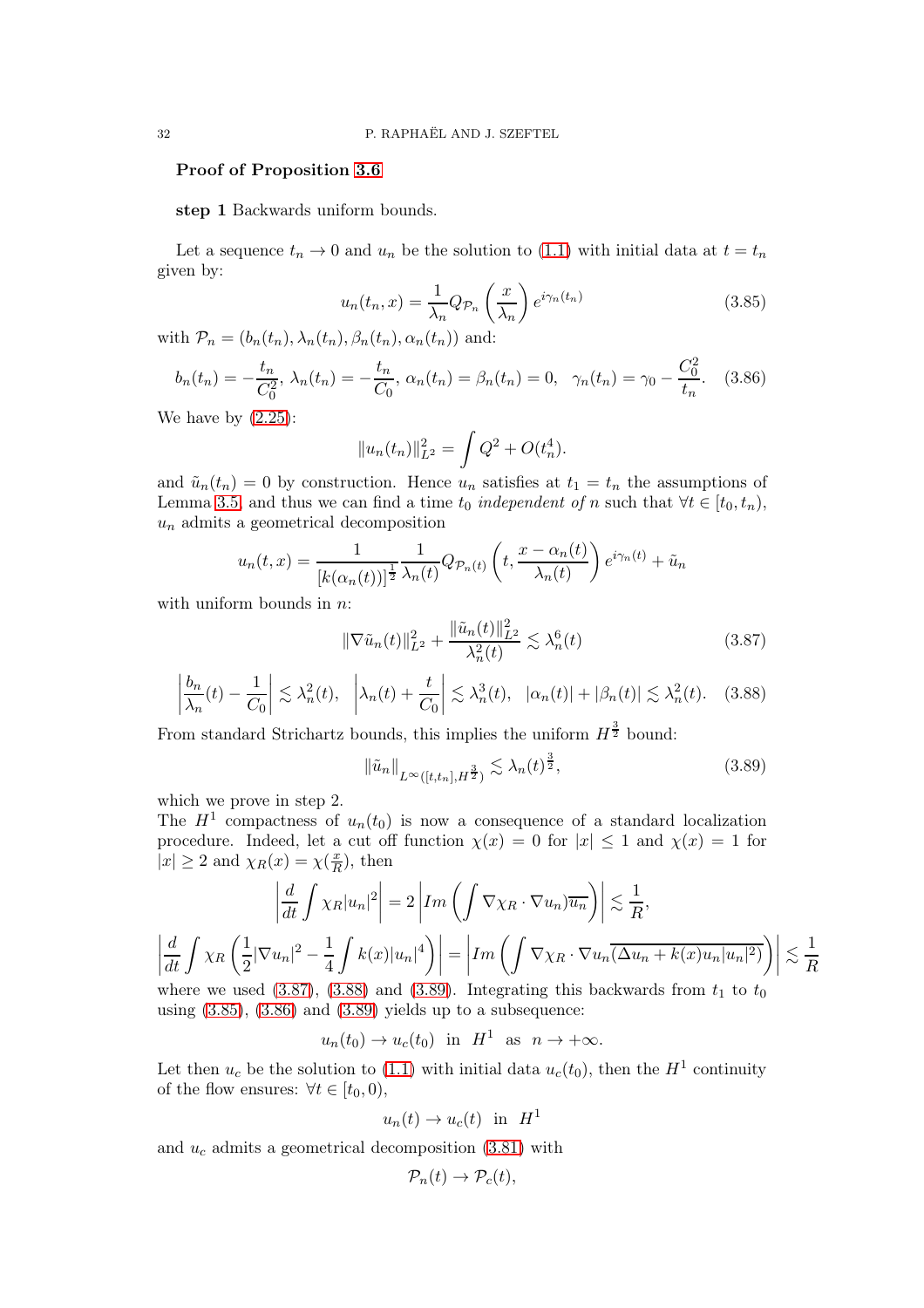see [\[26\]](#page-72-20), [\[20\]](#page-72-24), [\[15\]](#page-72-22) for related statements. The  $H<sup>1</sup>$  bound [\(3.82\)](#page-30-3) and the estimate on the geometrical parameters [\(3.83\)](#page-30-4) follow by passing to the limit in [\(3.87\)](#page-31-0), [\(3.88\)](#page-31-1). This implies in particular that  $u_c$  blows up at  $t = 0$ . Eventually, the conservation of the  $L^2$  norm ensures:

$$
||u_c||_{L^2} = \lim_{n \to +\infty} ||u_n(t_n)||_{L^2} = ||Q||_{L^2}.
$$

Similarly,

$$
E(u_c(t)) = \frac{1}{2} \int |\nabla u_c(t, x)|^2 - \frac{1}{4} \int k(x) |u_c(t, x)|^4
$$
  
\n
$$
= \frac{1}{2\lambda_c^2} \int \left| \nabla Q_{\mathcal{P}_c} - i \frac{b_c y}{2} Q_{\mathcal{P}_c} \right|^2 - \frac{1}{4\lambda_c^2} \int k(\lambda_c y + \alpha_c) |Q_{\mathcal{P}_c}|^4 + O(\lambda_c)
$$
  
\n
$$
= \frac{|yQ|_{L^2}^2}{8} \frac{b_c^2}{\lambda_c^2} - \frac{1}{8} \int \nabla^2 k(0)(y, y) Q^4 + o(1) \to E_0 \text{ as } t \to 0
$$

and hence the conservation of energy and the choice of  $C_0$  [\(1.13\)](#page-4-0) ensure:

$$
E(u_c)=E_0.
$$

Eventually, we derive from [\(3.87\)](#page-31-0), [\(3.88\)](#page-31-1) the rough bound

$$
|(\tilde{\gamma_n})_s| \lesssim \lambda_n^2
$$

which implies using [\(3.88\)](#page-31-1):

$$
\left|\frac{d}{dt}\left(\gamma_n + \frac{C_0^2}{t}\right)\right| = \frac{1}{\lambda_n^2} \left|(\gamma_n)_s - \frac{C_0^2 \lambda_n^2}{t^2}\right| = \frac{1}{\lambda_n^2} \left|(\tilde{\gamma}_n)_s - \left(\frac{C_0^2 \lambda_n^2}{t^2} - 1\right)\right| \lesssim 1.
$$

We then integrate in time using [\(3.86\)](#page-31-4) to conclude:

$$
\gamma_n(t) + \frac{C_0^2}{t} = \gamma_0 + O(t)
$$

and hence the limit in the phase parameter [\(3.84\)](#page-30-5) follows by taking the limit  $n \to +\infty$ .

step 2  $H^{\frac{3}{2}}$  bound.

It remains to prove the  $H^{\frac{3}{2}}$  bound [\(3.89\)](#page-31-2) which implies in particular the bound  $(3.82)$  by passing to the weak  $H^{\frac{3}{2}}$  limit.  $\tilde{u}_n$  satisfies:

$$
i\partial_t \tilde{u}_n + \Delta \tilde{u}_n = -\psi_n - k(x)\tilde{u}_n |\tilde{u}_n|^2 - F_n
$$

with

$$
i\partial_t \tilde{Q}_n + \Delta \tilde{Q}_n + k(x)\tilde{Q}_n|\tilde{Q}_n|^2 = \psi_n, \ \ F_n = k(x)(\tilde{Q}_n + \tilde{u}_n)|\tilde{Q}_n + \tilde{u}_n|^2 - k(x)\tilde{Q}_n|\tilde{Q}_n|^2 - k(x)\tilde{u}_n|\tilde{u}_n|^2.
$$
  
Hence from standard Strichertz bounds and the smoothing effect of the linear

Hence from standard Strichartz bounds and the smoothing effect of the linear Schrödinger flow, there holds using  $\tilde{u}(t_n) = 0$ :

<span id="page-32-0"></span>
$$
\|\nabla^{\frac{3}{2}}\tilde{u}_{n}\|_{L_{[t,t_{n}]}^{\infty}L^{2}} \lesssim \|\nabla^{\frac{3}{2}}\psi_{n}\|_{L_{[t,t_{n}]}^{4/3}L^{4/3}} + \|(1+|x|^{2})F_{n}\|_{L_{[t,t_{n}]}^{2}H^{1}} + \|\nabla^{\frac{3}{2}}(\tilde{u}_{n}|\tilde{u}_{n}|^{2})\|_{L_{[t,t_{n}]}^{4/3}L^{4/3}} \tag{3.90}
$$

The error  $\psi_n$  is estimated from [\(3.74\)](#page-29-1) which yields a bound:

$$
\|\nabla^{\frac{3}{2}}\psi_n\|_{L^{\frac{4}{3}}} \lesssim \frac{1}{\lambda_n^3}(|Mod_n(t)| + |\alpha_n|^2 + \lambda_n^5) \lesssim \lambda_n
$$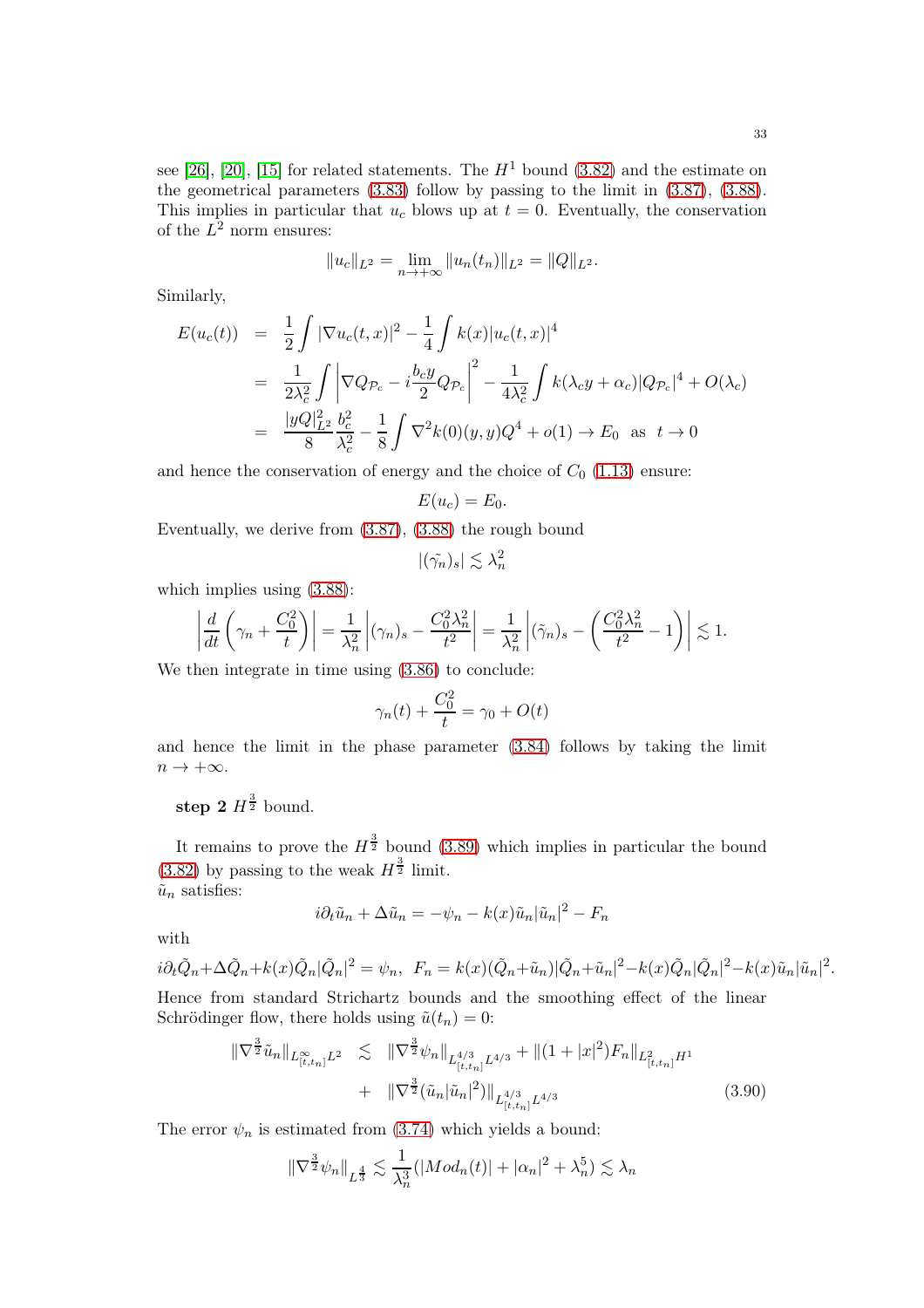with  $Mod_n(t)$  corresponding to the modulation equation of  $\mathcal{P}_n(t)$  like for [\(3.20\)](#page-17-2), and where we used from [\(3.20\)](#page-17-2), [\(3.87\)](#page-31-0), [\(3.88\)](#page-31-1):

$$
Mod_n(t) \lesssim \lambda_n^4.
$$

Hence:

<span id="page-33-1"></span>
$$
\|\nabla^{\frac{3}{2}}\psi_n\|_{L^{4/3}_{[t,t_n]}L^{4/3}} \lesssim \lambda_n^{\frac{7}{4}}.\tag{3.91}
$$

The  $F_n$  term is a local term in y which contains linear and quadratic terms in  $\tilde{u}$ , hence from  $(3.87)$ :

$$
\|(1+|x|^2)F_n\|_{H^1} \lesssim \frac{1}{\lambda_n^3} \|\tilde{u}_n\|_{L^2} + \frac{1}{\lambda_n^2} \|\tilde{u}_n\|_{H^1} + \frac{1}{\lambda_n^2} \|\tilde{u}_n\|_{L^4}^2 + \frac{1}{\lambda_n} \|\tilde{u}_n\|_{L^4} \|\nabla \tilde{u}_n\|_{L^4} \lesssim \lambda_n + \lambda_n^{\frac{5}{2}} \|\nabla^{\frac{3}{2}} \tilde{u}_n\|_{L^2}
$$

and thus:

<span id="page-33-2"></span>
$$
\|(1+|x|^2)F_n\|_{L^2_{[t,t_n]}H^1} \lesssim \lambda_n^{\frac{3}{2}} + \lambda_n^3 \|\nabla^{\frac{3}{2}}\tilde{u}_n\|_{L^\infty_{[t,t_n]}L^2}.\tag{3.92}
$$

Eventually, the nonlinear term is estimated from Sobolev embeddings and standard nonlinear estimates in Besov spaces:

$$
\|\nabla^{\frac{3}{2}}(\tilde{u}_n|\tilde{u}_n|^2)\|_{L^{4/3}} \lesssim \|\nabla^{3/2}\tilde{u}_n\|_{L^2} \|\tilde{u}_n\|_{H^1}^2 \lesssim \|\nabla^{3/2}\tilde{u}_n\|_{L^2} \lambda_n^6.
$$

Injecting this together with [\(3.91\)](#page-33-1), [\(3.92\)](#page-33-2) into [\(3.90\)](#page-32-0) yields:

$$
\|\nabla^{\frac{3}{2}}\tilde{u}_n\|_{L_{[t,t_n]}^\infty L^2}\lesssim \lambda_n^{\frac{3}{2}}+\lambda_n^3\|\nabla^{\frac{3}{2}}\tilde{u}_n\|_{L_{[t,t_n]}^\infty L^2}
$$

and [\(3.89\)](#page-31-2) follows.

<span id="page-33-0"></span>This concludes the proof of Proposition [3.6.](#page-30-0)

### 4. Critical mass blow up solutions have conformal speed

We now turn to the proof of uniqueness of the critical mass blow up solutions at a nondegenerate point. We let k satisfy **Assumption (H)** and let  $u(t) \in H^1$  be a solution to [\(1.1\)](#page-0-0) with critical mass

 $||u||_{L^2} = ||Q||_{L^2}$ 

and which blows up at  $T = 0$ . We let  $E_0 = E(u_0)$ .

We start with slightly revisiting the variational arguments of [\[25\]](#page-72-2) to show that the solution admits near blow up time a decomposition:

$$
u(t,x) = \frac{1}{[k(\alpha(t))]^{\frac{1}{2}}} \frac{1}{\lambda(t)} Q\left(t, \frac{x - \alpha(t)}{\lambda(t)}\right) e^{i\gamma(t)} + \tilde{u}
$$

with the following a priori bounds:

<span id="page-33-3"></span>
$$
\|\tilde{u}(t)\|_{H^1} \le C(u_0),\tag{4.1}
$$

$$
\alpha(t) \to \alpha^* \quad \text{as} \quad t \to 0 \quad \text{with} \quad k(\alpha^*) = 1,\tag{4.2}
$$

$$
\lambda(t) \le C(u_0)|t| \text{ ie } |\nabla u(t)|_{L^2} \ge \frac{C(u_0)}{|t|}.
$$
\n(4.3)

In particular, the solution will be in the regime described in section [3.1.](#page-15-6)

The main difficulty at this stage is that there holds no a priori upper bound on the blow up rate, and the remaining subsections are devoted to proving that u must in fact blow up with the conformal speed:

$$
\|\nabla u(t)\|_{L^2} \sim \frac{C(u_0)}{|t|} \tag{4.4}
$$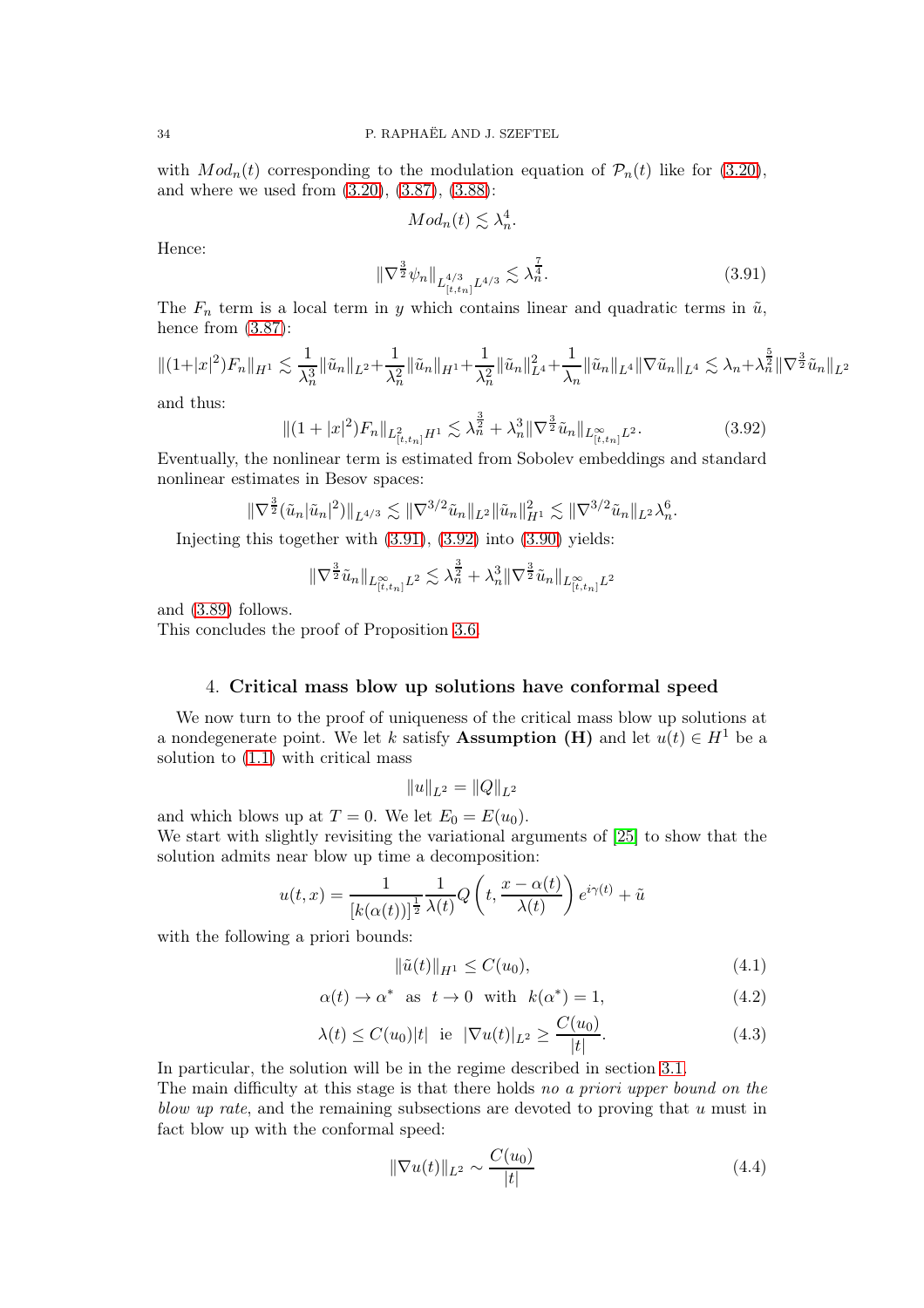which is a key step towards classification. The key will be to exhibit a new Lyapounov type rigidity property adapted to the critical mass setting -Proposition [4.3](#page-37-0) which will allow us to improve the energy bound  $(4.1)$  for a *dispersive* bound:

$$
\|\tilde{u}(t)\|_{H^1} \to 0 \text{ as } t \to 0.
$$

4.1. Variational estimates and convergence of the concentration point. We start with revisiting the variational estimates in [\[25\]](#page-72-2) in order to derive the convergence of the concentration point and the lower bound on the blow up speed.

<span id="page-34-0"></span>**Lemma 4.1** (Variational control of minimal mass blow up solutions). Let  $u(t)$  be a critical mass solution to [\(1.1\)](#page-0-0) which blows up at  $T = 0$ . Then for  $t < 0$  close enough to 0,  $u(t)$  admits a geometrical decomposition

$$
u(t,x) = \frac{1}{\lambda(t)}(Q+\varepsilon)\left(t, \frac{x-\alpha(t)}{\lambda(t)}\right)e^{i\gamma(t)},
$$
\n(4.5)

for some  $C^1$  parameters  $(\lambda(t), \alpha(t), \gamma(t)) \in \mathbb{R}_+^* \times \mathbb{R}^2 \times \mathbb{R}$  with: 1. Uniform bound on the decomposition:

$$
|1 - k(\alpha(t))|^{1/2} + ||\varepsilon(t)||_{H^1(\mathbb{R}^2)} \lesssim \lambda(t) \to 0 \quad \text{as} \quad t \to 0. \tag{4.6}
$$

2. Convergence of the concentration point:

$$
\alpha(t) \to \alpha^* \quad with \quad k(\alpha^*) = 1. \tag{4.7}
$$

3. Lower bound on the blow up rate:

$$
\lambda(t) \le C(u_0)|t|.\tag{4.8}
$$

Proof of Lemma  $\angle 4.1$  $\angle 4.1$ 

The proof is standard and relies on the orbital stability of the ground state solitary wave. We will briefly sketch the argument and the computations which are a simplified version of the proof of Lemma [3.1.](#page-17-0)

step 1 Nonlinear decomposition of the flow.

Let

$$
v_0(t,x) = \lambda_0(t)u(t,\lambda_0(t)x)
$$
 with  $\lambda_0(t) = \frac{|\nabla Q|_{L^2}}{|\nabla u(t)|_{L^2}}$ ,

then

$$
|v_0(t)|_{L^2} = |u(t)|_{L^2} = |Q|_{L^2}, \quad |\nabla v_0(t)|_{L^2} = |\nabla Q|_{L^2}
$$

and the conservation of energy and Assumption (H) imply

$$
\frac{1}{2}\int |\nabla v_0|^2 - \frac{1}{4}\int |v_0|^4 \le \frac{1}{2}\int |\nabla v_0|^2 - \frac{1}{4}\int k(\lambda_0(t)y)|v_0|^4 = \lambda_0^2(t)E_0 \to 0 \text{ as } t \to 0.
$$

Hence from a standard concentration compactness argument, see [\[18\]](#page-72-27) and Lemma 1 in [\[26\]](#page-72-20), there exist  $(x_0(t), \gamma_0(t)) \in \mathbb{R}^2 \times \mathbb{R}$  such that

$$
v_0(t, \cdot + x_0(t))e^{i\gamma_0(t)} \to Q
$$
 in  $H^1$  as  $t \to 0$ .

Hence  $u(t)$  admits near blow up time a decomposition

<span id="page-34-2"></span>
$$
u(t,x) = \frac{1}{\lambda(t)}(Q+\varepsilon)\left(t, \frac{x-\alpha(t)}{\lambda(t)}\right)e^{i\gamma(t)}
$$
(4.9)

with

<span id="page-34-1"></span>
$$
|1 - k(\alpha(t))| + ||\varepsilon(t)||_{H^1} \to 0 \text{ as } t \to 0.
$$
 (4.10)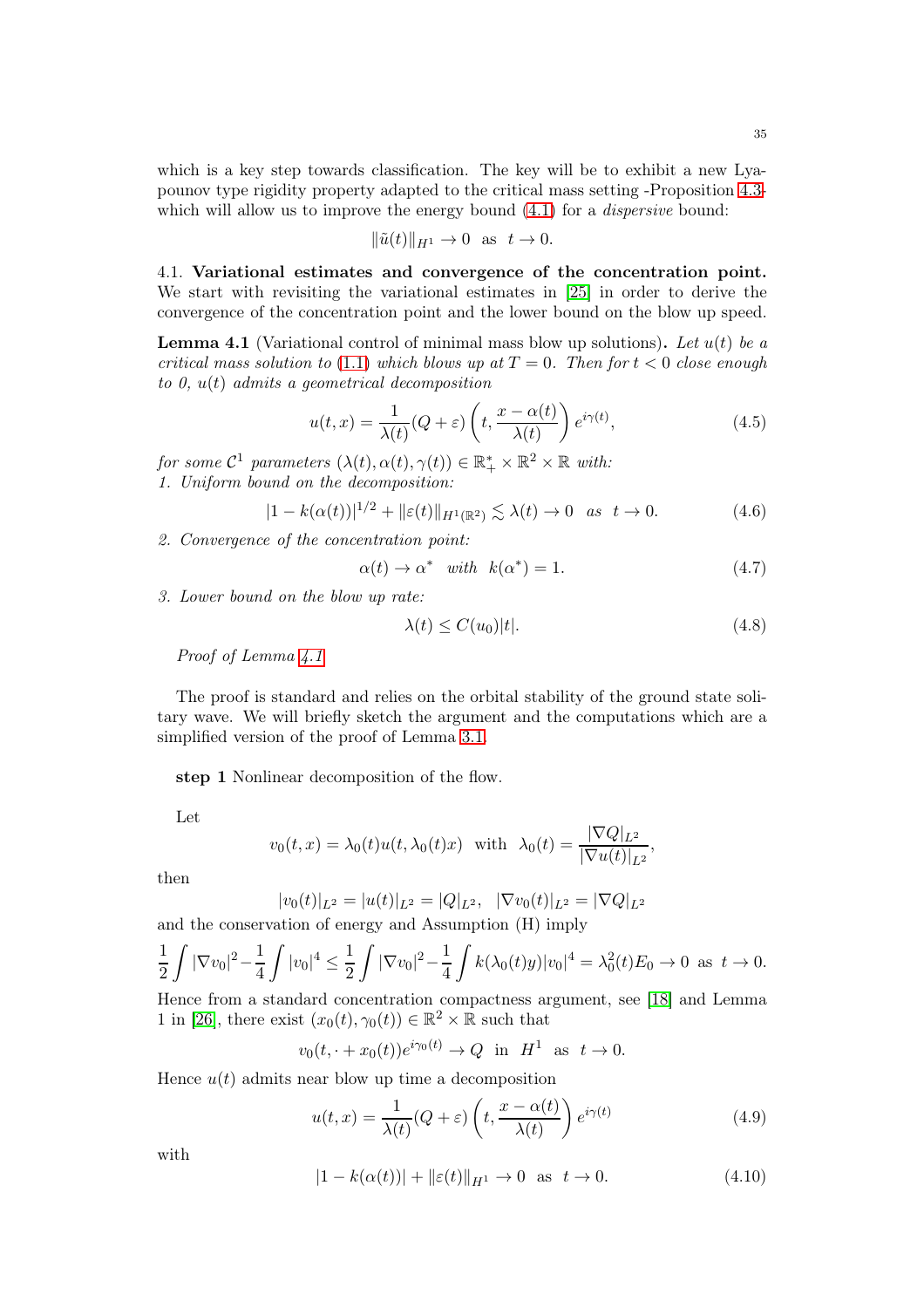Using the implicit function theorem, the uniqueness of the decomposition [\(4.10\)](#page-34-1) can be ensured through a suitable choice of orthogonality conditions<sup>[17](#page-35-0)</sup>. We then set the orthogonality conditions on  $\varepsilon$  to be:

<span id="page-35-1"></span>
$$
(\varepsilon_1, |y|^2 Q) = 0, \quad (\varepsilon_1, yQ) = 0, \quad (\varepsilon_2, \rho) = 0 \tag{4.11}
$$

where we wrote

$$
\varepsilon = \varepsilon_1 + i\varepsilon_2. \tag{4.12}
$$

Let  $v = Q + \varepsilon$ , then v satisfies an equation similar to [\(2.2\)](#page-10-0):

$$
i\partial_s v + \Delta v - v + k(\lambda(t)y + \alpha(t))v|v|^2 = i\frac{\lambda_s}{\lambda}\Lambda v + i\frac{\alpha_s}{\lambda}\cdot\nabla v + \tilde{\gamma}_s v
$$

with  $\tilde{\gamma}_s = \gamma_s - 1$ . We next write down the equation satisfied by  $\varepsilon$  and compute the geometrical parameters using the orthogonality conditions [\(4.11\)](#page-35-1), see [\[26\]](#page-72-20) for very closely related computations or Appendix A for more details in the setting of Lemma [3.1.](#page-17-0) A simple computation left to the reader leads to the  $\mathcal{C}^1$  regularity in time of the geometrical parameters together with the bound:

$$
\left|\frac{\lambda_s}{\lambda}\right| + \left|\frac{\alpha_s}{\lambda}\right| \lesssim |\varepsilon|_{H^1} + |1 - k(\alpha(t))| + \lambda(t). \tag{4.13}
$$

step 2 Expansion of the conservation laws.

We now expand the conservation laws in the  $\varepsilon$  variables. For the  $L^2$  norm, we have from the critical mass assumption and  $(4.9)$ :

$$
\int |u(t,x)|^2 dx = \int |v(s,y)|^2 dy = \int Q^2,
$$
  

$$
2(\varepsilon_1, Q) + \int |\varepsilon|^2 = 0.
$$
 (4.14)

and thus:

<span id="page-35-3"></span>
$$
2(\varepsilon_1, Q) + \int |\varepsilon|^2 = 0. \tag{4.1}
$$

For the energy, we have by rescaling:

<span id="page-35-2"></span>
$$
\lambda^{2} E_{0} = \frac{1}{2} \int |\nabla v(s, y)|^{2} dy - \frac{1}{4} \int k(\lambda y + \alpha) |v(s, y)|^{4} dy = \tilde{E}(v).
$$
 (4.15)

We compute on  $Q$  which has zero energy:

$$
\tilde{E}(Q) = \frac{1}{2} \int |\nabla Q|^2 - \frac{1}{4} \int k(\lambda y + \alpha) Q^4
$$
  
= 
$$
\frac{1}{2} \int |\nabla Q|^2 - \frac{1}{4} \int Q^4 + \frac{1}{4} \int (1 - k(\alpha)) Q^4 + \frac{1}{4} \int (k(\alpha) - k(\lambda y + \alpha)) Q^4
$$
  
= 
$$
\frac{1}{4} \int (1 - k(\alpha)) Q^4 + O(\lambda^2)
$$

where used in the last step the boundedness of  $k's$  derivatives and the radiallity of  $Q$ .

We then expand [\(4.15\)](#page-35-2) and inject the conservation of  $L^2$  norm of [\(4.14\)](#page-35-3) to get after a classical computation:

$$
2\lambda^{2} E_{0} = \frac{1}{2} \int (1 - k(\alpha))Q^{4} + (L_{+} \varepsilon_{1}, \varepsilon_{1}) + (L_{-} \varepsilon_{2}, \varepsilon_{2})
$$
  
+  $O(\lambda^{2} + (\lambda + |1 - k(\alpha)|) ||\varepsilon||_{H^{1}} + ||\varepsilon||_{H^{1}}^{3}).$  (4.16)

<span id="page-35-0"></span><sup>&</sup>lt;sup>17</sup>Note that the profile  $Q$  corresponds to a very rough approximate solution to [\(2.4\)](#page-10-1), but at this stage, we do not know yet that  $\alpha$  is stabilizing around  $\alpha^*$  and hence we cannot introduce the refined profiles  $Q_{\mathcal{P}}$ ,  $\mathcal{P} = (b, \lambda, \beta, \alpha)$  which make sense for  $\alpha$  close to  $\alpha^*$  only.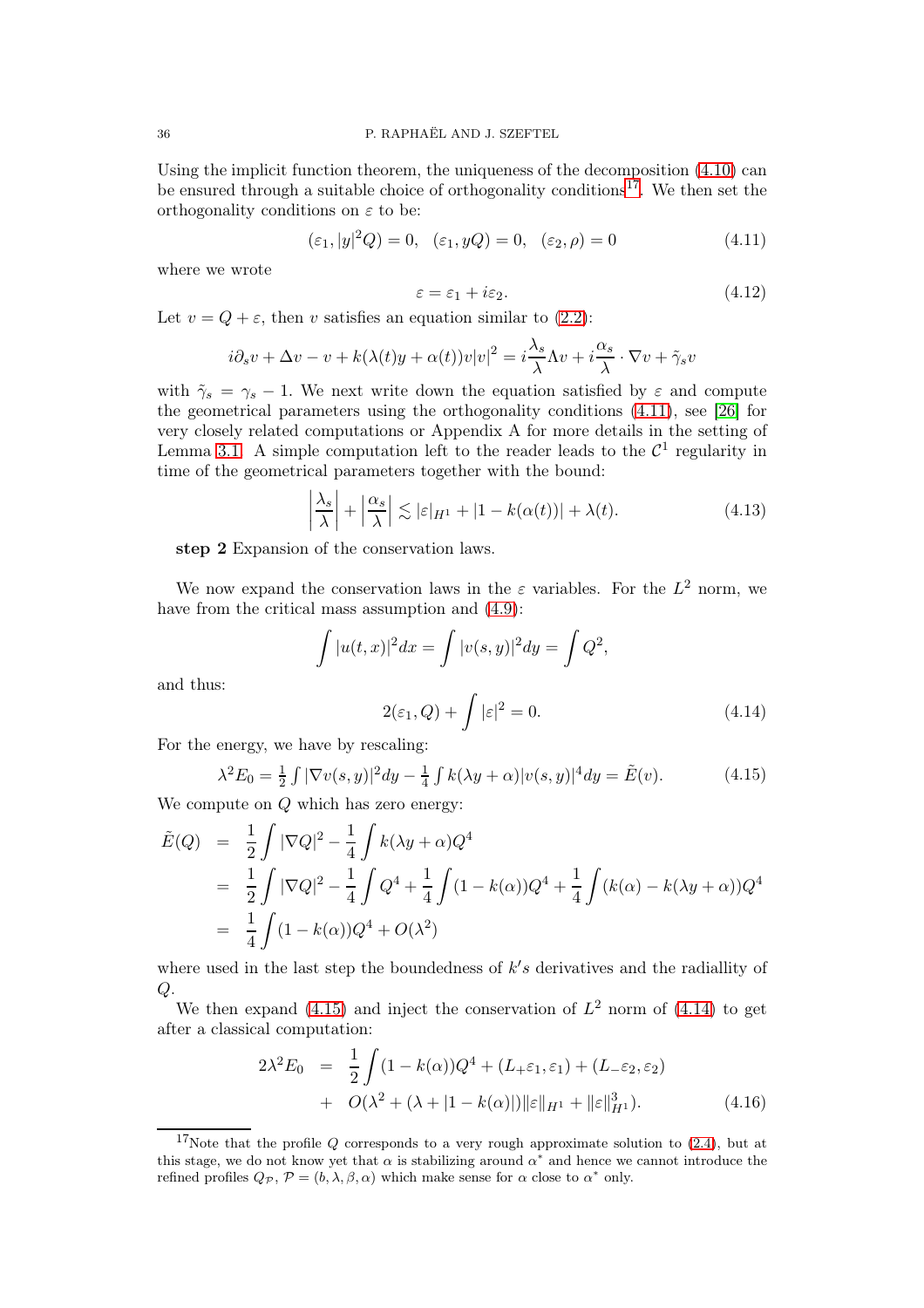The coercivity property of Lemma [3.2](#page-19-0) together with our choice of orthogonality conditions [\(4.11\)](#page-35-0) and the degeneracy inherited from [\(4.14\)](#page-35-1):

$$
|(\varepsilon_1, Q)|^2 = o(||\varepsilon||_{H^1}^2)
$$

yields:

$$
(L_{+}\varepsilon_{1}, \varepsilon_{1})+(L_{-}\varepsilon_{2}, \varepsilon_{2})\geq \frac{c_{0}}{2}\|\varepsilon\|_{H^{1}}^{2}.
$$

Injecting this into [\(4.16\)](#page-35-2) together with the a priori smallness [\(4.10\)](#page-34-0) yields:

$$
(1 - k(\alpha)) + ||\varepsilon||_{H^1}^2 \lesssim \lambda^2,
$$

and [\(4.6\)](#page-34-1) follows.

step 3 Convergence on the concentration point and upper bound on the blow up rate.

We now prove  $(4.7)$ ,  $(4.8)$  which are a straightforward consequence of  $(4.6)$  and [\(4.13\)](#page-35-3). Indeed, they first imply

$$
|\alpha_t| = \frac{1}{\lambda} \left| \frac{\alpha_s}{\lambda} \right| \lesssim \frac{\|\varepsilon\|_{H^1} + \lambda + |1 - k(\alpha)|}{\lambda} \lesssim 1 \text{ and thus } \int_{-1}^0 |\alpha_t| dt < +\infty.
$$

Hence  $\alpha(t) \to \alpha^*$  as  $t \to 0$  and  $k(\alpha^*) = 1$  from [\(4.6\)](#page-34-1). This proves [\(4.7\)](#page-34-2). Next, from [\(4.6\)](#page-34-1) and [\(4.13\)](#page-35-3),

$$
|\lambda_t| = \frac{1}{\lambda} \left| \frac{\lambda_s}{\lambda} \right| \lesssim \frac{\|\varepsilon\|_{H^1} + \lambda + |1 - k(\alpha)|}{\lambda} \lesssim 1 \text{ and thus } \lambda(t) \lesssim |t|
$$

by integration from t to 0 and the blow up assumption at  $t = 0$ , i.e.  $\lambda(0) = 0$ . This concludes the proof of Lemma [4.1.](#page-34-4)

4.2. Strict lower bound on the energy. From Lemma [4.1,](#page-34-4) we know that the center of mass of u must stabilize around a point  $\alpha^*$  where k reaches its maximum. Without loss of generality with respect to the assumptions of Theorem [1.3,](#page-3-0) we may assume that

$$
\alpha^* = 0, \quad k(0) = 1, \quad \nabla k(0) = 0, \quad \nabla^2 k(0) < 0.
$$

Hence the solution is from [\(4.6\)](#page-34-1) on  $[t_0, 0)$  for  $t_0$  close enough to blow up time in the regime described in section [3.1,](#page-15-0) and we may now sharpen the decomposition [\(4.9\)](#page-34-5) by introducing the modified  $Q_{\mathcal{P}}$  profiles given by [\(2.21\)](#page-13-0) which by construction are a small deformation of  $Q$ . We thus decompose the solution for  $t$  close to enough to 0 as

$$
u(t,x) = \frac{1}{[k(\alpha(t))]^{\frac{1}{2}}}\frac{1}{\lambda(t)}(Q_{\mathcal{P}(t)} + \varepsilon)\left(t, \frac{x - \alpha(t)}{\lambda(t)}\right)e^{i\gamma(t)}
$$

where  $\varepsilon$  satisfies the orthogonality conditions [\(3.4\)](#page-16-0)-[\(3.8\)](#page-16-1). Moreover, from [\(4.8\)](#page-34-3), the rescaled time [\(3.10\)](#page-16-2) is a global time:

$$
s(t) = \int_{t_0}^t \frac{d\tau}{\lambda^2(\tau)} \to +\infty \text{ as } t \to 0,
$$

and thus the solution satisfies the bounds [\(3.17\)](#page-17-0), [\(3.20\)](#page-17-1) of Lemma [3.1:](#page-17-2)  $\forall s \in$  $[s_0, +\infty),$ 

$$
b^2 + |\beta|^2 + |\alpha|^2 + ||\varepsilon||_{H^1(\mathbb{R}^2)}^2 \lesssim \lambda^2 \left( E_0 + \frac{1}{8} \int \nabla^2 k(0)(y, y) Q^4 \right) + O(\mathcal{P}^4),
$$
  

$$
Mod(t) \lesssim \mathcal{P}^4 + \mathcal{P}^2 ||\varepsilon||_{L^2(\mathbb{R}^2)} + ||\varepsilon||_{L^2}^2 + ||\varepsilon||_{H^1}^3 + \left( b - \frac{\lambda}{C_0} \right) \mathcal{P}^3 + \mathcal{P}(\alpha^2 + \beta^2).
$$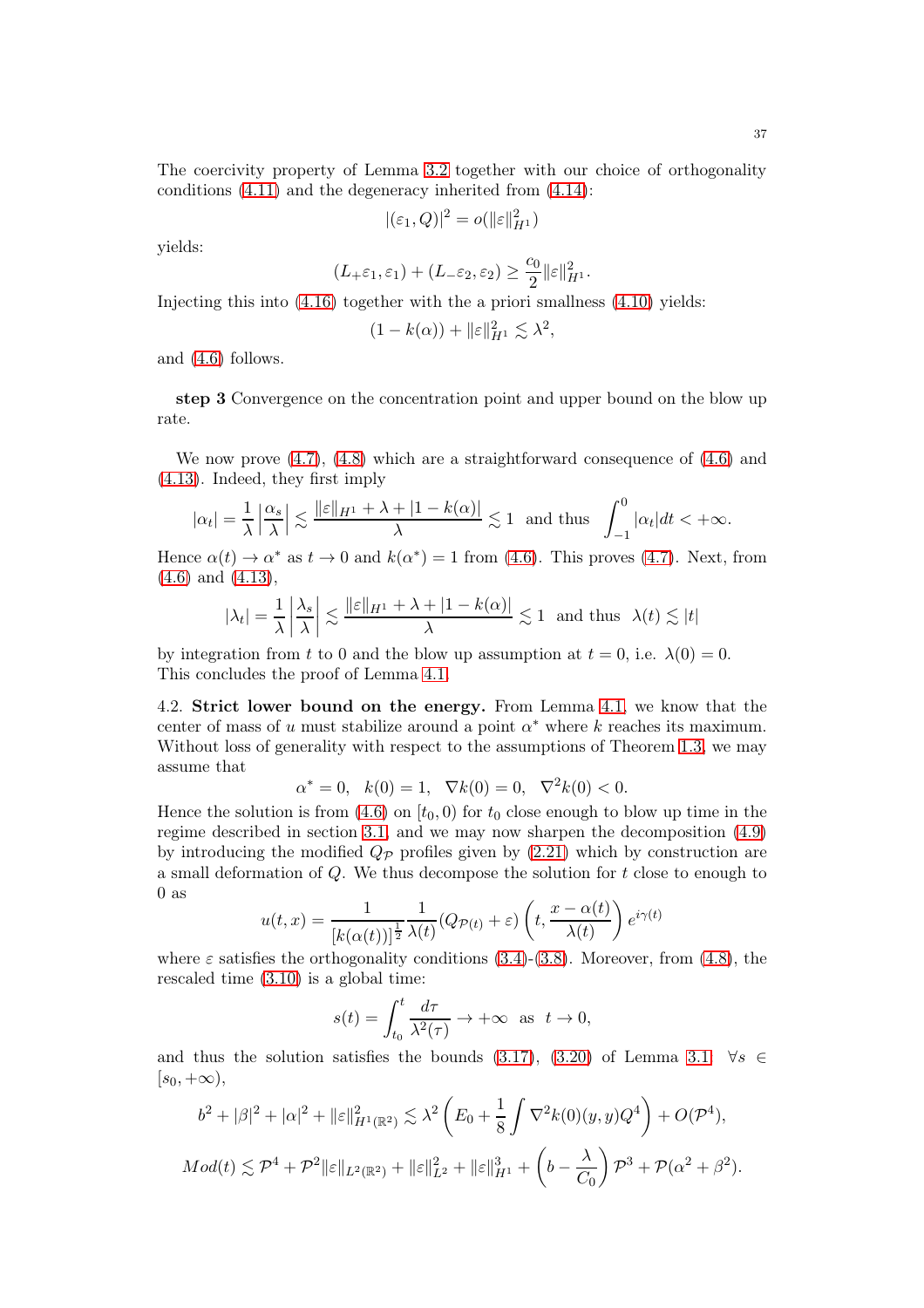We now claim that this implies in particular the strict lower bound on the energy:

<span id="page-37-0"></span>Lemma 4.2 (Strict lower bound on the energy). There holds:

<span id="page-37-1"></span>
$$
E_0 > -\frac{1}{8} \int \nabla^2 k(0)(y, y) Q^4.
$$
 (4.17)

## Proof of Lemma [4.2](#page-37-0)

By contradiction, if  $E_0 + \frac{1}{8}$  $\frac{1}{8} \int \nabla^2 k(0)(y, y) Q^4 \le 0$ , then [\(3.17\)](#page-17-0) yields:

$$
b^2+|\beta|^2+|\alpha|^2+\|\varepsilon\|_{H^1(\mathbb{R}^2)}^2\lesssim \lambda^4,
$$

which together with  $(3.20)$ , implies:

$$
\frac{\lambda_s}{\lambda} = O(\lambda^2).
$$

Dividing by  $\lambda^2$ , we get:

$$
\frac{\lambda_s}{\lambda^3} = O(1) \text{ ie } \frac{\lambda_t}{\lambda} = O(1) \text{ and hence } \ln(\lambda(t)) = O(1) \text{ as } t \to 0.
$$

But this contradicts the fact that  $\lambda(t) \to 0$  as  $t \to 0$ , and [\(4.17\)](#page-37-1) is proved. This concludes the proof of Lemma [4.2.](#page-37-0)

4.3. The localized virial identity. We now turn to the heart of the proof which is an improved *local bound* for  $\varepsilon$  locally on the singularity. Our aim is to strictly gain on the global in space energy bound [\(3.17\)](#page-17-0). Let us stress that the fact that there holds no a priori upper bound on the blow up rate means that one cannot rule out a priori a regime for which

 $b \ll \lambda$ .

where we recall that  $b \sim \lambda$  is the expected pseudo-conformal regime. This makes the refined energy identity [\(3.38\)](#page-21-0) useless at this stage because of the presence of the b factor in front of the quadratic term of the RHS of [\(3.39\)](#page-21-1) which may lead this gain to degenerate.

We claim that a Morawetz type computation in the spirit of the local virial estimate initiated by Martel and Merle for the study of the mass critical KdV [\[20\]](#page-72-0) allows one to obtain a space time bound for weighted norms centered on the singularity which improves the energy bound  $(3.17)$ . Let us however insist onto the fact that a very specific algebra is at hand here which relies on the critical mass assumption and avoids both the standard troubles when running two dimensional Morawetz estimates for Schrödinger, and the delicate study of explicit quadratic forms like in [\[20\]](#page-72-0), [\[26\]](#page-72-1), [\[9\]](#page-72-2), the only required coercivity property here being the energetic lower bound [\(3.30\)](#page-19-1).

<span id="page-37-3"></span>**Proposition 4.3** (Local virial control). Let  $\phi$  be given by [\(3.36\)](#page-20-0). There exist universal constants  $c, c > 0$  and a large enough constant  $A > 0$  such that for t close enough to 0, we have:

<span id="page-37-2"></span>
$$
\begin{split} &\left\{-\left(\frac{b}{\lambda}\right)\frac{|yQ|_{L^{2}}^{2}}{4}+\frac{1}{2\lambda}\Im\left(\int A\nabla\phi\left(\frac{y}{A}\right)\cdot\nabla\varepsilon\overline{\varepsilon}\right)\right\}_{s} \\ &\geq\frac{c}{\lambda}\left\{|\alpha|^{2}+\int|\nabla\varepsilon|^{2}e^{-\frac{|y|}{\sqrt{A}}}+\int|\varepsilon|^{2}\right\}+O(\|\varepsilon\|_{H^{1}}^{2}+P^{3}+|\beta|^{2}).\end{split} \tag{4.18}
$$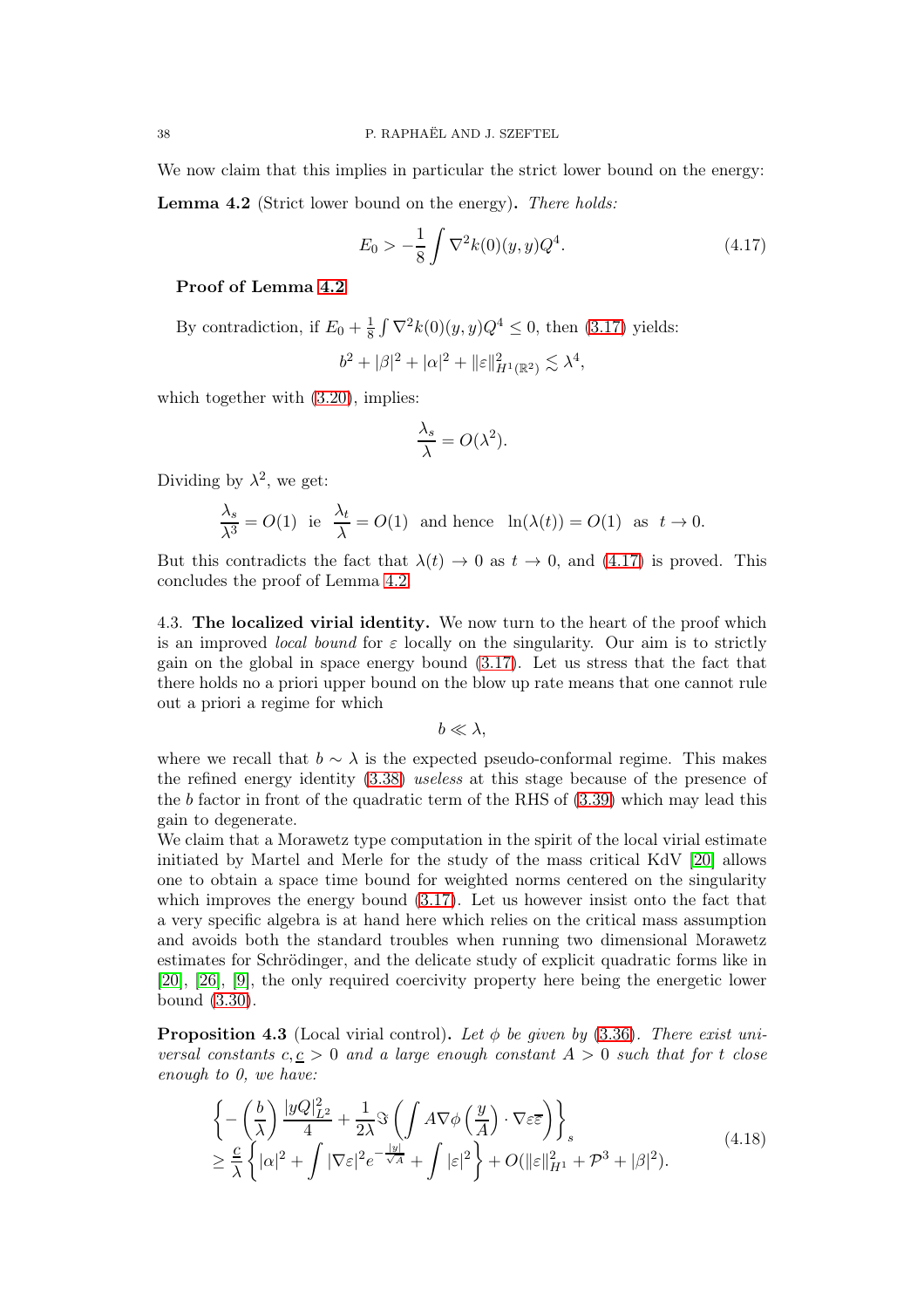The strength of the estimate [\(4.18\)](#page-37-2) is that the smaller the  $\lambda$  -i.e. the faster the blow up speed-, the better is the estimate. Indeed, the terms involved in the boundary term in time are uniformly bounded from [\(3.17\)](#page-17-0):

<span id="page-38-0"></span>
$$
\left| -\left(\frac{b}{\lambda}\right) \frac{|yQ|_{L^2}^2}{4} + \frac{1}{2\lambda} \Im \left( \int A \nabla \phi \left( \frac{y}{A} \right) \nabla \varepsilon \overline{\varepsilon} \right) \right| \lesssim \frac{|b|}{\lambda} + \frac{\|\varepsilon\|_{H^1}^2}{\lambda} \lesssim 1, \tag{4.19}
$$

while from  $(3.17)$  again and the finite time blow assumption:

<span id="page-38-1"></span>
$$
\int_{s_0}^{+\infty} (\|\varepsilon\|_{H^1}^2 + \mathcal{P}^3 + |\beta|^2) ds \lesssim \int_{s_0}^{+\infty} \lambda^2(s) ds \lesssim \int_{t_0}^0 dt \lesssim 1. \tag{4.20}
$$

Hence, integrating [\(4.18\)](#page-37-2) between  $s_0$  and  $+\infty$ , and using [\(4.19\)](#page-38-0) [\(4.20\)](#page-38-1) yields:

<span id="page-38-2"></span>
$$
\int_{s_0}^{+\infty} \frac{1}{\lambda} \left\{ |\alpha|^2 + ||\varepsilon||_{L^2}^2 + \int |\nabla \varepsilon|^2 e^{-\frac{|y|}{\sqrt{A}}} \right\} ds \lesssim 1. \tag{4.21}
$$

On the other hand,

$$
\int_{s_0}^{+\infty} \lambda(s)ds = \int_{t_0}^{0} \frac{d\tau}{\lambda(\tau)} = +\infty
$$
 (4.22)

from [\(4.8\)](#page-34-3) and hence [\(4.21\)](#page-38-2) is indeed a strict gain with respect to the energy bound  $(3.17).$  $(3.17).$ 

## Proof of Proposition [4.3](#page-37-3)

The proof relies on an algebraic computation and in particular the specific structure of the quadratic terms in  $\varepsilon$  appearing in the RHS of [\(4.18\)](#page-37-2).

step 1 Computation of  $(\frac{b}{\lambda})$  $\frac{b}{\lambda}$ )<sub>s</sub>.

We have:

$$
\left(\frac{b}{\lambda}\right)_s = \frac{b_s + b^2}{\lambda} - \frac{b}{\lambda} \left(\frac{\lambda_s}{\lambda} + b\right),
$$

which together with the law  $(5.64)$  of  $b^{18}$  $b^{18}$  $b^{18}$ , and  $(3.17)$ ,  $(3.20)$  yields:

$$
\left(\frac{b}{\lambda}\right)_s \left(\frac{|y|^2}{4}Q, \Lambda Q\right) = \frac{1}{\lambda} \left[-\frac{\nabla^2 k(0)(\alpha, \alpha)}{2} \int Q^2\right] \n+ \frac{1}{\lambda} \left[\int |\varepsilon|^2 - (R_1(\varepsilon), \Lambda \Sigma) - (R_2(\varepsilon), \Lambda \Theta)\right] \n+ O\left(\mathcal{P}^3 + \mathcal{P}\|\varepsilon\|_{L^2} + \|\varepsilon\|_{H^1}^2 + |\alpha|^2 + |\beta|^2\right).
$$

Using the definition [\(3.15\)](#page-17-3) of  $R_1$  and [\(3.16\)](#page-17-4) of  $R_2$ , we obtain:

<span id="page-38-4"></span>
$$
\left(\frac{b}{\lambda}\right)_{s} \left(\frac{|y|^{2}}{4}Q, \Lambda Q\right) = \frac{1}{\lambda} \left[-\frac{\nabla^{2}k(0)(\alpha, \alpha)}{2} \int Q^{2} + \int |\varepsilon|^{2} \qquad (4.23)
$$
\n
$$
- \left(3\Sigma\varepsilon_{1}^{2} + 2\Theta\varepsilon_{1}\varepsilon_{2} + \Sigma\varepsilon_{2}^{2}, \Lambda\Sigma\right) - \left(3\Theta\varepsilon_{2}^{2} + 2\Sigma\varepsilon_{1}\varepsilon_{2} + \Theta\varepsilon_{1}^{2}, \Lambda\Theta\right)\right] \qquad (4.24)
$$
\n
$$
+ O\left(\mathcal{P}^{3} + \mathcal{P}\|\varepsilon\|_{L^{2}} + \|\varepsilon\|_{H^{1}}^{2} + |\alpha|^{2} + |\beta|^{2}\right).
$$

step 2 Computation of the localized virial identity.

<span id="page-38-3"></span><sup>&</sup>lt;sup>18</sup>which is a consequence of the critical mass  $L^2$  conservation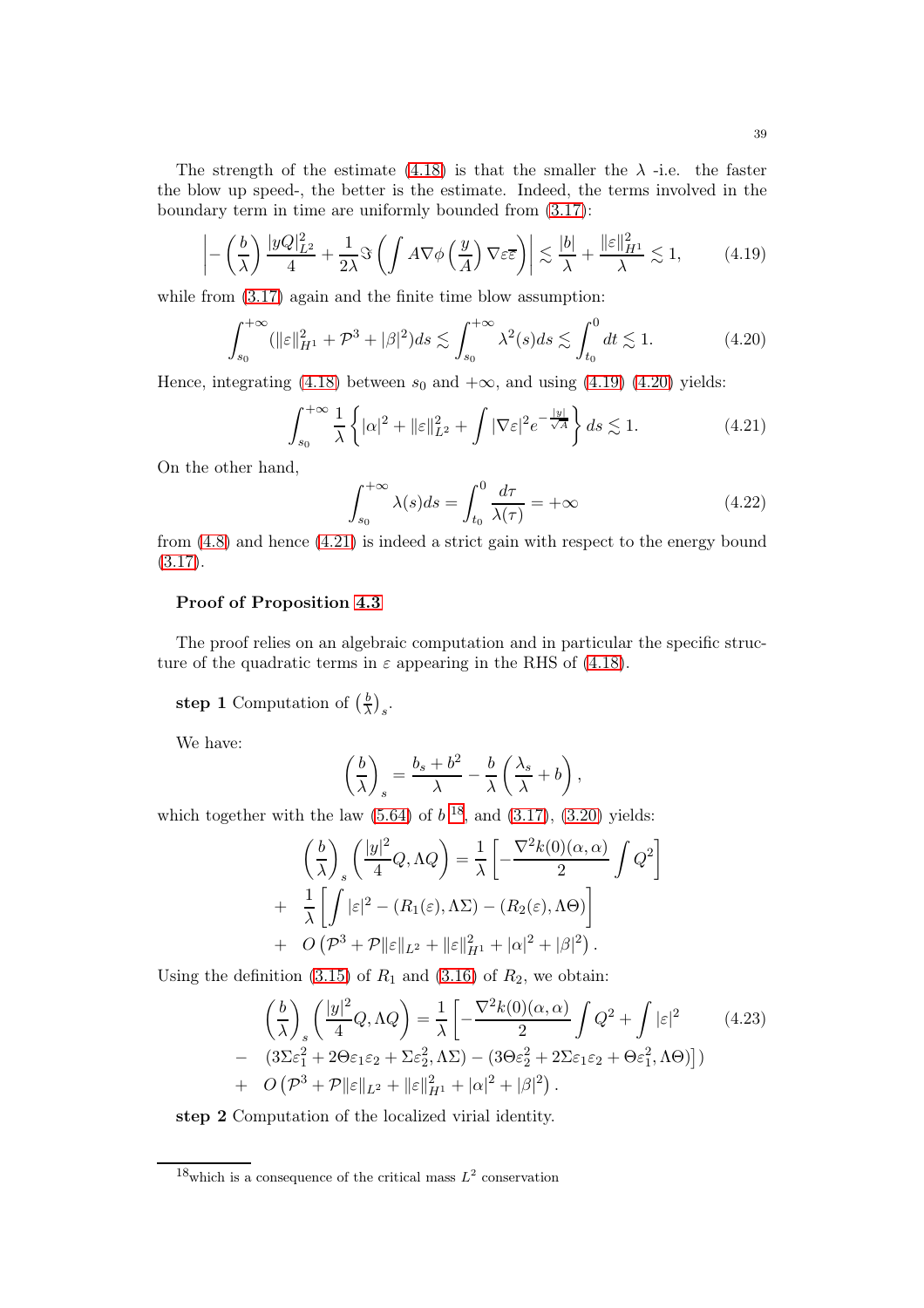We now pick a large enough number  $A > 0$  and compute the localized virial identity:

<span id="page-39-0"></span>
$$
\begin{aligned}\n\left\{\frac{1}{\lambda}\Im\left(\int A\nabla\phi\left(\frac{y}{A}\right)\cdot\nabla\varepsilon\overline{\varepsilon}\right)\right\}_{s} &= -\frac{\lambda_{s}}{\lambda^{2}}\Im\left(\int A\nabla\phi\left(\frac{y}{A}\right)\cdot\nabla\varepsilon\overline{\varepsilon}\right) \\
&+ \frac{2}{\lambda}\Im\left(\int \left[\frac{1}{2}\Delta\phi\left(\frac{y}{A}\right)\varepsilon + A\nabla\phi\left(\frac{y}{A}\right)\cdot\nabla\varepsilon\right]\overline{\partial_{s}\varepsilon}\right).\n\end{aligned} \tag{4.24}
$$

Now from [\(3.17\)](#page-17-0), [\(3.20\)](#page-17-1):

$$
\frac{\lambda_s}{\lambda^2} = \frac{1}{\lambda} \left( \frac{\lambda_s}{\lambda} + b \right) - \frac{b}{\lambda} = O(1),
$$

which yields:

$$
\frac{\lambda_s}{\lambda^2} \Im \left( \int A \nabla \phi \left( \frac{y}{A} \right) \cdot \nabla \varepsilon \overline{\varepsilon} \right) = O(A \| \varepsilon \|_{H^1}^2).
$$

We may thus rewrite  $(4.24)$  as:

$$
\begin{aligned}\n\left\{\frac{1}{\lambda}\Im\left(\int A\nabla\phi\left(\frac{y}{A}\right)\cdot\nabla\varepsilon\overline{\varepsilon}\right)\right\}_{s} &= -\frac{2}{\lambda}\left(\int A\nabla\phi\left(\frac{y}{A}\right)\cdot(\partial_{s}\varepsilon_{1}\nabla\varepsilon_{2}-\partial_{s}\varepsilon_{2}\nabla\varepsilon_{1})\right) \\
&- \frac{1}{\lambda}\left(\int \Delta\phi\left(\frac{y}{A}\right)(\partial_{s}\varepsilon_{1}\varepsilon_{2}-\partial_{s}\varepsilon_{2}\varepsilon_{1})\right) + O(A\|\varepsilon\|_{H^{1}}^{2}).\n\end{aligned}
$$

We now inject the equation for  $\varepsilon$  [\(5.59\)](#page-60-1)-[\(5.60\)](#page-60-2) and the estimates of Lemma [3.1](#page-17-2) to derive:

<span id="page-39-1"></span>
$$
\begin{split}\n&\left\{\frac{1}{2\lambda}\Im\left(\int A\nabla\phi\left(\frac{y}{A}\right)\nabla\varepsilon\overline{\varepsilon}\right)\right\}_{s}.\n\end{split}
$$
\n
$$
= \frac{1}{\lambda}\left[\int A\nabla\phi\left(\frac{y}{A}\right)\cdot(M_{2}(\varepsilon)\nabla\varepsilon_{2} + M_{1}(\varepsilon)\nabla\varepsilon_{1})\right] - \frac{1}{2\lambda}\left[\int \Delta\phi\left(\frac{y}{A}\right)(M_{2}(\varepsilon)\varepsilon_{2} + M_{1}(\varepsilon)\varepsilon_{1})\right] \\
+ O(A||\varepsilon||_{H^{1}}^{2} + \mathcal{P}^{3} + \mathcal{P}||\varepsilon||_{L^{2}} + |\alpha|^{2} + |\beta|^{2}) \\
= \frac{1}{\lambda}\left[\int \nabla^{2}\phi\left(\frac{y}{A}\right)(\nabla\varepsilon,\overline{\nabla\varepsilon}) - \frac{1}{4A^{2}\lambda}\int \Delta^{2}\phi\left(\frac{y}{A}\right)|\varepsilon|^{2}\right] \\
+ \frac{1}{2\lambda}\left[\int A\nabla\phi\left(\frac{y}{A}\right)(\nabla(Q^{2} + 2\Sigma^{2})\varepsilon_{1}^{2} + 4\nabla(\Sigma\Theta)\varepsilon_{1}\varepsilon_{2} + \nabla(Q^{2} + 2\Theta^{2})\varepsilon_{2}^{2})\right] \\
+ O\left(A||\varepsilon||_{H^{1}}^{2} + \mathcal{P}^{3} + \mathcal{P}||\varepsilon||_{L^{2}} + |\alpha|^{2} + |\beta|^{2}\right).\n\end{split}
$$
\n(4.25)

## step 3 Conclusion.

Summing [\(4.23\)](#page-38-4) and [\(4.25\)](#page-39-1) and expanding the nonlinear term according to [\(3.15\)](#page-17-3), [\(3.16\)](#page-17-4), we obtain after a few algebraic manipulations:

<span id="page-39-2"></span>
$$
\left\{ \left( \frac{b}{\lambda} \right) \left( \frac{|y|^2}{4} Q, \Lambda Q \right) + \frac{1}{2\lambda} \Im \left( \int A \nabla \phi \left( \frac{y}{A} \right) \nabla \varepsilon \overline{\varepsilon} \right) \right\}_s = \frac{1}{\lambda} \left( -\frac{\nabla^2 k(0)(\alpha, \alpha)}{2} \int Q^2 \right) + \frac{1}{\lambda} \left[ \int \nabla^2 \phi \left( \frac{y}{A} \right) (\nabla \varepsilon, \overline{\nabla \varepsilon}) + \int |\varepsilon|^2 - \frac{1}{4A^2} \int \Delta^2 \phi \left( \frac{y}{A} \right) |\varepsilon|^2 - \int 3Q^2 \varepsilon_1^2 + Q^2 \varepsilon_2^2 \right] + \frac{1}{\lambda} \left[ \int (A \nabla \phi \left( \frac{y}{A} \right) - y) \cdot (3Q \nabla Q \varepsilon_1^2 + Q \nabla Q \varepsilon_2^2) \right] + O(A ||\varepsilon||_{H^1(\mathbb{R})}^2 + \mathcal{P}^3 + \mathcal{P} ||\varepsilon||_{L^2} + |\alpha|^2 + |\beta|^2).
$$
(4.26)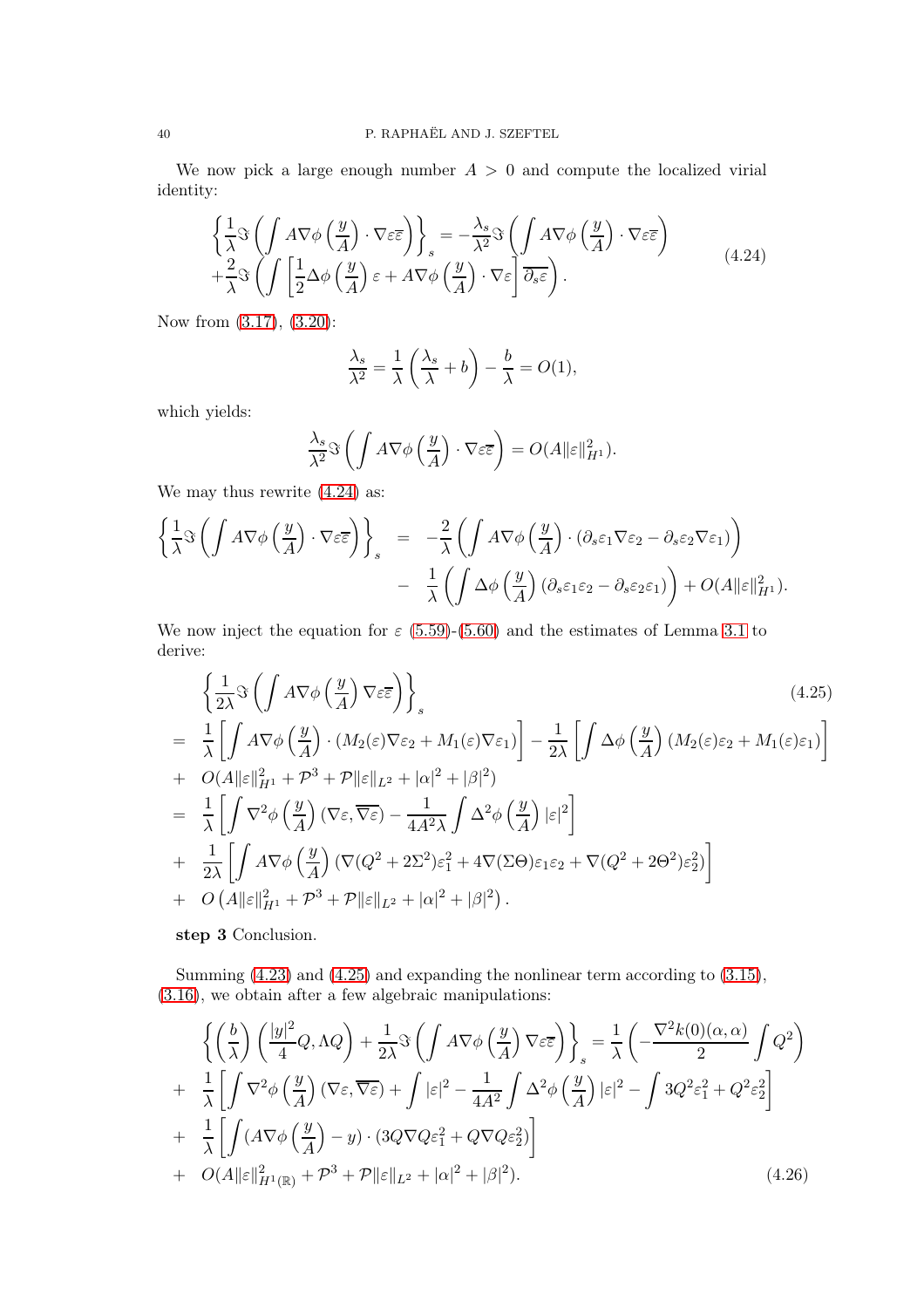Now, the choice of the function  $\phi$  implies that:

<span id="page-40-1"></span>
$$
\int \nabla^2 \phi \left( \frac{y}{A} \right) (\nabla \varepsilon, \overline{\nabla \varepsilon}) + \int |\varepsilon|^2 - \frac{1}{4A^2} \int \Delta^2 \phi \left( \frac{y}{A} \right) |\varepsilon|^2
$$
\n
$$
\geq \int e^{-\frac{|y|}{2A}} |\nabla \varepsilon|^2 + \int |\varepsilon|^2 + O\left( \frac{1}{A^2} ||\varepsilon||_{L^2}^2 \right). \tag{4.27}
$$

Hence the quadratic form appearing in the RHS of [\(4.26\)](#page-39-2) is a small deformation of the linearized energy, and a standard localization argument<sup>[19](#page-40-0)</sup> together with the coercivity property [\(3.30\)](#page-19-1), the orthogonality conditions [\(3.4\)](#page-16-0)-[\(3.8\)](#page-16-1) and the conservation of mass  $(3.23)$  ensure the existence of a universal constant  $c > 0$  such that for  $A > 0$  large enough:

$$
\underline{c}\left[\int|\varepsilon|^2 + \int|\nabla\varepsilon|^2 e^{-\frac{|y|}{\sqrt{A}}}\right] \leq \int|\varepsilon|^2 + \int|\nabla\varepsilon|^2 e^{-\frac{|y|}{2A}} - \int(3Q^2\varepsilon_1^2 + Q^2\varepsilon_2^2) + O(\|\varepsilon\|_{H^1(\mathbb{R}^4)}^4 + \mathcal{P}^4).
$$
\n(4.28)

Together with  $(4.26)$ ,  $(4.27)$  and the bound  $(3.17)$ , this yields the existence of constants  $c, c > 0$  such that for  $A > 0$  large enough and  $t(A) < t < 0$  close enough to 0, we have:

$$
\begin{aligned} &\left\{ -\left(\frac{b}{\lambda}\right) \frac{|yQ|_{L^2}^2}{4} + \frac{1}{2\lambda} \Im \left( \int A \nabla \phi \left( \frac{y}{A} \right) \cdot \nabla \varepsilon \overline{\varepsilon} \right) \right\}_s \\ &\geq \frac{c}{\lambda} \left\{ |\alpha|^2 + \int |\varepsilon|^2 + \int |\nabla \varepsilon|^2 e^{-\frac{|y|}{\sqrt{A}}} \right\} + O(A \|\varepsilon\|_{H^1}^2 + \mathcal{P}^3 + |\beta|^2), \end{aligned}
$$

where we used the identity  $(|y|^2 Q, \Lambda Q) = -|yQ|_{L^2}^2$ . We may now fix A once and for all and [\(4.18\)](#page-37-2) follows.

This concludes the proof of Proposition [4.3.](#page-37-3)

4.4. Convergence to 0 of  $\tilde{u}$  in  $H^1$  away from the concentration point. We now slighlty change our point of view and consider the decomposition of  $\hat{u}$  in original variables:  $u = \widetilde{Q} + \tilde{u}$ 

with

<span id="page-40-2"></span>
$$
\widetilde{Q}(t,x) = \frac{1}{k(\alpha(t))^{1/2} \lambda(t)} Q_{\mathcal{P}}\left(\frac{x - \alpha(t)}{\lambda(t)}\right) e^{i\gamma(t)},
$$
\n
$$
\widetilde{u}(t,x) = \frac{1}{k(\alpha(t))^{1/2} \lambda(t)} \varepsilon\left(s, \frac{x - \alpha(t)}{\lambda(t)}\right) e^{i\gamma(t)}.
$$
\n(4.29)

Then the bound  $(3.17)$  and the definition  $(4.29)$  of  $\tilde{u}$  yield:

<span id="page-40-3"></span>
$$
\|\tilde{u}(t)\|_{L^2(\mathbb{R}^2)} \lesssim \lambda(t) \text{ and } \|\tilde{u}(t)\|_{H^1(\mathbb{R}^2)} \lesssim 1 \text{ for all } t_0 \le t < 0. \tag{4.30}
$$

Our aim is to improve the energy bound [\(4.30\)](#page-40-3) for the dispersive bound

$$
\tilde{u}(t) \to 0
$$
 in  $H^1$  as  $t \to 0$ .

The first step is dispersion away from the blow up point.

<span id="page-40-4"></span>**Lemma 4.4** ( $H^1$  dispersion away from the concentration point). There holds:

<span id="page-40-5"></span>
$$
\lim_{t \to 0} \|\tilde{u}(t)\|_{H^1(|x| \ge 3)} = 0. \tag{4.31}
$$

<span id="page-40-0"></span> $19$ see for example Appendix A in [\[20\]](#page-72-0)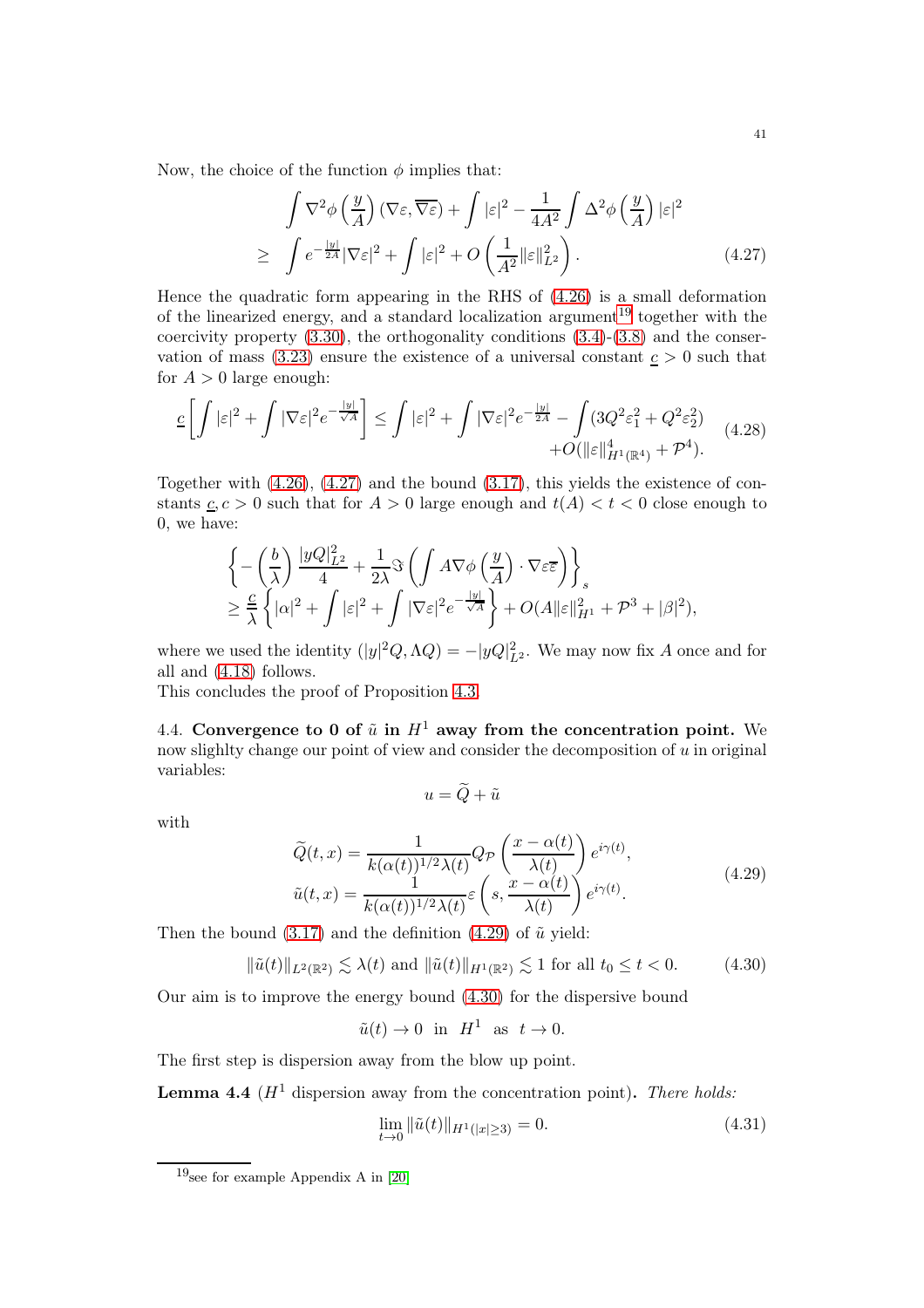## Proof of Lemma [4.4](#page-40-4)

Let  $\tilde{Q}$ ,  $\tilde{u}$  be given by [\(4.29\)](#page-40-2), then  $\tilde{u}$  satisfies:

<span id="page-41-0"></span>
$$
i\partial_t \tilde{u} + \Delta \tilde{u} = -R - k(x)\tilde{u}|\tilde{u}|^2 \tag{4.32}
$$

with

<span id="page-41-3"></span>
$$
R = k(x) \left[ (\tilde{Q} + \tilde{u}) |\tilde{Q} + \tilde{u}|^2 - \tilde{Q} |\tilde{Q}|^2 - \tilde{u} |\tilde{u}|^2 \right] + i \partial_t \tilde{Q} + \Delta \tilde{Q} + k(x) \tilde{Q} |\tilde{Q}|^2.
$$
 (4.33)

step 1  $L_t^2 H_{loc}^{3/2}$  bound away from the concentration point.

We first claim as a consequence of the smoothing effect of the linear Schrödinger flow the space time bound:

<span id="page-41-2"></span>
$$
\int_{t_0}^0 |\tilde{u}(\tau)|_{H^{\frac{3}{2}}(2\leq r\leq 4)}^2 d\tau < +\infty.
$$
\n(4.34)

To wit, let the Fourier multiplier  $D = (1 - \Delta)^{1/2}$ . Let us start with treating the nonlinear term in [\(4.32\)](#page-41-0). Let  $\tilde{\zeta}$  be the solution to

$$
i\partial_t \tilde{\zeta} + \Delta \tilde{\zeta} = -k(x)\tilde{u}|\tilde{u}|^2, \quad \tilde{\zeta}(0) = 0,
$$
\n(4.35)

then from standard Strichartz estimates and smoothing for the linear Schrödinger flow, there holds:

<span id="page-41-1"></span>
$$
\|\tilde{\zeta}\|_{L^2((t_0,0),H_{loc}^{\frac{3}{2}})} + \|\tilde{\zeta}\|_{L^\infty((t_0,0),H^1)} \lesssim \|D(k(x)\tilde{u}|\tilde{u}|^2)\|_{L^{\frac{4}{3}}((t_0,0),L^{\frac{4}{3}})} \lesssim 1\tag{4.36}
$$

where we used Sobolev embeddings and the  $L^{\infty}((t_0,0), H^1)$  bound [\(4.30\)](#page-40-3). We then let  $\tilde{w} = D^{\frac{1}{2}}(\tilde{u} - \tilde{\zeta})$  and  $\chi$  be a radial smooth function with

$$
\chi'(r) = \int_0^r \chi''(\rho) d\rho \text{ and } \chi''(r) = \begin{cases} 0 \text{ for } 0 \le r \le 1, \\ 1 \text{ for } 2 \le r \le 4, \\ \frac{1}{r^2} \text{ for } r \ge 5, \end{cases}
$$

and such that

<span id="page-41-5"></span>
$$
\forall r \ge 0, \quad \frac{|\chi'|^2}{r^2} \lesssim \chi''(r). \tag{4.37}
$$

From [\(4.36\)](#page-41-1), [\(4.34\)](#page-41-2) follows from:

<span id="page-41-7"></span>
$$
\int_{t_0}^0 \|\nabla \tilde{w}\|_{L^2(2\le r\le 4)}^2 \lesssim 1.
$$
\n(4.38)

Indeed, from  $(4.32)$ ,  $\tilde{w}$  satisfies

$$
i\partial_t \tilde{w} + \Delta \tilde{w} = D^{\frac{1}{2}} R,
$$

where  $R$  is given by  $(4.33)$ . We compute the associated localized virial identity:

<span id="page-41-4"></span>
$$
\frac{1}{2}\frac{d}{dt}\left\{\Im\left(\int \nabla\chi\cdot\nabla\tilde{w}\overline{\tilde{w}}\right)\right\} = -\Re\left(\Delta\tilde{w} - D^{\frac{1}{2}}R, \frac{\Delta\chi}{2}\tilde{w} + \nabla\chi\cdot\nabla\tilde{w}\right) \quad (4.39)
$$

$$
= \int \chi''(\partial_r\tilde{w})^2 + \int \frac{\chi'}{r}(\partial_r\tilde{w})^2 - \frac{1}{4}\int \Delta^2\chi|\tilde{w}|^2 + \Re\left(D^{\frac{1}{2}}R, \frac{\Delta\chi}{2}\tilde{w} + \nabla\chi\cdot\nabla\tilde{w}\right)
$$

where  $\partial_{\tau}\tilde{w} = \frac{1}{r}$  $\frac{1}{r}\partial_{\theta}\tilde{w}$ . Let us now estimate the various terms in [\(4.39\)](#page-41-4). The boundary term in time is bounded using [\(4.30\)](#page-40-3), [\(4.36\)](#page-41-1):

<span id="page-41-6"></span>
$$
\left|\Im\left(\int \nabla\chi\cdot\nabla\tilde{w}\overline{\tilde{w}}\right)\right| \lesssim \|\tilde{w}\|_{H^{\frac{1}{2}}}^2 \lesssim \|\tilde{u}\|_{H^1(\mathbb{R}^2)}^2 + \|\tilde{\zeta}\|_{H^1(\mathbb{R}^2)}^2 \lesssim 1. \tag{4.40}
$$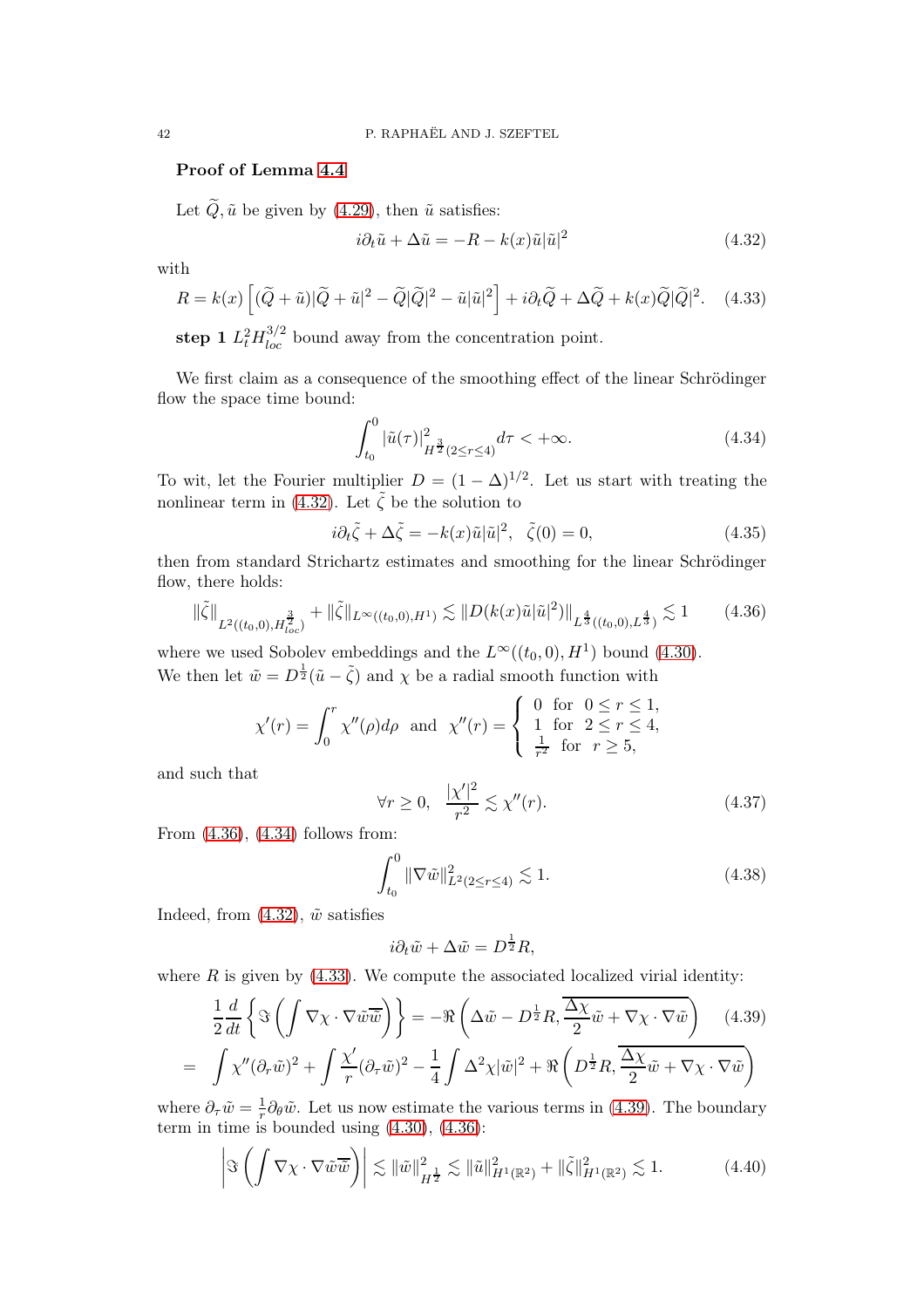Similarily,

<span id="page-42-0"></span> $\overline{\phantom{a}}$ I  $\overline{\phantom{a}}$  $\mathsf{l}$ 

$$
\int \frac{1}{4} \Delta^2 \chi |\tilde{w}|^2 \leq ||\tilde{u}||_{H^{1/2}(\mathbb{R}^2)}^2 + ||\tilde{\zeta}||_{H^{1/2}(\mathbb{R}^2)}^2 \lesssim 1.
$$
 (4.41)

The  $R$  terms in [\(4.39\)](#page-41-4) are treated from Cauchy Schwarz using the space localization of  $\chi$ :

<span id="page-42-1"></span>
$$
\left| \Re \left( D^{\frac{1}{2}} R, \frac{\overline{\Delta \chi}}{2} \tilde{w} + \nabla \chi \cdot \nabla \tilde{w} \right) \right| \leq \| x D^{\frac{1}{2}} R \|_{L^{2}(r \geq 1)} \left[ \left\| \frac{\Delta \chi}{r} \tilde{w} \right\|_{L^{2}(r \geq 1)} + \left\| \frac{\chi'}{r} \partial_r \tilde{w} \right\|_{L^2} \right]
$$
  

$$
\lesssim \delta \int \chi'' (\partial_r \tilde{w})^2 + \frac{1}{\delta} \int_{|x| \geq 1} |x|^2 |D^{\frac{1}{2}} R|^2 + \|\tilde{w}\|_{L^2}^2
$$
  

$$
\lesssim \delta \int \chi'' (\partial_r \tilde{w})^2 + \frac{1}{\delta} \int |x D^{\frac{1}{2}} R|^2 + 1 \qquad (4.42)
$$

for some small  $\delta > 0$ , where we used [\(4.37\)](#page-41-5) and the  $H^1$  bounds [\(4.30\)](#page-40-3), [\(4.36\)](#page-41-1). We now claim

<span id="page-42-2"></span>
$$
\int_{t_0}^{0} \|xD^{\frac{1}{2}}R\|_{L^2}^2 < +\infty
$$
\n(4.43)

which together with [\(4.40\)](#page-41-6), [\(4.41\)](#page-42-0), [\(4.42\)](#page-42-1) injected into [\(4.39\)](#page-41-4) yields [\(4.38\)](#page-41-7). Proof of  $(4.43)$ : We use the usual symbolic calculus for the composition of pseudodifferential operators to obtain:

<span id="page-42-3"></span>
$$
D^{\frac{1}{2}}|x|^2D^{\frac{1}{2}} = xDx + a_{-1}(x,D)
$$
\n(4.44)

where  $a_{-1}(x, \xi)$  is a classical symbol of order -1. In particular,  $a_{-1}(x, D)$  is bounded from  $L^{\frac{4}{3}}$  to  $L^4$ . Together with [\(4.44\)](#page-42-3), this yields the bound:

<span id="page-42-4"></span>
$$
||xD^{\frac{1}{2}}R||_{L^{2}}^{2} = (D^{\frac{1}{2}}|x|^{2}D^{\frac{1}{2}}R,R) \lesssim ||D^{\frac{1}{2}}xR||_{L^{2}}^{2} + ||R||_{L^{\frac{4}{3}}}^{2}.
$$
 (4.45)

We change variables:

<span id="page-42-6"></span>
$$
R(t,x) = \frac{1}{\lambda^3} S\left(\frac{x - \alpha(t)}{\lambda(t)}\right) e^{i\gamma(t)}
$$
\n(4.46)

with

<span id="page-42-7"></span>
$$
S(s,y) = i\partial_s Q_{\mathcal{P}} + \Delta Q_{\mathcal{P}} - Q_{\mathcal{P}} + \frac{k(\lambda(t)y + \alpha(t))}{k(\alpha(t))} Q_{\mathcal{P}} |Q_{\mathcal{P}}|^2 - i\frac{\lambda_s}{\lambda} \Lambda Q_{\mathcal{P}}
$$

$$
- i\frac{\alpha_s}{\lambda} \cdot \left( \nabla Q_{\mathcal{P}} + \frac{\lambda}{2} \frac{\nabla k(\alpha(t))}{k(\alpha(t))} Q_{\mathcal{P}} \right) + \tilde{\gamma}_s Q_{\mathcal{P}}
$$

$$
+ k(\lambda(t)y + \alpha(t)) \left[ (Q_{\mathcal{P}} + \varepsilon) |Q_{\mathcal{P}} + \varepsilon|^2 - Q_{\mathcal{P}} |Q_{\mathcal{P}}|^2 - \varepsilon |\varepsilon|^2 \right] \tag{4.47}
$$

which is well localized in  $y$ . Together with  $(4.45)$ , this yields:

$$
||xD^{\frac{1}{2}}R||_{L^{2}} \lesssim \frac{1}{\lambda^{\frac{3}{2}}} \left( ||D^{\frac{1}{2}}yS||_{L^{2}} + ||D^{\frac{1}{2}}S||_{L^{2}} + ||S||_{L^{\frac{4}{3}}} \right). \tag{4.48}
$$

We now explicitely expand the nonlinear terms in  $\varepsilon$  in S and use standard commutator estimates together with the good localization in space of  $S(s, y)$ , the bound on the geometrical parameters [\(3.17\)](#page-17-0), [\(3.20\)](#page-17-1), and the  $O(\lambda^3)$  control in the construction of  $Q_{\mathcal{P}}$  [\(2.22\)](#page-14-0), [\(2.24\)](#page-14-1) to conclude:

$$
||xD^{\frac{1}{2}}R||_{L^2}^2 \lesssim \frac{1}{\lambda^3} \left( \int |\nabla \varepsilon|^2 e^{-\frac{|y|}{\sqrt{A}}} + ||\varepsilon||_{L^2}^2 + \lambda^6 + |\alpha|^4 \right) \lesssim 1 + \frac{1}{\lambda^3} \left( \int |\nabla \varepsilon|^2 e^{-\frac{|y|}{\sqrt{A}}} + ||\varepsilon||_{L^2}^2 \right)
$$
\n
$$
(4.43)
$$
 now follows from (4.21)  $^{20}$ 

 $(4.43)$  now follows from  $(4.21)$ .

<span id="page-42-5"></span><sup>20</sup>recall that  $\frac{ds}{dt} = \frac{1}{\lambda^2}$ .

.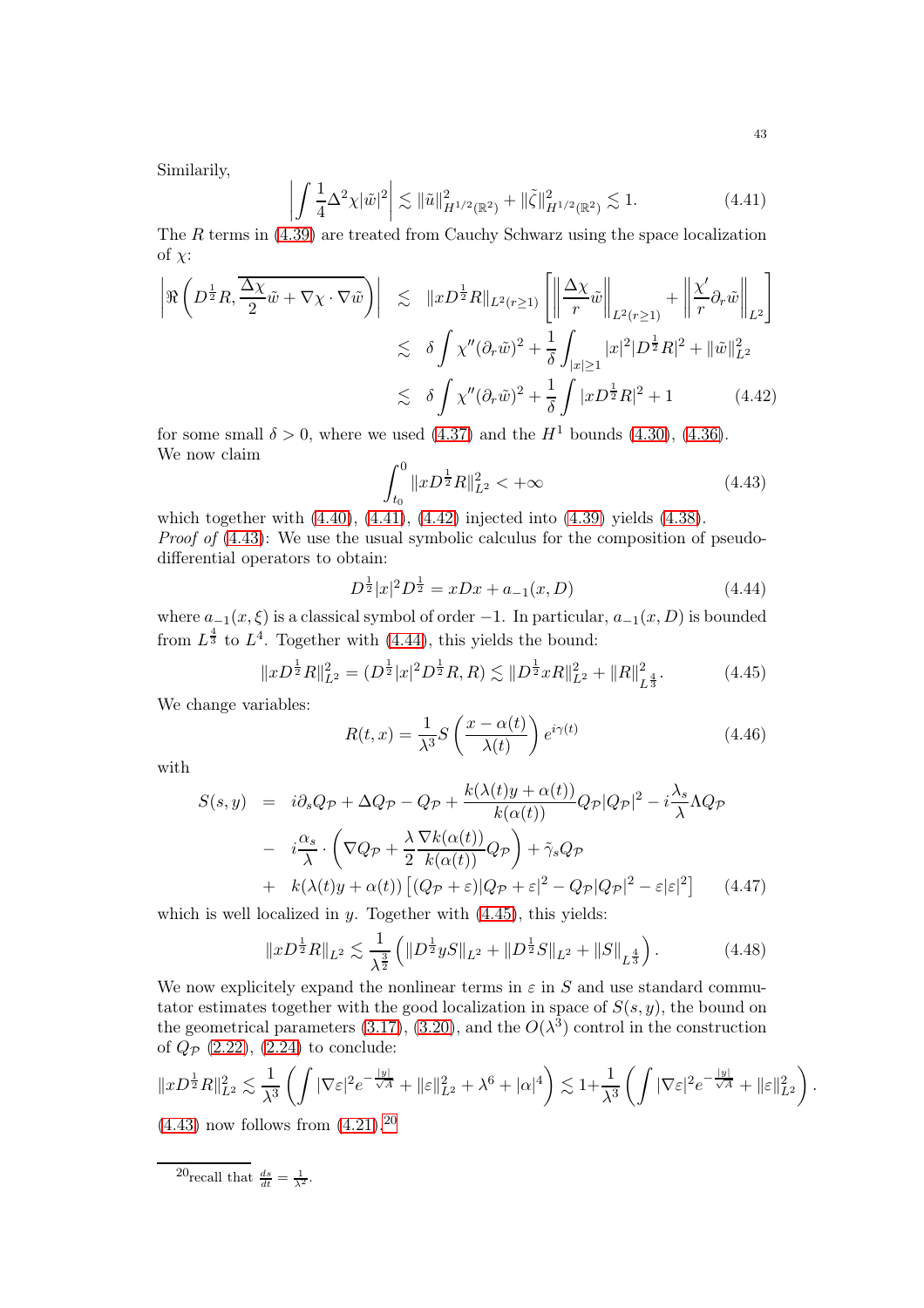step 2 Strong  $H^1$  convergence outside the blow up point.

The strong convergence [\(4.31\)](#page-40-5) now easily follows. Let a smooth cut off function  $\tilde{\psi}$  with  $\tilde{\psi} \equiv 1$  on  $|x| > 3$  and  $\tilde{\psi} \equiv 0$  on  $|x| \leq 2$ , then  $w = \tilde{\psi} \tilde{u}$  satisfies the following equation:

<span id="page-43-0"></span>
$$
i\partial_t w + \Delta w = F - k(x)|w|^2 w, \quad w(t) \to 0 \text{ in } L^2 \text{ as } t \to 0,
$$
 (4.49)

with  $F$  given by:

$$
F = 2\nabla \tilde{\psi} \cdot \nabla \tilde{u} + \Delta \tilde{\psi} \tilde{u} - k(x)\tilde{\psi}(1 - \tilde{\psi}^2)|\tilde{u}|^2\tilde{u} - \tilde{\psi}R
$$

and R given by  $(4.33)$ .  $(4.31)$  follows from:

<span id="page-43-4"></span>
$$
||w||_{L^{\infty}((t_0,0),H^1)} \to 0 \text{ as } t_0 \to 0. \tag{4.50}
$$

Indeed, we write down Duhamel formula for [\(4.49\)](#page-43-0) and first derive a bound for  $\nabla w$ in  $L^4((t_0,0), L^4)$ . Using the Strichartz estimates for the 2-dimensional Strichartz pair  $(4, 4)$  and the smoothing effect for the linear Schrödinger operator, we obtain:

<span id="page-43-1"></span>
$$
\|\nabla w\|_{L^{4}((t_{0},0),L^{4})} + \|\nabla w\|_{L^{\infty}((t_{0},0),L^{2})}
$$
\n
$$
\lesssim \|\nabla (k(x)|w|^{2}w)\|_{L^{4/3}((t_{0},0)\times\mathbb{R}^{2})} + \| |x|F \|_{L^{2}((t_{0},0),H^{\frac{1}{2}})}.
$$
\n(4.51)

The nonlinear term is estimated as follows:

<span id="page-43-2"></span>
$$
\|\nabla(k(x)|w|^2w)\|_{L^{4/3}((t_0,0),L^{\frac{4}{3}})} \lesssim \|\nabla w\|_{L^4((t_0,0),L^4)} \|\tilde{u}\|_{L^4((t_0,0),L^4)}^2
$$
  
\n
$$
\lesssim \|\nabla w\|_{L^4((t_0,0),L^4)} \|\tilde{u}\|_{L^{\infty}((t_0,0),H^1)} \|\tilde{u}\|_{L^{\infty}((t_0,0),L^2)} \lesssim \|\lambda\|_{L^{\infty}(t_0,0)} \|\nabla w\|_{L^4((t_0,0),L^4)}
$$
  
\n
$$
\lesssim \delta \|\nabla w\|_{L^4((t_0,0),L^4)}
$$
\n(4.52)

for some small enough constant  $\delta > 0$  and where we used [\(4.30\)](#page-40-3). The second term is estimated using the compact support property of  $\nabla \tilde{\psi}$ ,  $\Delta \tilde{\psi}$  and  $(1 - \tilde{\psi}^2)$  and  $(4.34)$ ,  $(4.43):$  $(4.43):$ 

<span id="page-43-3"></span>
$$
\| |x| F \|_{L_{[t_0,0]}^2 H^{1/2}(\mathbb{R}^2)} \lesssim \| |x| R \|_{L_{[t_0,0]}^2 H^{\frac{1}{2}}(|x| \ge 1)} + \| \tilde{u} \|_{L^2([t_0,0), H^{\frac{3}{2}}(2 \le r \le 4))}
$$
  

$$
\lesssim o(1) \text{ as } t_0 \to 0.
$$
 (4.53)

[\(4.51\)](#page-43-1), [\(4.52\)](#page-43-2) and [\(4.53\)](#page-43-3) yield:

$$
\|\nabla w\|_{L^{4}((t_{0},0)\times\mathbb{R}^{2})} + \|\nabla w\|_{L^{\infty}((t_{0},0),L^{2})} \lesssim o(1) \text{ as } t_{0} \to 0,
$$
 (4.54)

and [\(4.50\)](#page-43-4) is proved.

This concludes the proof of Lemma [4.4.](#page-40-4)

4.5. Convergence to 0 in average of  $\tilde{u}$  in  $H^1$ . Our aim is now to propagate the  $H^1$  convergence of  $\tilde{u}$  away from the concentration point [\(4.31\)](#page-40-5) to the blow up up region as well. Here the key is the refined bound [\(4.21\)](#page-38-2) provided by the refined virial dispersive estimate [\(4.18\)](#page-37-2) and which implies :

$$
\liminf_{t \to 0} \frac{\|\tilde{u}(t)\|_{L^2}}{\lambda(t)} = 0.
$$

The first step is to obtain a convergence in average in time.

<span id="page-43-5"></span>**Lemma 4.5** ( $H^1$  dispersion in average in time). There holds:

<span id="page-43-6"></span>
$$
\lim_{t \to 0} \frac{1}{|t|} \int_{t}^{0} \left( \frac{1}{|\tau|} \int_{\tau}^{0} \|\tilde{u}\|_{H^{1}(\mathbb{R}^{2})}^{2} d\sigma \right) d\tau = 0.
$$
 (4.55)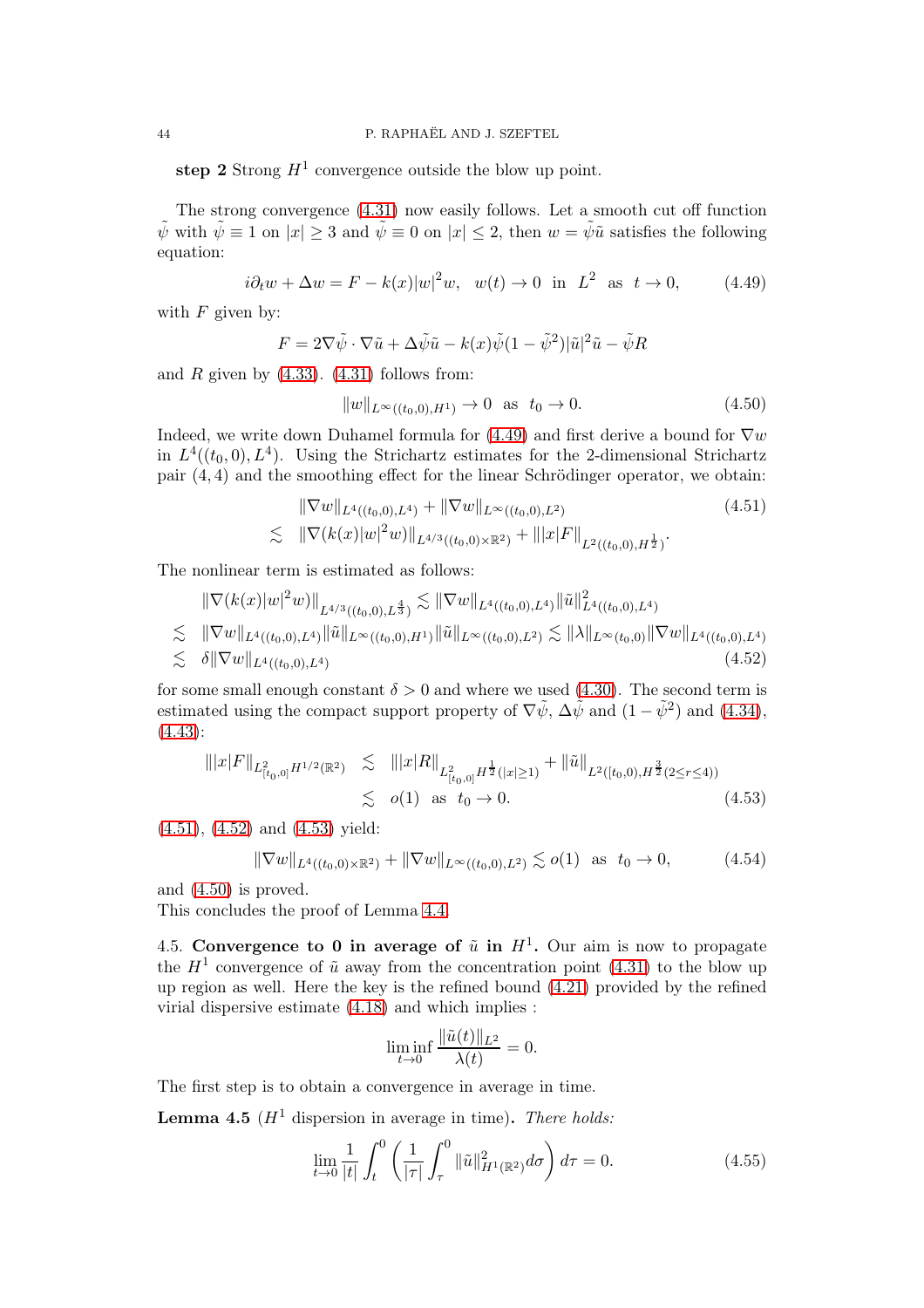## Proof of Lemma [4.5](#page-43-5)

Note that we may restrict the  $H^1$  norm in [\(4.55\)](#page-43-6) to the region  $|x| \leq 3$  in view of [\(4.31\)](#page-40-5).

step 1 Morawetz identity.

We first claim the following virial type bound:

<span id="page-44-3"></span>
$$
\int_{t}^{0} \int_{|x| \leq 3} |\nabla \tilde{u}|^{2} \lesssim o(|t|) + \|\tilde{u}(t)\|_{L^{2}} + \int_{t}^{0} \frac{|\alpha|^{2} + \|\varepsilon(\tau)\|_{L^{2}}^{2} + \int |\nabla \varepsilon|^{2} e^{-\frac{|y|}{\sqrt{A}}} d\tau. \tag{4.56}
$$

Let  $\chi$  a smooth radial cut off function on  $\mathbb{R}^2$  such that  $\nabla^2 \chi$  is supported in  $|x| \leq 4$ and is positive semidefinite in  $\mathbb{R}^2$ , and  $\nabla \chi(x) = x$  on  $|x| \leq 3$ . We have:

<span id="page-44-0"></span>
$$
\frac{d}{dt}\left\{\Im\left(\int \nabla\chi\cdot\nabla\tilde{u}\overline{\tilde{u}}\right)\right\} = -2\Re\left(\int(\Delta\tilde{u} + k(x)|\tilde{u}|^2\tilde{u} + R)\left[\frac{\Delta\chi}{2}\tilde{u} + \nabla\chi\cdot\nabla\tilde{u}\right]\right)
$$
\n
$$
= 2\int \nabla^2\chi(\nabla\tilde{u}, \overline{\nabla\tilde{u}}) - \frac{1}{2}\int \Delta^2\chi|\tilde{u}|^2 - \frac{1}{2}\left(\int \Delta\chi k(x)|\tilde{u}|^4\right) + \frac{1}{2}\int \nabla\chi\cdot\nabla k(x)|\tilde{u}|^4
$$
\n
$$
- 2\Re\int R\left[\frac{\Delta\chi}{2}\tilde{u} + \nabla\chi\cdot\nabla\tilde{u}\right]
$$
\n(4.57)

where  $\tilde{u}$ , Q and R are defined as in [\(4.29\)](#page-40-2) [\(4.33\)](#page-41-3). We estimate the various terms in the right-hand side of [\(4.57\)](#page-44-0). Using [\(4.30\)](#page-40-3), we have:

<span id="page-44-1"></span>
$$
\begin{split}\n&\left|-\frac{1}{2}\int \Delta^{2}\chi|\tilde{u}|^{2}-\frac{1}{2}\left(\int \Delta\chi k(x)|\tilde{u}|^{4}\right)+\frac{1}{2}\int \nabla\chi\cdot\nabla k(x)|\tilde{u}|^{4}\right|\lesssim \|\tilde{u}\|_{L^{2}(\mathbb{R}^{2})}^{2}+\|\tilde{u}\|_{L^{4}(\mathbb{R}^{2})}^{4} \\
&\lesssim \|\tilde{u}\|_{L^{2}(\mathbb{R}^{2})}^{2}+\|\tilde{u}\|_{L^{2}(\mathbb{R}^{2})}^{2}\|\tilde{u}\|_{H^{1}(\mathbb{R}^{2})}^{2} \lesssim \lambda^{2}(t).\n\end{split} \tag{4.58}
$$

We now claim that we can treat the quadratic  $R$  type terms perturbatively thanks to the vanishing of the cut at order 1 at the origin. Indeed, we change variables according to  $(4.46)$  with S given by  $(4.47)$  well localized in y. We thus get from the bound on the geometrical parameters [\(3.20\)](#page-17-1),  $\nabla \chi(x) \sim x$  near the origin and the  $O(\lambda^3)$  control in the construction of  $Q_{\mathcal{P}}$  [\(2.22\)](#page-14-0), [\(2.24\)](#page-14-1):

<span id="page-44-2"></span>
$$
\left| \Re \int R \left[ \frac{\Delta \chi}{2} \tilde{u} + \nabla \chi \cdot \nabla \tilde{u} \right] \right| = \frac{1}{\lambda^2} \left| \Re \int S \left[ \frac{\Delta \chi(\lambda(t)y + \alpha(t))}{2} \varepsilon + \frac{1}{\lambda} \nabla \chi(\lambda(t)y + \alpha(t)) \cdot \nabla \varepsilon \right] \right|
$$
  

$$
\lesssim \frac{1}{\lambda^2} \left[ |\alpha|^2 + ||\varepsilon||_{L^2}^2 + \int |\nabla \varepsilon|^2 e^{-\frac{|y|}{\sqrt{A}}} + \lambda^3 \right].
$$
 (4.59)

We inject [\(4.58\)](#page-44-1), [\(4.59\)](#page-44-2) into [\(4.57\)](#page-44-0) and integrate in time so that:

$$
\int_{t}^{0} \int_{|x| \leq 3} |\nabla \tilde{u}(\tau)|^{2} d\tau \lesssim \int_{t}^{0} \int_{\nabla} \nabla^{2} \chi(\nabla \tilde{u}, \overline{\nabla \tilde{u}})
$$
\n
$$
\lesssim \left[ \Im \left( \int_{-\infty}^{\infty} \nabla \chi \cdot \nabla \tilde{u} \overline{\tilde{u}} \right) \right]_{t}^{0} + \int_{t}^{0} \frac{|\alpha|^{2} + |\epsilon(\tau)|_{L^{2}}^{2} + \int_{\sqrt{2\tau}}^{2} |\nabla \varepsilon(\tau)|^{2} e^{-\frac{|y|}{\sqrt{A}}} d\tau + \int_{0}^{t} \lambda(\tau) d\tau
$$
\n
$$
\lesssim \left[ \sigma(|t|) + \|\tilde{u}(t)\|_{L^{2}} + \int_{t}^{0} \frac{|\alpha|^{2} + |\epsilon(\tau)|_{L^{2}}^{2} + \int_{\sqrt{2\tau}}^{2} |\nabla \varepsilon(\tau)|^{2} e^{-\frac{|y|}{\sqrt{A}}} d\tau + \int_{0}^{t} \lambda(\tau) d\tau + \int_{0}^{t} \frac{|\alpha|^{2} + |\epsilon(\tau)|_{L^{2}}^{2} + \int_{\sqrt{2\tau}}^{2} |\nabla \varepsilon(\tau)|^{2} e^{-\frac{|y|}{\sqrt{A}}} d\tau + \int_{0}^{t} \frac{|\alpha|^{2} + |\epsilon(\tau)|_{L^{2}}^{2}}{\lambda^{2}(\tau)} d\tau + \int_{0}^{t} \frac{|\alpha|^{2} + |\epsilon(\tau)|^{2}}{\lambda^{2}(\tau)} d\tau + \int_{0}^{t} \frac{|\alpha|^{2} + |\epsilon(\tau)|^{2}}{\lambda^{2}(\tau)} d\tau + \int_{0}^{t} \frac{|\alpha|^{2} + |\epsilon(\tau)|^{2}}{\lambda^{2}(\tau)} d\tau + \int_{0}^{t} \frac{|\alpha|^{2} + |\epsilon(\tau)|^{2}}{\lambda^{2}(\tau)} d\tau + \int_{0}^{t} \frac{|\alpha|^{2} + |\epsilon(\tau)|^{2}}{\lambda^{2}(\tau)} d\tau + \int_{0}^{t} \frac{|\alpha|^{2} + |\epsilon(\tau)|^{2}}{\lambda^{2}(\tau)} d\tau + \int_{0}^{t} \frac{|\alpha|^{2} + |\epsilon(\tau)|^{2
$$

where we used from [\(4.30\)](#page-40-3):

$$
\left|\Im\left(\int \nabla \chi\cdot\nabla\tilde{u}\overline{\tilde{u}}\right)\right|\lesssim \|\nabla\tilde{u}\|_{L^2}\|\tilde{u}\|_{L^2}\lesssim \|\tilde{u}\|_{L^2},
$$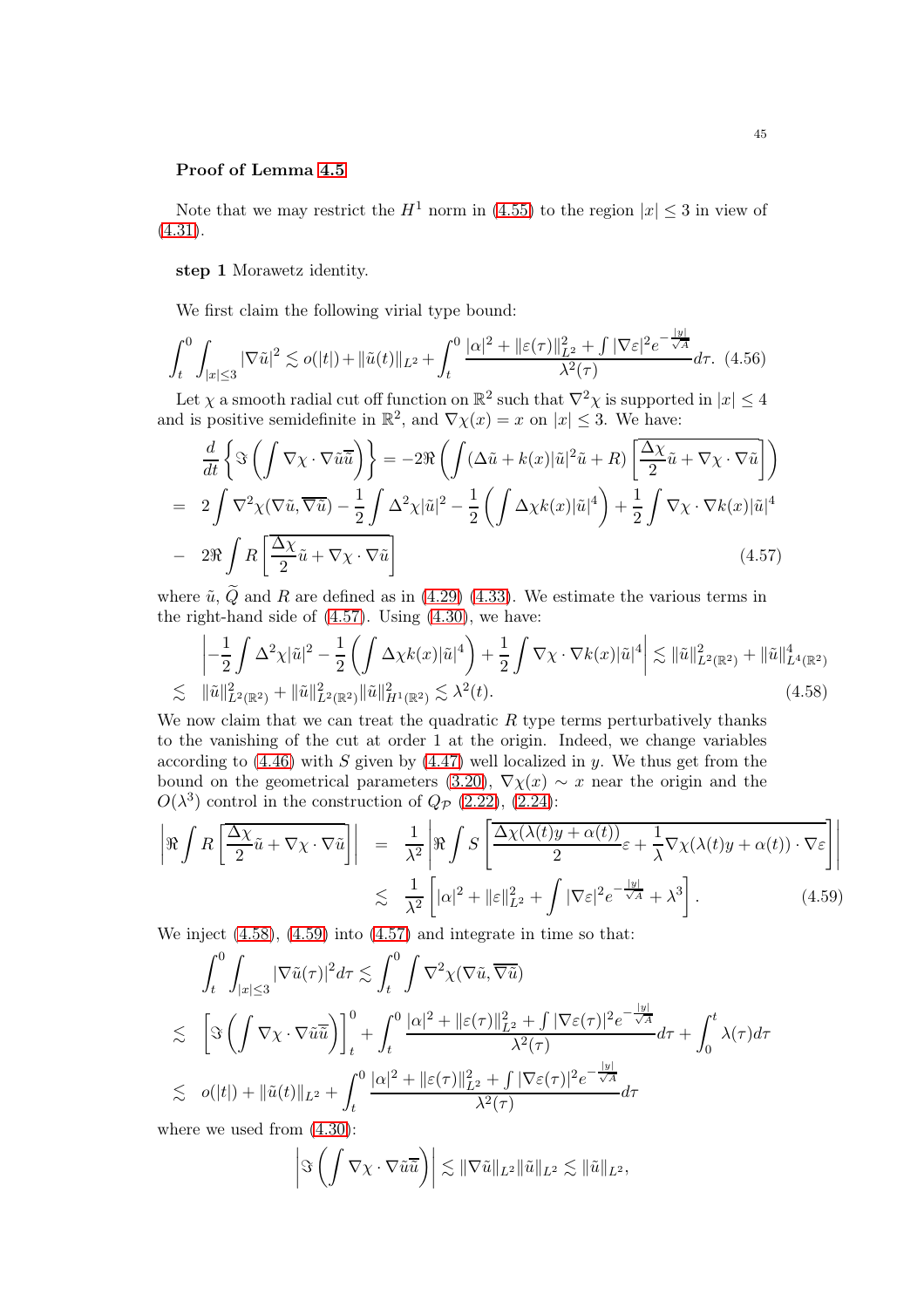this is [\(4.56\)](#page-44-3).

step 2 Averaged in time dispersion.

We now divide  $(4.56)$  by |t| and integrate in time. From the pointwise lower bound [\(4.8\)](#page-34-3) and the dispersive bound  $(4.21)^{21}$  $(4.21)^{21}$  $(4.21)^{21}$ :

$$
\frac{1}{|t|} \int_t^0 \frac{|\alpha|^2 + \|\varepsilon(\tau)\|_{L^2}^2 + \int |\nabla \varepsilon(\tau)|^2 e^{-\frac{|y|}{\sqrt{A}}} d\tau}{\lambda^2(\tau)} \lesssim \int_t^0 \frac{|\alpha|^2 + \|\varepsilon(\tau)\|_{L^2}^2 + \int |\nabla \varepsilon(\tau)|^2 e^{-\frac{|y|}{\sqrt{A}}} d\tau}{\lambda^3(\tau)} d\tau
$$
  
 $\to 0 \text{ as } t \to 0.$ 

Similarily, from Cauchy Schwarz,

$$
\frac{1}{|t|} \int_t^0 \frac{\|\tilde{u}(\tau)\|_{L^2}}{|\tau|} d\tau \lesssim \left(\int_t^0 \frac{\|\tilde{u}(\tau)\|_{L^2}^2}{\tau^3} d\tau\right)^{\frac{1}{2}} \lesssim \left(\int_t^0 \frac{\|\tilde{u}(\tau)\|_{L^2}^2}{\lambda^3(\tau)} d\tau\right)^{\frac{1}{2}} \to 0 \text{ as } t \to 0,
$$

and [\(4.55\)](#page-43-6) follows.

This concludes the proof of Lemma [4.5.](#page-43-5)

4.6. Control of the modulation parameters. We now claim that the  $H<sup>1</sup>$  dispersion [\(4.55\)](#page-43-6) coupled with the conservation laws implies a sharp control of the modulation parameters and hence the derivation of the blow up speed. Similarly like in [\[8\]](#page-72-3), the key is to first derive convergence in a weak averaged in time sense, which thanks to the Lyapounov type dispersive control [\(4.18\)](#page-37-2) may then be turned into pointwise controls on the whole sequence in time.

<span id="page-45-2"></span>Proposition 4.6 (Pointwise dispersive bounds). There holds the pointwise bounds:

<span id="page-45-1"></span>
$$
|\beta| + |\alpha| + \|\varepsilon\|_{H^1(\mathbb{R}^2)} \lesssim \lambda^2,\tag{4.60}
$$

<span id="page-45-4"></span>
$$
\left| \frac{b(s)}{\lambda(s)} - \frac{1}{C_0} \right| \lesssim \lambda^2,
$$
\n(4.61)

<span id="page-45-5"></span>
$$
\lambda(t) = -\frac{t}{C_0} + O(|t|^3) \text{ for } t_0 \le t \le 0.
$$
 (4.62)

Moreover, there exists  $\gamma_0 \in \mathbb{R}$  such that:

<span id="page-45-6"></span>
$$
\gamma(t) = -\frac{C_0^2}{t} + \gamma_0 + O(|t|). \tag{4.63}
$$

Remark 4.7. Note that [\(4.60\)](#page-45-1) implies in particular the zero momentum limit  $(1.12)$ , and  $(4.60)$  improves the energy bound  $(4.30)$  by a whole factor  $\lambda$ .

#### Proof of Proposition [4.6](#page-45-2)

step 1 Control in average of  $\alpha$  and  $\beta$ .

We claim:

<span id="page-45-3"></span>
$$
\lim_{t \to 0} \frac{1}{|t|} \int_{t}^{0} \left( \frac{1}{|\tau|} \int_{\tau}^{0} \left( \frac{|\alpha|^2}{\lambda^2} + \frac{|\beta|^2}{\lambda^2} \right) d\sigma \right) d\tau = 0. \tag{4.64}
$$

We start with  $\alpha$ . Indeed, from [\(4.21\)](#page-38-2) and the pointwise bound [\(4.8\)](#page-34-3):

$$
\frac{1}{|t|} \int_t^0 \frac{|\alpha|^2}{\lambda^2} d\tau \lesssim \int_t^0 \frac{|\alpha|^2}{\lambda^3} d\tau = \int_s^{+\infty} \frac{|\alpha|^2}{\lambda} d\sigma \to 0 \text{ as } t \to 0
$$

<span id="page-45-0"></span><sup>21</sup>Recall that  $\frac{ds}{dt} = \frac{1}{\lambda^2}$ .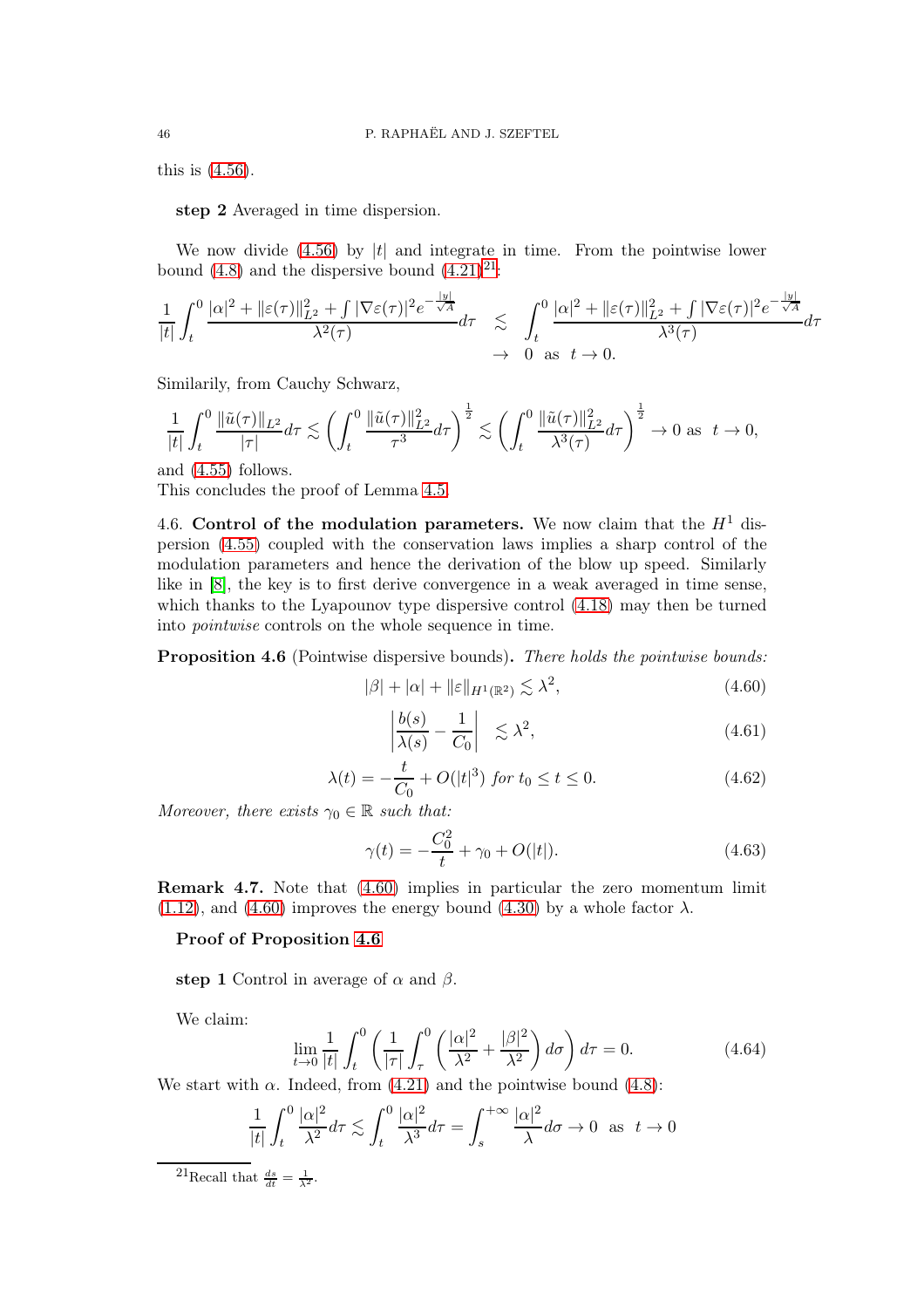which in particular implies [\(4.64\)](#page-45-3) for  $\alpha$ . We now consider  $\beta$ . We have:

<span id="page-46-0"></span>
$$
\begin{split}\n\left(\frac{\alpha \cdot \beta}{\lambda}\right)_{s} &= \alpha_{s} \cdot \frac{\beta}{\lambda} + \beta_{s} \cdot \frac{\alpha}{\lambda} - \frac{\alpha \cdot \beta}{\lambda} \frac{\lambda_{s}}{\lambda} \\
&= 2|\beta|^{2} + (-b\beta + c_{0}(\alpha)\lambda) \cdot \frac{\alpha}{\lambda} + b\frac{\alpha \cdot \beta}{\lambda} \\
&+ \left(\frac{\alpha_{s}}{\lambda} - 2\beta\right) \cdot \beta + (\beta_{s} + b\beta - c_{0}(\alpha)\lambda) \cdot \frac{\alpha}{\lambda} - \left(\frac{\lambda_{s}}{\lambda} + b\right) \frac{\alpha \cdot \beta}{\lambda} \\
&= 2|\beta|^{2} + c_{0}(\alpha) \cdot \alpha + O(\lambda^{3} + ||\varepsilon||_{L^{2}}^{2}),\n\end{split}
$$
\n(4.65)

where we have used  $(3.20)$  in the last equality. Integrating  $(4.65)$  between s and  $+\infty$ , we obtain:

$$
2\int_{s}^{+\infty}|\beta|^{2}d\sigma = -\frac{\alpha(s)\cdot\beta(s)}{\lambda(s)} - \int_{s}^{+\infty}c_{0}(\alpha)\cdot\alpha d\sigma + \int_{s}^{+\infty}O(\lambda^{3} + \|\varepsilon\|_{L^{2}}^{2})d\sigma
$$
  

$$
\lesssim |\alpha(s)| + \int_{s}^{+\infty} (|\alpha(\sigma)|^{2} + \|\varepsilon\|_{L^{2}}^{2}) d\sigma + \int_{s}^{+\infty} \lambda^{3}(\sigma)d\sigma
$$

where we have used [\(3.17\)](#page-17-0) which implies in particular that  $\alpha\beta/\lambda \to 0$  when  $s \to +\infty$ . Dividing by  $|\tau|$  and using [\(4.21\)](#page-38-2) yields:

$$
\frac{1}{|\tau|} \int_{\tau}^{0} \frac{|\beta|^2}{\lambda^2} d\sigma \leq \frac{|\alpha(\tau)|}{|\tau|} + \frac{1}{|\tau|} \int_{\tau}^{0} \frac{d\sigma}{\lambda(\sigma)^2} \left[ |\alpha(\sigma)|^2 + ||\varepsilon||_{L^2}^2 \right] + \frac{1}{\tau} \int_{\tau}^{0} \lambda(\sigma) d\sigma
$$
  

$$
\leq \frac{|\alpha(\tau)|}{|\tau|} + \int_{\tau}^{0} \frac{d\sigma}{\lambda(\sigma)^3} \left[ |\alpha(\sigma)|^2 + ||\varepsilon||_{L^2}^2 \right] + o(1)
$$
  

$$
\leq \frac{|\alpha(\tau)|}{|\tau|} + o(1).
$$

Integrating once more and using Cauchy-Schwarz, this yields:

$$
\frac{1}{|t|} \int_t^0 \left( \frac{1}{|\tau|} \int_\tau^0 \frac{|\beta|^2}{\lambda^2} d\sigma \right) \lesssim \frac{1}{|t|} \int_t^0 \frac{|\alpha(\tau)|}{|\tau|} d\tau + o(1) \lesssim \left( \int_t^0 \frac{|\alpha(\tau)|^2}{\lambda^3(\tau)} d\tau \right)^{\frac{1}{2}} + o(1) = o(1)
$$
  
and (4.64) follows for  $\beta$ .

step 2 Limit of  $\frac{b}{\lambda}$  on a subsequence as  $t \to 0$ .

$$
(4.55)
$$
 and  $(4.64)$  yield:

$$
\lim_{t \to 0} \frac{1}{|t|} \int_t^0 \left( \frac{1}{|\tau|} \int_\tau^0 \left( \frac{|\beta|^2}{\lambda^2} + \frac{|\alpha|^2}{\lambda^2} + \frac{\|\varepsilon\|_{H^1(\mathbb{R}^2)}^2}{\lambda^2} \right) d\sigma \right) d\tau = 0.
$$

In particular, this implies the existence of a sequence  $t_n \to 0$  such that:

$$
\lim_{n \to +\infty} \frac{|\beta(t_n)|}{\lambda(t_n)} + \frac{|\alpha(t_n)|}{\lambda(t_n)} + \frac{\|\varepsilon(t_n)\|_{H^1(\mathbb{R}^2)}}{\lambda(t_n)} = 0.
$$
\n(4.66)

Injecting this into the conservation of the energy [\(3.28\)](#page-19-2) yields:

<span id="page-46-1"></span>
$$
\lim_{n \to +\infty} \left( \frac{b(t_n)}{\lambda(t_n)} \right)^2 = \frac{E_0 + \frac{1}{8} \int \nabla^2 k(0)(y, y) Q^4}{\frac{1}{8} \int |y|^2 Q^2} = \frac{1}{C_0^2}.
$$
 (4.67)

We now observe from [\(4.23\)](#page-38-4) the bound:

$$
\left| \left( \frac{b}{\lambda} \right)_s \right| \lesssim \frac{1}{\lambda} \left[ \int |\varepsilon|^2 + |\alpha|^2 \right] + O(\lambda^2)
$$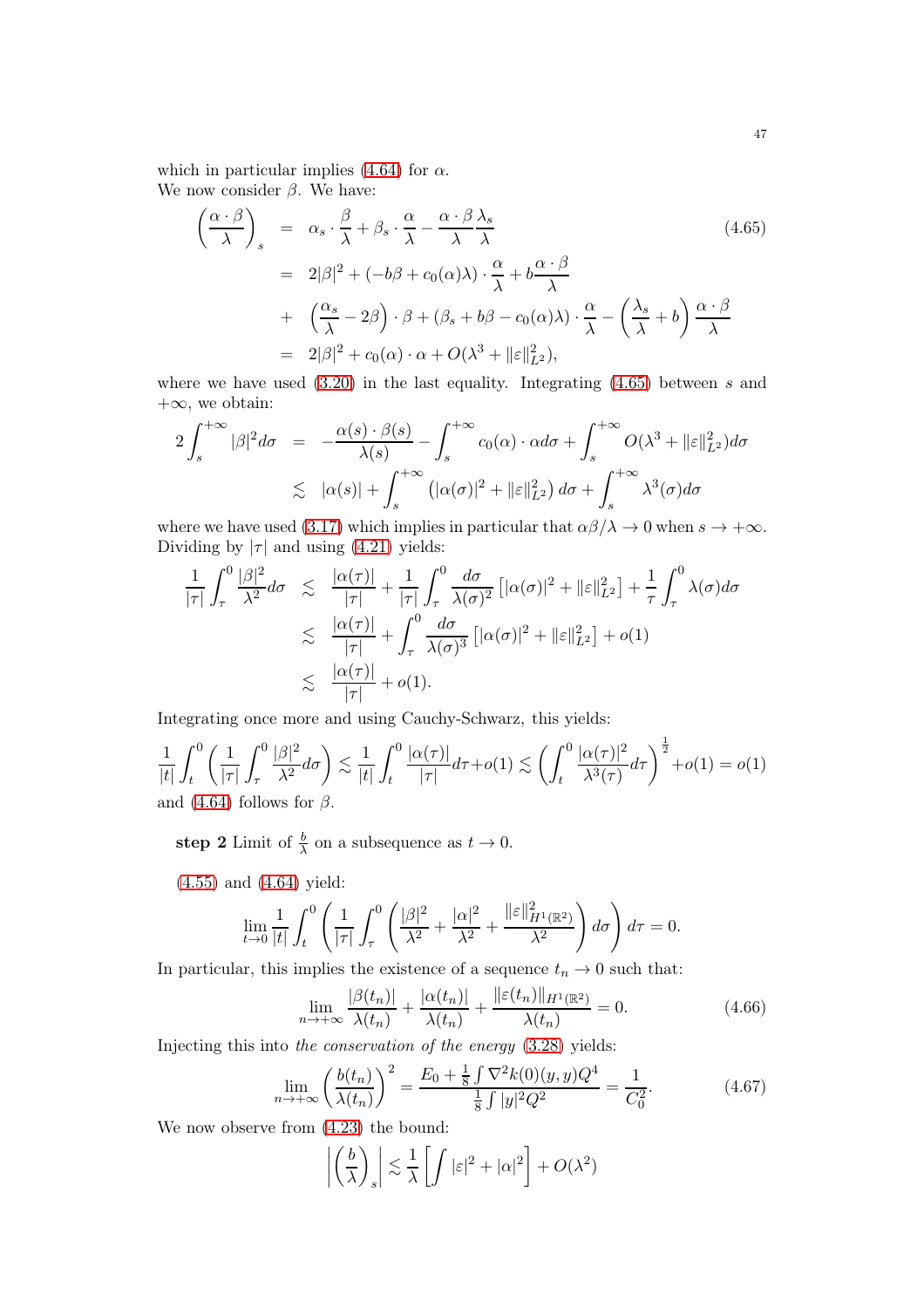and thus [\(4.21\)](#page-38-2) ensures

$$
\int_{s}^{+\infty} \left| \left( \frac{b}{\lambda} \right)_{s} \right| ds < +\infty>
$$

Hence  $\frac{b}{\lambda}$  has a limit as  $s \to +\infty$ , and from [\(4.67\)](#page-46-1):

$$
\frac{b}{\lambda} \to \pm \frac{1}{C_0} \text{ as } t \to T.
$$

Now from [\(3.17\)](#page-17-0), [\(3.20\)](#page-17-1),

<span id="page-47-0"></span>
$$
\left|\lambda_t + \frac{b}{\lambda}\right| = \frac{1}{\lambda} \left|\frac{\lambda_s}{\lambda} + b\right| \lesssim \lambda \tag{4.68}
$$

and hence the finite time blow up assumption together with  $\lambda(t) > 0$  imply:

<span id="page-47-1"></span>
$$
\lim_{t \to 0} \frac{b(t)}{\lambda(t)} = \frac{1}{C_0} > 0.
$$
\n(4.69)

Injecting this into [\(4.68\)](#page-47-0) and integrating in time yields in particular the pseudo conformal speed:

<span id="page-47-4"></span>
$$
\lambda(t) = \frac{|t|}{C_0} (1 + o(1)) \text{ as } t \to 0. \tag{4.70}
$$

step 3 Improved bounds.

We now claim that the knowledge of the asymptotic limit  $(4.69)$  coupled with the monotonicity [\(4.18\)](#page-37-2) and the conservation of energy implies a spectacular improvement on the bounds of  $\|\varepsilon\|_{H^1}$ .

Indeed, we integrate the local virial identity [\(4.18\)](#page-37-2) between t and  $t_n$  and let  $t_n \to 0$ . The boundary term in  $t_n$  is estimated using [\(3.17\)](#page-17-0), [\(4.69\)](#page-47-1):

$$
-\left(\frac{b(t_n)}{\lambda(t_n)}\right) \int \frac{|y|^2}{4} Q^2 + \frac{1}{2\lambda} \Im \left(\int A \nabla \phi \left(\frac{y}{A}\right) \nabla \varepsilon(t_n) \overline{\varepsilon}(t_n)\right) \to -\frac{1}{C_0} \tag{4.71}
$$

as  $t_n \to 0$ , and we thus get:  $\forall s > 0$ ,

$$
\begin{aligned}\n&\left(\frac{b(s)}{\lambda(s)} - \frac{1}{C_0}\right) \int \frac{|y|^2}{4} Q^2 - \frac{1}{2\lambda(s)} \Im\left(\int A \nabla \phi\left(\frac{y}{A}\right) \nabla \varepsilon(s) \overline{\varepsilon}(s)\right) \\
&\geq \int_s^{+\infty} \left(\frac{c}{\lambda} \left\{|\alpha|^2 + \|\varepsilon\|_{L^2}^2\right\} + O(\mathcal{P}^3 + |\beta|^2 + \|\varepsilon\|_{H^1}^2)\right) d\sigma,\n\end{aligned}
$$

which together with  $(3.17)$  implies:

 $\overline{a}$ 

<span id="page-47-2"></span>
$$
\int_{s}^{+\infty} \frac{1}{\lambda} \left\{ |\alpha|^2 + ||\varepsilon||_{L^2}^2 \right\} d\sigma
$$
\n
$$
\lesssim \left( \frac{b(s)}{\lambda(s)} - \frac{1}{C_0} \right) + ||\varepsilon||_{H^1(\mathbb{R}^2)} + \int_{s}^{+\infty} (\lambda^3 + |\beta|^2 + ||\varepsilon||_{H^1}^2) d\sigma.
$$
\n
$$
(4.72)
$$

We now recall  $(3.29)$  which implies:

$$
|\beta|^2 + |\alpha|^2 + ||\varepsilon||_{H^1(\mathbb{R}^2)}^2 \lesssim \frac{\lambda^2}{C_0^2} - b^2 + \lambda^4. \tag{4.73}
$$

Dividing by  $\lambda^2$ , we obtain:

<span id="page-47-3"></span>
$$
\frac{|\beta|^2}{\lambda^2} + \frac{|\alpha|^2}{\lambda^2} + \frac{\|\varepsilon\|_{H^1(\mathbb{R}^2)}^2}{\lambda^2} \lesssim \frac{1}{C_0^2} - \frac{b^2}{\lambda^2} + \lambda^2.
$$
 (4.74)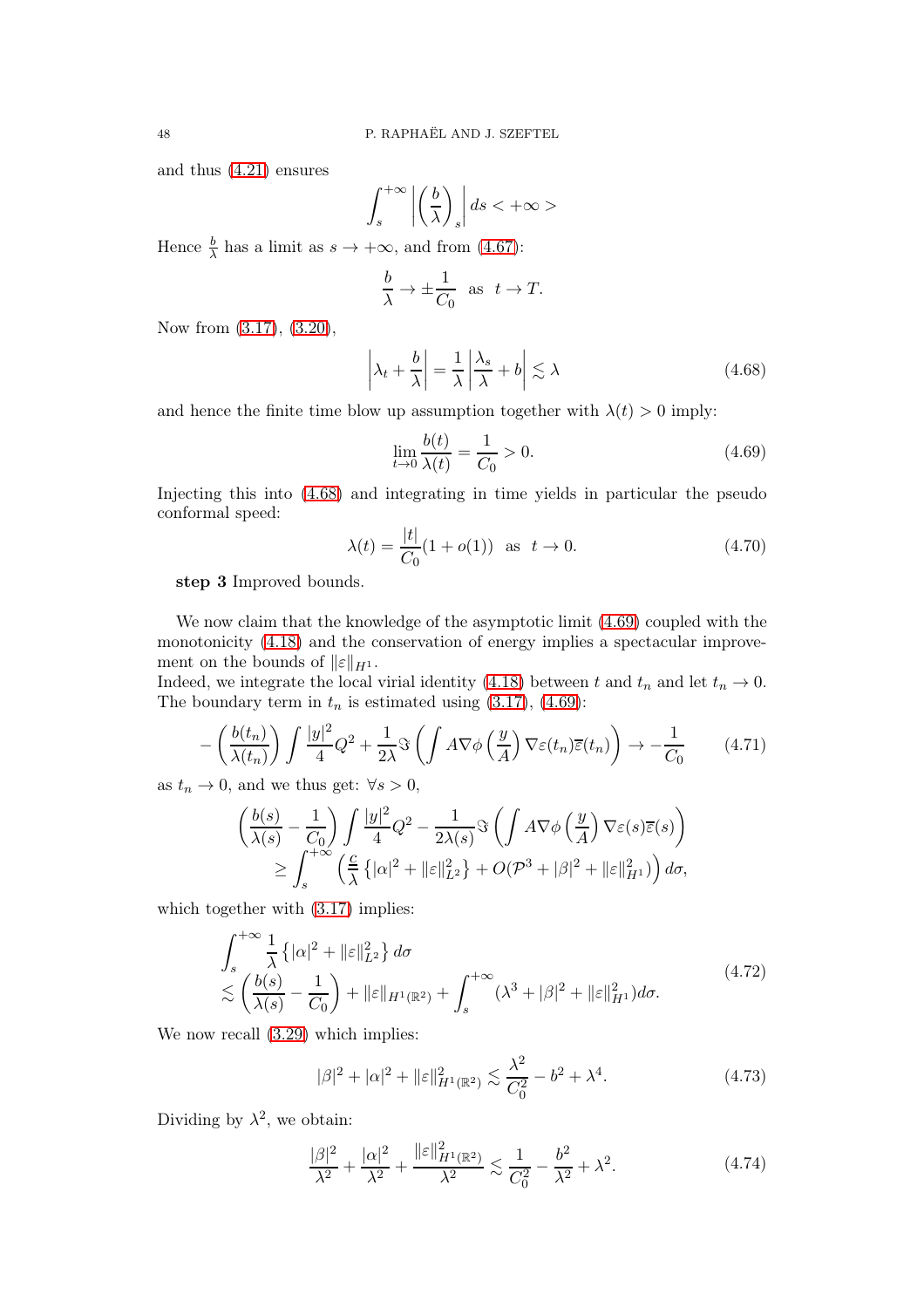Finally, multiplying  $(4.72)$  by  $\frac{b(s)}{\lambda(s)} + \frac{1}{C_0}$  $\frac{1}{C_0}$ , adding to [\(4.74\)](#page-47-3), and noticing that the terms  $\frac{b^2}{\lambda^2} - \frac{1}{C_0^2}$  cancel each other yields:

<span id="page-48-0"></span>
$$
\frac{|\beta|^2}{\lambda^2} + \frac{|\alpha|^2}{\lambda^2} + \frac{\|\varepsilon\|_{H^1(\mathbb{R}^2)}^2}{\lambda^2} + \int_s^{+\infty} \frac{1}{\lambda} \{|\alpha|^2 + \|\varepsilon\|_{L^2}^2\} d\sigma
$$
\n
$$
\lesssim \lambda^2 + \int_s^{+\infty} (\lambda^3 + |\beta|^2 + \|\varepsilon\|_{H^1}^2) d\sigma \lesssim \lambda^2 + \int_s^{+\infty} \lambda^2 d\sigma \lesssim |t| \lesssim \lambda
$$
\n(4.75)

where we used  $(3.17)$ ,  $(4.70)$ . This yields the improved pointwise bound

$$
|\beta|^2 + \|\varepsilon\|_{H^1}^2 \lesssim \lambda^3
$$

which reinjected into [\(4.75\)](#page-48-0) yields:

<span id="page-48-1"></span>
$$
\frac{|\beta|^2}{\lambda^2} + \frac{|\alpha|^2}{\lambda^2} + \frac{\|\varepsilon\|_{H^1(\mathbb{R}^2)}^2}{\lambda^2} + \int_s^{+\infty} \frac{1}{\lambda} \{|\alpha|^2 + \|\varepsilon\|_{L^2}^2\} d\sigma
$$
  
\n
$$
\lesssim \lambda^2 + \int_s^{+\infty} (\lambda^3 + |\beta|^2 + \|\varepsilon\|_{H^1}^2) d\sigma \lesssim \lambda^2 + \int_s^{+\infty} \lambda^3 d\sigma
$$
  
\n
$$
\lesssim \lambda^2 + \int_t^0 \lambda d\tau \lesssim \lambda^2
$$
\n(4.76)

where we used  $(4.70)$  again. This concludes the proof of the improved bound  $(4.60)$ . We now integrate the localized virial identity  $(4.18)$  between s and  $+\infty$  and estimate using [\(4.69\)](#page-47-1), [\(4.76\)](#page-48-1):

$$
\left|\frac{b(s)}{\lambda(s)} - \frac{1}{C_0}\right| \leq \int_s^{+\infty} \frac{1}{\lambda} \left\{ |\alpha|^2 + ||\varepsilon||_{L^2}^2 \right\} d\sigma + ||\varepsilon||_{H^1(\mathbb{R}^2)} + \int_s^{+\infty} \lambda^3 d\sigma
$$
  

$$
\leq \lambda^2
$$

and [\(4.61\)](#page-45-4) is proved. Next, from [\(3.20\)](#page-17-1), [\(4.60\)](#page-45-1), [\(4.61\)](#page-45-4):

$$
\frac{(\lambda)_s}{\lambda} + b = O(\lambda^3) \quad \text{and thus} \quad (\lambda)_t + \frac{1}{C_0} = O(|t|^2) \tag{4.77}
$$

which yields [\(4.62\)](#page-45-5) by integration in time. This eventually implies using also [\(3.20\)](#page-17-1),  $(4.60):$  $(4.60):$ 

$$
\left| \frac{d}{dt} \left( \gamma + \frac{C_0^2}{t} \right) \right| = \frac{1}{\lambda^2} \left| \gamma_s - \frac{C_0^2 \lambda^2}{t^2} \right| = \frac{1}{\lambda^2} \left| \tilde{\gamma}_s - \left( \frac{C_0^2 \lambda^2}{t^2} - 1 \right) \right| \lesssim 1
$$

and [\(4.63\)](#page-45-6) follows.

This concludes the proof of Proposition [4.6.](#page-45-2)

**Remark 4.8.** In view of  $(4.60)$  and  $(4.61)$ , we have:

$$
\mathcal{P}(\alpha^2 + \beta^2) + \left(b - \frac{\lambda}{C_0}\right)\mathcal{P}^3 \lesssim \mathcal{P}^5. \tag{4.78}
$$

In particular, the approximate solution  $Q_{\mathcal{P}}$  is of order five -see [\(2.9\)](#page-11-0)- as announced in Remark [2.2.](#page-11-1) Also, in view of [\(4.60\)](#page-45-1), we have:

$$
\mathcal{P}^4 + \mathcal{P}^2 \|\varepsilon\|_{L^2} + \|\varepsilon\|_{L^2}^2 + \|\varepsilon\|_{H^1}^3 + \mathcal{P}(\alpha^2 + \beta^2) + \left(b - \frac{\lambda}{C_0}\right) \mathcal{P}^3 \lesssim \lambda^4, \qquad (4.79)
$$

which together with  $(3.20)$  implies:

<span id="page-48-2"></span>
$$
|\alpha|^2 + |\beta|^2 + |Mod(t)| \lesssim \lambda^4. \tag{4.80}
$$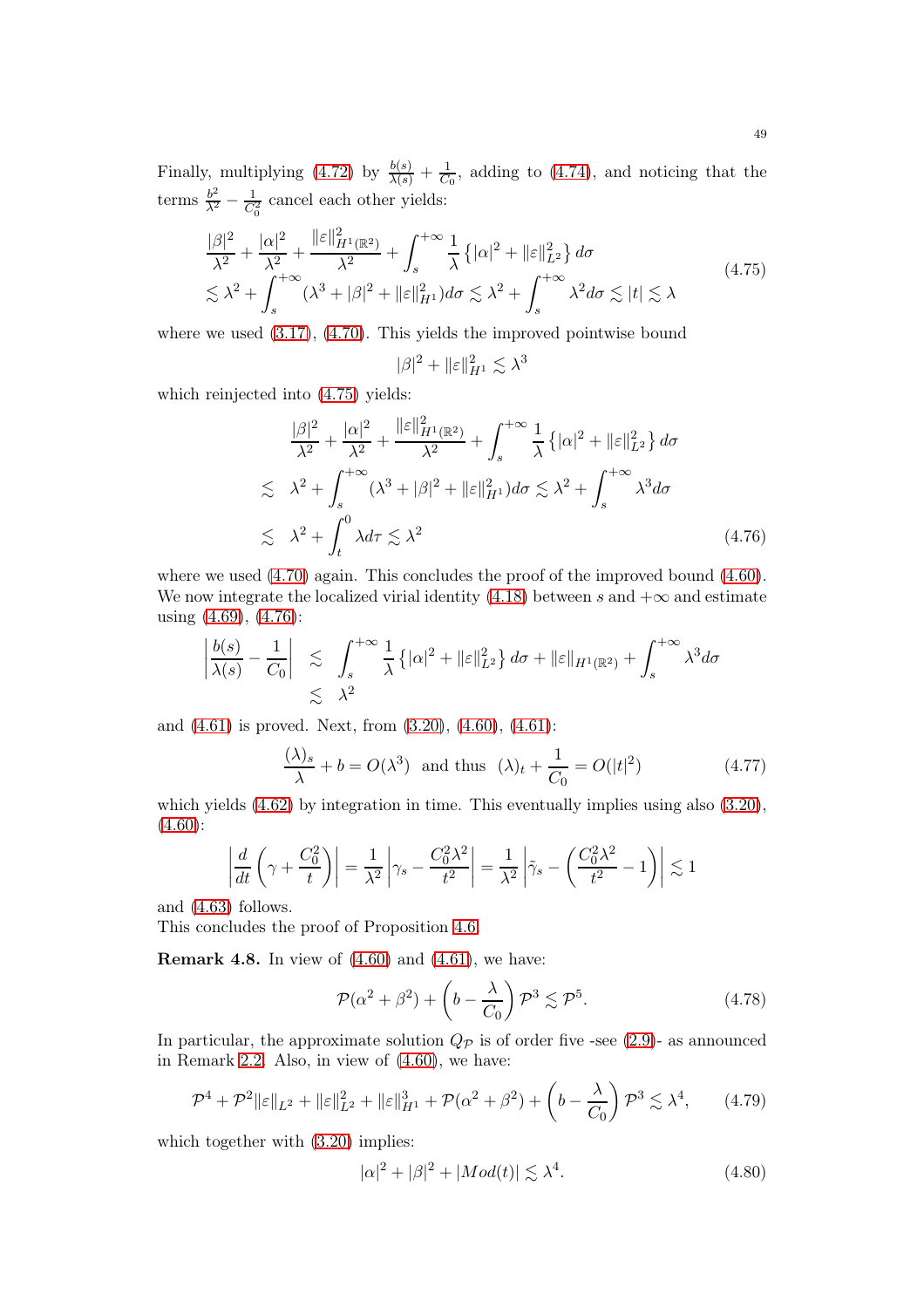#### 5. Uniqueness

We now have obtained the exact blow up speed of critical mass blow up solutions which corresponds to the crucial relation  $b \sim \lambda$  and the dispersive behavior

$$
\tilde{u} \to 0 \quad \text{in} \quad H^1 \quad \text{as} \quad t \to 0.
$$

Let now  $u_c$  be the critical mass blow up solution given by Proposition [3.6](#page-30-0) which blows up at  $T = 0$  and  $\alpha^* = 0$ , with energy  $E_0$  and phase parameter  $\gamma_0$  given by [\(4.63\)](#page-45-6). We need to prove that

$$
u=u_c.
$$

The proof proceeds in two steps. We will first show that the refined estimates of Proposition [4.6](#page-45-2) together with the backwards propagation of smallness of Lemma [3.5](#page-25-0) imply the strong  $H^1$  convergence

$$
u_c - u \to 0 \quad \text{in} \quad H^1 \quad \text{as} \quad t \to 0.
$$

We then show that the a priori estimates obtained for  $u - u_c$  are strong enough to treat *perturbatively* the growth induced by the null space of  $L$  when linearizing the equation close to  $u_c$  and running the energy estimates of Lemma [3.3.](#page-21-2) Both these steps require having sufficient a priori decay estimates and in particular require the construction of an the approximate solution to at least the order  $O(\lambda^5)$  for the error.

5.1.  $H^1$  convergence to the critical element. We claim the following dispersive property which somehow collects all previous estimates on the solution and is the key to the proof of uniqueness.

<span id="page-49-0"></span>**Lemma 5.1** ( $H^1$  convergence to the critical element). There holds the strong convergence at blow up time:

$$
u - u_c \to 0 \quad \text{in} \quad H^1. \tag{5.1}
$$

More precisely,

<span id="page-49-3"></span>
$$
\|\nabla(u - u_c)\|_{L^2} + \frac{\|u - u_c\|_{L^2}}{|t|} \lesssim |t|^3 \quad \text{as} \quad t \to 0. \tag{5.2}
$$

#### Proof of Lemma [5.1](#page-49-0)

step 1 Backwards propagation of smallness and improved bounds on the solution.

We first claim that the bounds of Proposition [4.6](#page-45-2) coupled with Lemma [3.5](#page-25-0) imply a refined bound<sup>[22](#page-49-1)</sup>:

<span id="page-49-2"></span>
$$
\|\tilde{u}(t)\|_{L^2} \lesssim \lambda^4(t), \|\nabla \tilde{u}(t)\|_{L^2} \lesssim \lambda^3(t). \tag{5.3}
$$

Indeed, we decompose u according to the geometrical decomposition  $(3.1)$ . We then let an increasing sequence of times such that  $t_n \to 0$ . Observe from the conservation of mass and Proposition [4.6](#page-45-2) that the assumptions [\(3.53\)](#page-25-1)-[\(3.55\)](#page-25-2) of Lemma [3.5](#page-25-0) are satisfied at any  $t_n$ . In particular, there is a time  $t_0 < 0$  such that we have [\(3.56\)](#page-25-3) for any  $t_0 \leq t \leq t_n$ :

$$
\|\nabla \tilde{u}(t)\|_{L^2}^2 + \frac{\|\tilde{u}(t)\|_{L^2}^2}{\lambda^2(t)} \lesssim \|\nabla \tilde{u}(t_n)\|_{L^2}^2 + \frac{\|\tilde{u}(t_n)\|_{L^2}^2}{\lambda^2(t_n)} + \lambda^6(t).
$$

We now let  $n \to +\infty$  so that [\(4.60\)](#page-45-1) yields [\(5.3\)](#page-49-2).

step 2 Comparison between the modulation parameters of u and  $u_c$ .

<span id="page-49-1"></span><sup>&</sup>lt;sup>22</sup>Note that this bound is the same like for  $u_c$ , see [\(3.82\)](#page-30-1)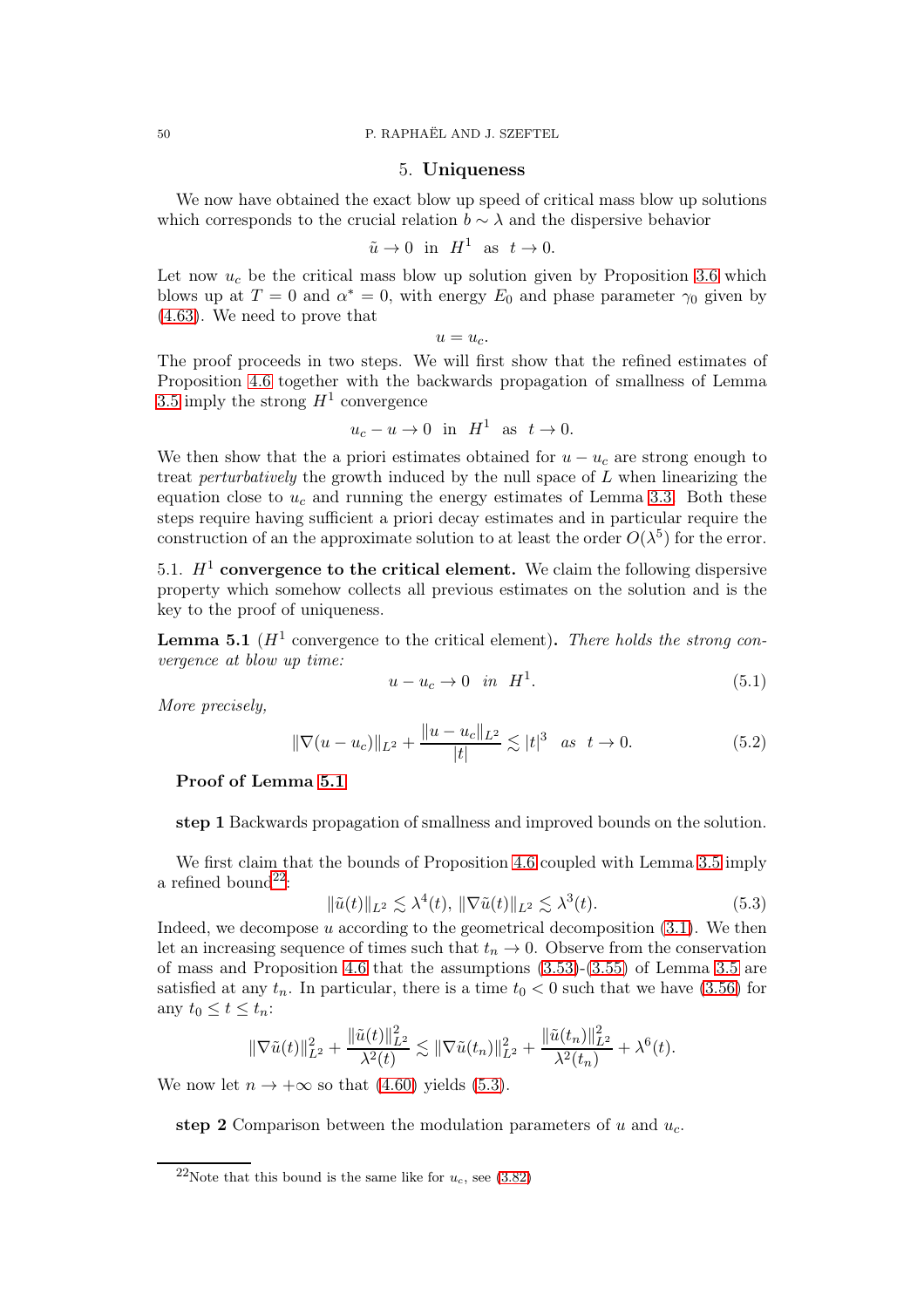Let  $b, \lambda, \alpha, \beta, \gamma$  denote the modulation parameters of u, and  $b_c, \lambda_c, \alpha_c, \beta_c, \gamma_c$  denote the modulation parameters of  $u_c$ . We claim:

<span id="page-50-0"></span>
$$
|\gamma - \gamma_c| + \frac{|\alpha - \alpha_c|}{|t|} + \frac{|\lambda - \lambda_c|}{|t|} + |b - b_c| + |\beta - \beta_c| \lesssim |t|^4.
$$
 (5.4)

The proof of [\(5.4\)](#page-50-0) is a consequence of the modulation equation and the improved a priori bound [\(5.3\)](#page-49-2), and it is postponed to Appendix C.

step 3 Comparison between u and  $u_c$ .

 $(5.2)$  is now a simple consequence of  $(5.3)$ ,  $(5.4)$ . Indeed,

$$
\frac{\|u - u_c\|_{L^2}}{|t|} + \|\nabla(u - u_c)\|_{L^2} \leq \frac{\|\tilde{u}\|_{L^2}}{|t|} + \|\nabla \tilde{u}\|_{L^2} + \frac{\|\tilde{u}_c\|_{L^2}}{|t|} + \|\nabla \tilde{u}_c\|_{L^2} + \frac{\|\tilde{Q} - \tilde{Q}_c\|_{L^2}}{|t|} + \|\nabla(\tilde{Q} - \tilde{Q}_c)\|_{L^2}.
$$

Now [\(5.4\)](#page-50-0) yields after a simple computation:

$$
\|\widetilde{Q}-\widetilde{Q}_c\|_{L^2}\lesssim |t|^4,\ \|\nabla(\widetilde{Q}-\widetilde{Q}_c)\|_{L^2}\lesssim |t|^3,
$$

and [\(3.82\)](#page-30-1), [\(5.3\)](#page-49-2) now yield [\(5.2\)](#page-49-3).

This concludes the proof of Lemma [5.1.](#page-49-0)

## 5.2. Energy estimates for the flow near  $u_c$ . Let us now decompose:

$$
u = u_c + \tilde{\tilde{u}}, \quad \tilde{\tilde{u}}(t, x) = \frac{1}{k(\alpha_c(t))^{1/2} \lambda_c(t)} \varepsilon \left( t, \frac{x - \alpha_c(t)}{\lambda_c(t)} \right) e^{i\gamma_c(t)}.
$$
 (5.5)

Here we do not impose modulation theory and orthogonality conditions on  $\varepsilon$ . Indeed, one should have in mind that we do not have uniform well localized bounds on the  $\tilde{u}_c$  part of  $u_c$  and that the  $\partial_t \tilde{u}_c$  part is in particular controlled only through the  $H^{\frac{3}{2}}$  bound [\(3.82\)](#page-30-1). We however claim that the a priori estimate from (3.82), [\(5.2\)](#page-49-3):

<span id="page-50-2"></span>
$$
\|\tilde{\tilde{u}}\|_{L^2} \lesssim \lambda^4, \|\tilde{\tilde{u}}\|_{H^1} \lesssim \lambda^3 \tag{5.6}
$$

is enough to treat the instability generated by the null space of  $L$  perturbatively. Let

<span id="page-50-4"></span>
$$
N(t) := \sup_{t < \tau < 0} \left( \|\tilde{\tilde{u}}(\tau)\|_{H^1}^2 + \frac{\|\tilde{\tilde{u}}(\tau)\|_{L^2}^2}{\lambda_c^2(\tau)} \right),\tag{5.7}
$$

and

Scal(t) = 
$$
(\epsilon_1, Q)^2 + (\epsilon_2, \Lambda Q)^2 + (\epsilon_1, |y|^2 Q)^2 + (\epsilon_2, \rho)^2
$$
 (5.8)  
+  $(\epsilon_1, yQ)^2 + (\epsilon_2, \nabla Q)^2$ .

We first claim the following energy bound:

<span id="page-50-1"></span>**Lemma 5.2.** There holds for  $t$  close enough to  $0$ :

<span id="page-50-3"></span>
$$
N(t) \lesssim \sup_{t \le \tau < 0} \frac{Scal(\tau)}{\lambda_c^2(\tau)} + \int_t^0 \frac{Scal(\tau)}{\lambda_c^3(\tau)} d\tau. \tag{5.9}
$$

## Proof of Lemma [5.2](#page-50-1)

It is a consequence of the energy estimate [\(3.38\)](#page-21-0) together with the a priori bound [\(3.82\)](#page-30-1).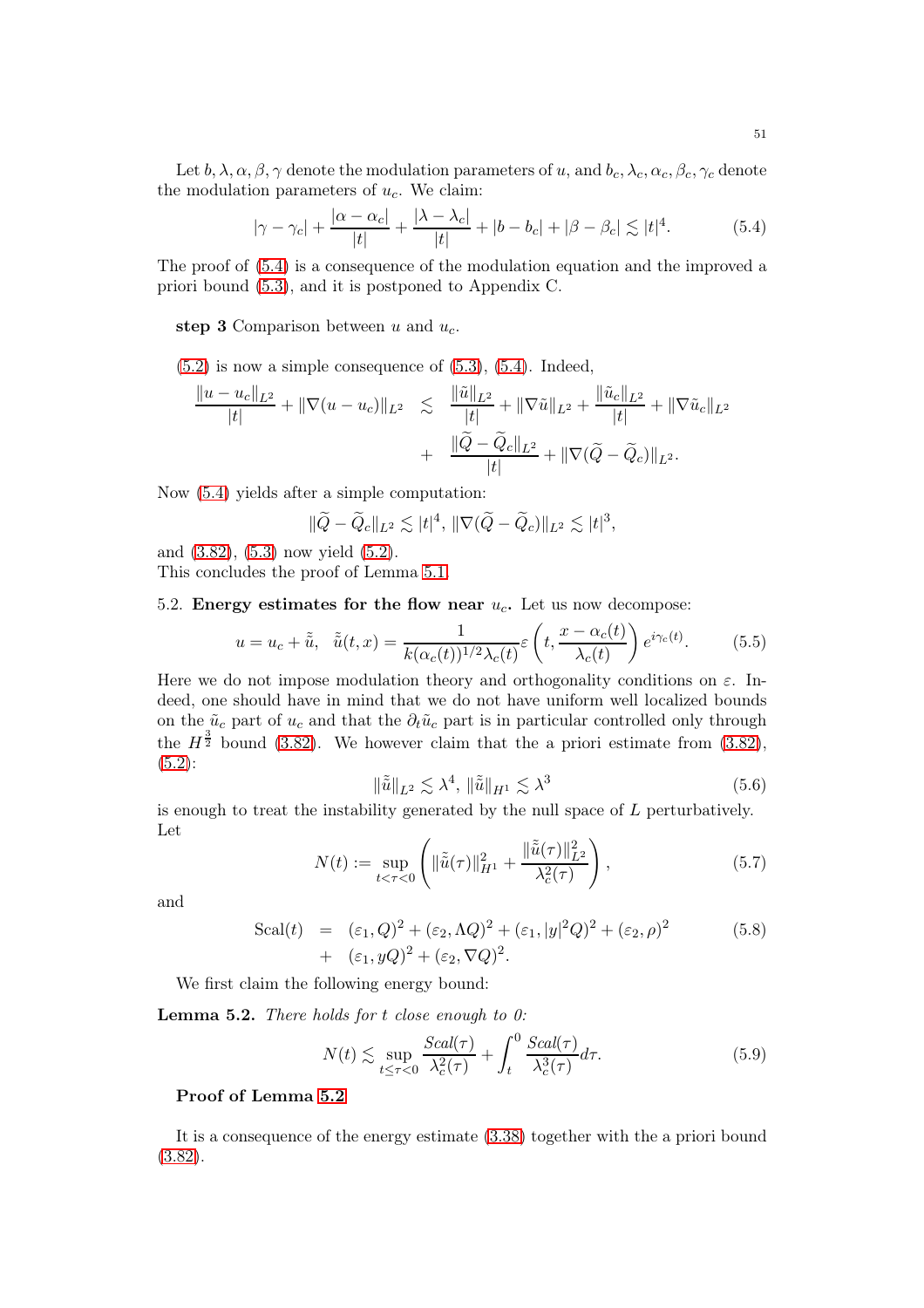step 1 Application of Lemma [3.3.](#page-21-2)

Let  $\mathcal{I}(\tilde{\tilde{u}})$  be given by [\(3.37\)](#page-21-3), we claim that:

<span id="page-51-3"></span>
$$
\frac{\|\tilde{\tilde{u}}\|_{L^2}^2}{\lambda_c^3} + O\left(N(t) + \frac{\text{Scal}(t)}{\lambda_c^3}\right) \lesssim \frac{d\mathcal{I}}{dt}.\tag{5.10}
$$

Indeed, let us apply Lemma [3.3](#page-21-2) with  $w = u_c = (u_c)_1 + i(u_c)_2$ , then the bound [\(3.32\)](#page-20-1) holds from [\(3.82\)](#page-30-1) and  $\psi$  given by [\(3.31\)](#page-20-2) is identically zero. Hence [\(3.38\)](#page-21-0) becomes:

<span id="page-51-0"></span>
$$
\frac{d\mathcal{I}}{dt} = -\frac{1}{\lambda_c^2} \Im \left( \int k(x) u_c^2 \overline{\tilde{u}}^2 \right) - \Re \left( \int k(x) \partial_t u_c \overline{\langle 2 | \tilde{u} |^2 u_c + \tilde{u}^2 u_c \rangle} \right) \n+ \frac{b_c}{\lambda_c^2} \left\{ \int \frac{|\tilde{u}|^2}{\lambda_c^2} + \Re \left( \int \nabla^2 \phi \left( \frac{x - \alpha_c}{A \lambda_c} \right) (\nabla \tilde{u}, \overline{\nabla \tilde{u}}) \right) - \frac{1}{4A^2} \left( \int \Delta^2 \phi \left( \frac{x - \alpha_c}{\lambda_c} \right) \frac{|\tilde{u}|^2}{\lambda_c^2} \right) \n+ \lambda_c \Re \left( \int A \nabla \phi \left( \frac{x - \alpha_c}{A \lambda_c} \right) k(x) (2|\tilde{u}|^2 u_c + \tilde{u}^2 \overline{u_c}) \cdot \overline{\nabla u_c} \right) \right\} \n+ O \left( \frac{\|\tilde{\tilde{u}}\|_{L^2}^2}{\lambda_c^2} + \|\tilde{\tilde{u}}\|_{H^1}^2 \right). \tag{5.11}
$$

We consider the first two terms in the right-hand side of  $(5.11)$  and expand  $u_c =$  $\widetilde{Q}_c + \widetilde{u}_c$ :<sup>[23](#page-51-1)</sup>

<span id="page-51-2"></span>
$$
-\frac{1}{\lambda_c^2} \Im \left( \int k(x) u_c^2 \overline{\tilde{u}}^2 \right) - \Re \left( \int k(x) \partial_t u_c \overline{\overline{2}|\tilde{u}|^2 u_c + \tilde{u}^2 \overline{u_c}} \right) \qquad (5.12)
$$
  
= 
$$
-\frac{1}{\lambda_c^2} \Im \left( \int k(x) \widetilde{Q}_c^2 \overline{\tilde{u}}^2 \right) - \Re \left( \int k(x) \partial_t \widetilde{Q}_c \overline{\overline{2}|\tilde{u}|^2 \widetilde{Q}_c + \tilde{u}^2 \widetilde{Q}_c} \right) \qquad (5.12)
$$

$$
-\frac{1}{\lambda_c^2} \Im \left( \int k(x) (2 \tilde{u}_c \widetilde{Q}_c + \tilde{u}_c^2) \overline{\tilde{u}}^2 \right) - \Re \left( \int k(x) \partial_t \widetilde{Q}_c \overline{\overline{2}|\tilde{u}|^2 \tilde{u}_c + \tilde{u}^2 \overline{\tilde{u}_c}} \right) \qquad (5.12)
$$

$$
-\Re \left( \int k(x) \partial_t \tilde{u}_c \overline{\overline{2}|\tilde{u}|^2 \widetilde{Q}_c + \tilde{u}^2 \overline{\tilde{Q}_c}} \right) - \Re \left( \int k(x) \partial_t \tilde{u}_c \overline{\overline{2}|\tilde{u}|^2 \tilde{u}_c + \tilde{u}^2 \overline{\tilde{u}_c}} \right).
$$

Arguing like for the proof of [\(3.72\)](#page-27-0), we may rewrite the first two terms in the right-hand side of [\(5.12\)](#page-51-2) as:

$$
-\frac{1}{\lambda_c^2} \Im \left( \int k(x) \tilde{Q}_c^2 \tilde{\tilde{u}}^2 \right) - \Re \left( \int k(x) \partial_t \tilde{Q}_c \overline{(2|\tilde{u}|^2 \tilde{Q}_c + \tilde{u}^2 \tilde{Q}_c)} \right) \tag{5.13}
$$
  

$$
= -\frac{b_c}{\lambda_c^2} \int k(x) (|\tilde{Q}_c|^2 + 2 \tilde{\Sigma}_c^2) \tilde{\tilde{u}}_1^2 + 4 \tilde{\Sigma}_c \tilde{\Theta}_c \tilde{\tilde{u}}_1 \tilde{\tilde{u}}_2 + (|\tilde{Q}_c|^2 + 2 \tilde{\Theta}_c^2) \tilde{\tilde{u}}_2^2)
$$
  

$$
- \frac{b_c}{\lambda_c} \Re \left( \int \left( \frac{x - \alpha_c}{\lambda_c} \right) k(x) (2|\tilde{\tilde{u}}|^2 \tilde{Q}_c + \tilde{\tilde{u}}^2 \overline{\tilde{Q}_c}) \cdot \overline{\nabla \tilde{Q}_c} \right) + O \left( \frac{\|\tilde{\tilde{u}}\|_{L^2(\mathbb{R}^2)}^2}{\lambda_c^2} + \|\tilde{\tilde{u}}\|_{H^1(\mathbb{R}^2)}^2 \right)
$$

<span id="page-51-1"></span><sup>&</sup>lt;sup>23</sup>Keep in mind that we do not have satisfactory well localized bounds in  $\tilde{u}_c$ , and the corresponding terms will be treated using the smallness [\(3.82\)](#page-30-1)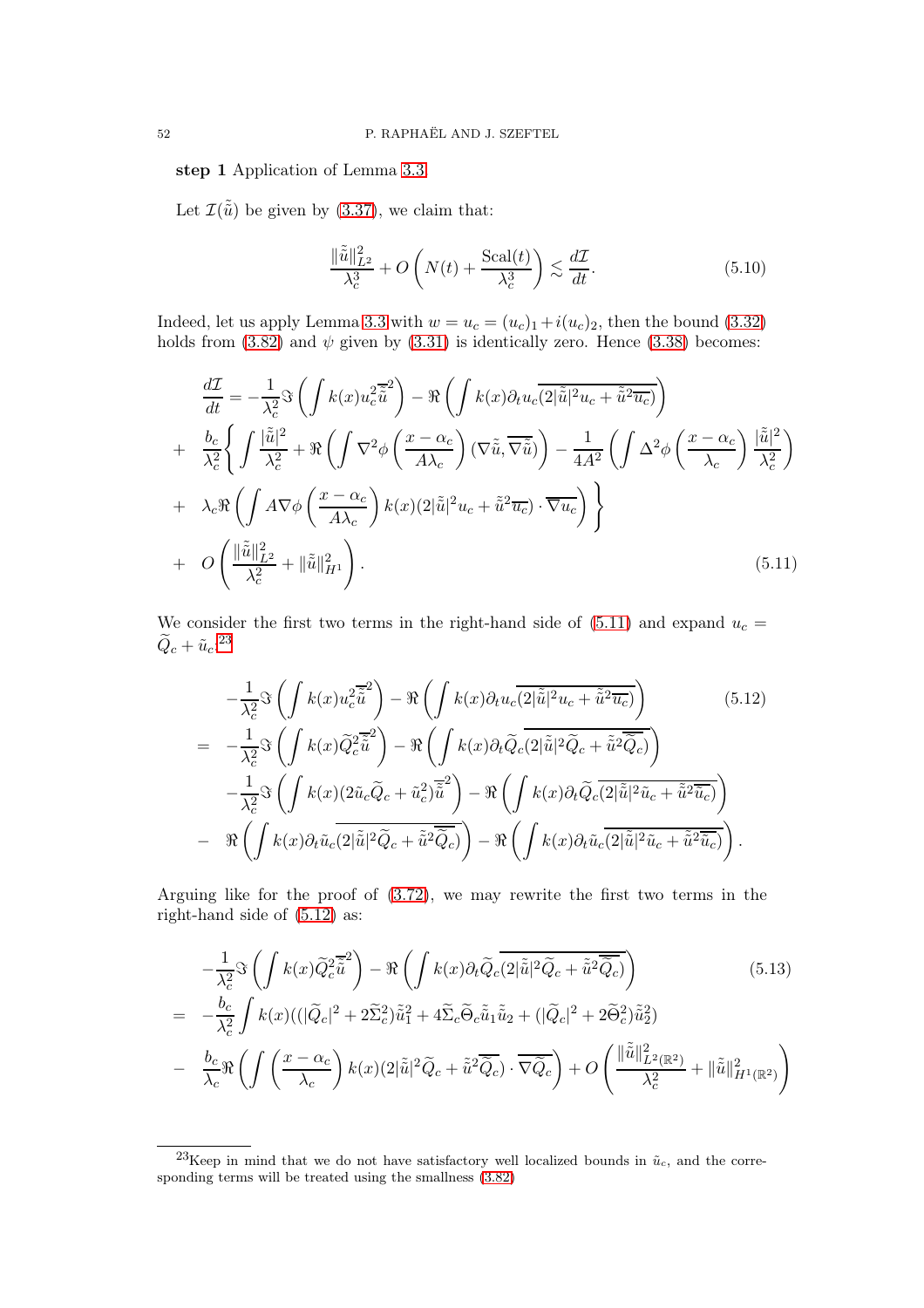where  $Q_c = \Sigma_c + i\Theta_c$ . For the next two terms in the right-hand side of [\(5.12\)](#page-51-2), we use Sobolev embeddings and [\(3.82\)](#page-30-1) to obtain:

<span id="page-52-2"></span>
$$
\left| -\frac{1}{\lambda_c^2} \Im \left( \int k(x) (2\tilde{u}_c \widetilde{Q}_c + \tilde{u}_c^2) \overline{\tilde{u}}^2 \right) - \Re \left( \int k(x) \partial_t \widetilde{Q}_c \overline{(2|\tilde{\tilde{u}}|^2 \tilde{u}_c + \tilde{\tilde{u}}^2 \overline{\tilde{u}_c})} \right) \right|
$$
  
\n
$$
\lesssim \frac{1}{\lambda_c^2} \|\widetilde{Q}_c\|_{L^\infty(\mathbb{R}^2)} \|\tilde{u}_c\|_{L^2(\mathbb{R}^2)} \|\tilde{\tilde{u}}\|_{L^4(\mathbb{R}^2)}^2 + \frac{1}{\lambda_c^2} \|\tilde{u}_c\|_{L^4(\mathbb{R}^2)}^2 \|\tilde{\tilde{u}}\|_{L^4(\mathbb{R}^2)}^2
$$
  
\n+ 
$$
\|\partial_t \widetilde{Q}_c\|_{L^\infty(\mathbb{R}^2)} \|\tilde{u}_c\|_{L^2(\mathbb{R}^2)} \|\tilde{\tilde{u}}\|_{L^4(\mathbb{R}^2)}^2 \lesssim \frac{\|\tilde{\tilde{u}}\|_{L^2(\mathbb{R}^2)}^2}{\lambda_c^2} + \|\tilde{\tilde{u}}\|_{H^1}^2
$$
(5.14)

where we used the bound  $24$ 

$$
\|\partial_t \widetilde{Q}_c\|_{L^\infty} \lesssim \frac{1}{\lambda_c^3}.
$$

The last two terms in the right-hand side of [\(5.12\)](#page-51-2) require using the equation satisfied by  $\tilde{u}_c$ :

<span id="page-52-1"></span>
$$
i\partial_t \tilde{u}_c = -\Delta \tilde{u}_c - k(x)(|u_c|^2 u_c - |\tilde{Q}_c|^2 \tilde{Q}_c) - \tilde{\psi}_c
$$
\n(5.15)

where  $\tilde{\psi}_c$  is defined by:

$$
\tilde{\psi}_c = i\partial_t \tilde{Q}_c + \Delta \tilde{Q}_c + k(x)|\tilde{Q}_c|^2 \tilde{Q}_c.
$$

Expanding this term like for [\(3.74\)](#page-29-0), we have using [\(3.20\)](#page-17-1), [\(3.82\)](#page-30-1), [\(3.83\)](#page-30-2), [\(3.84\)](#page-30-3):

$$
|\tilde{\psi_c}|_{L^2} \lesssim \frac{Mod_c(t) + |\alpha_c|^2 + \lambda_c^5}{\lambda_c^2} \lesssim \lambda_c^2.
$$

Using this together with [\(5.15\)](#page-52-1), integration by parts, Sobolev embeddings and the  $H^{\frac{3}{2}}$  bound [\(3.82\)](#page-30-1) now yields:

<span id="page-52-3"></span>
$$
\begin{split}\n&\Big|-\Re\left(\int k(x)\partial_t \tilde{u}_c\overline{(2|\tilde{\tilde{u}}|^2\tilde{Q}_c+\tilde{\tilde{u}}^2\overline{\tilde{Q}_c})}\right)-\Re\left(\int k(x)\partial_t \tilde{u}_c\overline{(2|\tilde{\tilde{u}}|^2\tilde{u}_c+\tilde{\tilde{u}}^2\overline{\tilde{u}_c})}\right)\Big| \\
&\lesssim \|\tilde{u}_c\|_{H^{\frac{3}{2}}}\left[\|2|\tilde{\tilde{u}}|^2\tilde{Q}_c+\tilde{\tilde{u}}^2\overline{\tilde{Q}_c}\|_{H^{\frac{1}{2}}}+\|2|\tilde{\tilde{u}}|^2\tilde{u}_c+\tilde{\tilde{u}}^2\overline{\tilde{u}_c}\|_{H^{\frac{1}{2}}}\right] \\
&+\|k(x)(|u_c|^2u_c-|\tilde{Q}_c|^2\tilde{Q}_c)+\tilde{\psi}_c\|_{L^2}\left[\|\tilde{Q}_c\|_{L^\infty(\mathbb{R}^2)}\|\tilde{\tilde{u}}\|_{L^4}^2+\|\tilde{u}_c\|_{L^6}\|\tilde{\tilde{u}}\|_{L^6}^2\right] \\
&\lesssim \frac{\|\tilde{\tilde{u}}\|_{L^2(\mathbb{R}^2)}^2}{\lambda_c^2}+\|\tilde{\tilde{u}}\|_{H^1}^2.\n\end{split} \tag{5.16}
$$

We now consider the last term in the right-hand side of  $(5.11)$  and compute:

$$
\Re\left(\int A\nabla\phi\left(\frac{x-\alpha_c}{A\lambda_c}\right)k(x)(2|\tilde{\tilde{u}}|^2u_c + \tilde{\tilde{u}}^2\overline{u_c})\overline{\nabla u_c}\right) = \Re\left(\int A\nabla\phi\left(\frac{x-\alpha_c}{A\lambda_c}\right)k(x)(2|\tilde{\tilde{u}}|^2\widetilde{Q}_c + \tilde{\tilde{u}}^2\overline{\widetilde{Q}_c})\overline{\nabla \widetilde{Q}_c}\right) + \text{Error}
$$
\n(5.17)

<span id="page-52-0"></span><sup>24</sup>The worst term is generated by the phase  $|(\gamma_c)_t| \lesssim \frac{1}{\lambda_c^2}$ .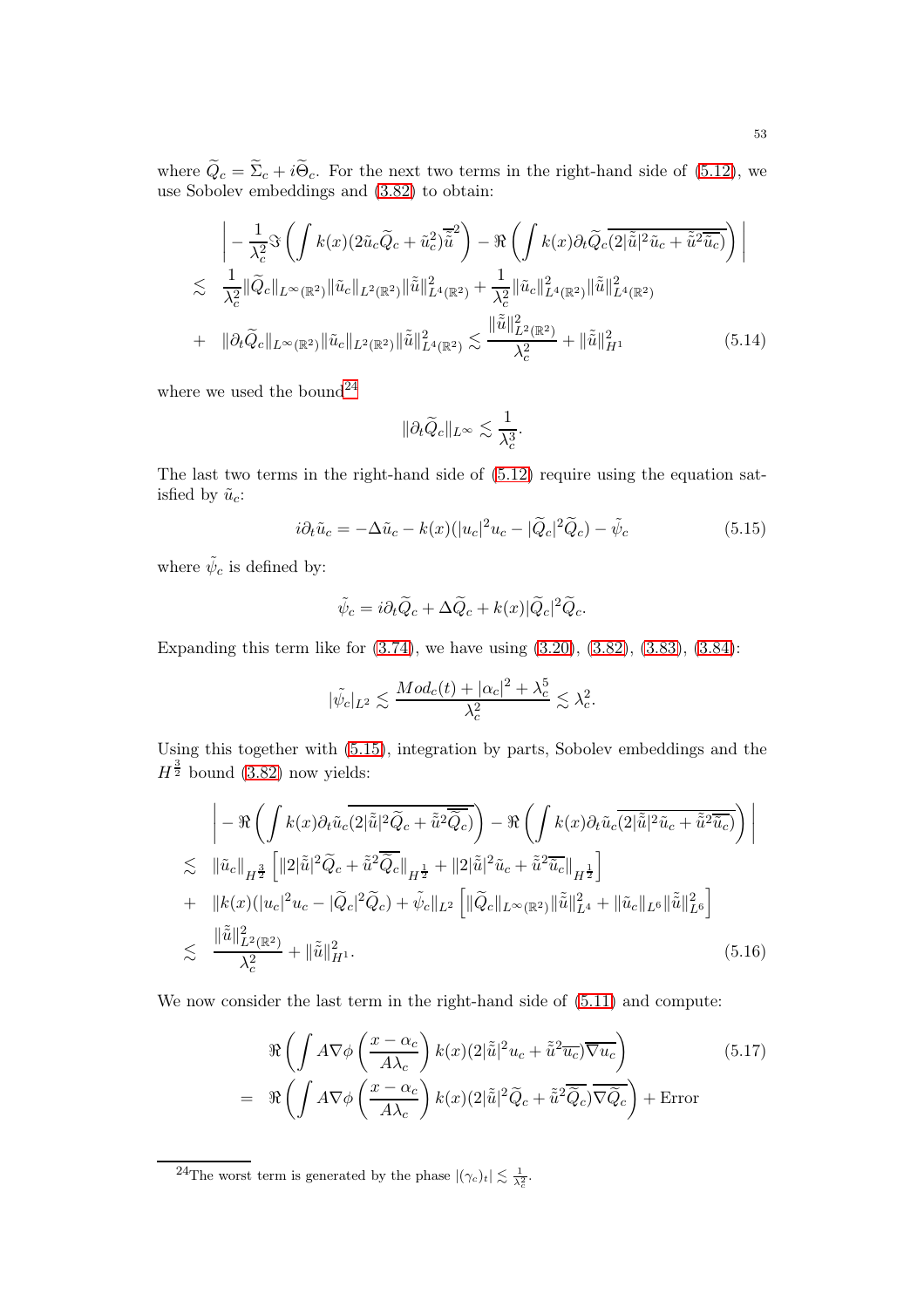with from Sobolev embeddings and [\(3.82\)](#page-30-1):

<span id="page-53-0"></span>
$$
|\text{Error}| \lesssim \left| \Re \int A \nabla \phi \left( \frac{x - \alpha_c}{A \lambda_c} \right) k(x) (2|\tilde{\tilde{u}}|^2 \tilde{u}_c + \tilde{\tilde{u}}^2 \overline{\tilde{u}_c}) \overline{\nabla \tilde{Q}_c} \right|
$$
  
+ 
$$
\left| \Re \int A \nabla \phi \left( \frac{x - \alpha_c}{A \lambda_c} \right) k(x) (2|\tilde{\tilde{u}}|^2 \tilde{Q}_c + \tilde{\tilde{u}}^2 \overline{\tilde{Q}_c}) \overline{\nabla \tilde{u}_c} \right|
$$
  
+ 
$$
\left| \Re \int A \nabla \phi \left( \frac{x - \alpha_c}{A \lambda_c} \right) k(x) (2|\tilde{\tilde{u}}|^2 \tilde{u}_c + \tilde{\tilde{u}}^2 \overline{\tilde{u}_c}) \overline{\nabla \tilde{u}_c} \right|
$$
  

$$
\lesssim (\|\nabla \tilde{Q}_c\|_{L^\infty} \|\tilde{u}_c\|_{L^2} + \|\tilde{Q}_c\|_{L^\infty} \|\nabla \tilde{u}_c\|_{L^2}) \|\tilde{\tilde{u}}\|_{L^4}^2
$$
  
+ 
$$
\|\tilde{u}_c\|_{L^6} \|\nabla \tilde{u}_c\|_{L^2} \|\tilde{\tilde{u}}\|_{L^6}^2 \lesssim \frac{\|\tilde{\tilde{u}}\|_{L^2}^2}{\lambda_c^2} + \|\tilde{\tilde{u}}\|_{H^1}^2.
$$
 (5.18)

Collecting the estimated [\(5.11\)](#page-51-0)-[\(5.18\)](#page-53-0) yields:

$$
\frac{d\mathcal{I}}{dt} = \frac{b_c}{\lambda_c^2} \left[ \int \frac{|\tilde{\tilde{u}}|^2}{\lambda_c^2} + \Re \left( \int \nabla^2 \phi \left( \frac{x - \alpha_c}{A \lambda_c} \right) (\nabla \tilde{\tilde{u}}, \overline{\nabla \tilde{\tilde{u}}} ) \right) \right]
$$
\n
$$
- \int k(x) \left( (\vert \tilde{Q}_c \vert^2 + 2 \widetilde{\Sigma}_c^2) \tilde{\tilde{u}}_1^2 + 4 \widetilde{\Sigma}_c \widetilde{\Theta}_c \tilde{\tilde{u}}_1 \tilde{\tilde{u}}_2 + (\vert \tilde{Q}_c \vert^2 + 2 \widetilde{\Theta}_c^2) \tilde{\tilde{u}}_2^2 \right) - \frac{1}{4A^2} \int \Delta^2 \phi \left( \frac{x - \alpha_c}{A \lambda_c} \right) \frac{|\tilde{\tilde{u}}|^2}{\lambda_c^2}
$$
\n
$$
+ \lambda_c \Re \left( \int \left( A \nabla \phi \left( \frac{x - \alpha_c}{A \lambda_c} \right) - \left( \frac{x - \alpha_c}{\lambda_c} \right) \right) k(x) (2\vert \tilde{\tilde{u}} \vert^2 \widetilde{Q}_c + \tilde{\tilde{u}}^2 \overline{\widetilde{Q}_c}) \cdot \overline{\nabla \widetilde{Q}_c} \right) \right]
$$
\n
$$
+ O \left( \frac{\Vert \tilde{\tilde{u}} \Vert_{L^2}^2}{\lambda_c^2} + \Vert \tilde{\tilde{u}} \Vert_{H^1}^2 \right).
$$

We now use the uniform proximity of  $Q_{\mathcal{P}_c}$  to  $Q$  and the coercitivity property [\(3.30\)](#page-19-1) to conclude like for the proof of [\(3.72\)](#page-27-0):

$$
\frac{b_c}{\lambda_c^4} \left[ \int |\nabla \varepsilon|^2 e^{-\frac{|y|}{\sqrt{A}}} + \int |\varepsilon|^2 + O(\text{Scal}(t)) \right] + O\left( \frac{\|\tilde{\tilde{u}}\|_{L^2}^2}{\lambda_c^2} + \|\tilde{\tilde{u}}\|_{H^1(\mathbb{R}^2)}^2 \right) \lesssim \frac{d\mathcal{I}}{dt}
$$

which implies  $(5.10)$ .

step 2 Coercivity of  $\mathcal{I}$ .

We now recall from [\(3.37\)](#page-21-3) the formula:

$$
\mathcal{I}(t) = \frac{1}{2} \int |\nabla \tilde{\tilde{u}}|^2 + \frac{1}{2} \int \frac{|\tilde{\tilde{u}}|^2}{\lambda_c^2} - \frac{1}{4} \int k(x) |u_c + \tilde{\tilde{u}}|^4 + \frac{1}{4} \int k(x) |u_c|^4
$$
  
+ 
$$
\int k(x) |u_c|^2 (u_c)_1 \tilde{\tilde{u}}_1 + \int k(x) |u_c|^2 (u_c)_2 \tilde{\tilde{u}}_2 + \frac{1}{2} \frac{b_c}{\lambda_c} \Im \left( \int A \nabla \phi \left( \frac{x - \alpha_c}{A \lambda_c} \right) \cdot \nabla \tilde{\tilde{u}} \tilde{\tilde{u}} \right)
$$

Expanding  $u_c = \tilde{Q}_c + \tilde{u}_c$  and arguing like for the proof of [\(5.10\)](#page-51-3), we get using [\(5.6\)](#page-50-2) the rough upper bound:

<span id="page-53-1"></span>
$$
|\mathcal{I}| \lesssim \|\tilde{\tilde{u}}(t)\|_{H^1}^2 + \frac{\|\tilde{\tilde{u}}(t)\|_{L^2}^2}{\lambda_c^2(t)} \to 0 \quad \text{as} \quad t \to 0. \tag{5.19}
$$

We now claim the lower bound:

<span id="page-53-2"></span>
$$
\mathcal{I}(t) \geq \frac{1}{2\lambda_c^2} \left[ (L_+\varepsilon_1, \varepsilon_1) + (L_-\varepsilon_2, \varepsilon_2) + o\left( \|\varepsilon\|_{H^1}^2 \right) \right]
$$
\n
$$
\geq \frac{c}{\lambda_c^2} \left[ \int \|\varepsilon\|_{H^1}^2 - \text{Scal}(t) \right]. \tag{5.20}
$$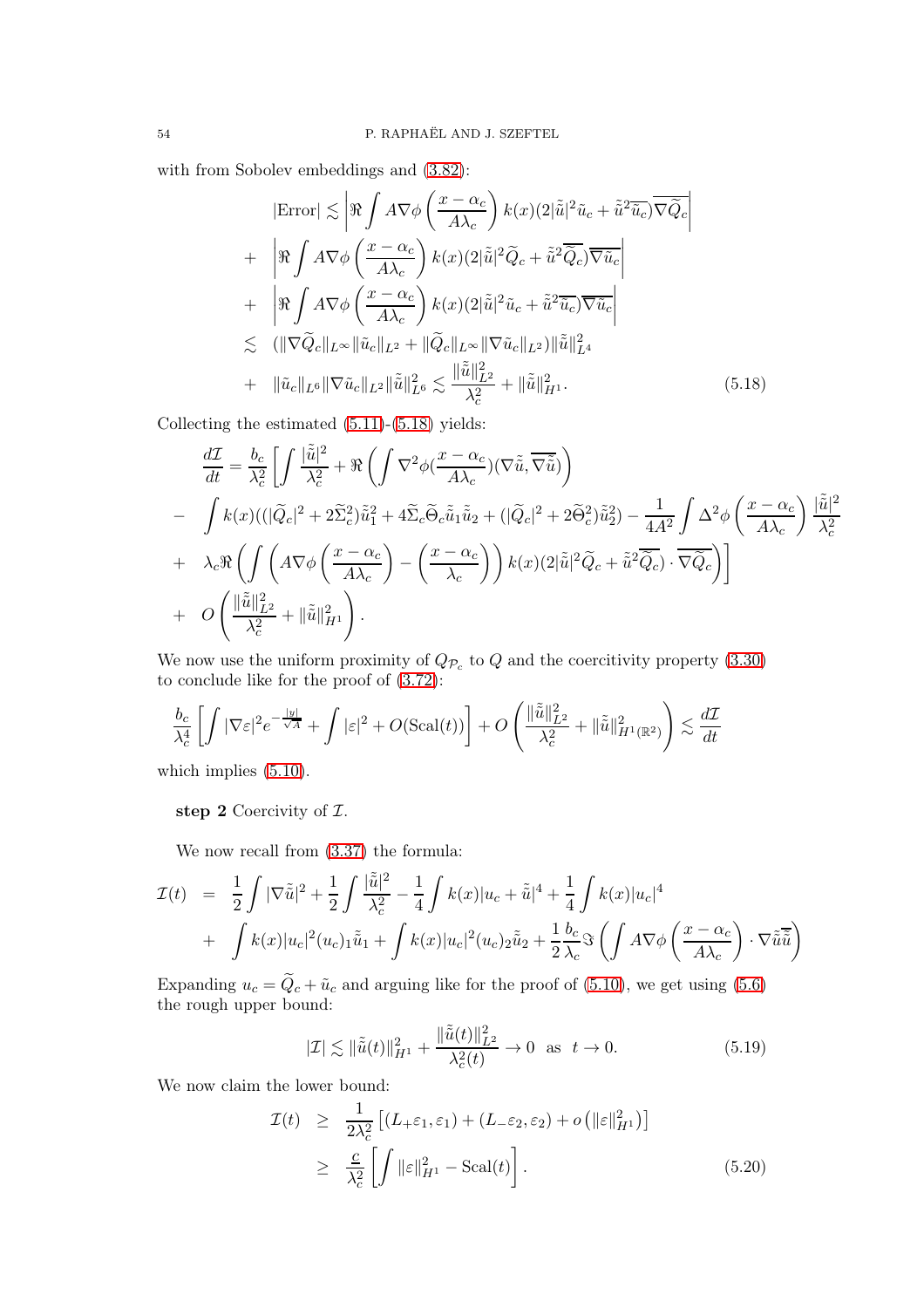The proof is very similar to the one of [\(3.65\)](#page-26-0) using also the control of interaction terms similar to [\(5.14\)](#page-52-2), [\(5.16\)](#page-52-3), [\(5.18\)](#page-53-0). The details are left to the reader.

Integrating  $(5.10)$  from t to 0 using the boundary condition  $(5.19)$  and the lower bound  $(5.20)$  now yields  $(5.9)$ .

This concludes the proof of Lemma [5.2.](#page-50-1)

5.3. Control of the scalar products and proof of Theorem [1.3.](#page-3-0) It now remains to control the possible growth of the scalar product terms in [\(5.9\)](#page-50-3). We claim:

<span id="page-54-0"></span>**Lemma 5.3** (A priori control of the null space). There holds for  $t$  close enough to 0:

<span id="page-54-1"></span>
$$
Scal(t) \lesssim |t|^{\frac{1}{2}}|t|^2 N(t). \tag{5.21}
$$

Let us assume Lemma [5.3](#page-54-0) and conclude the proof of Theorem [1.3.](#page-3-0)

#### Proof of Theorem [1.3](#page-3-0)

From [\(5.9\)](#page-50-3), [\(5.21\)](#page-54-1) and the law  $\lambda_c \sim |t|$ , we have for t close enough to 0:

$$
N(t) \lesssim |t|^{\frac{1}{2}} N(t) + \int_t^0 \frac{N(\tau)}{\sqrt{\tau}} d\tau \lesssim |t|^{\frac{1}{2}} N(t)
$$

and hence  $N(t) = 0$  for t small enough. From the definition [\(5.7\)](#page-50-4) of N, this yields  $u = u_c$  and concludes the proof of Theorem [1.3.](#page-3-0)

#### Proof of Lemma [5.3](#page-54-0)

The proof follows by deriving the null space close to  $Q_{\mathcal{P}_c}$  to sufficiently high order and reintegrating the corresponding modulation equations from blow up time. The worst behavior is on the even terms where the modulation equations are a deformation of the ones for  $L_+, L_-,$  and roughly correspond to the system of ODE's:

 $(\varepsilon_2, \Lambda Q)_s = 2(\varepsilon_1, Q), \quad (\varepsilon_1, |y|^2 Q)_s = -4(\varepsilon_2, \Lambda Q), \quad (\varepsilon_2, \rho)_s = -(\varepsilon_1, |y|^2 Q) \quad (5.22)$ 

with initial degeneracy provided by the  $L^2$  norm conservation law and the a priori bound  $(5.6)$ :

$$
|(\varepsilon_1,Q)| \lesssim \int |\varepsilon|^2 \lesssim \|\varepsilon\|_{L^2} \lambda(t) \sqrt{N(t)} \lesssim \lambda^4(t)\lambda(t) \sqrt{N(t)}.
$$

The control of the worst paramater (related to the phase) requires Z <sup>+</sup><sup>∞</sup>

$$
\begin{aligned} |(\varepsilon_2,\rho)(s)|&\lesssim \int_s^{+\infty}ds_1\int_{s_1}^{+\infty}ds_2\int_{s_2}^{+\infty}|(\varepsilon_1,Q)(s_3)|ds_3\\ &\lesssim \lambda(s)\sqrt{N(s)}\int_s^{+\infty}ds_1\int_{s_1}^{+\infty}ds_2\int_{s_2}^{+\infty}\lambda_c^4ds_3\lesssim \frac{\lambda(s)\sqrt{N(s)}}{s}. \end{aligned}
$$

This implies [\(5.21\)](#page-54-1) and explains why we needed a small enough estimate  $||\varepsilon||_{L^2} \lesssim \lambda_c^4$ in  $(5.2)^{\overline{25}}$  $(5.2)^{\overline{25}}$  $(5.2)^{\overline{25}}$ ,  $(5.\overline{6})$ .

Let us now implement the above strategy which requires being careful with respect to polynomial losses, and in particular demands a high order approximation of the null space close to  $Q_{\mathcal{P}}$ .

step 1 Approximate equation in conformal variables to the order  $O(\lambda_c^4)$ .

<span id="page-54-2"></span><sup>&</sup>lt;sup>25</sup> In fact, any bound  $\|\varepsilon\|_{L^2} \lesssim \lambda_c^{3+\eta}$  for some  $\eta > 0$  is enough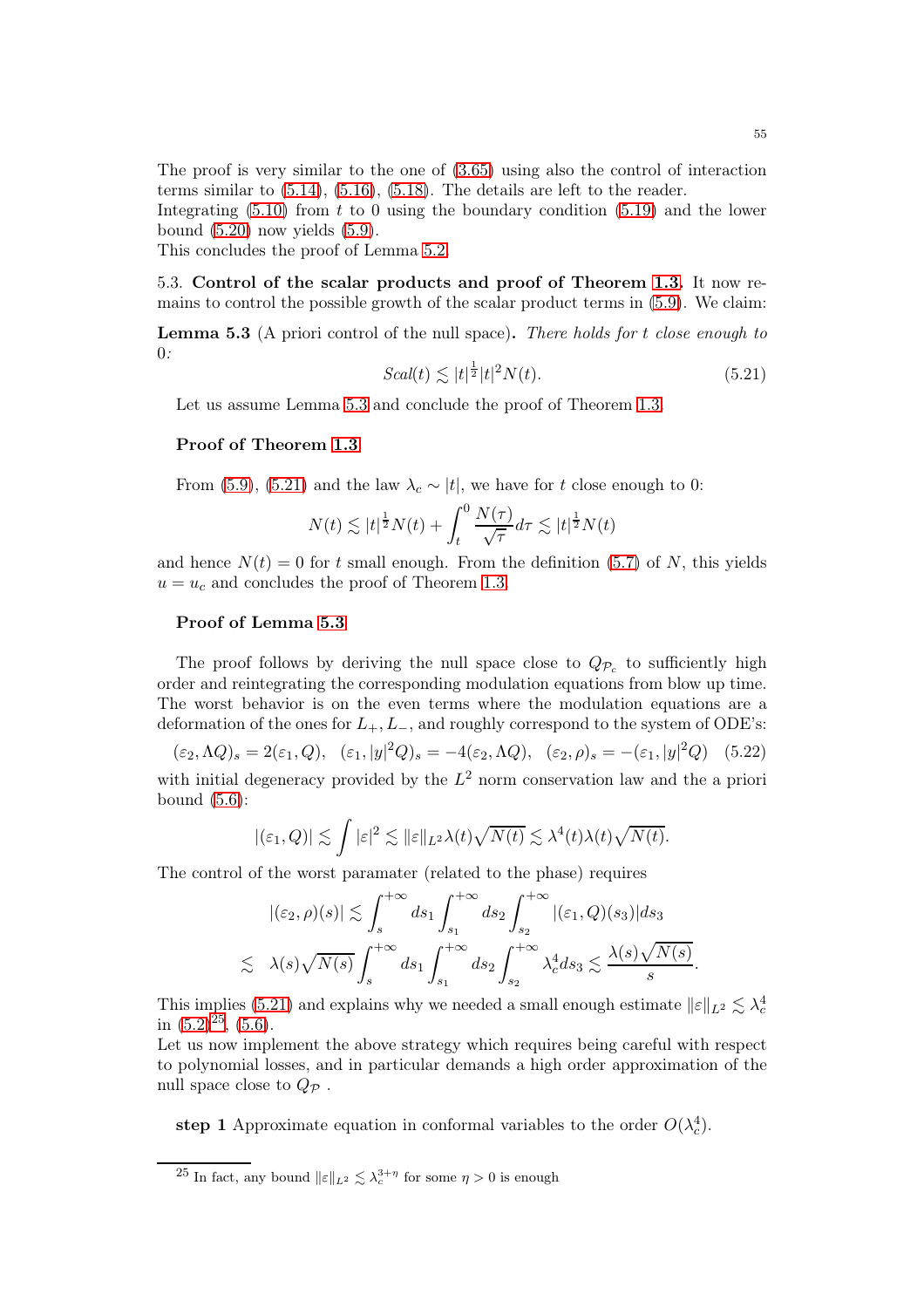Let  $v, w$  be defined by:

$$
u(t,x) = \frac{1}{[k(\alpha_c(t))]^{\frac{1}{2}}} \frac{1}{\lambda_c(t)} v\left(t, \frac{x - \alpha_c(t)}{\lambda_c(t)}\right) e^{i\gamma_c(t)}, \ \ w(s,y) = v(s,y) e^{i\frac{b_c|y|^2}{4} - i\beta_c \cdot y}
$$
\n(5.23)

then  $w$  satisfies the equation:

$$
i\partial_s w + \Delta w - w + ((b_c)_s + b_c^2) \frac{|y|^2 w}{4}
$$
  
- 
$$
\left\{ ((\beta_c)_s + b_c \beta_c) \cdot y + i \lambda_c \beta_c \cdot \frac{\nabla k(\alpha_c(t))}{k(\alpha_c(t))} \right\} w + \frac{k(\lambda_c(t)y + \alpha_c(t))}{k(\alpha_c(t))} w|w|^2
$$
  
= 
$$
i \left( \frac{(\lambda_c)_s}{\lambda_c} + b_c \right) \left( \Lambda w + \left( -ib_c \frac{|y|^2}{4} + i \beta_c y \right) w \right) + ((\gamma_c)_s - |\beta_c|^2) w
$$
  
+ 
$$
i \left( \frac{(\alpha_c)_s}{\lambda_c} - 2\beta_c \right) \cdot \left( \nabla w + \left( -ib_c \frac{y}{2} + i \beta_c \right) w + \frac{\lambda_c}{2} \frac{\nabla k(\alpha_c(t))}{k(\alpha_c(t))} w \right).
$$

Starting with  $u_c$ , we also define  $v_c$  and  $w_c(s, y) = v_c(s, y)e^{i\frac{b_c|y|^2}{4} - i\beta_c \cdot y}$ . We let  $u = u_c + \tilde{\tilde{u}}$  and define:

<span id="page-55-3"></span>
$$
v = v_c + \varepsilon
$$
,  $w = w_c + \tilde{\varepsilon}$ , i.e.  $\tilde{\varepsilon} = \varepsilon e^{i\frac{b_c|y|^2}{4} - i\beta_c \cdot y}$ . (5.24)

Since  $u_c$  satisfies [\(1.1\)](#page-0-0),  $\tilde{\varepsilon}$  satisfies:

<span id="page-55-0"></span>
$$
i\partial_s \tilde{\varepsilon} + \Delta \tilde{\varepsilon} - \tilde{\varepsilon} + ((b_c)_s + b_c^2) \frac{|y|^2 \tilde{\varepsilon}}{4} - \left\{ ((\beta_c)_s + b_c \beta_c) \cdot y + i\lambda_c \beta_c \cdot \frac{\nabla k(\alpha_c(t))}{k(\alpha_c(t))} \right\} \tilde{\varepsilon}
$$
  
+ 
$$
\frac{k(\lambda_c(t)y + \alpha_c(t))}{k(\alpha_c(t))} (w|w|^2 - w_c|w_c|^2) = ((\gamma_c)_s - |\beta_c|^2) \tilde{\varepsilon}
$$
  
= 
$$
i \left( \frac{(\lambda_c)_s}{\lambda_c} + b_c \right) \left( \Lambda \tilde{\varepsilon} + \left( -ib_c \frac{|y|^2}{4} + i\beta_c y \right) \tilde{\varepsilon} \right)
$$
  
+ 
$$
i \left( \frac{(\alpha_c)_s}{\lambda_c} - 2\beta_c \right) \cdot \left( \nabla \tilde{\varepsilon} + \left( -ib_c \frac{y}{2} + i\beta_c \right) \tilde{\varepsilon} + \frac{\lambda_c}{2} \frac{\nabla k(\alpha_c(t))}{k(\alpha_c(t))} \tilde{\varepsilon} \right).
$$
(5.25)

[\(4.60\)](#page-45-1)-[\(4.62\)](#page-45-5), [\(4.80\)](#page-48-2) and [\(5.25\)](#page-55-0) yield:

<span id="page-55-1"></span>
$$
i\partial_s \tilde{\varepsilon} + \Delta \tilde{\varepsilon} - \tilde{\varepsilon} - (c_0(\alpha_c)\lambda_c + \beta_3 \lambda_c^3) \cdot y \tilde{\varepsilon} + \frac{k(\lambda_c(t)y + \alpha_c(t))}{k(\alpha_c(t))}(w|w|^2 - w_c|w_c|^2)
$$
  
=  $O\left(\lambda_c^4(1+|y|^2)\tilde{\varepsilon} + \lambda_c^4(1+|y|)\nabla \tilde{\varepsilon}\right).$  (5.26)

Let  $\tilde{\varepsilon} = \tilde{\varepsilon}_1 + i\tilde{\varepsilon}_2$  and  $w_c = (w_c)_1 + i(w_c)_2$ . We now expand the nonlinear term in [\(5.26\)](#page-55-1) as well as  $w_c = P_{\mathcal{P}_c} + \tilde{\varepsilon}_c$  and the expansion of the approximate solution [\(2.7\)](#page-11-2) to derive the equation at order  $O(\lambda_c^4)$ :

<span id="page-55-2"></span>
$$
-i\partial_s \tilde{\varepsilon} + M^{(4)}(\tilde{\varepsilon}) + (c_0(\alpha_c)\lambda_c + \beta_3 \lambda_c^3) \cdot y\tilde{\varepsilon} = -\psi \tag{5.27}
$$

where  $M^{(4)}$  is the expansion of M at order 4:

<span id="page-55-4"></span>
$$
M^{(4)}(\tilde{\varepsilon}) = M_1^{(4)}(\tilde{\varepsilon}_1) + i M_2^{(4)}(\tilde{\varepsilon}_2), \tag{5.28}
$$

<span id="page-55-5"></span>
$$
M_1^{(4)}(\tilde{\varepsilon}) = -\Delta \tilde{\varepsilon}_1 + \tilde{\varepsilon}_1 - \left( 3Q^2 + 6QT_2 + \frac{3}{2} \nabla^2 k(0)(y, y) \lambda_c^2 Q^2 + 3 \nabla^2 k(0)(y, \alpha_c) \lambda_c Q^2 + 6QT_3 + \frac{1}{2} \nabla^3 k(0)(y, y, y) \lambda_c^3 Q^2 \right) \tilde{\varepsilon}_1 - 2QS_3 \tilde{\varepsilon}_2,
$$
\n(5.29)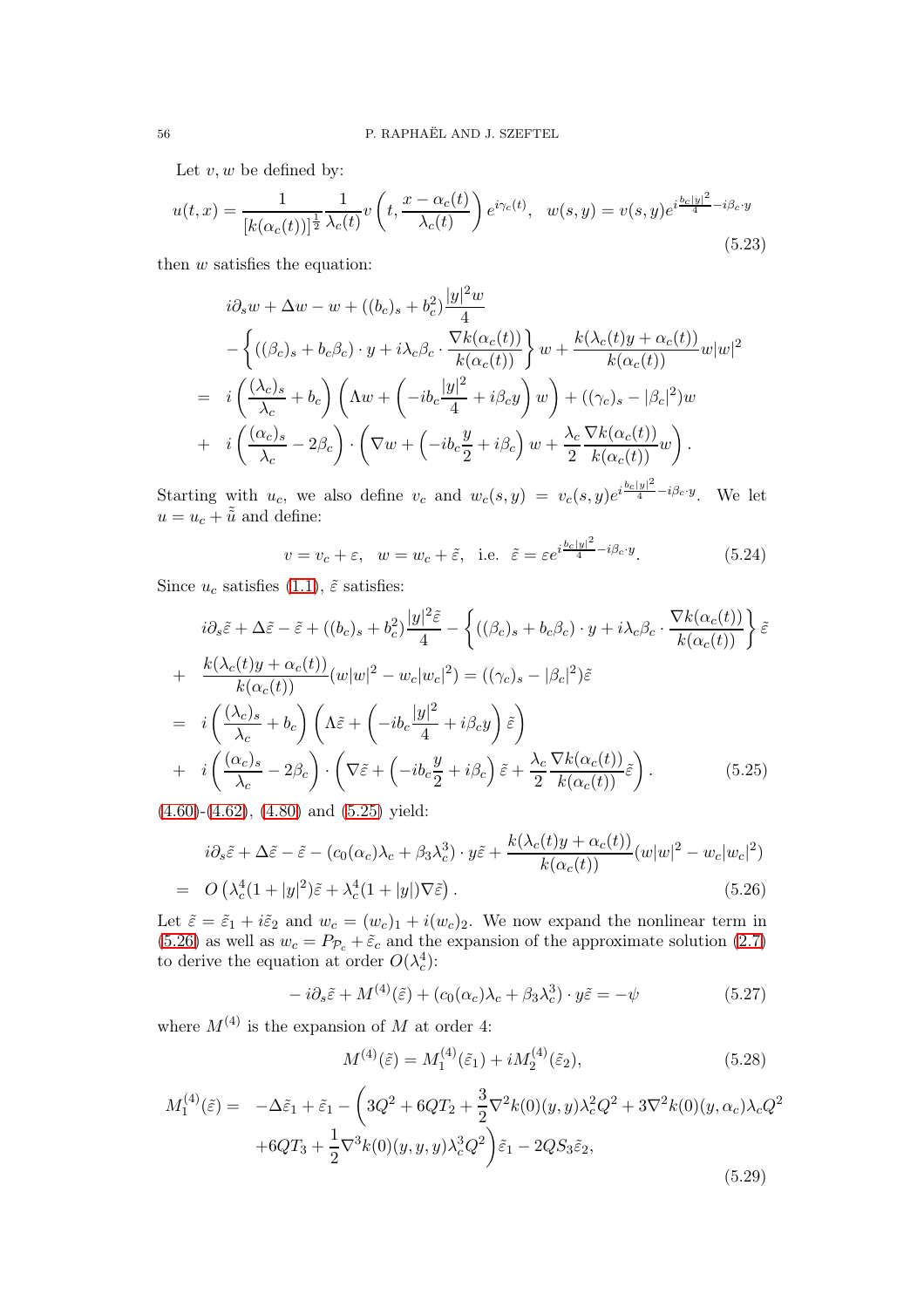$$
^{57}
$$

<span id="page-56-8"></span>
$$
M_2^{(4)}(\tilde{\varepsilon}) = -\Delta \tilde{\varepsilon}_2 + \tilde{\varepsilon}_2 - \left(Q^2 + 2QT_2 + \frac{1}{2}\nabla^2 k(0)(y, y)\lambda_c^2 Q^2 + \nabla^2 k(0)(y, \alpha_c)\lambda_c Q^2 + 2QT_3 + \frac{1}{6}\nabla^3 k(0)(y, y, y)\lambda_c^3 Q^2\right)\tilde{\varepsilon}_2 - 2QS_3\tilde{\varepsilon}_1,
$$
\n(5.30)

and where the remainder  $\psi$  satisfies:

$$
\psi = O\left(\lambda_c^4 (1+|y|^2)\tilde{\varepsilon} + \lambda_c^4 (1+|y|)\nabla \tilde{\varepsilon} + \tilde{\varepsilon}_c \tilde{\varepsilon} + \tilde{\varepsilon}_c^2 \tilde{\varepsilon} + w_c \tilde{\varepsilon}^2 + \tilde{\varepsilon}^3\right). \tag{5.31}
$$

step 2 Approximate null space.

Let  $f(s, y) = O(e^{-c|y|})$  be a smooth well localized slowly time dependent function, then [\(5.27\)](#page-55-2) yields:

<span id="page-56-7"></span>
$$
\frac{d}{ds}\left\{\Im(\varepsilon,\overline{f})\right\} = -\Re(\varepsilon,\overline{M^{(4)}(f) - i\partial_s f + (c_0(\alpha_c)\lambda_c + \beta_3\lambda_c^3) \cdot yf}) + O((\psi,f)) \tag{5.32}
$$
\nwith

with

<span id="page-56-6"></span>
$$
\begin{split} |(\psi, f)| &\lesssim \lambda_c^4 \|\tilde{\varepsilon}\|_{L^2(\mathbb{R}^2)} + \|\tilde{\varepsilon}_c\|_{L^2(\mathbb{R}^2)} \|\tilde{\varepsilon}\|_{L^2(\mathbb{R}^2)} + \|\tilde{\varepsilon}_c\|_{L^4(\mathbb{R}^2)}^2 \|\tilde{\varepsilon}\|_{L^2(\mathbb{R}^2)} \\ &+ \|\tilde{\varepsilon}_c\|_{L^4(\mathbb{R}^2)} \|\tilde{\varepsilon}\|_{L^4(\mathbb{R}^2)} \|\tilde{\varepsilon}\|_{L^2(\mathbb{R}^2)} + \|\tilde{\varepsilon}\|_{L^4(\mathbb{R}^2)}^2 \|\tilde{\varepsilon}\|_{L^2(\mathbb{R}^2)} \\ &\lesssim \lambda_c^4 \|\tilde{\varepsilon}\|_{L^2(\mathbb{R}^2)}. \end{split} \tag{5.33}
$$

We now claim that we can find some real valued smooth well localized functions  $A_2(y), B_2(y), D_3(s, y), E_2(s, y), E_3(s, y), F_2(s, y)$  with

$$
A_2, B_2 = O(\lambda_c^2 e^{-c|y|}), E_2, F_2 = O(\lambda_c^2 e^{-c|y|}), E_3, D_3 = O(\lambda_c^3 e^{-c|y|})
$$

such that we have the following approximate null space relations:

<span id="page-56-0"></span>
$$
M^{(4)}(\nabla Q + \lambda_c^2 A_2) - i \partial_s (\nabla Q + \lambda_c^2 A_2) = -a_1 \lambda_c^2 y Q + O(\lambda_c^3 e^{-|y|}), \tag{5.34}
$$

<span id="page-56-1"></span>
$$
M^{(4)}(i(yQ + \lambda_c^2 B_2)) - i\partial_s [i(yQ + \lambda_c^2 B_2))] = -2i(\nabla Q + \lambda_c^2 A_2) + O(\lambda_c^3 e^{-|y|}),
$$
(5.35)

for some universal constant

<span id="page-56-2"></span>
$$
a_1 > 0,\tag{5.36}
$$

and for the even part:

<span id="page-56-3"></span>
$$
M^{(4)}(\Lambda P_{\mathcal{P}_c} + E_2 + E_3 + iD_3) - i\partial_s [\Lambda P_{\mathcal{P}_c} + E_2 + E_3 + iD_3]
$$
  
+  $(c_0(\alpha_c)\lambda_c + \beta_3\lambda_c^3) \cdot y [\Lambda P_{\mathcal{P}_c} + E_2 + E_3 + iD_3]$   
=  $-2P_{\mathcal{P}_c} + \lambda_c a_2(\alpha_c) \cdot yQ + \lambda_c^3 a_3 \cdot yQ + O(\lambda_c^4 e^{-|y|}),$  (5.37)

for a linear map  $a_2$  on  $\mathbb{R}^2$  and a vector  $a_3$  in  $\mathbb{R}^2$ ,

<span id="page-56-4"></span>
$$
M^{(4)}(i(|y|^2 P_{\mathcal{P}_c} + F_2)) - i\partial_s [i(|y|^2 P_{\mathcal{P}_c} + F_2)]
$$
  
=  $-4i(\Lambda P_{\mathcal{P}_c} + E_2) + O(\lambda_c^3 e^{-|y|}),$  (5.38)

and

<span id="page-56-5"></span>
$$
M^{(4)}(\rho) = |y|^2 Q + O(\lambda_c^2 e^{-|y|}).
$$
\n(5.39)

The algebraic derivation of [\(5.34\)](#page-56-0), [\(5.35\)](#page-56-1), [\(5.36\)](#page-56-2), [\(5.37\)](#page-56-3), [\(5.38\)](#page-56-4), [\(5.39\)](#page-56-5) is done in Appendix D.

step 3 Control of  $(\varepsilon_1, yQ)$ .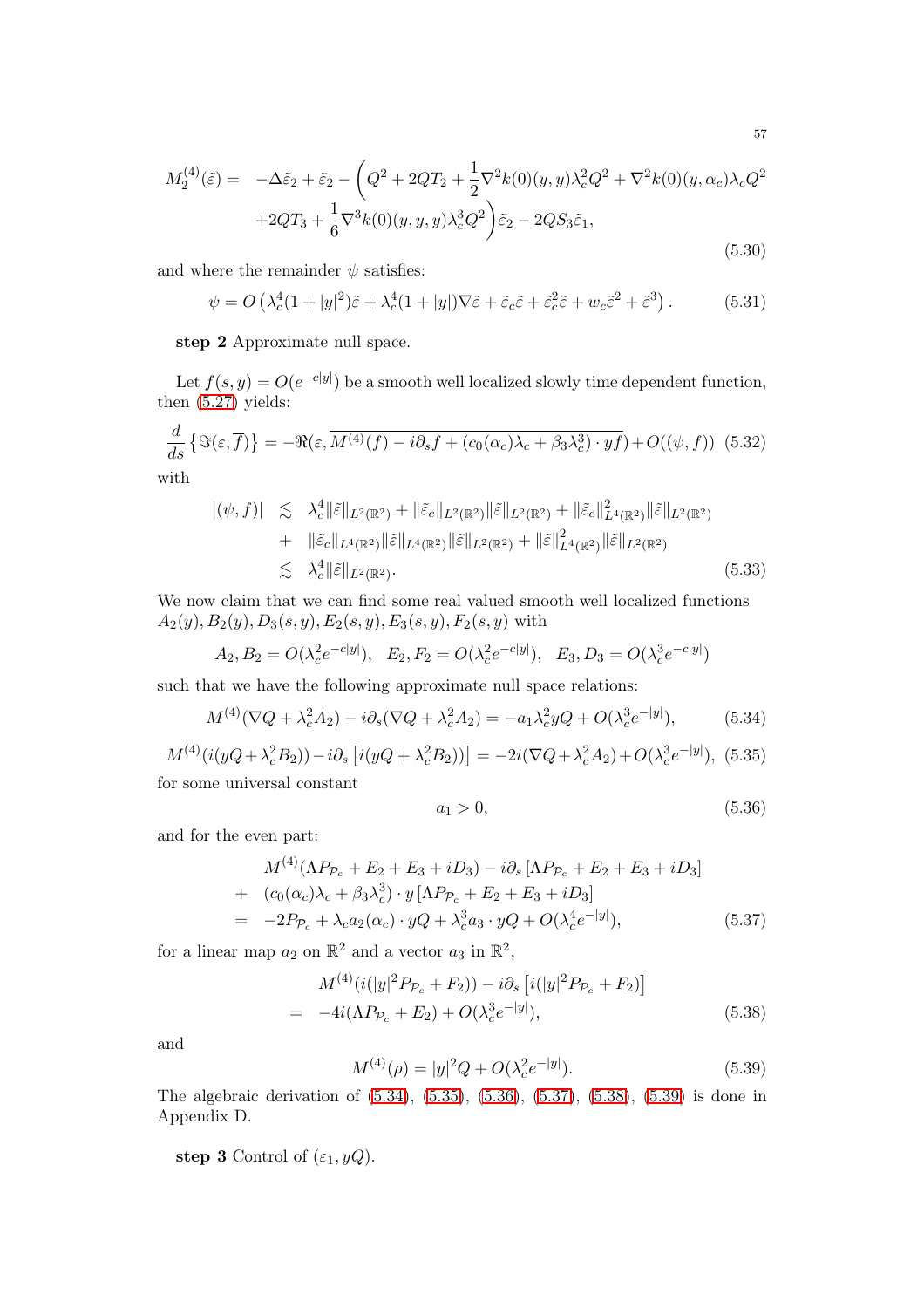From [\(5.33\)](#page-56-6), [\(5.34\)](#page-56-0), [\(5.35\)](#page-56-1), let  $A = \nabla Q + \lambda_c^2 A_2$ ,  $B = yQ + \lambda_c^2 B_2$  and rewrite [\(5.32\)](#page-56-7) with  $f = A$  and then  $f = iB$  to get:

<span id="page-57-0"></span>
$$
\begin{cases} (\tilde{\varepsilon}_1, B)_s = -2(\tilde{\varepsilon}_2, A) + O(\lambda_c^3 \|\tilde{\varepsilon}\|_{L^2(\mathbb{R}^2)}), \\ (\tilde{\varepsilon}_2, A)_s = a_1 \lambda_c^2(\tilde{\varepsilon}_1, yQ) + O(\lambda_c^3 \|\tilde{\varepsilon}\|_{L^2(\mathbb{R}^2)}). \end{cases}
$$
(5.40)

Now, using the fact that  $\frac{ds}{dt} = \frac{1}{\lambda^2}$  together with [\(4.62\)](#page-45-5) yields:

<span id="page-57-1"></span>
$$
\lambda_c(s) = \frac{C_0}{s} + O\left(\frac{1}{s^2}\right). \tag{5.41}
$$

[\(5.40\)](#page-57-0), [\(5.41\)](#page-57-1) and the fact that  $B = yQ + O(\lambda_c^2)$  imply:

$$
\begin{cases}\n(\tilde{\varepsilon}_1, B)_s = -2(\tilde{\varepsilon}_2, A) + F_1, \\
(\tilde{\varepsilon}_2, A)_s = \frac{a_1 C_0^2}{s^2}(\tilde{\varepsilon}_1, B) + F_2, \n\end{cases}
$$
 with  $F_1, F_2 = O\left(\frac{1}{s^3} ||\tilde{\varepsilon}||_{L^2}\right)$ .

We conclude from Lemma [5.4](#page-62-0) with  $\varsigma = a_1 C_0^2 > 0$  from [\(5.36\)](#page-56-2) that

$$
|(\tilde{\varepsilon}_1, B)| + |(\tilde{\varepsilon}_2, A)| \lesssim \int_s^{+\infty} \frac{\ln(\sigma)}{\sigma^2} ||\tilde{\varepsilon}||_{L^2(\mathbb{R}^2)} d\sigma.
$$

Using the fact that  $A = \nabla Q + O(s^{-2})$  and  $B = yQ + O(s^{-2})$  yields:

$$
|(\tilde{\varepsilon}_1, yQ)| + |(\tilde{\varepsilon}_2, \nabla Q)| \lesssim \frac{\|\tilde{\varepsilon}\|_{L^2(\mathbb{R}^2)}}{s^2} + \int_s^{+\infty} \frac{\ln(\sigma)}{\sigma^2} \|\tilde{\varepsilon}\|_{L^2(\mathbb{R}^2)} d\sigma.
$$

This yields together with  $(5.24)$ ,  $(3.83)$ ,  $(3.84)$  and the definition  $(5.7)$ :

$$
|(\varepsilon_1, yQ)(t)| + |(\varepsilon_2, \nabla Q)(t)| \leq |t| \|\tilde{\tilde{u}}\|_{L^2(\mathbb{R}^2)} + \int_t^0 \ln(|\sigma|) \|\tilde{\tilde{u}}\|_{L^2(\mathbb{R}^2)} d\sigma
$$
  

$$
\lesssim |t|^{\frac{1}{2}} |t| \sqrt{N(t)}
$$

and [\(5.21\)](#page-54-1) is proved for the odd directions.

step 4 Control of  $(\varepsilon_1, Q)$ ,  $(\varepsilon_2, \Lambda Q)$ ,  $(\varepsilon_1, |y|^2 Q)$ ,  $(\varepsilon_2, \rho)$ .

We first have from the  $L^2$  conservation law, the critical mass assumption and [\(5.24\)](#page-55-3):

$$
\Re(\tilde{\varepsilon}, \overline{w_c}) = \Re(\varepsilon, \overline{v_c}) = -\frac{1}{2} \int |\varepsilon|^2 = O(\lambda_c^4 |t| \sqrt{N(t)}).
$$

Hence from [\(3.82\)](#page-30-1):

<span id="page-57-3"></span>
$$
\Re(\tilde{\varepsilon}, \overline{P_{\mathcal{P}_c}}) = 2\Re(\tilde{\varepsilon}, \overline{w_c}) + O(\lambda_c^4 \|\varepsilon\|_{L^2}) = O(\lambda_c^4 |t| \sqrt{N(t)}). \tag{5.42}
$$

Using [\(5.33\)](#page-56-6), [\(5.37\)](#page-56-3) and [\(5.32\)](#page-56-7) with  $f = \Lambda P_{\mathcal{P}_c} + E_2 + E_3 + iD_3$ , we have:

<span id="page-57-2"></span>
$$
\begin{split} & \left( \Im(\tilde{\varepsilon}, \overline{\Lambda P_{\mathcal{P}_c} + E_2 + E_3 + i D_3}) \right)_s \\ &= 2\Re(\tilde{\varepsilon}, \overline{P_{\mathcal{P}_c}}) - \lambda_c a_2(\alpha_c) \cdot (\tilde{\varepsilon}_1, yQ) - \lambda_c^3 a_3 \cdot (\tilde{\varepsilon}_1, yQ) + O(\lambda_c^4 \|\tilde{\varepsilon}\|_{L^2(\mathbb{R}^2)}). \end{split} \tag{5.43}
$$

[\(5.41\)](#page-57-1) and [\(5.43\)](#page-57-2) yield:

$$
\begin{aligned} &\left|\Im(\tilde{\varepsilon},\overline{\Lambda P_{\mathcal{P}_c}+E_2+E_3+iD_3})\right|\\ &\lesssim \int_s^{+\infty}\left(|\Re(\tilde{\varepsilon},\overline{P_{\mathcal{P}_c}})|+\frac{|(\tilde{\varepsilon}_1,yQ)|}{\sigma^3}+\frac{\|\tilde{\varepsilon}\|_{L^2(\mathbb{R}^2)}}{\sigma^4}\right)ds.\end{aligned}
$$

Together with  $(5.42)$ ,  $(5.42)$  and the definition  $(5.7)$  of  $N(t)$ , we obtain:

<span id="page-57-4"></span>
$$
\left| \Im(\tilde{\varepsilon}, \overline{\Lambda P_{\mathcal{P}_c} + E_2 + E_3 + i D_3}) \right| \lesssim |t|^{\frac{5}{2}} |t| \sqrt{N(t)}.
$$
 (5.44)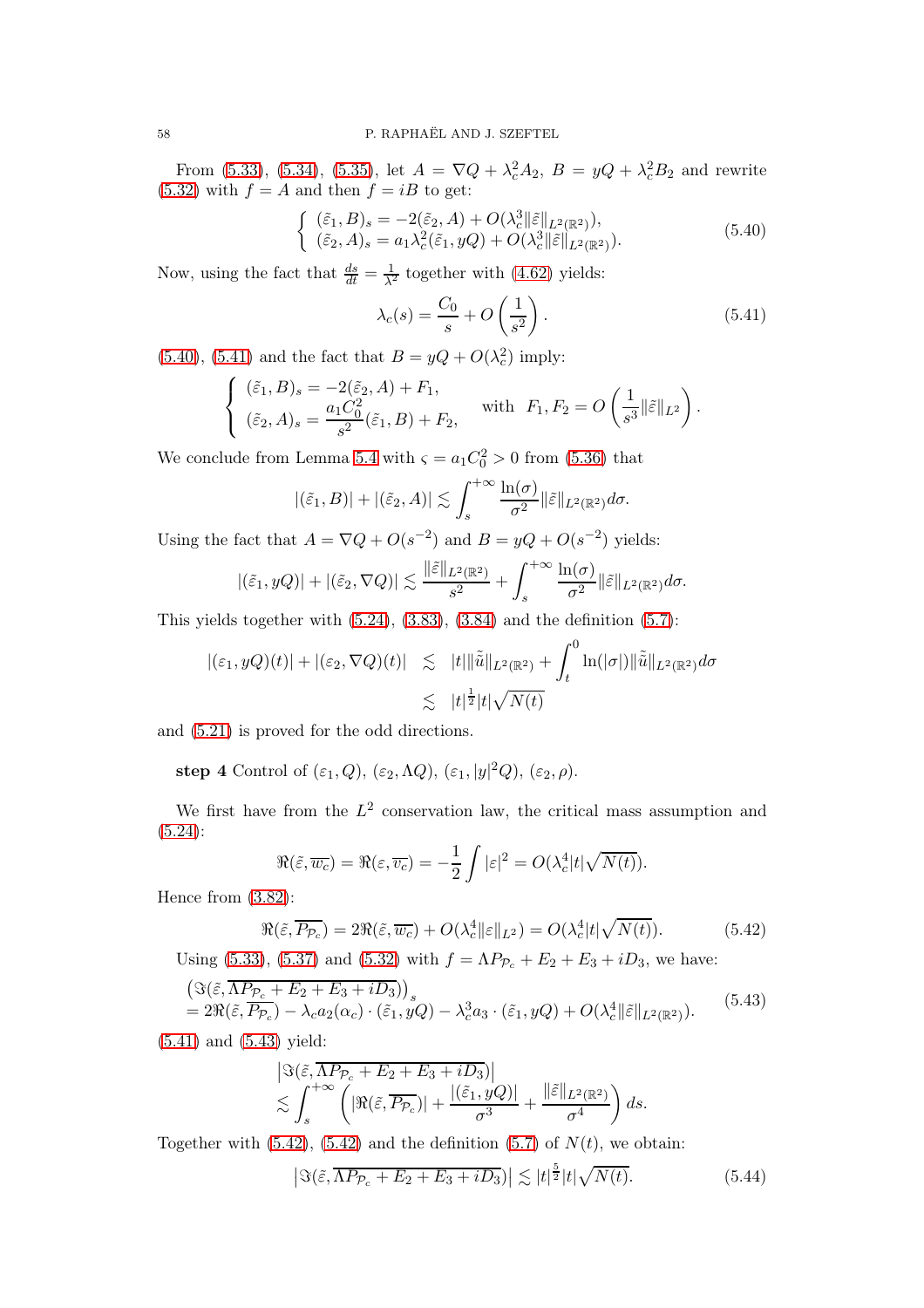Using [\(5.33\)](#page-56-6), [\(5.38\)](#page-56-4) and [\(5.32\)](#page-56-7) with  $f = i|y|^2 P_{\mathcal{P}_c} + iF_2$ , we have:

<span id="page-58-0"></span>
$$
-\left(\Re(\tilde{\varepsilon},\overline{|y|^2P_{\mathcal{P}_c}+F_2})\right)_s = 4\Im(\tilde{\varepsilon},\overline{\Lambda P_{\mathcal{P}_c}+E_2}) + O(\lambda_c^3\|\tilde{\varepsilon}\|_{L^2(\mathbb{R}^2)}).
$$
(5.45)

[\(5.41\)](#page-57-1) and [\(5.45\)](#page-58-0) yield:

$$
\left| \Re(\tilde{\varepsilon}, \overline{|y|^2 P_{\mathcal{P}_c} + F_2}) \right| \lesssim \int_s^{+\infty} \left( |\Im(\tilde{\varepsilon}, \overline{\Lambda P_{\mathcal{P}_c} + E_2})| + \frac{\|\tilde{\varepsilon}\|_{L^2(\mathbb{R}^2)}}{\sigma^3} \right) ds. \tag{5.46}
$$

Together with  $(5.44)$  and the definition  $(5.7)$  of  $N(t)$ , we obtain:

<span id="page-58-2"></span>
$$
\left| \Re(\tilde{\varepsilon}, \overline{|y|^2 P_{\mathcal{P}_c} + F_2}) \right| \lesssim |t|^{\frac{3}{2}} |t| \sqrt{N(t)}.
$$
 (5.47)

Using [\(5.33\)](#page-56-6), [\(5.39\)](#page-56-5) and [\(5.32\)](#page-56-7) with  $f = \rho$ , we have:

<span id="page-58-1"></span>
$$
(\tilde{\varepsilon}_2, \rho)_s = -(\tilde{\varepsilon}_1, |y|^2 Q) + O(\lambda_c^2 \|\tilde{\varepsilon}\|_{L^2(\mathbb{R}^2)}).
$$
\n(5.48)

[\(5.41\)](#page-57-1) and [\(5.48\)](#page-58-1) yield:

$$
|(\tilde{\varepsilon}_2, \rho)| \lesssim \int_s^{+\infty} \left( |(\tilde{\varepsilon}_1, |y|^2 Q)| + \frac{\|\tilde{\varepsilon}\|_{L^2(\mathbb{R}^2)}}{\sigma^2} \right) ds. \tag{5.49}
$$

Together with [\(5.47\)](#page-58-2), the fact that  $P_{\mathcal{P}_c} = Q + O(t^2)$  and the definition [\(5.7\)](#page-50-4) of  $N(t)$ , we obtain:

<span id="page-58-3"></span>
$$
|(\tilde{\varepsilon}_2, \rho)| \lesssim |t|^{\frac{1}{2}} |t| \sqrt{N(t)}.
$$
\n(5.50)

Finally, [\(5.42\)](#page-57-3), [\(5.44\)](#page-57-4), [\(5.47\)](#page-58-2), [\(5.50\)](#page-58-3) together with the fact that  $P_{\mathcal{P}_c} = Q + O(t^2)$ imply:

$$
|(\varepsilon_1, Q)| + |(\varepsilon_2, \Lambda Q)| + |(\varepsilon_1, |y|^2 Q)| + |(\varepsilon_2, \rho)| \lesssim |t|^{\frac{1}{2}} |t| \sqrt{N(t)}
$$

and [\(5.21\)](#page-54-1) is proved for the even directions.

# Appendix A: Computation of the modulation parameters

This Appendix is devoted to the algebraic computation of the modulation parameters in the setting of a decomposition [\(3.1\)](#page-15-1) satisfying the orthogonality conditions [\(3.4\)](#page-16-0)-[\(3.8\)](#page-16-1). We in particular aim at deriving the estimates [\(3.20\)](#page-17-1), [\(3.21\)](#page-17-5). Similar computations can be found in [\[29\]](#page-72-4), [\[30\]](#page-72-5). We will in fact prove a slightly more general result which will be used in Appendix C.

Let  $Mod(t)$  be the vector of modulation equations given by [\(3.19\)](#page-17-6), we claim that we can find a polynomial vector  $\mathcal R$  with

<span id="page-58-4"></span>
$$
|R(\mathcal{P})| \lesssim \mathcal{P}(|\alpha|^2 + |\beta|^2) + |\mathcal{P}|^4 + \left(b - \frac{\lambda}{C_0}\right)|\mathcal{P}|^3 \tag{5.51}
$$

such that:

<span id="page-58-5"></span>
$$
Mod(t) = \mathcal{R}(\mathcal{P})
$$
\n
$$
+ O\left(\mathcal{P}^{7} + [\mathcal{P}^{2} + |Mod(t)|] \|\varepsilon\|_{L^{2}} + \|\varepsilon\|_{L^{2}}^{2} + \|\varepsilon\|_{H^{1}}^{3} + \|\|u\|_{L^{2}} - \|Q\|_{L^{2}}|\right)
$$
\n(5.52)

and this implies in particular [\(3.20\)](#page-17-1).

step 1 Inner products.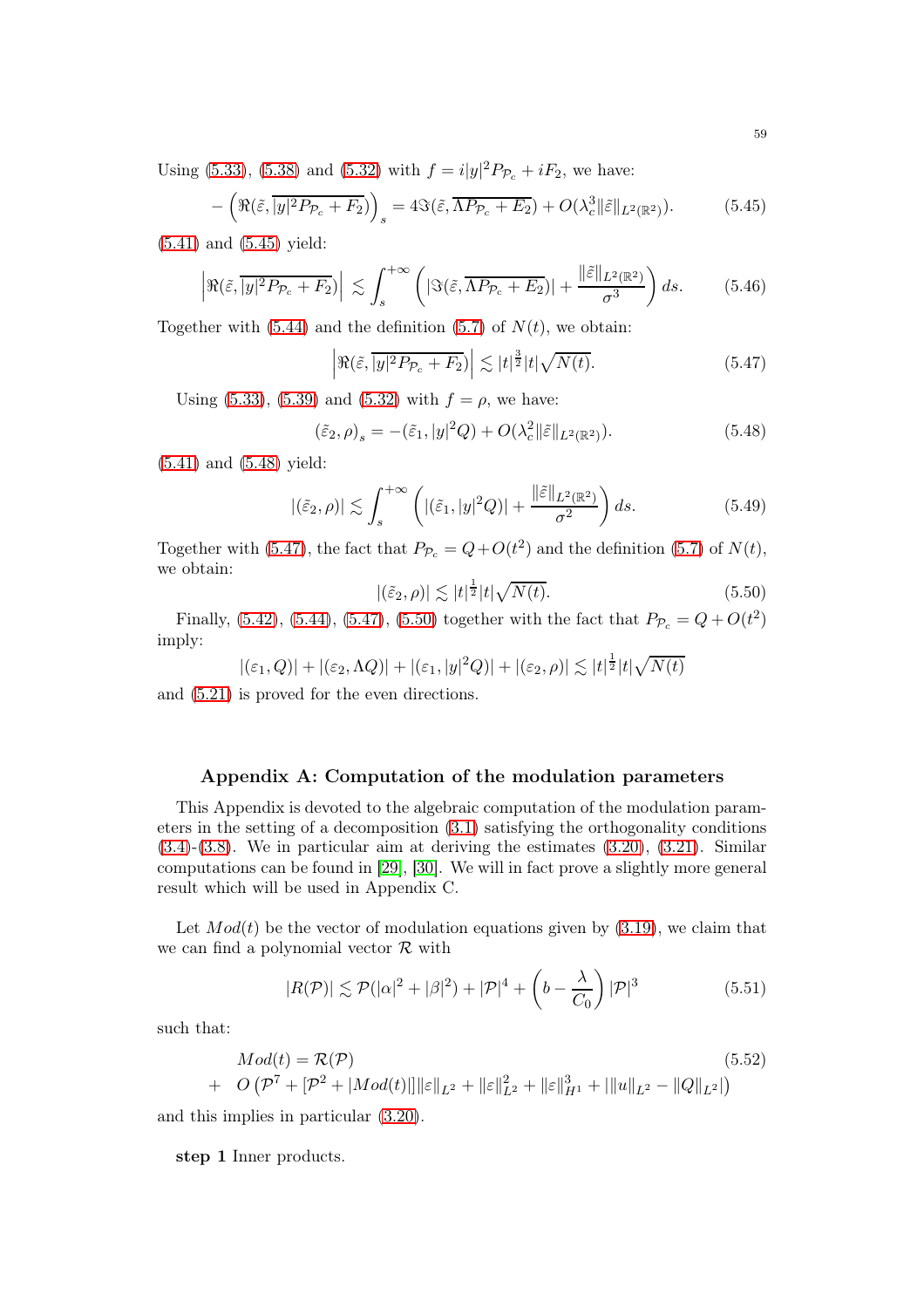We compute the inner products needed to compute the law of the parameters from the  $Q_{\mathcal{P}}$  equation [\(2.22\)](#page-14-0) where  $M_1, M_2$  are given by [\(3.13\)](#page-17-7), [\(3.14\)](#page-17-8):

<span id="page-59-0"></span>
$$
-(-M_2(\varepsilon) + b\Lambda \varepsilon_1 - 2\beta \cdot \nabla \varepsilon_1, \nabla \Theta) + (M_1(\varepsilon) + b\Lambda \varepsilon_2 - 2\beta \cdot \nabla \varepsilon_2, \nabla \Sigma)
$$
  
=  $O(\mathcal{P}^2 ||\varepsilon||_{L^2}),$  (5.53)  
 $(-M_2(\varepsilon) + b\Lambda \varepsilon_1 - 2\beta \cdot \nabla \varepsilon_1, y\Sigma) + (M_1(\varepsilon) + b\Lambda \varepsilon_2 - 2\beta \cdot \nabla \varepsilon_2, y\Theta)$ 

<span id="page-59-4"></span>
$$
= O(\mathcal{P}^2 ||\varepsilon||_{L^2}), \qquad (5.54)
$$

<span id="page-59-3"></span>
$$
-(-M_2(\varepsilon) + b\Lambda \varepsilon_1 - 2\beta \cdot \nabla \varepsilon_1, \Lambda \Theta) + (M_1(\varepsilon) + b\Lambda \varepsilon_2 - 2\beta \cdot \nabla \varepsilon_2, \Lambda \Sigma)
$$
  
= -2\Re(\varepsilon, \overline{Q\_P}) + O(\mathcal{P}^2 ||\varepsilon||\_{L^2}), (5.55)

<span id="page-59-2"></span>
$$
\begin{aligned} & \left( -M_2(\varepsilon) + b\Lambda \varepsilon_1 - 2\beta \cdot \nabla \varepsilon_1, |y|^2 \Sigma \right) + \left( M_1(\varepsilon) + b\Lambda \varepsilon_2 - 2\beta \cdot \nabla \varepsilon_2, |y|^2 \Theta \right) \\ &= O(\mathcal{P}^2 \|\varepsilon\|_{L^2}), \end{aligned} \tag{5.56}
$$

<span id="page-59-1"></span>
$$
-(-M_2(\varepsilon) + b\Lambda \varepsilon_1 - 2\beta \cdot \nabla \varepsilon_1, \rho_2) + (M_1(\varepsilon) + b\Lambda \varepsilon_2 - 2\beta \cdot \nabla \varepsilon_2, \rho_1)
$$
  
=  $O(\mathcal{P}^2 ||\varepsilon||_{L^2}).$  (5.57)

To prove [\(5.53\)](#page-59-0)-[\(5.57\)](#page-59-1), remark using the definition [\(2.21\)](#page-13-0) of  $Q_{\mathcal{P}}$  that:

$$
Q_{\mathcal{P}} = Q e^{-ib\frac{|y|^2}{4} + i\beta \cdot y} + O(\mathcal{P}^2).
$$
 (5.58)

Thus, it suffices to prove [\(5.53\)](#page-59-0)-[\(5.57\)](#page-59-1) with  $Q_{\mathcal{P}}$  replaced by  $Qe^{-ib\frac{|y|^2}{4}+i\beta\cdot y}$ . This is done in [\[30\]](#page-72-5) for [\(5.53\)](#page-59-0)-[\(5.56\)](#page-59-2). Let us briefly sketch the proof for [\(5.57\)](#page-59-1). From:

$$
M_1(\varepsilon) = -\Delta\varepsilon_1 + \varepsilon_1 - ((Q^2 + 2\Sigma^2)\varepsilon_1 + 2\Sigma\Theta\varepsilon_2) + O(\mathcal{P}^2\varepsilon),
$$
  
\n
$$
M_2(\varepsilon) = -\Delta\varepsilon_2 + \varepsilon_2 - ((Q^2 + 2\Theta^2)\varepsilon_2 + 2\Sigma\Theta\varepsilon_1) + O(\mathcal{P}^2\varepsilon),
$$

we have:

$$
-(-M_2(\varepsilon) + b\Lambda\varepsilon_1 - 2\beta \cdot \nabla\varepsilon_1, \rho_2) + (M_1(\varepsilon) + b\Lambda\varepsilon_2 - 2\beta \cdot \nabla\varepsilon_2, \rho_1)
$$
  
= 
$$
(\varepsilon_1, -\Delta\rho_1 + \rho_1 - (Q^2 + 2\Sigma^2)\rho_1 - 2\Sigma\Theta\rho_2 + b\Lambda\rho_2 - 2\beta \cdot \nabla\rho_2)
$$

$$
+ (\varepsilon_2, -\Delta\rho_2 + \rho_2 - (Q^2 + 2\Theta^2)\rho_2 - 2\Sigma\Theta\rho_1 - b\Lambda\rho_1 + 2\beta \cdot \nabla\rho_1) + O(\mathcal{P}^2\varepsilon).
$$

Next:

$$
\Sigma = Q + O(\mathcal{P}^2), \Theta = \left(-b\frac{|y|^2}{4} + \beta \cdot y\right)Q + O(\mathcal{P}^2),
$$
  

$$
\rho_1 = \rho + O(\mathcal{P}^2), \ \rho_2 = \left(-b\frac{|y|^2}{4} + \beta \cdot y\right)\rho + O(\mathcal{P}^2),
$$

from which:

$$
-(-M_2(\varepsilon) + b\Lambda \varepsilon_1 - 2\beta \cdot \nabla \varepsilon_1, \rho_2) + (M_1(\varepsilon) + b\Lambda \varepsilon_2 - 2\beta \cdot \nabla \varepsilon_2, \rho_1)
$$
  
\n
$$
= (\varepsilon_1, L_+(\rho)) + \left(\varepsilon_2, \left(-b\frac{|y|^2}{4} + \beta y\right)L_-(\rho) - 2\left(-b\frac{y}{2} + \beta\right) \cdot \nabla \rho - \rho(-b)\right)
$$
  
\n
$$
-2\left(-b\frac{|y|^2}{4} + \beta y\right)Q^2\rho - b\Lambda \rho + 2\beta \cdot \nabla \rho\right) + O(\mathcal{P}^2 \|\varepsilon\|_{L^2})
$$
  
\n
$$
= (\varepsilon_1, L_+\rho) + \left(\varepsilon_2, \left(-b\frac{|y|^2}{4} + \beta \cdot y\right)L_+\rho\right) + O(\mathcal{P}^2 \|\varepsilon\|_{L^2})
$$
  
\n
$$
= (\varepsilon_1, |y|^2 Q) + \left(\varepsilon_2, \left(-b\frac{|y|^2}{4} + \beta \cdot y\right)|y|^2 Q\right) + O(\mathcal{P}^2 \|\varepsilon\|_{L^2})
$$
  
\n
$$
= (\varepsilon_1, |y|^2 \Sigma) + (\varepsilon_2, |y|^2 \Theta) + O(\mathcal{P}^2 \|\varepsilon\|_{L^2}).
$$

The orthogonality condition [\(3.7\)](#page-16-3) now yields [\(5.57\)](#page-59-1).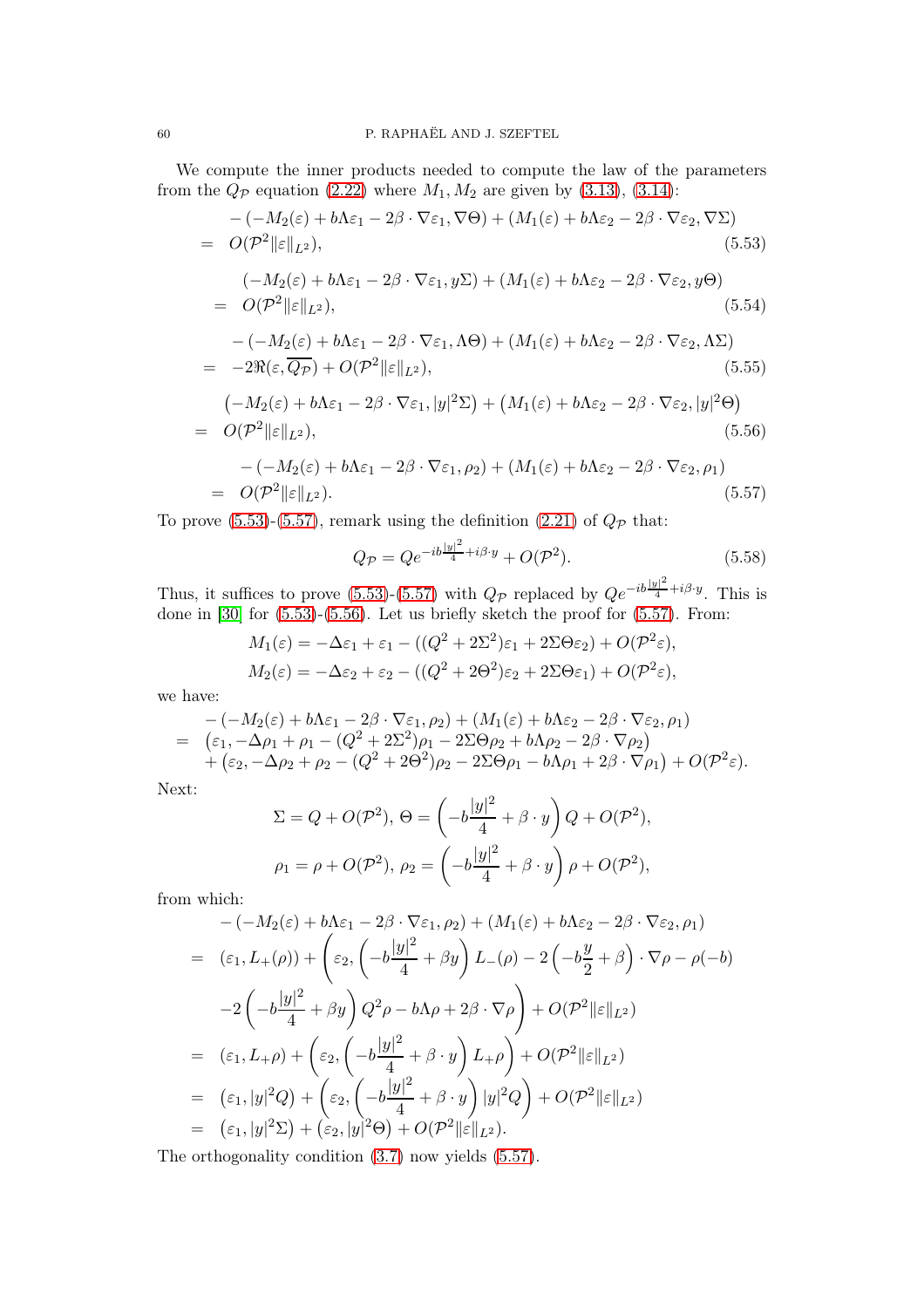step 2 Simplification of the equations.

To compute the modulation equations driving the geometrical parameters, we first simplify the equations [\(3.11\)](#page-16-4) and [\(3.12\)](#page-16-5) using the explicit construction of  $Q_{\mathcal{P}}$ as follows:

<span id="page-60-1"></span>
$$
(b_s + b^2)\partial_b \Sigma + (\beta_s + b\beta - c_0(\alpha)\lambda - \beta_3\lambda^3 - \beta_4\lambda^4)\partial_\beta \Sigma
$$
  
+ $\partial_s \varepsilon_1 - M_2(\varepsilon) + b\Lambda \varepsilon_1 - 2\beta \nabla \varepsilon_1$   
=  $\left(\frac{\lambda_s}{\lambda} + b\right) \Lambda \Sigma + (\tilde{\gamma}_s - |\beta|^2)\Theta + \left(\frac{\alpha_s}{\lambda} - 2\beta\right) \nabla \Sigma + \Im(\tilde{\psi}) - R_2(\varepsilon),$  (5.59)

and

<span id="page-60-2"></span>
$$
\begin{split} &\left(b_s+b^2\right)\partial_b\Theta+\left(\beta_s+b\beta-c_0(\alpha)\lambda-\beta_3\lambda^3-\beta_4\lambda^4\right)\partial_\beta\Theta\\ &+\partial_se_2+M_1(\varepsilon)+b\Lambda\varepsilon_2-2\beta\nabla\varepsilon_2\\ &=\left(\frac{\lambda_s}{\lambda}+b\right)\Lambda\Theta-(\tilde{\gamma}_s-|\beta|^2)\Sigma+\left(\frac{\alpha_s}{\lambda}-2\beta\right)\nabla\Sigma-\Re(\tilde{\psi})+R_1(\varepsilon),\end{split} \tag{5.60}
$$

where the remainder  $\tilde{\psi}$  has he following form from [\(2.23\)](#page-14-2), [\(2.9\)](#page-11-0): there exists  $F_{\mathcal{P}}(y)$ and a matrix  $S_{\mathcal{P}}(y)$  polynomial in  $\mathcal P$  and smooth and well localized in y such that

$$
\tilde{\psi}(y) = F_{\mathcal{P}}(y) + \mathcal{S}_{\mathcal{P}}(y)Mod(t) + O\left(\mathcal{P}^2 + Mod(t)\right) \left[|\varepsilon(y)| + |(1+|y|)\nabla \varepsilon(y)|\right] + O(\mathcal{P}^7)e^{-c|y|}
$$
\nwith

$$
|\partial_y^k \mathcal{S}_{\mathcal{P}}(y)| \lesssim |\mathcal{P}| e^{-C_k |y|},\tag{5.61}
$$

<span id="page-60-3"></span>
$$
\left| \partial_y^k F_{\mathcal{P}}(y) \right| \lesssim \left( \mathcal{P}(|\alpha|^2 + |\beta|^2) + |\mathcal{P}|^5 + \left( b - \frac{\lambda}{C_0} \right) |\mathcal{P}|^3 \right) e^{-C_k |y|}.
$$
 (5.62)

step 3 The law of b.

We take the inner product of the equation [\(5.59\)](#page-60-1) of  $\varepsilon_1$  with  $-\Lambda\Theta$  and we sum it with the inner product of equation [\(5.60\)](#page-60-2) of  $\varepsilon_2$  with  $\Lambda\Sigma$ . We obtain after integrating by parts:

$$
-(b_s+b^2)\left\{\left(\frac{|y|^2}{4}Q,\Lambda Q\right)\right\}-2\Re(\varepsilon,\overline{Q_P})
$$
  
=  $(R_1(\varepsilon),\Lambda\Sigma) + (R_2(\varepsilon),\Lambda\Theta) + \mathcal{R}_1(\mathcal{P}) + \mathcal{S}_1(\mathcal{P})Mod(t)$   
+  $O(\mathcal{P}^2 + |Mod(t)|) \|\varepsilon\|_{L^2} + O(\mathcal{P}^7)$ 

with  $\mathcal{R}_1$  polynomial satisfying [\(5.51\)](#page-58-4),  $\mathcal{S}_1$  polynomial in  $\mathcal P$  of order 1, and where we have used the orthogonality condition [\(3.6\)](#page-16-6) and the computation of the inner product [\(5.55\)](#page-59-3). We now rewrite the conservation of mass [\(3.22\)](#page-17-9):

<span id="page-60-4"></span>
$$
2\Re(\varepsilon, \overline{Q_{\mathcal{P}}}) = -\int |\varepsilon|^2 + k(\alpha) \left[ \int |u|^2 - \int Q^2 \right] - \left[ \int |Q_{\mathcal{P}}|^2 - k(\alpha) \int Q^2 \right]
$$

$$
= -\int |\varepsilon|^2 + \frac{\nabla^2 k(0)(\alpha, \alpha)}{2} \int Q^2 + k(\alpha) \left[ \int |u|^2 - \int Q^2 \right] + \mathcal{R}_2(\mathcal{P}) \tag{5.63}
$$

where from [\(2.25\)](#page-14-3)  $\mathcal{R}_2(\mathcal{P})$  is polynomial and satisfies [\(5.51\)](#page-58-4). This yields using the definition [\(3.18\)](#page-17-10):

<span id="page-60-0"></span>
$$
- (b_s + b^2) \left\{ \left( \frac{|y|^2}{4} Q, \Lambda Q \right) \right\} - \frac{\nabla^2 k(0)(\alpha, \alpha)}{2} \int Q^2 = \frac{\|yQ\|_{L^2}^2}{4} (b_s + b^2 - d_0(\alpha, \alpha))
$$

$$
= -\int |\varepsilon|^2 + \mathcal{R}_3(\mathcal{P}) + \mathcal{S}_1(\mathcal{P})Mod(t) + (R_1(\varepsilon), \Lambda\Sigma) + (R_2(\varepsilon), \Lambda\Theta) \tag{5.64}
$$

+ 
$$
O((\mathcal{P}^2 + |Mod(t)|)||\varepsilon||_{L^2} + |||u||_{L^2} - ||Q||_{L^2}| + \mathcal{P}^7)
$$
 (5.65)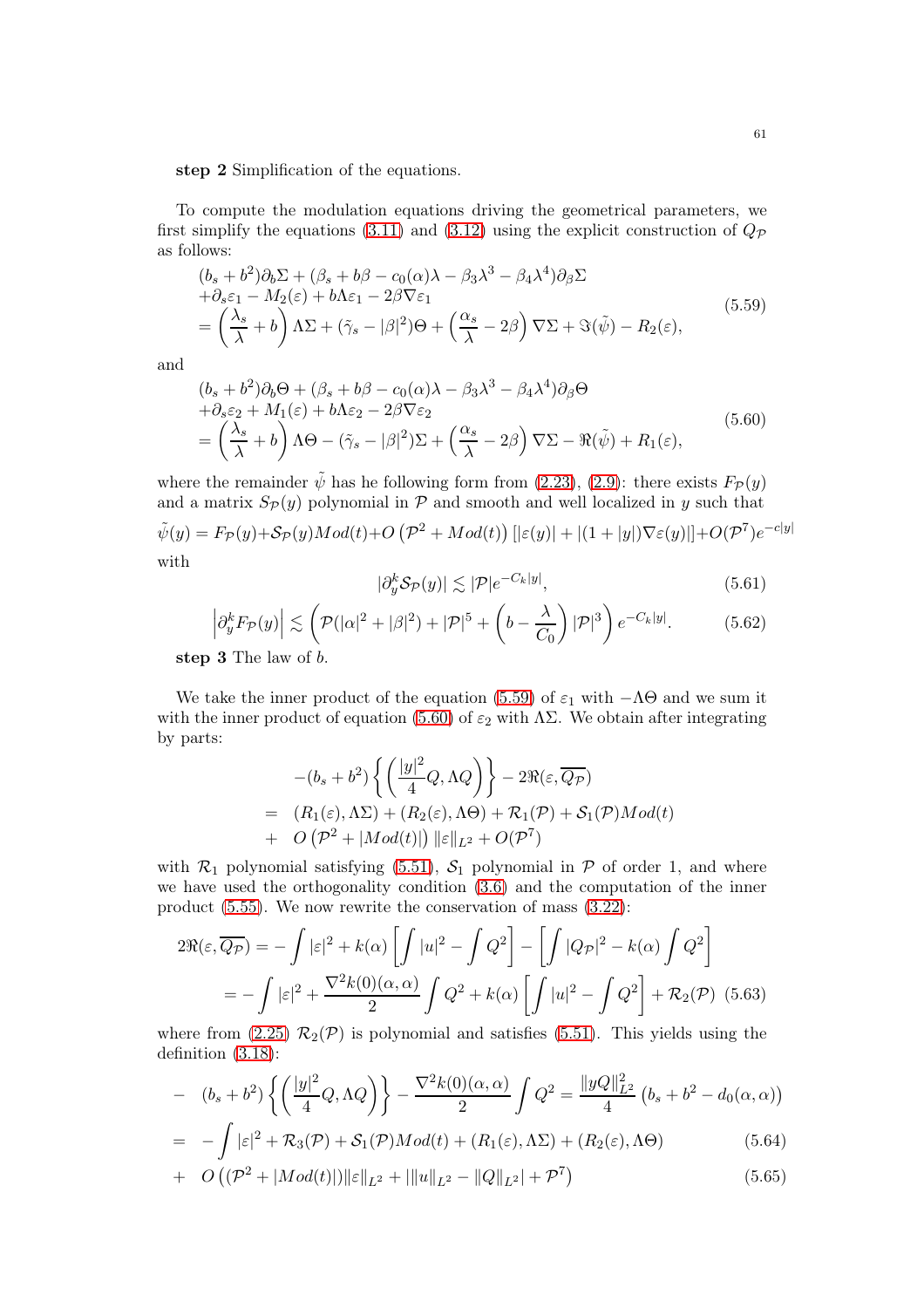with  $\mathcal{R}_3$  polynomial satisfying [\(5.51\)](#page-58-4).

step 4 The law of  $\lambda$ .

We take the inner product of the equation [\(5.59\)](#page-60-1) of  $\varepsilon_1$  with  $|y|^2\Sigma$  and we sum it with the inner product of equation [\(5.60\)](#page-60-2) of  $\varepsilon_2$  with  $|y|^2\Theta$ . We obtain after integrating by parts:

<span id="page-61-0"></span>
$$
0 = \left(\frac{\lambda_s}{\lambda} + b\right) \left\{ (\Lambda Q, |y|^2 Q) \right\} + \mathcal{R}_4(\mathcal{P}) + \mathcal{S}_2(\mathcal{P}) Mod(t) \tag{5.66}
$$
  
+  $O\left( (\mathcal{P}^2 + |Mod(t)|) \|\varepsilon\|_{L^2} + \mathcal{P}^7 + \|\varepsilon\|_{L^2}^2 + \|\varepsilon\|_{H^1}^3 \right)$ 

with  $\mathcal{R}_4$  polynomial satisfying from [\(5.62\)](#page-60-3):

<span id="page-61-4"></span>
$$
|\mathcal{R}_4(\mathcal{P})| \lesssim \mathcal{P}(|\alpha|^2 + |\beta|^2) + |\mathcal{P}|^5 + \left(b - \frac{\lambda}{C_0}\right)|\mathcal{P}|^3,
$$
\n(5.67)

 $\mathcal{S}_2$  polynomial in  $\mathcal P$  of order 1, and where we have used the orthogonality condition [\(3.7\)](#page-16-3) and the computation of the inner product [\(5.56\)](#page-59-2).

step 5 The law of  $\alpha$ .

We take the inner product of the equation [\(5.59\)](#page-60-1) of  $\varepsilon_1$  with  $y\Sigma$  and we sum it with the inner product of equation [\(5.60\)](#page-60-2) of  $\varepsilon_2$  with y $\Theta$ . We obtain after integrating by parts:

<span id="page-61-1"></span>
$$
0 = \left(\frac{\alpha_s}{\lambda} - 2\beta\right) \left\{ (yQ, \nabla Q) \right\} + \mathcal{R}_5(\mathcal{P}) + \mathcal{S}_3(\mathcal{P}) Mod(t) \tag{5.68}
$$
  
+  $O\left( (\mathcal{P}^2 + |Mod(t)|) \|\epsilon\|_{L^2} + \mathcal{P}^7 + \|\epsilon\|_{L^2}^2 + \|\epsilon\|_{H^1}^3 \right)$ 

with  $\mathcal{R}_5$  polynomial satisfying [\(5.51\)](#page-58-4),  $\mathcal{S}_3$  polynomial in  $\mathcal P$  of order 1, and where we have used the orthogonality condition [\(3.5\)](#page-16-7) and the computation of the inner product [\(5.54\)](#page-59-4).

step 6 The law of  $\beta$ .

We take the inner product of the equation [\(5.59\)](#page-60-1) of  $\varepsilon_1$  with  $-\nabla\Theta$  and we sum it with the inner product of equation [\(5.60\)](#page-60-2) of  $\varepsilon_2$  with  $\nabla\Sigma$ . We obtain after integrating by parts:

<span id="page-61-2"></span>
$$
-(\beta_s + b\beta - c_0(\alpha)\lambda - \beta_3\lambda^3) \{ (yQ, \nabla Q) \} = \mathcal{R}_6(\mathcal{P}) + +\mathcal{S}_4(\mathcal{P})Mod(t)
$$
  
+  $O((\mathcal{P}^2 + |Mod(t)|) \|\varepsilon\|_{L^2} + \mathcal{P}^7 + \|\varepsilon\|_{L^2}^2 + \|\varepsilon\|_{H^1}^3)$  (5.69)

with  $\mathcal{R}_6$  polynomial satisfying [\(5.51\)](#page-58-4),  $\mathcal{S}_4$  polynomial in  $\mathcal P$  of order 1, and where we have used the orthogonality condition [\(3.4\)](#page-16-0) and the computation of the inner product [\(5.53\)](#page-59-0).

step 7 The law of  $\tilde{\gamma}$ .

We take the inner product of the equation [\(5.60\)](#page-60-2) of  $\varepsilon_2$  with  $\rho$ . We obtain after integrating by parts:

<span id="page-61-3"></span>
$$
-(b_s+b^2)\left\{ \left(\frac{|y|^2}{4}Q,\rho\right)\right\} = (\tilde{\gamma}_s-|\beta|^2)\left\{(Q,\rho)\right\} + \mathcal{R}_7(\mathcal{P}) + \mathcal{S}_5(\mathcal{P})Mod(t) + O\left((\mathcal{P}^2+|Mod(t)|)\|\varepsilon\|_{L^2} + \mathcal{P}^7 + \|\varepsilon\|_{L^2}^2 + \|\varepsilon\|_{H^1}^3\right)
$$
(5.70)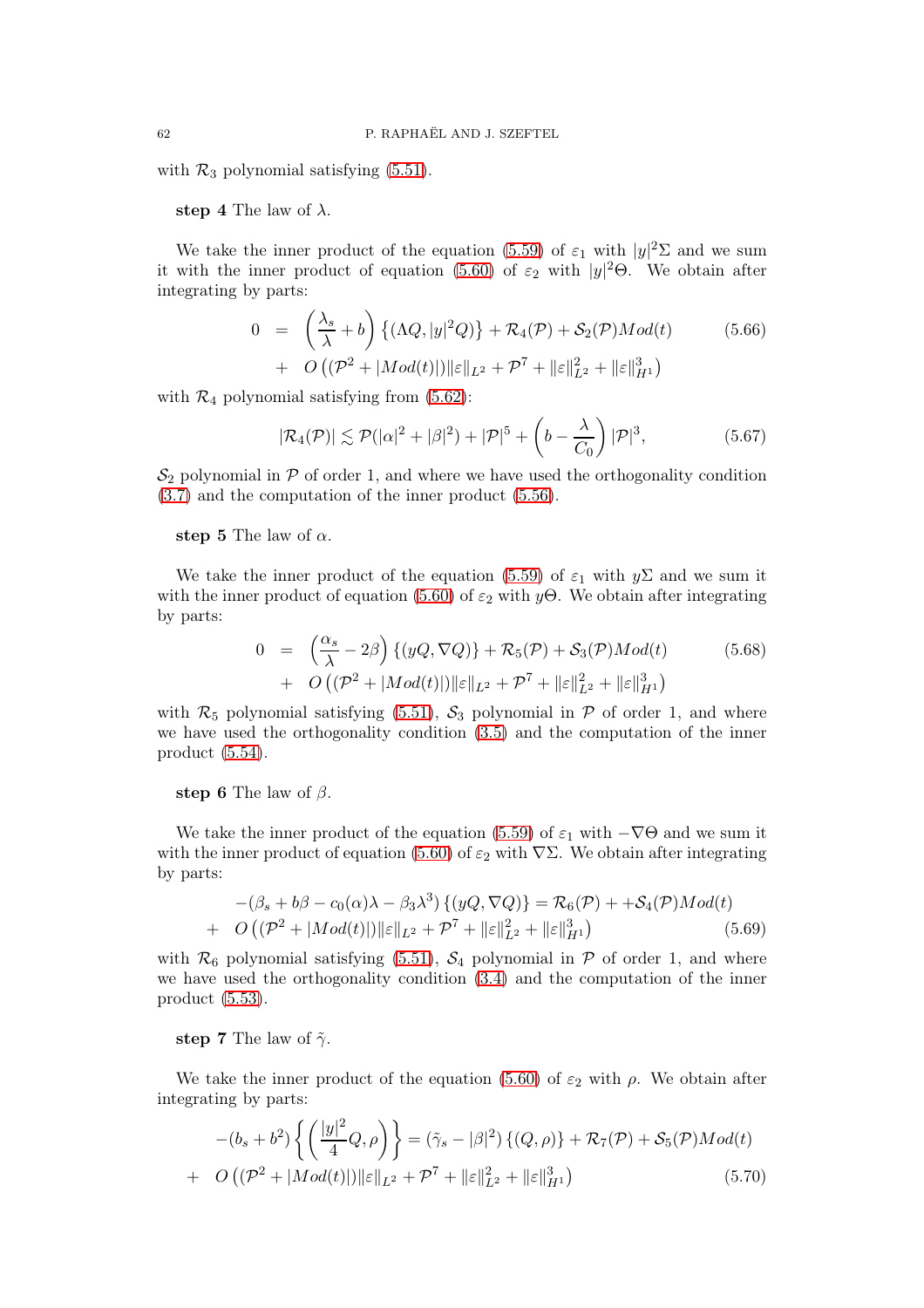with  $\mathcal{R}_7$  polynomial satisfying [\(5.51\)](#page-58-4),  $\mathcal{S}_5$  polynomial in P of order 1, and where we have used the orthogonality condition [\(3.8\)](#page-16-1) and the computation of the inner product  $(5.57)$ . We now inject  $(5.64)$  and the definition  $(3.18)$  and get:

$$
(\tilde{\gamma}_s - |\beta|^2 + d_1(\alpha, \alpha)) \{ (Q, \rho) \} = \mathcal{R}_8(\mathcal{P}) + \mathcal{S}_6(\mathcal{P}) Mod(t) + O\left( (\mathcal{P}^2 + |Mod(t)|) \|\varepsilon\|_{L^2} + \mathcal{P}^7 + \|\varepsilon\|_{L^2}^2 + \|\varepsilon\|_{H^1}^3 + |||u\|_{L^2} - ||Q||_{L^2}|\right)
$$

with  $\mathcal{R}_8$  polynomial satisfying [\(5.51\)](#page-58-4),  $\mathcal{S}_6$  polynomial in  $\mathcal P$  of order 1.

step 8 Conclusion.

Putting together  $(5.64)$ ,  $(5.66)$ ,  $(5.68)$ ,  $(5.69)$ ,  $(5.70)$  and estimating the nonlinear interaction terms using Sobolev embeddings yields:

$$
{A + \mathcal{S}_7(\mathcal{P})}{Mod(t)} = \mathcal{R}_9(\mathcal{P})
$$
  
+  $O([P^2 + |Mod(t)|]||\varepsilon||_{L^2} + ||\varepsilon||_{L^2}^2 + ||\varepsilon||_{H^1}^3 + |||u||_{L^2} - ||Q||_{L^2}|)$ 

for some polynomial vector  $\mathcal{R}_9$  satisfying [\(5.51\)](#page-58-4), some  $O(1)$  invertible matrix A and some polynomial matrix  $\mathcal{S}_7(\mathcal{P})$  of order 1 in  $\mathcal{P}$ . Inverting this relation to compute  $Mod(t)$  and computing the Taylor expansion of  $(A + S_7)^{-1}$  to sufficiently high order yields [\(5.52\)](#page-58-5) which implies [\(3.20\)](#page-17-1).

We now now inject  $(3.20)$ ,  $(5.67)$  and the almost critical mass assumption  $(3.3)$  into [\(5.66\)](#page-61-0) and [\(3.21\)](#page-17-5) follows.

### Appendix B: A priori bounds on an ODE

In this appendix, we study an ordinary differential system which will intervene in Appendix C and Appendix D.

<span id="page-62-0"></span>**Lemma 5.4.** Let  $Z = (Z_1, Z_2) : \mathbb{R} \to \mathbb{R}^2$  satisfying the following ordinary differential system:

<span id="page-62-2"></span>
$$
Z_s = \begin{pmatrix} 0 & -2 \\ \frac{\zeta}{s^2} & 0 \end{pmatrix} Z + F \tag{5.71}
$$

where  $\varsigma > 0$  is a constant and where  $F = (F_1, F_2) : \mathbb{R} \to \mathbb{R}^2$ . Assume also that

<span id="page-62-3"></span>
$$
\lim_{s \to +\infty} Z(s) = 0 \text{ and } |F(s)| \lesssim \frac{1}{s^3}.\tag{5.72}
$$

Then, we have the following estimate for Z for  $s \geq 2$ :

<span id="page-62-4"></span>
$$
|Z_1(s)| + s|Z_2(s)| \lesssim \int_s^{+\infty} (|F_1(\sigma)| + |F_2(\sigma)|\sigma) \log \sigma d\sigma.
$$
 (5.73)

Proof of Lemma [5.4](#page-62-0) We start with the homogeneous differential equation. We look for  $Z_h$  solution of:

<span id="page-62-1"></span>
$$
(Z_h)_s = \begin{pmatrix} 0 & -2 \\ \frac{\varsigma}{s^2} & 0 \end{pmatrix} Z_h.
$$
 (5.74)

We have:

$$
Z_h = \left(\begin{array}{c} z \\ -\frac{1}{2}z_s \end{array}\right)
$$

where  $z : \mathbb{R} \to \mathbb{R}^2$  satisfies the following second order differential equation:

$$
z_{ss} + \frac{2\varsigma}{s^2} z = 0.
$$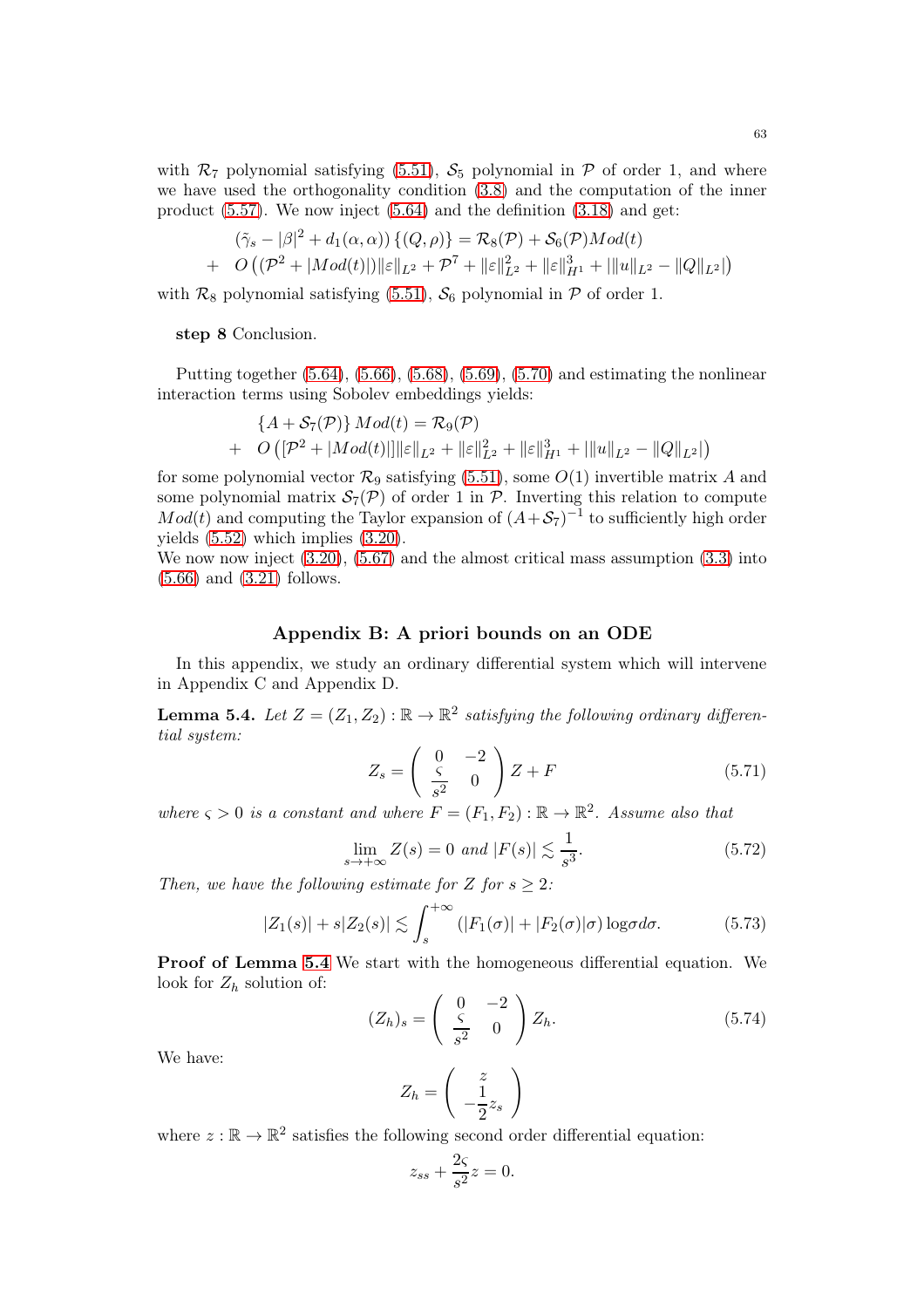We look for solutions of the form  $z = s^{\vartheta}$ , which yields the equation:

$$
\vartheta^2 - \vartheta + 2\varsigma = 0.
$$

We find a basis  $z_+, z_$  with wronskian

$$
W(z_{+}, z_{-}) = -\frac{1}{2}z_{+}(z_{-})_{s} + \frac{1}{2}(z_{+})_{s}z_{-}
$$

as follows:

if 
$$
0 < \varsigma < \frac{1}{8}
$$
, then  $\vartheta_{\pm} = \frac{1 \pm \sqrt{1 - 8\varsigma}}{2}$ ,  $z_{\pm} = s^{\vartheta_{\pm}}$  and  $W = \sqrt{1 - 8\varsigma}$ ,  
if  $\varsigma = \frac{1}{8}$ , then,  $z_{+} = \sqrt{s}\log s$ ,  $z_{-} = \sqrt{s}$  and  $W = \frac{1}{2}$ ,

and

if 
$$
\varsigma > \frac{1}{8}
$$
, then,  $z_+ = \sqrt{s} \cos\left(\frac{\sqrt{8\varsigma - 1}}{2} \log(s)\right)$ ,  
 $z_- = \sqrt{s} \sin\left(\frac{\sqrt{8\varsigma - 1}}{2} \log(s)\right)$  and  $W = -\frac{\sqrt{8\varsigma - 1}}{2}$ .

We define:

$$
Z_{\pm} = \begin{pmatrix} z_{\pm} \\ -\frac{1}{2}(z_{\pm})_s \end{pmatrix}.
$$

The assumption  $\varsigma > 0$  yields the bound

<span id="page-63-0"></span>
$$
|Z_{\pm}(s)| \lesssim s \quad \text{for} \quad s \ge 1 \tag{5.75}
$$

and for all  $2 \leq s \leq \sigma$ :

<span id="page-63-1"></span>
$$
\left| (Z_{\pm})_1(s) \right| (Z_{\mp})_1(\sigma) \leq \sigma \log \sigma, \quad \left| (Z_{\pm})_1(s) \right| (Z_{\mp})_2(\sigma) \leq \log \sigma,
$$
\n
$$
\left| (Z_{\pm})_2(s) \right| (Z_{\mp})_1(\sigma) \leq \frac{\sigma}{s} \log \sigma, \quad \left| (Z_{\pm})_2(s) \right| (Z_{\mp})_2(\sigma) \leq \frac{\log \sigma}{s}.
$$
\n
$$
(5.76)
$$

Moreover, if  $Z_h$  solves the homogeneous equation [\(5.74\)](#page-62-1) with

<span id="page-63-3"></span>
$$
\lim_{s \to +\infty} Z_h = 0, \text{ then } Z_h \equiv 0. \tag{5.77}
$$

We now turn to the inhomogeneous ordinary differential equation [\(5.71\)](#page-62-2) which we solve using the variation of constants method:

<span id="page-63-4"></span>
$$
Z(s) = a_{+}(s)Z_{+}(s) + a_{-}(s)Z_{-}(s)
$$
\n(5.78)

where

<span id="page-63-2"></span>
$$
a_{+} = a_{+}^{0} - \int_{s}^{+\infty} \frac{F_{1}(Z_{-})_{2} - F_{2}(Z_{-})_{1}}{W} d\sigma,
$$
  
\n
$$
a_{-} = a_{-}^{0} - \int_{s}^{+\infty} \frac{F_{2}(Z_{+})_{1} - F_{1}(Z_{+})_{2}}{W} d\sigma,
$$
\n(5.79)

where  $a_{\pm}^0$  are real constants and where W is the wronskian of  $z_{\pm}$ . Observe from  $(5.72), (5.75), (5.76)$  $(5.72), (5.75), (5.76)$  $(5.72), (5.75), (5.76)$  $(5.72), (5.75), (5.76)$  $(5.72), (5.75), (5.76)$  that the integrals in  $(5.79)$  are absolutely convergent, and there holds the bounds:

<span id="page-63-5"></span>
$$
\left| (Z_{+})_{1}(s) \int_{s}^{+\infty} \frac{F_{1}(Z_{-})_{2} - F_{2}(Z_{-})_{1}}{W} d\sigma + (Z_{-})_{1}(s) \int_{s}^{+\infty} \frac{F_{2}(Z_{+})_{1} - F_{1}(Z_{+})_{2}}{W} d\sigma \right|
$$
  

$$
\lesssim \int_{s}^{+\infty} (|F_{1}(\sigma)| + |F_{2}(\sigma)|\sigma) \log \sigma d\sigma \to 0 \text{ as } s \to +\infty,
$$
 (5.80)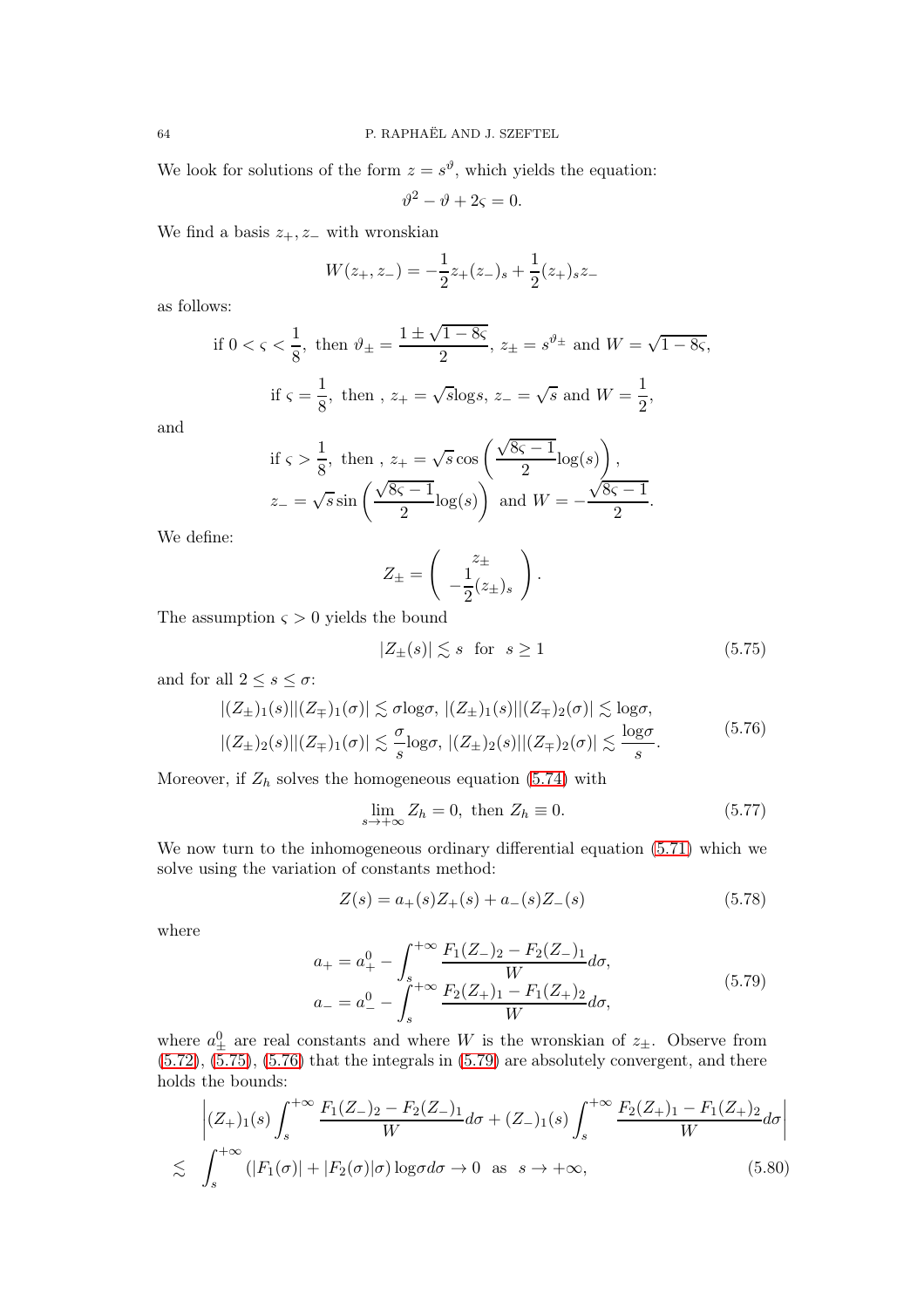and similarly:

<span id="page-64-0"></span>
$$
\left| (Z_{+})_{2}(s) \int_{s}^{+\infty} \frac{F_{1}(Z_{-})_{2} - F_{2}(Z_{-})_{1}}{W} d\sigma + (Z_{-})_{2}(s) \int_{s}^{+\infty} \frac{F_{2}(Z_{+})_{1} - F_{1}(Z_{+})_{2}}{W} d\sigma \right|
$$
  

$$
\lesssim \frac{1}{s} \int_{s}^{+\infty} (|F_{1}(\sigma)| + |F_{2}(\sigma)|\sigma) \log \sigma d\sigma \to 0 \text{ as } s \to +\infty.
$$
 (5.81)

We conclude from [\(5.77\)](#page-63-3) that  $a_+^0 = a_-^0 = 0$  and [\(5.78\)](#page-63-4), [\(5.79\)](#page-63-2), [\(5.80\)](#page-63-5), [\(5.81\)](#page-64-0) now yield [\(5.73\)](#page-62-4). This concludes the proof of Lemma [5.4.](#page-62-0)

## Appendix C: Proof of the estimate [\(5.4\)](#page-50-0)

This appendix is devoted to the proof of the estimate [\(5.4\)](#page-50-0). We in fact claim the stronger estimates:

<span id="page-64-3"></span>
$$
|\lambda - \lambda_c| + |b - b_c| \lesssim |t|^6, \quad |\alpha - \alpha_c| + |\beta - \beta_c| \lesssim |t|^5, \quad |\gamma - \gamma_c| \lesssim t^4. \tag{5.82}
$$

step 1 Improved bound on the modulation equations.

Let  $Mod(t)$  be the vector of modulation equations given by  $(3.19)$ , and rewrite the modulation equations  $(5.52)$  using the bounds  $(5.3)$ :

<span id="page-64-1"></span>
$$
Mod(t) = \mathcal{R}(\mathcal{P}) + O\left(\mathcal{P}^7 + \mathcal{P}^2 \|\varepsilon\|_{L^2}\right)
$$
  
=  $\mathcal{R}(\mathcal{P}) + O(|t|^6)$  (5.83)

with  $R(\mathcal{P})$  polynomial in  $\mathcal P$  satisfying [\(5.51\)](#page-58-4). Unfortunately, this estimate is just not enough to conclude and we need to slightly improve the inner products [\(5.53\)](#page-59-0) and [\(5.55\)](#page-59-3) to gain a cancellation on the null space for the  $(b, \beta)$  laws from [\(5.83\)](#page-64-1) to

<span id="page-64-2"></span>
$$
(b_s+b^2-d_0(\alpha,\alpha),\beta_s+b\beta-c_0(\alpha)\lambda-\beta_3\lambda^3) = \tilde{\mathcal{R}}(\mathcal{P})+O(\mathcal{P}^7+\mathcal{P}^3||\varepsilon||_{L^2})
$$
  
=  $\tilde{\mathcal{R}}(\mathcal{P})+O(|t|^7)$  (5.84)

with  $\tilde{\mathcal{R}}$  satisfying [\(5.51\)](#page-58-4).

Let us assume the improved bound  $(5.84)$  and conclude the proof of  $(5.82)$ .

We rewrite [\(5.83\)](#page-64-1) for  $Mod(t)$ ,  $Mod_c(t)$  using the fact that R vanishes at least at order 2 at the origin from [\(5.51\)](#page-58-4):

<span id="page-64-4"></span>
$$
|Mod(t) - Mod_c(t)| \lesssim |t|^2 |\mathcal{P} - \mathcal{P}_c| + O(|t|^6).
$$
 (5.85)

Using similarly the improved bound [\(5.84\)](#page-64-2), the definition of  $d_0$  [\(3.18\)](#page-17-10) and the degeneracy  $\alpha, \alpha_c = O(t^2)$ , we get:

<span id="page-64-5"></span>
$$
\begin{aligned} \left| (b_s + b^2) - ((b_c)_s + b_c^2) \right| \\ + \quad & |(\beta_s + b\beta - c_0(\alpha)\lambda - \beta_3\lambda^3) - ((\beta_c)_s + b_c\beta_c - c_0(\alpha_c)\lambda_c - \beta_3\lambda_c^3) | \\ \lesssim \quad & |t|^2 |\mathcal{P} - \mathcal{P}_c| + O(|t|^7). \end{aligned} \tag{5.86}
$$

step 2 Estimates for  $\lambda - \lambda_c$  and  $b - b_c$ .

Let us define:

<span id="page-64-7"></span>
$$
\underline{\mathcal{P}} = \mathcal{P} - \mathcal{P}_c = O(|t|^2) \tag{5.87}
$$

from [\(4.60\)](#page-45-1), [\(4.61\)](#page-45-4), [\(4.62\)](#page-45-5). We claim the bound:

<span id="page-64-6"></span>
$$
|b - b_c| + |\lambda - \lambda_c| \lesssim |t|^6 + \int_0^t |\underline{\mathcal{P}}(\tau)| d\tau + |t| \left( \int_0^t |\underline{\mathcal{P}}(\tau)| \frac{d\tau}{\tau} \right). \tag{5.88}
$$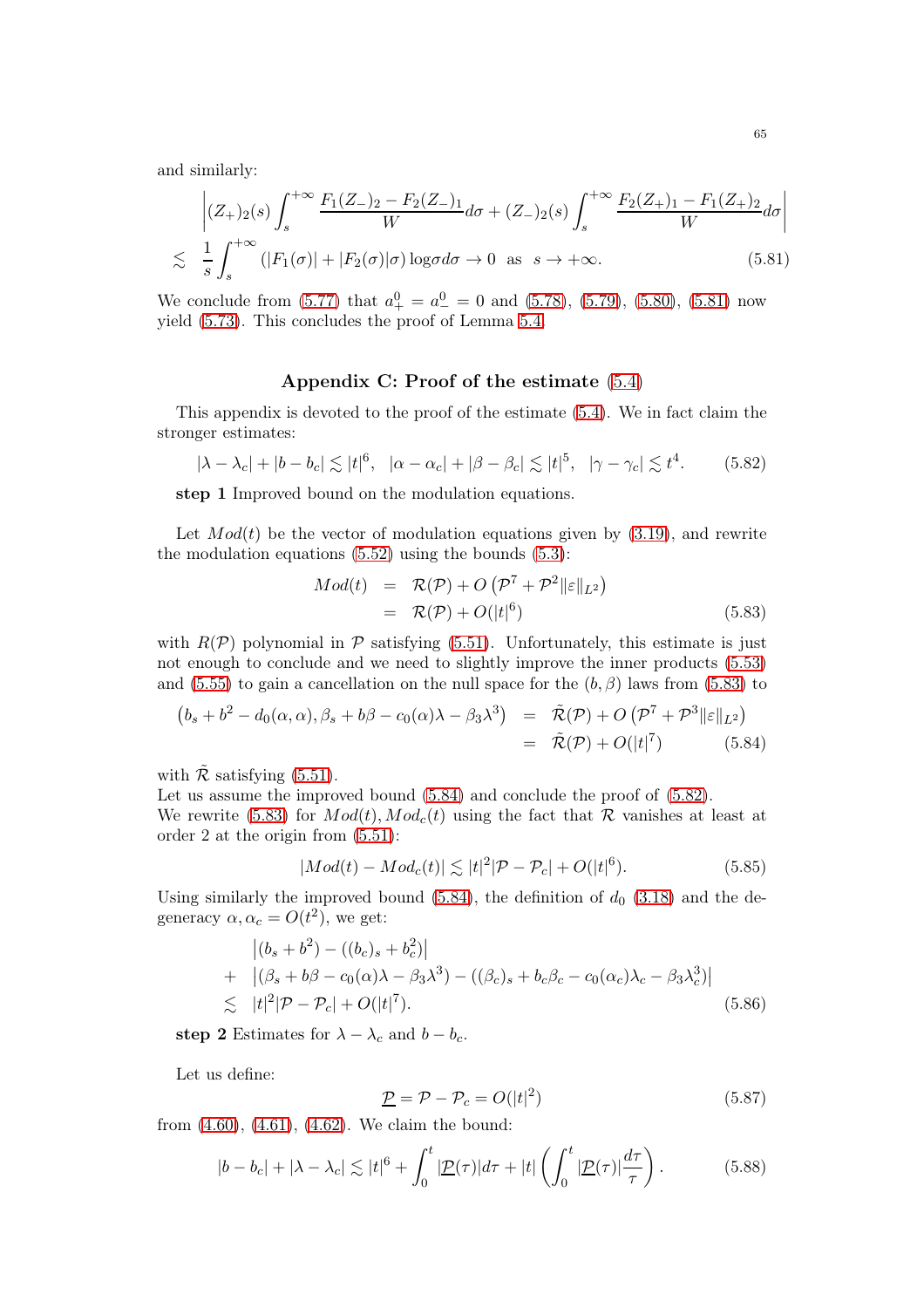Indeed, we first have:

<span id="page-65-0"></span>
$$
\lambda_t + \frac{b}{\lambda} = \frac{1}{\lambda} \left( \frac{\lambda_s}{\lambda} + b \right), \quad b_t + \frac{b^2}{\lambda^2} = \frac{1}{\lambda^2} \left( b_s + b^2 \right). \tag{5.89}
$$

Observe now from [\(4.61\)](#page-45-4), [\(4.62\)](#page-45-5) that

$$
\lambda(t) = -\frac{t}{C_0} + O(|t|^3), \quad b(t) = -\frac{t}{C_0^2} + O(|t|^3)
$$

from which:

$$
\frac{b}{\lambda} - \frac{b_c}{\lambda_c} = -\frac{C_0}{t} \underline{b} + \frac{1}{t} \underline{\lambda} + O(t \underline{\mathcal{P}}).
$$

Injecting this into [\(5.89\)](#page-65-0) together with [\(5.85\)](#page-64-4) for  $\lambda$  and the improved bound [\(5.86\)](#page-64-5) for b yields:

<span id="page-65-1"></span>
$$
\Delta_t - \frac{C_0}{t} \underline{b} + \frac{1}{t} \Delta = F_1, \ \ \underline{b}_t - \frac{2}{t} \underline{b} + \frac{2}{C_0 t} \Delta = F_2,\tag{5.90}
$$

where  $F_1$  and  $F_2$  satisfy:

<span id="page-65-2"></span>
$$
|F_1| + |F_2| \lesssim |t|^5 + |\underline{\mathcal{P}}|.\tag{5.91}
$$

We rewrite [\(5.90\)](#page-65-1)

$$
Z_t = \frac{1}{t} M Z + F,\tag{5.92}
$$

where  $Z$ ,  $M$  and  $F$  are given by:

$$
Z = \left(\frac{\lambda}{\underline{b}}\right), M = \left(\begin{array}{cc} -1 & C_0 \\ -\frac{2}{C_0} & 2 \end{array}\right), F = \left(\begin{array}{c} F_1 \\ F_2 \end{array}\right).
$$
 (5.93)

The eigenvalues of the matrix  $M$  are 0 and 1, and hence the system can be rewritten in an eigenbasis:

<span id="page-65-3"></span>
$$
\tilde{Z}_t = \frac{D}{t}\tilde{Z} + \tilde{F} \quad \text{with} \quad D = \left(\begin{array}{cc} 0 & 0\\ 0 & 1 \end{array}\right),\tag{5.94}
$$

with from  $(4.61)$ ,  $(4.62)$ ,  $(5.91)$ :

$$
|\tilde{F}| \lesssim |t|^5 + |\underline{\mathcal{P}}|, \quad \frac{\tilde{Z}}{t} \to 0 \quad \text{as} \quad t \to 0.
$$

The explicit integration of [\(5.94\)](#page-65-3) yields:

$$
|Z(t)| \lesssim |\tilde{Z}(t)| \lesssim \int_t^0 |\tilde{F}(\tau)| d\tau + |t| \int_t^0 \left| \frac{\tilde{F}(\tau)}{|\tau|} \right| d\tau \lesssim |t|^6 + \int_0^t |\underline{\mathcal{P}}(\tau)| d\tau + |t| \left( \int_0^t |\underline{\mathcal{P}}(\tau)| \frac{d\tau}{\tau} \right)
$$
\nwhich implies (5.88).

which implies [\(5.88\)](#page-64-6).

step 3 Estimates for  $\alpha - \alpha_c$  and  $\beta - \beta_c$ .

We claim the bound:

<span id="page-65-5"></span>
$$
|\alpha - \alpha_c| + |\beta - \beta_c| \lesssim |t^6 \ln(|t|)| + |t| \left( \int_0^t \frac{|\log(\tau)|}{|\tau|} |\underline{\mathcal{P}}(\tau)| d\tau \right). \tag{5.95}
$$

Indeed, we first have:

<span id="page-65-4"></span>
$$
\alpha_t - 2\frac{\beta}{\lambda} = \frac{1}{\lambda} \left( \frac{\alpha_s}{\lambda} - 2\beta \right), \n\beta_t + \frac{b\beta}{\lambda^2} - \frac{c_0(\alpha)\lambda + \beta_3\lambda^3}{\lambda^2} = \frac{1}{\lambda^2} \left( \beta_s + b\beta - c_0(\alpha)\lambda - \beta_3\lambda^3 \right).
$$
\n(5.96)

We now derive from  $(4.60)-(4.62)$  $(4.60)-(4.62)$  the bounds:

$$
\frac{\beta}{\lambda} - \frac{\beta_c}{\lambda_c} = -\frac{C_0}{t} \underline{\beta} + O(\underline{\mathcal{P}}),
$$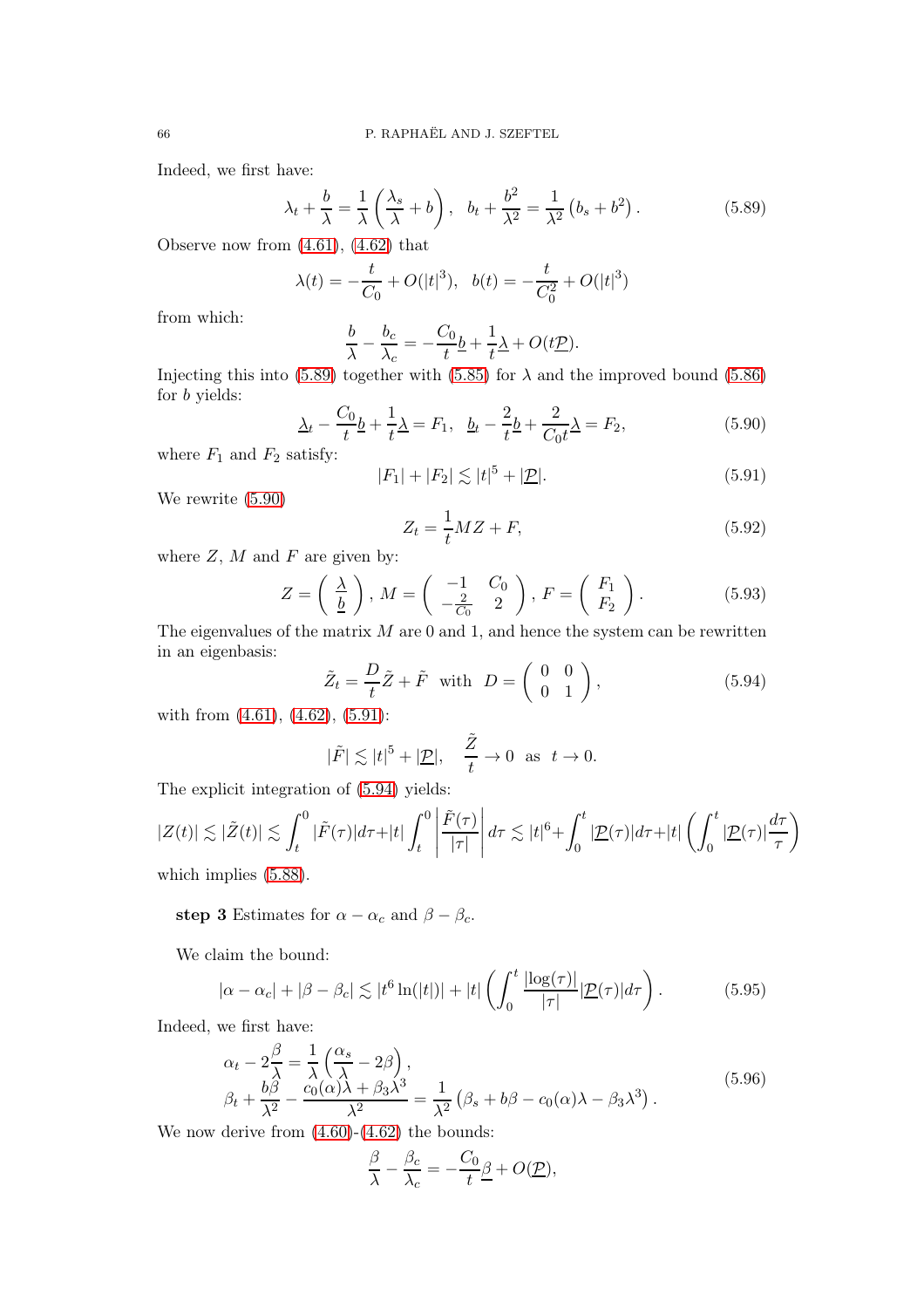$$
\frac{b\beta}{\lambda^2} - \frac{c_0(\alpha)\lambda + \beta_3\lambda^3}{\lambda^2} - \frac{b_c\beta_c}{\lambda_c^2} + \frac{c_0(\alpha_c)\lambda_c + \beta_3\lambda_c^3}{\lambda_c^2} = -\frac{1}{t}\underline{\beta} + \frac{C_0}{t}c_0(\underline{\alpha}) + O(|\underline{\mathcal{P}}|).
$$

Injecting this together with [\(5.85\)](#page-64-4) and the improved bound [\(5.86\)](#page-64-5) into [\(5.96\)](#page-65-4) yields:

<span id="page-66-0"></span>
$$
\underline{\alpha}_{t} + \frac{2C_{0}}{t} \underline{\beta} = G_{1}, \ \ \underline{\beta}_{t} - \frac{1}{t} \underline{\beta} + \frac{C_{0}}{t} c_{0}(\underline{\alpha}) = G_{2}, \tag{5.97}
$$

with:

$$
|G_1| + |G_2| \lesssim t^5 + |\mathcal{D}|.\tag{5.98}
$$

We set:

<span id="page-66-2"></span>
$$
\underline{\eta} = \frac{\beta}{t},\tag{5.99}
$$

and rewrite [\(5.97\)](#page-66-0) as:

$$
\underline{\alpha}_t + 2C_0 \underline{\eta} = G_1, \quad \underline{\eta}_t + \frac{C_0}{t^2} c_0(\underline{\alpha}) = \frac{G_2}{t}.
$$

In order to solve this system, we first diagonalize the matrix  $c_0$  which is negative definite from [\(2.13\)](#page-12-0) and hence diagonalizable with eigenvalues  $r_1 < 0, r_2 < 0$ . We obtain in an eigenbasis: for  $j = 1, 2$ ,

<span id="page-66-1"></span>
$$
\begin{cases}\n(\underline{\alpha}_j)_t = -2C_0 \underline{\eta}_j + O(t^5 + \underline{P}),\\ \n(\underline{\eta}_j)_t = -\frac{C_0 r_j \underline{\alpha}_j}{t^2} + O\left(t^4 + \frac{\underline{P}}{t}\right).\n\end{cases}
$$
\n(5.100)

We then perform the change of variables  $s = \frac{1}{k}$  $\frac{1}{|t|}$  and rewrite [\(5.100\)](#page-66-1): for  $j = 1, 2$ ,

$$
Z_j = \begin{pmatrix} \frac{\eta_j}{\frac{r_j}{2C_0}\alpha_j} \end{pmatrix}, \ (Z_j)_s = \begin{pmatrix} 0 & -2 \\ \frac{\zeta}{s^2} & 0 \end{pmatrix} Z_j + F_j
$$

with  $\varsigma = -r_j C_0^2 > 0$  and

$$
F_j = ((F_j)_1, (F_j)_2), \quad (F_j)_1 = O\left(\frac{1}{s^6} + \frac{P}{s}\right), \quad (F_j)_2 = O\left(\frac{1}{s^7} + \frac{P}{s^2}\right).
$$

We have from [\(4.61\)](#page-45-4), [\(4.62\)](#page-45-5), [\(5.87\)](#page-64-7) the bounds:

$$
\lim_{s \to +\infty} Z_j = 0 \text{ and } F_j(s) = O\left(\frac{1}{s^3}\right),
$$

and we thus conclude from Lemma [5.4:](#page-62-0)

$$
|\underline{\eta}_j| + s|\underline{\alpha}_j| \lesssim \int_s^{+\infty} \left(\frac{1}{\sigma^6} + \frac{|\underline{\mathcal{P}}|}{\sigma}\right) \log \sigma d\sigma \lesssim |t^5 \log|t| + \int_t^0 \frac{|\log(\tau)|}{|\tau|} |\underline{\mathcal{P}}(\tau)| d\tau
$$

which from  $(5.99)$  implies  $(5.95)$ .

## step 4 Bound on  $\underline{\mathcal{P}}$ .

We conclude from [\(5.88\)](#page-64-6), [\(5.95\)](#page-65-5) that

$$
|\underline{\mathcal{P}}| \lesssim |t^6 \log|t|| + \int_t^0 |\underline{\mathcal{P}}(\tau)| d\tau + |t| \int_t^0 \frac{|\log(\tau)|}{|\tau|} |\underline{\mathcal{P}}(\tau)| d\tau.
$$

Using the initial a priori bound [\(5.87\)](#page-64-7) and iterating several times yields:

$$
|\underline{\mathcal{P}}| \lesssim t^6 |\log|t||^4.
$$

Injecting this into [\(5.88\)](#page-64-6), [\(5.95\)](#page-65-5) yields in return:

<span id="page-66-3"></span>
$$
|\lambda - \lambda_c| + |b - b_c| \lesssim t^6, \quad |\alpha - \alpha_c| + |\beta - \beta_c| \lesssim |t|^5. \tag{5.101}
$$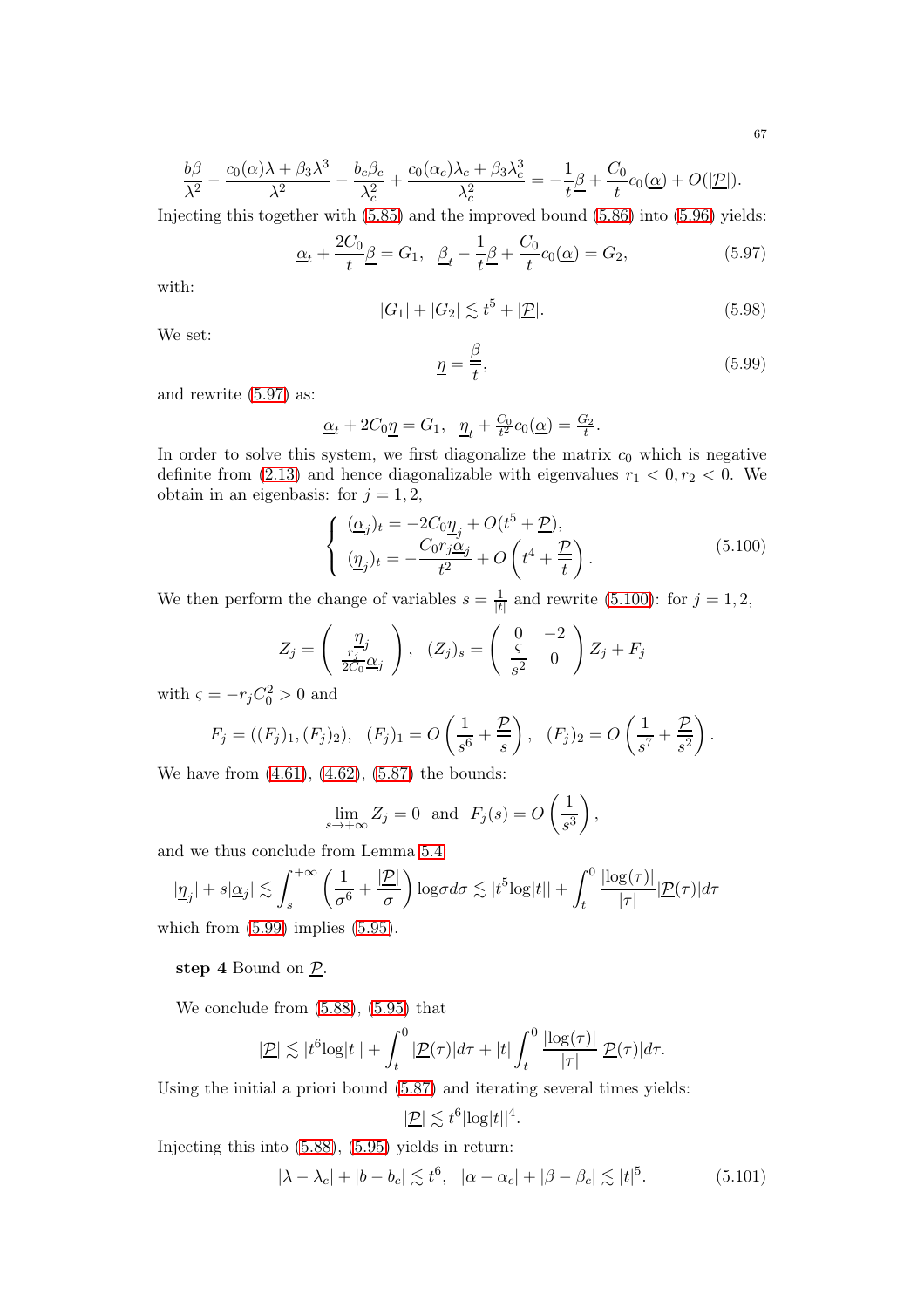step 5 Bound on the phase parameter.

We are now in position to derive the key estimate on the phase parameter:

<span id="page-67-3"></span>
$$
|\gamma - \gamma_c| \lesssim t^4. \tag{5.102}
$$

Indeed, we have:

<span id="page-67-1"></span>
$$
\gamma_t - \frac{1+|\beta|^2 + d_1(\alpha, \alpha)}{\lambda^2} = \frac{1}{\lambda^2} \left( \tilde{\gamma}_s - |\beta|^2 + d_1(\alpha, \alpha) \right),\tag{5.103}
$$

and from the improved bound  $(5.101)^{26}$  $(5.101)^{26}$  $(5.101)^{26}$ :

<span id="page-67-2"></span>
$$
\frac{1+|\beta|^2+d_1(\alpha,\alpha)}{\lambda^2} - \frac{1+|\beta_c|^2+d_1(\alpha_c,\alpha_c)}{\lambda_c^2} = O\left(\frac{|\lambda-\lambda_c|}{|t|^3}+|\beta-\beta_c|+|\alpha-\alpha_c|\right)
$$
  
=  $O(|t|^3).$  (5.104)

[\(5.85\)](#page-64-4), [\(5.103\)](#page-67-1) and [\(5.104\)](#page-67-2) now yield:

$$
\underline{\gamma}_t = O\left(|t|^3 + |\underline{\mathcal{P}}|\right),\,
$$

which after integration in time yields  $(5.102)$ . This concludes the proof of  $(5.82)$ assuming [\(5.84\)](#page-64-2).

step 6 Proof of the improved bound [\(5.84\)](#page-64-2).

We now turn to the proof of  $(5.84)$ . We change the orthogonality conditions  $(3.4)$ and [\(3.6\)](#page-16-6) which respectively govern the law of  $\beta$  and b for

<span id="page-67-7"></span>
$$
(\varepsilon_2, \nabla \Sigma + A\lambda^2) - (\varepsilon_1, \nabla \Theta) = 0 \tag{5.105}
$$

and

<span id="page-67-8"></span>
$$
(\varepsilon_2, \Lambda\Sigma + B\lambda^2) - (\varepsilon_1, \Lambda\Theta) = 0
$$
\n(5.106)

where  $A$  and  $B$  are well localized functions to be chosen. We claim that for a suitable choice of  $A, B$ , the computation of the modulation equations like for  $(5.64)$ ,  $(5.69)$ directly leads to the improved bound  $(5.84)^{27}$  $(5.84)^{27}$  $(5.84)^{27}$ .

Indeed, let  $M_1, M_2$  be given by  $(3.13), (3.14),$  $(3.13), (3.14),$  $(3.13), (3.14),$  and let the complex operator for  $\varepsilon = \varepsilon_1 + i\varepsilon_2$ ;

$$
\tilde{M}(\varepsilon) = \tilde{M}_1(\varepsilon_1, \varepsilon_2) + \tilde{M}_2(\varepsilon_1, \varepsilon_2) = M_1(\varepsilon_2, \varepsilon_2) + iM_2(\varepsilon_1, \varepsilon_2) - ib\Lambda\varepsilon + 2i\beta \cdot \nabla\varepsilon.
$$

An integration by parts yields the adjunction formula:

$$
\Re(\tilde{M}(\varepsilon),\overline{f})=\Re(\varepsilon,\tilde{M}(f)).
$$

Given an orthogonality condition

$$
\Im(\varepsilon,\overline{f})=0,
$$

the linear term in the computation of the modulation equations is from [\(3.11\)](#page-16-4) [\(3.12\)](#page-16-5) up to terms  $O(t^3||\varepsilon||_{L^2})$ :

$$
-(\tilde{M}_1(\varepsilon_1, \varepsilon_2), f_1) + (\varepsilon_2, \partial_s f_1) - (\tilde{M}_2(\varepsilon_1, \varepsilon_2), f_2) - (\varepsilon_1, \partial_s f_2) = -\Re(\varepsilon, \overline{M}(f) - i\partial_s f).
$$
  
Following closely the proof of (5.64), (5.69), the improvement (5.84) follows from<sup>28</sup>:

<span id="page-67-6"></span>
$$
\underline{Re(\varepsilon, \overline{M}(\nabla Q_{\mathcal{P}} + \lambda^2 A) - i\partial_s(\nabla Q_{\mathcal{P}} + \lambda^2 A))} = O(|t|^3 ||\varepsilon||_{L^2}),\tag{5.107}
$$

<span id="page-67-0"></span><sup>26</sup>which is critical for the scaling parameter

<span id="page-67-4"></span> $27$ We could have chosen this improved set of orthogonality conditions from the very beginning. We chose not to do so because this refinement is at first hand not natural and is really needed only here, see Remark [5.5.](#page-69-0)

<span id="page-67-5"></span> $^{28}$ using also the  $L^2$  conservation law [\(5.63\)](#page-60-4)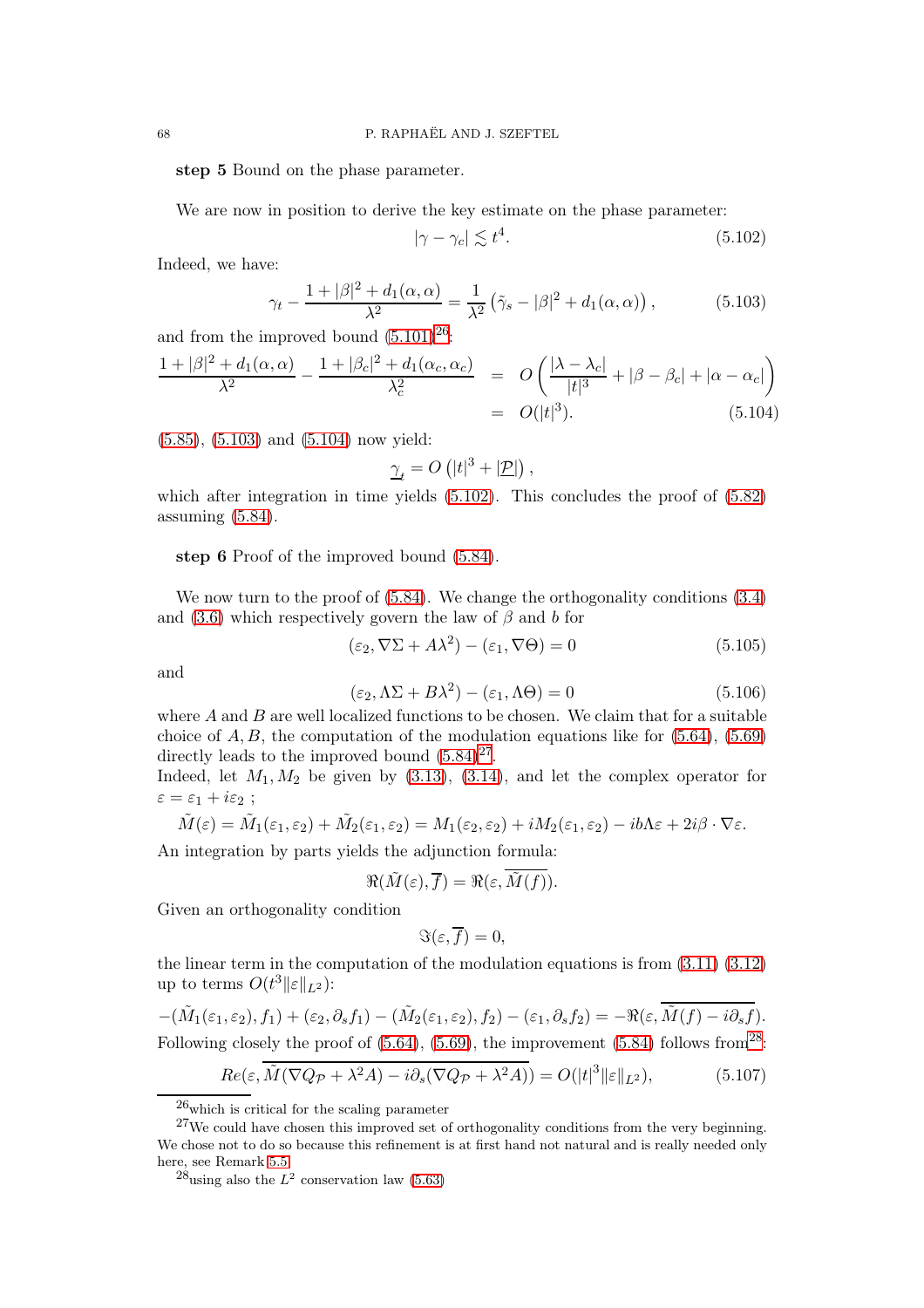<span id="page-68-2"></span> $Re(\varepsilon, \tilde{M}(\Lambda Q_{\mathcal{P}} + \lambda^2 B) - i \partial_s (\Lambda Q_{\mathcal{P}} + \lambda^2 B)) = -2 \Re(\varepsilon, \overline{Q_{\mathcal{P}}}) + O(|t|^3 ||\varepsilon||_{L^2}).$  (5.108) *Proof of* [\(5.107\)](#page-67-6): We rewrite the equation [\(2.22\)](#page-14-0) of  $Q_p$ :

<span id="page-68-0"></span>
$$
-ib^{2}\partial_{b}Q_{\mathcal{P}} + \Delta Q_{\mathcal{P}} - Q_{\mathcal{P}} + \frac{k(\lambda(t)y + \alpha(t))}{k(\alpha(t))}Q_{\mathcal{P}}|Q_{\mathcal{P}}|^{2} + ib\Lambda Q_{\mathcal{P}} - 2i\beta \cdot \nabla Q_{\mathcal{P}}
$$
  

$$
O(t^{3}e^{-c|y|}). \tag{5.109}
$$

By differentiating [\(5.109\)](#page-68-0), we obtain:

$$
-ib^2\partial_b \nabla Q_{\mathcal{P}} - M_1(\nabla Q_{\mathcal{P}}) - iM_2(\nabla Q_{\mathcal{P}}) + ib\Lambda \nabla Q_{\mathcal{P}} - 2i\beta \cdot \nabla^2 Q_{\mathcal{P}}
$$
  
= 
$$
-\frac{\lambda \nabla k(\lambda y + \alpha)}{k(\alpha)} |Q_{\mathcal{P}}|^2 Q_{\mathcal{P}} - ib \nabla Q_{\mathcal{P}} + O(t^3 e^{-|y|})
$$

which yields:

 $=$ 

<span id="page-68-1"></span>
$$
\tilde{M}(\nabla Q_{\mathcal{P}} + \lambda^2 A) - i\partial_s(\nabla Q_{\mathcal{P}} + \lambda^2 A) = \lambda^2 (\nabla^2 k(0)(y, \cdot)Q^3 + L_+(A)) + ib\nabla Q_{\mathcal{P}} \n+ O(|t|^3 e^{-|y|}).
$$
\n(5.110)

From  $(2.10)$ , we then chose A solution to

$$
L_{+}(A) = -\nabla^{2}k(0)(y,.)Q^{3} + ayQ \text{ with } a = \frac{(\nabla^{2}k(0)(y,.)Q^{3}, \nabla Q)}{(\nabla Q, yQ)},
$$

and thus from [\(5.110\)](#page-68-1) with  $f = \nabla Q_{\mathcal{P}} + \lambda^2 A$ :

$$
Re(\varepsilon, \overline{\tilde{M}(f) - i\partial_s f}) = b\Im(\varepsilon, \nabla \overline{Q_P}) + a\lambda^2 \Re(\varepsilon, \overline{yQ}) + O(|t|^3 ||\varepsilon||_{L^2})
$$
  
=  $O(|t|^3 ||\varepsilon||_{L^2})$ 

where we used  $(3.5)$ ,  $(5.105)$  in the last step. This concludes the proof of  $(5.107)$ . Proof of  $(5.108)$ : We similarly derive from  $(5.109)$  the relation:

$$
-ib^2\partial_b\Lambda Q_{\mathcal{P}} - M_1(\Lambda Q_{\mathcal{P}}) - iM_2(\Lambda Q_{\mathcal{P}}) + ib\Lambda^2 Q_{\mathcal{P}} - 2i\beta \cdot \nabla \Lambda Q_{\mathcal{P}}
$$
  
= 
$$
2ib^2\partial_b Q_{\mathcal{P}} + 2Q_{\mathcal{P}} - \frac{\lambda y \cdot \nabla k(\lambda y + \alpha)}{k(\alpha)} |Q_{\mathcal{P}}|^2 Q_{\mathcal{P}} - 2ib\Lambda Q_{\mathcal{P}} + 2i\beta \cdot \nabla Q_{\mathcal{P}} + O(t^3 e^{-|y|})
$$

which implies:

<span id="page-68-3"></span>
$$
\tilde{M}(\Lambda Q_{\mathcal{P}} + \lambda^2 B) - i \partial_s (\Lambda Q_{\mathcal{P}} + \lambda^2 B) = \lambda^2 (\nabla^2 k(0)(y, y) Q^3 + L_+(B))
$$
  
- 2*ib*<sup>2</sup> $\partial_b Q_{\mathcal{P}} - 2Q_{\mathcal{P}} + 2ib\Lambda Q_{\mathcal{P}} - 2i\beta \cdot \nabla Q_{\mathcal{P}} + O(|t|^3 e^{-|y|}). \tag{5.111}$ 

We hence choose from  $(2.10)$  B solution to:

$$
L_{+}(B) = -\nabla^{2}k(0)(y, y)Q^{3}.
$$

We now observe that

$$
\partial_b Q_{\mathcal{P}} = -i \frac{|y|^2}{4} Q + O(|t|e^{-|y|})
$$

so that [\(5.111\)](#page-68-3) yields:

$$
\begin{aligned}\n& \left| Re(\varepsilon, \overline{\tilde{M}(\Lambda Q_{\mathcal{P}} + \lambda^2 B) - i \partial_s (\Lambda Q_{\mathcal{P}} + \lambda^2 B))} + 2 \Re(\varepsilon, \overline{Q_{\mathcal{P}}}) \right| \\
&\lesssim b^2 |\Re(\varepsilon, \overline{|y|^2 Q})| + b |\Im(\varepsilon, \overline{\Lambda Q_{\mathcal{P}}})| + \beta |\Im(\varepsilon, \overline{\nabla Q_{\mathcal{P}}})| + O(|t|^3 \|\varepsilon\|_{L^2}) \\
&= O(|t|^3 \|\varepsilon\|_{L^2})\n\end{aligned}
$$

where we used the orthogonality conditions  $(5.105)$ ,  $(3.7)$ ,  $(5.106)$ . This concludes the proof of [\(5.108\)](#page-68-2).

This concludes the proof of [\(5.84\)](#page-64-2).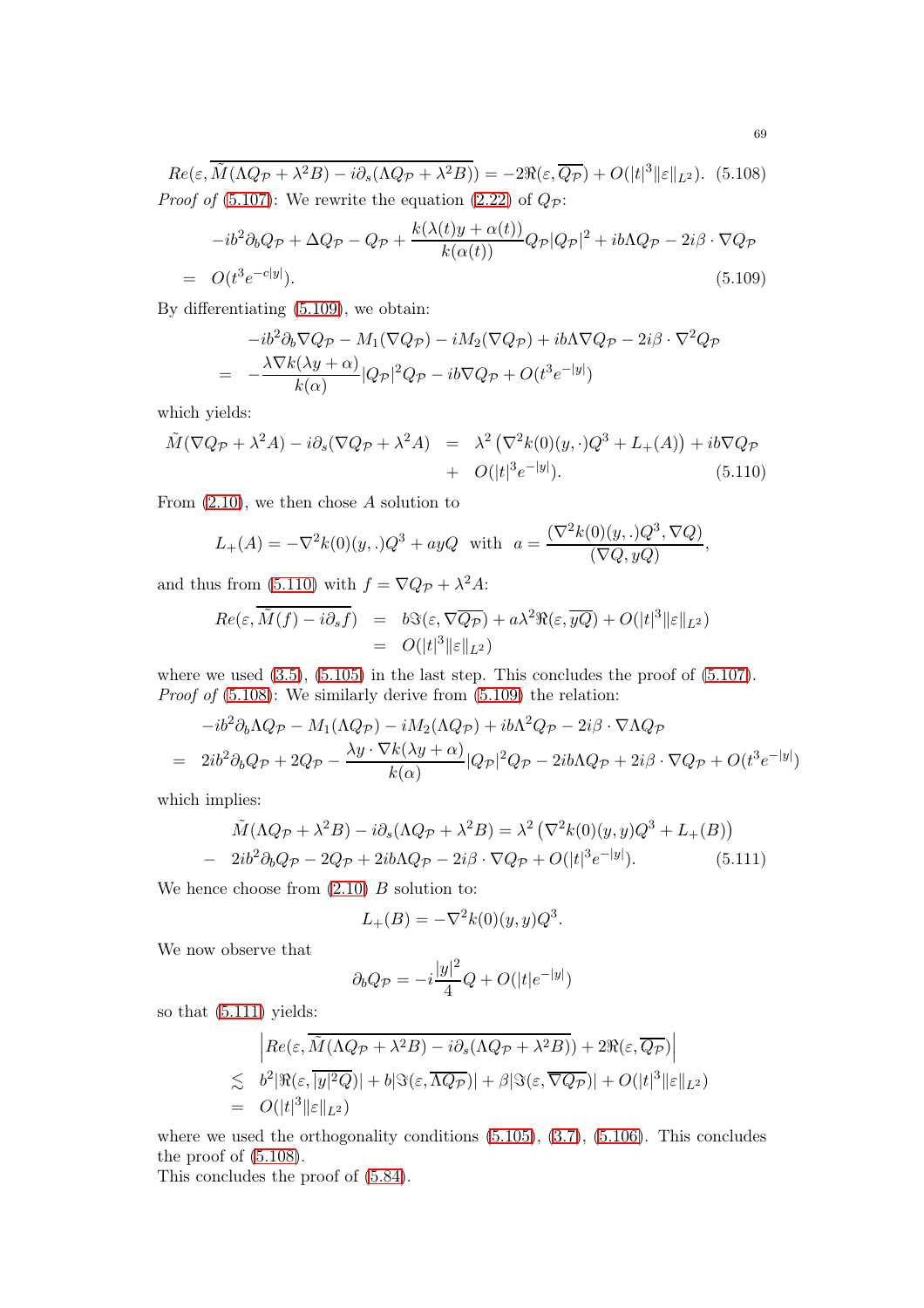<span id="page-69-0"></span>Remark 5.5. The estimate [\(5.82\)](#page-64-3) is stronger than [\(5.4\)](#page-50-0). We need these estimates because we use  $|\lambda - \lambda_c| \lesssim t^6$  in the proof of [\(5.104\)](#page-67-2), and thus it is only to control the phase paramater in [\(5.82\)](#page-64-3) that we need the improved bound [\(5.84\)](#page-64-2), or equivalently the refinement of the orthogonality conditions [\(3.4\)](#page-16-0), [\(3.6\)](#page-16-6).

## Appendix D: Algebraic derivation of [\(5.34\)](#page-56-0), [\(5.35\)](#page-56-1), [\(5.37\)](#page-56-3), [\(5.38\)](#page-56-4)

Let us recall the definitions [\(5.28\)](#page-55-4), [\(5.29\)](#page-55-5), [\(5.30\)](#page-56-8) of  $M^{(4)}$ ,  $M_1^{(4)}$ ,  $M_2^{(4)}$ .

Proof of [\(5.34\)](#page-56-0), [\(5.36\)](#page-56-2): We compute from [\(5.28\)](#page-55-4), [\(5.29\)](#page-55-5), [\(5.30\)](#page-56-8) and the control of the modulation parameters on  $u_c$ :

$$
M^{(4)}(\nabla Q + \lambda_c^2 A_2) - i \partial_s (\nabla Q + \lambda_c^2 A_2) = L_+(\nabla Q + \lambda_c^2 A_2) - 6\lambda_c^2 Q T_2^0 \nabla Q - \frac{3}{2} \lambda_c^2 \nabla^2 k(0)(y, y) Q^2 \nabla Q + O(\lambda_c^3 e^{-c|y|})
$$

where from [\(2.12\)](#page-11-4) and the degeneracy  $|\alpha_c| \lesssim \lambda_c^2$  it suffices to let  $T_2^0$  be the radial solution to:

<span id="page-69-1"></span>
$$
L_{+}(T_{2}^{0}) = \frac{1}{2}\nabla^{2}k(0)(y, y)Q^{3}.
$$
\n(5.112)

To fulfill [\(5.34\)](#page-56-0), we recall  $L_{+}(\nabla Q) = 0$  and chose  $A_2$  solution to

<span id="page-69-3"></span>
$$
L_{+}(A_{2}) = 6QT_{2}^{0}\nabla Q + \frac{3}{2}\nabla^{2}k(0)(y, y)Q^{2}\nabla Q - a_{1}yQ
$$
\n(5.113)

with from  $(2.10)$  and the fact that  $Q, T_2^0$  are radial:

<span id="page-69-2"></span>
$$
a_1 = -\frac{(6QT_2^0 \partial_j Q + \frac{3}{2}\nabla^2 k(0)(y, y)Q^2 \partial_j Q, \partial_j Q)}{\int Q^2}.
$$
\n(5.114)

We now observe that  $a_1$  can be computed in an explicit form. Indeed, we first differentiate twice the equation of  $Q(1.5)$  $Q(1.5)$  to derive:

$$
L_{+}(\Delta Q) = 6|\nabla Q|^{2}Q, \qquad (5.115)
$$

and hence using the fact that  $Q, T_2^0$  are radial and [\(5.112\)](#page-69-1): for  $j = 1, 2$ ,

$$
2(6QT_2^0 \partial_j Q, \partial_j Q) = 6(T_2^0, Q|\nabla Q|^2) = (T_2^0, L_+(\Delta Q)) = (L_+(T_2^0), \Delta Q)
$$
  
\n
$$
= \left(\frac{1}{2}\nabla^2 k(0)(y, y)Q^3, \Delta Q\right)
$$
  
\n
$$
= -\left(\frac{3}{2}\nabla^2 k(0)(y, y)Q^2 \nabla Q, \nabla Q\right) - \left(\frac{1}{2}\nabla(\nabla^2 k(0)(y, y))Q^3, \nabla Q\right)
$$
  
\n
$$
= -\left(\frac{3}{2}\nabla^2 k(0)(y, y)Q^2 \nabla Q, \nabla Q\right) + \frac{1}{8}\int \Delta(\nabla^2 k(0)(y, y))Q^4
$$
  
\n
$$
= -\left(\frac{3}{2}\nabla^2 k(0)(y, y)Q^2 \nabla Q, \nabla Q\right) + \frac{\text{tr}(\nabla^2 k(0))}{4}\int Q^4
$$
  
\n
$$
= -3(\nabla^2 k(0)(y, y)Q^2 \partial_j Q, \partial_j Q) + \frac{\text{tr}(\nabla^2 k(0))}{4}\int Q^4
$$

which together with  $(5.114)$  yields:

$$
a_1 = -\frac{\text{tr}(\nabla^2 k(0))}{8} \frac{\int Q^4}{\int Q^2} > 0
$$
\n(5.116)

since  $\nabla^2 k(0)$  is negative definite, and [\(5.36\)](#page-56-2) is proved.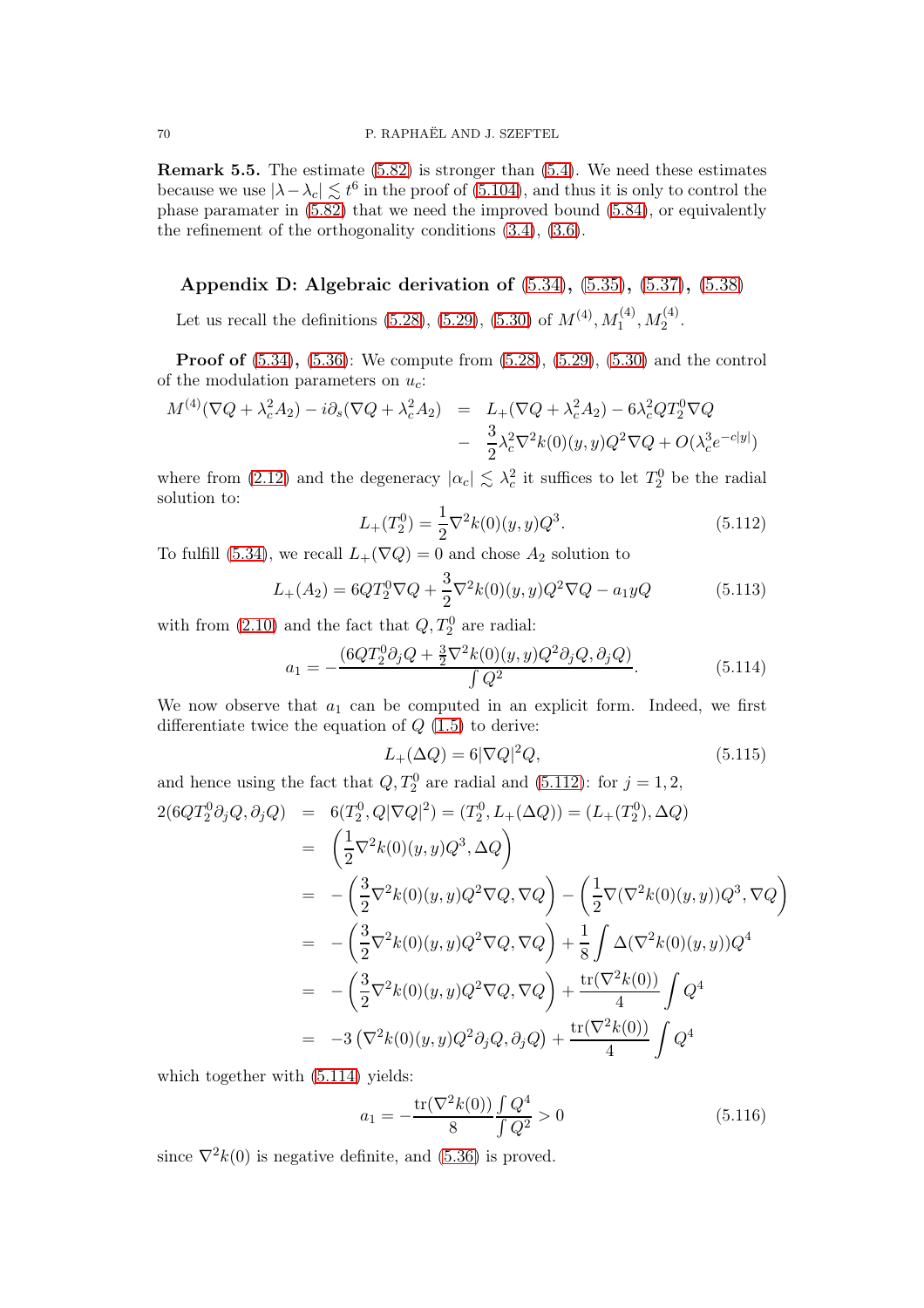**Proof of**  $(5.35)$ : We compute from  $(5.28)$ ,  $(5.29)$ ,  $(5.30)$  and the control of the modulation parameters on  $u_c$ :

$$
M^{(4)}(i(yQ + \lambda_c^2 B_2)) - i\partial_s [i(yQ + \lambda_c^2 B_2)] = iL_-(yQ + \lambda_c^2 B_2) - 2i\lambda_c^2 Q T_2^0 yQ
$$
  

$$
- \frac{i}{2} \lambda_c^2 \nabla^2 k(0)(y, y) Q^2 yQ + O(\lambda_c^3 e^{-c|y|}).
$$

From  $L - (yQ) = -2\nabla Q$ , [\(5.35\)](#page-56-1) follows by choosing  $B_2$  solution to:

$$
L_{-}(B_2) = -2A_2 + 2QT_2^0yQ + \frac{\nabla^2 k(0)(y, y)}{2}Q^2yQ.
$$

which is solvable from  $(2.11)$  since its RHS is orthogonal to  $Q$  by radial symmetry and [\(5.113\)](#page-69-3).

### Proof of [\(5.37\)](#page-56-3):

We compute from  $(5.28)$ ,  $(5.29)$ ,  $(5.30)$ ,  $(2.7)$  and the control of the modulation parameters on  $u_c$ :

<span id="page-70-0"></span>
$$
M^{(4)}(\Lambda P_{\mathcal{P}_c} + E_2 + E_3 + iD_3) - i\partial_s [\Lambda P_{\mathcal{P}_c} + E_2 + E_3 + iD_3]
$$
  
+  $(c_0(\alpha_c)\lambda_c + \beta_3\lambda_c^3) \cdot y [\Lambda P_{\mathcal{P}_c} + E_2 + E_3 + iD_3]$   
=  $M^{(4)}(\Lambda P_{\mathcal{P}_c}) - i\partial_s \Lambda T_2 + (c_0(\alpha_c)\lambda_c + \beta_3\lambda_c^3) \cdot y \Lambda Q$   
+  $L_+(E_2) + L_+(E_3) + iL_-(D_3) - i\partial_s(E_2) + O(\lambda_c^4 e^{-|y|}).$  (5.117)

We now evaluate  $M^{(4)}(\Lambda P_{\mathcal{P}_c})$ . From [\(2.8\)](#page-11-6), [\(4.60\)](#page-45-1)-[\(4.62\)](#page-45-5) and the fact that  $\partial_{\lambda}P_{\mathcal{P}}=$  $O(P)$ ,  $\partial_{\alpha}P_{\mathcal{P}} = O(\mathcal{P})$ ,  $\partial_bP_{\mathcal{P}} = O(\mathcal{P}^2)$  and  $\partial_{\beta}P_{\mathcal{P}} = O(\mathcal{P}^2)$ ,  $P_{\mathcal{P}}$  satisfies the following equation:

<span id="page-70-3"></span>
$$
-i\lambda b\partial_{\lambda}P_{\mathcal{P}} + \Delta P_{\mathcal{P}} - P_{\mathcal{P}} + \frac{k(\lambda(t)y + \alpha(t))}{k(\alpha(t))}P_{\mathcal{P}}|P_{\mathcal{P}}|^2 - (\lambda c_0(\alpha) + \beta_3\lambda^3) \cdot yP_{\mathcal{P}}
$$
  

$$
O(\lambda^4 e^{-c|y|}).
$$
 (5.118)

<span id="page-70-1"></span>Differentiating this relation yields:

 $=$ 

$$
ib\lambda \partial_{\lambda}(\Lambda P_{\mathcal{P}}) + M(\Lambda P_{\mathcal{P}}) + (\lambda c_0(\alpha) + \beta_3 \lambda^3) \cdot y\Lambda P_{\mathcal{P}} = -2P_{\mathcal{P}} \tag{5.119}
$$
  

$$
\lambda y \cdot \frac{\nabla k(\lambda y + \alpha)}{p_{\mathcal{P}}|^2 P_{\mathcal{P}} - 3(\lambda c_0(\alpha) + \beta_3 \lambda^3) \cdot yP_{\mathcal{P}} - 2ib\lambda \partial_{\lambda}(P_{\mathcal{P}}) + O(\lambda^4 e^{-|y|})}
$$

+ 
$$
\lambda y \cdot \frac{V \kappa(\lambda y + \alpha)}{k(\alpha)} |P_{\mathcal{P}}|^2 P_{\mathcal{P}} - 3(\lambda c_0(\alpha) + \beta_3 \lambda^3) \cdot y P_{\mathcal{P}} - 2ib \lambda \partial_{\lambda} (P_{\mathcal{P}}) + O(\lambda^4 e^{-|y|}).
$$

Finally,  $(5.117)$ ,  $(5.119)$  and the control of the modulation parameters on  $u_c$  yield:

$$
M^{(4)}(\Lambda P_{\mathcal{P}_c} + E_2 + E_3 + iD_3) - i\partial_s [\Lambda P_{\mathcal{P}_c} + E_2 + E_3 + iD_3]
$$
  
+  $(c_0(\alpha_c)\lambda_c + \beta_3\lambda_c^3) \cdot y [\Lambda P_{\mathcal{P}_c} + E_2 + E_3 + iD_3]$   
=  $-i\partial_s \Lambda T_2 - ib\lambda \partial_\lambda \Lambda T_2 - 2P_{\mathcal{P}_c} + \lambda y \cdot \frac{\nabla k(\lambda y + \alpha)}{k(\alpha)} Q^3$   
 $-3(c_0(\alpha_c)\lambda_c + \beta_3\lambda_c^3) \cdot yQ - 2ib_c\lambda_c \partial_\lambda(T_2)$   
 $+L_+(E_2) + L_+(E_3) + iL_-(D_3) - i\partial_s(E_2) + O(\lambda_c^4 e^{-|y|})$   
=  $-2P_{\mathcal{P}_c} + \nabla^2 k(0)(y, y)\lambda_c^2 Q^3 + \nabla^2 k(0)(y, \alpha_c)\lambda_c Q^3 + \frac{1}{2}\nabla^3 k(0)(y, y, y)\lambda_c^3 Q^3$   
 $-3(c_0(\alpha_c)\lambda_c + \beta_3\lambda_c^3) \cdot yQ - 2ib_c\lambda_c \partial_\lambda(T_2)$   
 $+L_+(E_2) + L_+(E_3) + iL_-(D_3) - i\partial_s(E_2) + O(\lambda_c^4 e^{-|y|}).$  (5.120)

<span id="page-70-2"></span>To fulfill [\(5.37\)](#page-56-3), we choose  $E_2, E_3$  and  $D_3$  solutions to:  $L_+(E_2) = -\nabla^2 k(0)(y, y)\lambda_c^2 Q^3 - \nabla^2 k(0)(y, \alpha_c)\lambda_c Q^3 + 3c_0(\alpha_c)\lambda_c \cdot yQ + \lambda_c a_2(\alpha_c) \cdot yQ,$ (5.121)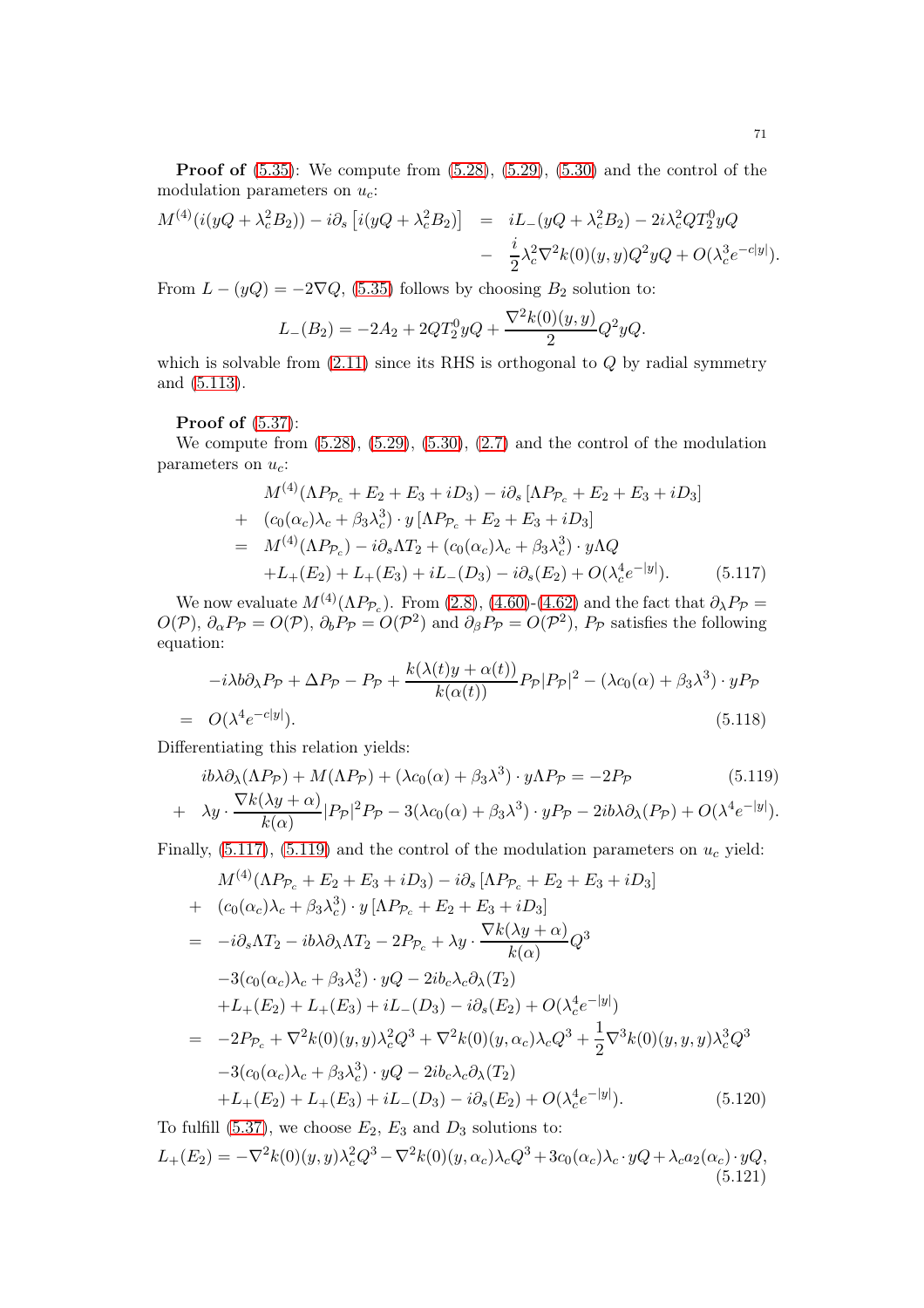where  $a_2$  is given by:

<span id="page-71-0"></span>
$$
(a_2(.))_j = \frac{2(\nabla^2 k(0)(y,.)Q^3, \partial_j Q)}{(yQ, \partial_j Q)} - 3(c_0(.))_j, j = 1, 2.
$$
 (5.122)

<span id="page-71-2"></span>
$$
L_{+}(E_3) = -\frac{1}{2}\nabla^3 k(0)(y, y, y)\lambda_c^3 Q^3 + 3\beta_3 \lambda_c^3 \cdot yQ + \lambda_c^3 a_3 \cdot yQ,\tag{5.123}
$$

where  $a_3$  is given by:

<span id="page-71-1"></span>
$$
(a_3)_j = \frac{(\nabla^3 k(0)(y, y, y)Q^3, \partial_j Q)}{2(yQ, \partial_j Q)} - 3(\beta_3)_j,
$$
(5.124)

and

<span id="page-71-3"></span>
$$
L_{-}(D_3) = \frac{2}{C_0} \lambda_c^2 \partial_{\lambda} T_2 - \frac{1}{C_0} \lambda_c^2 \partial_{\lambda} (E_2).
$$
 (5.125)

From  $(2.10)$  and the definition  $(5.122)$  and  $(5.124)$  of  $a_2$  and  $a_3$ , we may solve  $(5.121)$ and [\(5.123\)](#page-71-2). To conclude the proof of [\(5.37\)](#page-56-3), it remains to prove that we may solve  $(5.125)$ . In fact, we have:

<span id="page-71-4"></span>
$$
(E_2, Q) = -\frac{1}{2}(L_+(E_2), \Lambda Q) = \frac{1}{2}(\nabla^2 k(0)(y, y)Q^3, \Lambda Q)\lambda_c^2 = 0,
$$
\n(5.126)

where we have used  $(5.121)$  and  $(2.16)$ . Moreover, we have from  $(2.27)$ :

<span id="page-71-5"></span>
$$
(T_2, Q) = 0.\t\t(5.127)
$$

We deduce from  $(2.11)$ ,  $(5.126)$  and  $(5.127)$  that we may indeed solve  $(5.125)$ .

**Proof of**  $(5.38)$ : We compute from  $(5.28)$ ,  $(5.29)$ ,  $(5.30)$  and the control of the modulation parameters on  $u_c$ :

<span id="page-71-6"></span>
$$
M^{(4)}(i(|y|^2 P_{\mathcal{P}_c} + F_2)) - i\partial_s [i(|y|^2 P_{\mathcal{P}_c} + F_2)]
$$
  
= 
$$
M^{(4)}(i|y|^2 P_{\mathcal{P}_c}) + iL_{-}(F_2) + O(\lambda_c^3 e^{-|y|}).
$$
 (5.128)

We now evaluate  $M^{(4)}(i|y|^2 P_{\mathcal{P}_c})$ . We deduce from [\(5.118\)](#page-70-3):

<span id="page-71-7"></span>
$$
M^{(4)}(i|y|^2 P_{\mathcal{P}_c}) = -4i\Lambda P_{\mathcal{P}_c} + O(\lambda_c^3 e^{-|y|}).\tag{5.129}
$$

[\(5.128\)](#page-71-6) and [\(5.129\)](#page-71-7) yield:

$$
M^{(4)}(i(|y|^2 P_{\mathcal{P}_c} + F_2)) - i\partial_s [i(|y|^2 P_{\mathcal{P}_c} + F_2)]
$$
  
= -4i\Lambda P\_{\mathcal{P}\_c} + iL\_{-}(F\_2) + O(\lambda\_c^3 e^{-|y|}).

To fulfill  $(5.38)$ , we chose  $F_2$  solution to:

$$
L_{-}(F_2)=-4E_2,
$$

which is possible from  $(2.11)$  and  $(5.126)$ .

**Proof of** [\(5.39\)](#page-56-5): [\(5.39\)](#page-56-5) follows from the fact that  $M^{(4)}(\rho) = L_{+}(\rho) + O(\lambda_c^2 e^{-|y|})$ and  $L_{+}(\rho) = |y|^2 Q$ .

## References

- [1] Banica, V., Remarks on the blow-up for the Schrödinger equation with critical mass on a plane domain. Ann. Sc. Norm. Super. Pisa Cl. Sci. (5) 3 (2004), no. 1, 139–170.
- [2] Banica, V.; Carles, R.; Duyckaerts, T., Minimal blow-up solutions to the mass-critical inhomogeneous focusing NLS equation. Preprint.
- [3] Blanchet, A.; Carrillo, J. A.; Masmoudi, N., Infinite time aggregation for the critical Patlak-Keller-Segel model in  $\mathbb{R}^2$ . Comm. Pure Appl. Math. 61 (2008), no. 10, 1449-1481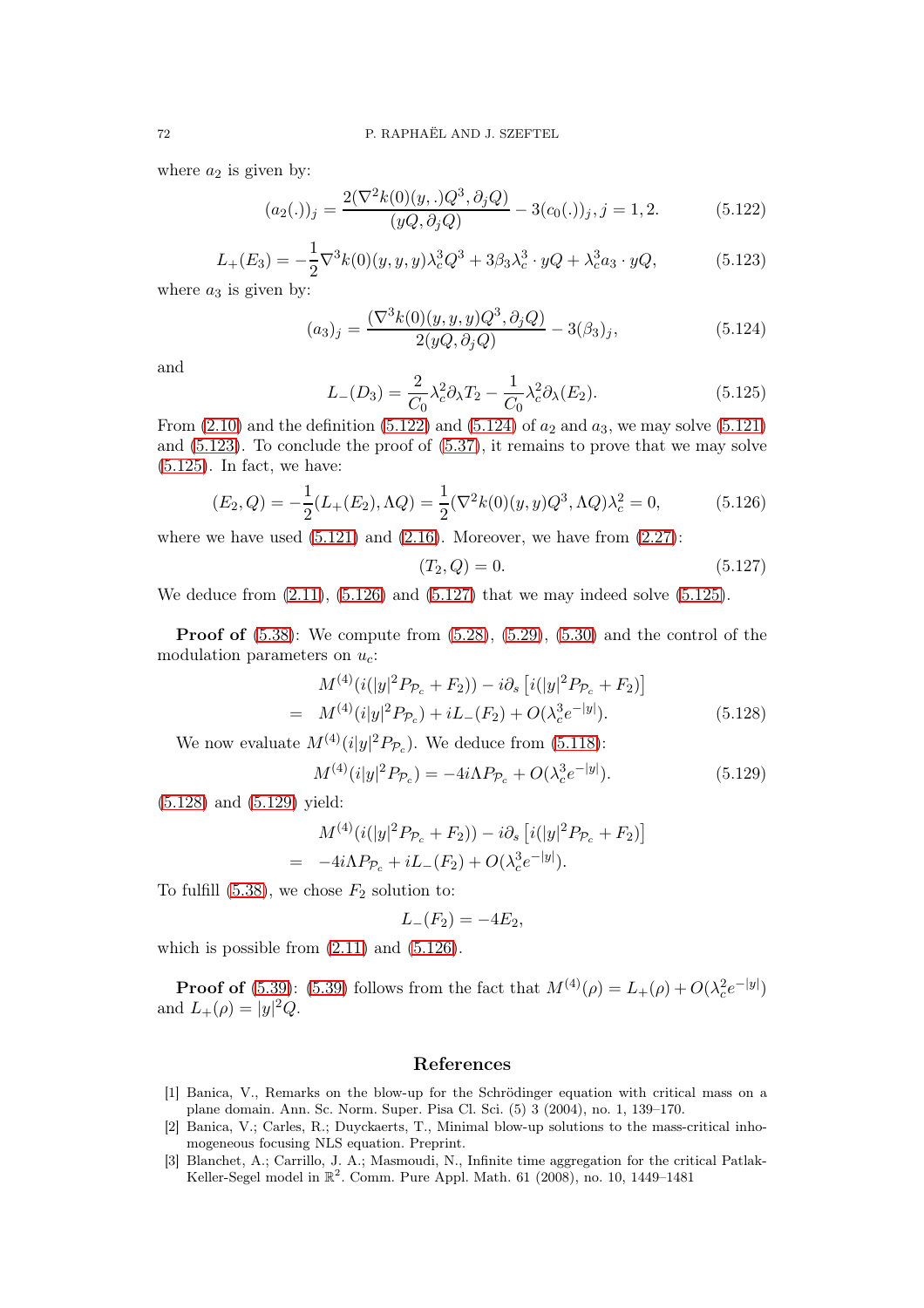- [4] Bourgain, J.; Wang, W., Construction of blowup solutions for the nonlinear Schrödinger equation with critical nonlinearity, Ann. Scuola Norm. Sup. Pisa Cl. Sci. (4) 25 (1997), no. 1-2, 197–215.
- [5] Burq, N.; Gérard, P.; Raphaël, P., Log-log blow up solutions for the mass critical NLS on a manifold, in preparation.
- [6] Burq, N.; Gérard, P.; Tzvetkov, N. Two singular dynamics of the nonlinear Schrödinger equation on a plane domain. Geom. Funct. Anal. 13 (2003), no. 1, 1–19.
- [7] Chang, S.M.; Gustafson, S.; Nakanishi, K.; Tsai, T.P., Spectra of linearized operators for NLS solitary waves. SIAM J. Math. Anal. 39 (2007/08), no. 4, 1070–1111.
- [8] Duyckaerts, T.; Merle, F., Dynamic of threshold solutions for energy-critical NLS, Geom. Funct. Anal. 18 (2009), no. 6, 1787–1840.
- [9] Fibich, G.; Merle, F.; Raphaël, P., Proof of a spectral property related to the singularity formation for the  $L^2$  critical nonlinear Schrödinger equation. Phys. D 220 (2006), no. 1, 1–13.
- [10] Gidas, B.; Ni, W.M.; Nirenberg, L., Symmetry and related properties via the maximum principle, Comm. Math. Phys. 68 (1979), 209—243.
- [11] Ginibre, J.; Velo, G., On a class of nonlinear Schrödinger equations. I. The Cauchy problem, general case. J. Funct. Anal. 32 (1979), no. 1, 1–32.
- [12] Kenig, C. E.; Merle, F., Global well-posedness, scattering and blow-up for the energy-critical, focusing, non-linear Schrödinger equation in the radial case, Invent. Math. 166 (2006), no. 3, 645–675.
- [13] Killip, R.; Li, D.; Visan, M.; Zhang, X., Characterization of minimal-mass blowup solutions to the focusing mass-critical NLS, SIAM J. Math. Anal. 41 (2009), no. 1, 219–236.
- [14] Krieger, J.; Lenzmann, E.; Raphaël, P, On the stability of pseudo conformal for  $L^2$  critical Hartree-NLS, to appear in Ann. Henri Poincare.
- [15] Krieger, J.; Martel, Y.; Raphaël, P., Two soliton solutions to the gravitational Hartree equation, to appear in Comm. Pure App. Math.
- [16] Krieger, J.; Schlag, W. Non-generic blow-up solutions for the critical focusing NLS in 1-D. J. Eur. Math. Soc. (JEMS) 11 (2009), no. 1, 1–125.
- [17] Kwong, M. K., Uniqueness of positive solutions of  $\Delta u u + u^p = 0$  in  $\mathbb{R}^n$ . Arch. Rational Mech. Anal. 105 (1989), no. 3, 243–266.
- [18] Lions, P.-L.; The concentration-compactness principle in the calculus of variations. The locally compact case. I. Ann. Inst. H. Poincaré Anal. Non Linéaire 1 (1984), no. 2, 109–145.
- [19] Martel, Y., Asymptotic N-soliton-like solutions of the subcritical and critical generalized Korteweg-de Vries equations. Amer. J. Math. 127 (2005), no. 5, 1103–1140.
- [20] Martel, Y.; Merle, F., Stability of blow-up profile and lower bounds for blow-up rate for the critical generalized KdV equation. Ann. of Math. (2) 155 (2002), no. 1, 235–280.
- [21] Martel, Y.; Merle, F., Nonexistence of blow-up solution with minimal  $L^2$ -mass for the critical gKdV equation. Duke Math. J. 115 (2002), no. 2, 385–408.
- [22] Martel, Y.; Merle, F., Multi solitary waves for nonlinear Schrödinger equations. Ann. Inst. H. Poincaré Anal. Non Linéaire 23 (2006), no. 6, 849–864.
- [23] Merle, F., Determination of minimal blow-up solutions with minimal mass for nonlinear Schrödinger equations with critical power. Duke Math. J. 69 (1993), no. 2, 427–454.
- [24] Merle, F., Construction of solutions with exactly k blow-up points for the Schrödinger equation with critical nonlinearity. Comm. Math. Phys. 129 (1990), no. 2, 223–240.
- [25] Merle, F., Nonexistence of minimal blow-up solutions of equations  $iu_t = -\Delta u k(x)|u|^{4/N}u$ in  $\mathbb{R}^N$ . Ann. Inst. H. Poincaré Phys. Théor. **64** (1996), no. 1, 33–85.
- [26] Merle, F.; Raphaël, P., The blow-up dynamic and upper bound on the blow-up rate for critical nonlinear Schrödinger equation. Ann. of Math. (2) 161 (2005), no. 1, 157–222.
- [27] Merle, F.; Raphaël, P., Sharp upper bound on the blow-up rate for the critical nonlinear Schrödinger equation. Geom. Funct. Anal. 13 (2003), no. 3, 591–642.
- [28] Merle, F.; Raphaël, P., On universality of blow-up profile for  $L^2$  critical nonlinear Schrödinger equation. Invent. Math. 156 (2004), no. 3, 565–672
- [29] Merle, F.; Raphaël, P., On a sharp lower bound on the blow-up rate for the  $L^2$  critical nonlinear Schrödinger equation, J. Amer. Math. Soc. 19 (2006), no. 1, 37–90.
- [30] Planchon, F.; Raphaël, P., Existence and stability of the log-log blow-up dynamics for the  $L^2$ -critical nonlinear Schrödinger equation in a domain, Ann. Henri Poincaré 8 (2007), no. 6, 1177–1219.
- [31] Raphaël, P., Stability of the log-log bound for blow up solutions to the critical non linear Schrödinger equation. Math. Ann. 331 (2005), no. 3, 577–609.